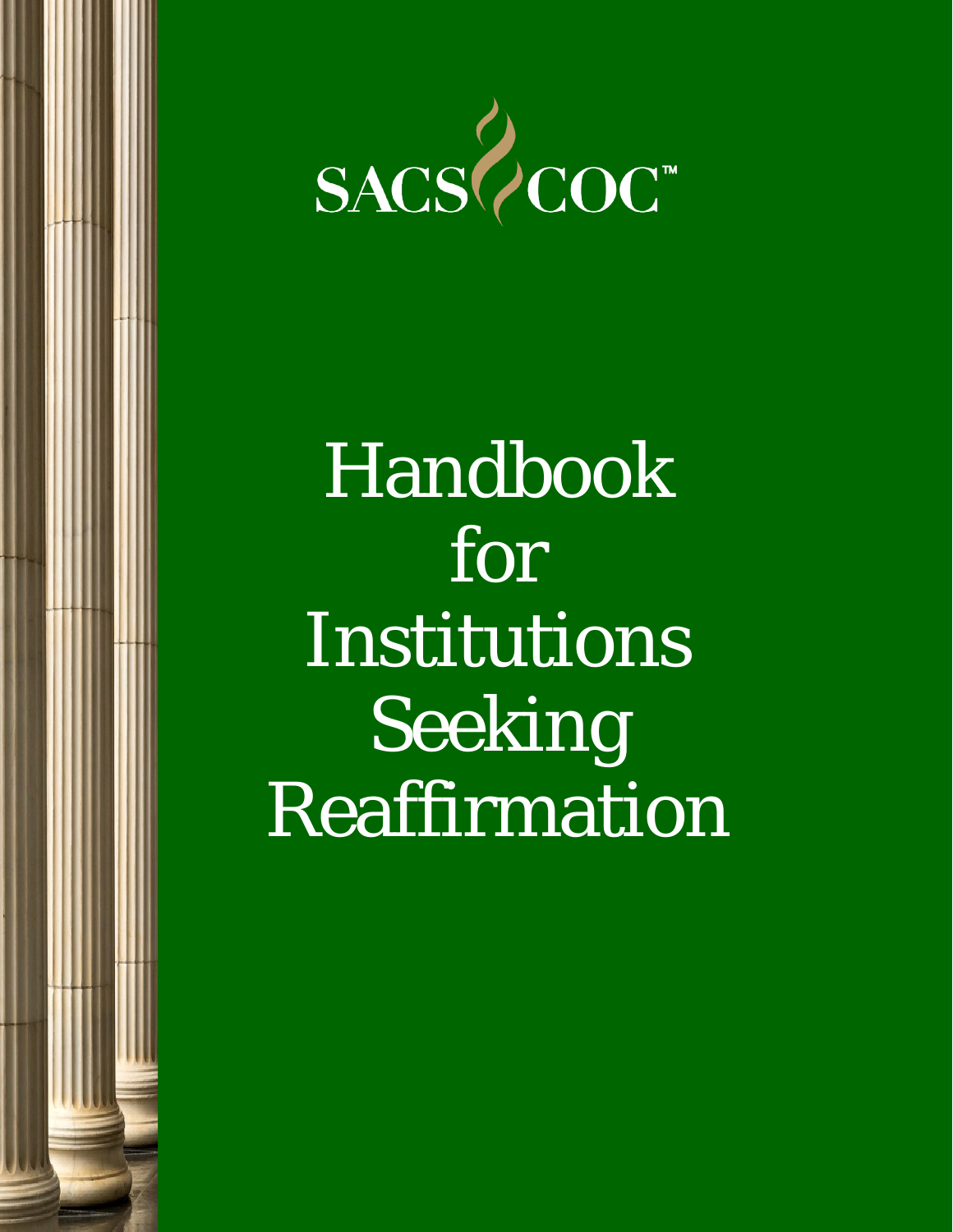

# **HANDBOOK FOR INSTITUTIONS SEEKING REAFFIRMATION**

*Southern Association of Colleges and Schools Commission on Colleges* 1866 Southern Lane Decatur, Georgia 30033-4097 [www.sacscoc.org](http://www.sacscoc.org/)

February 2020 edition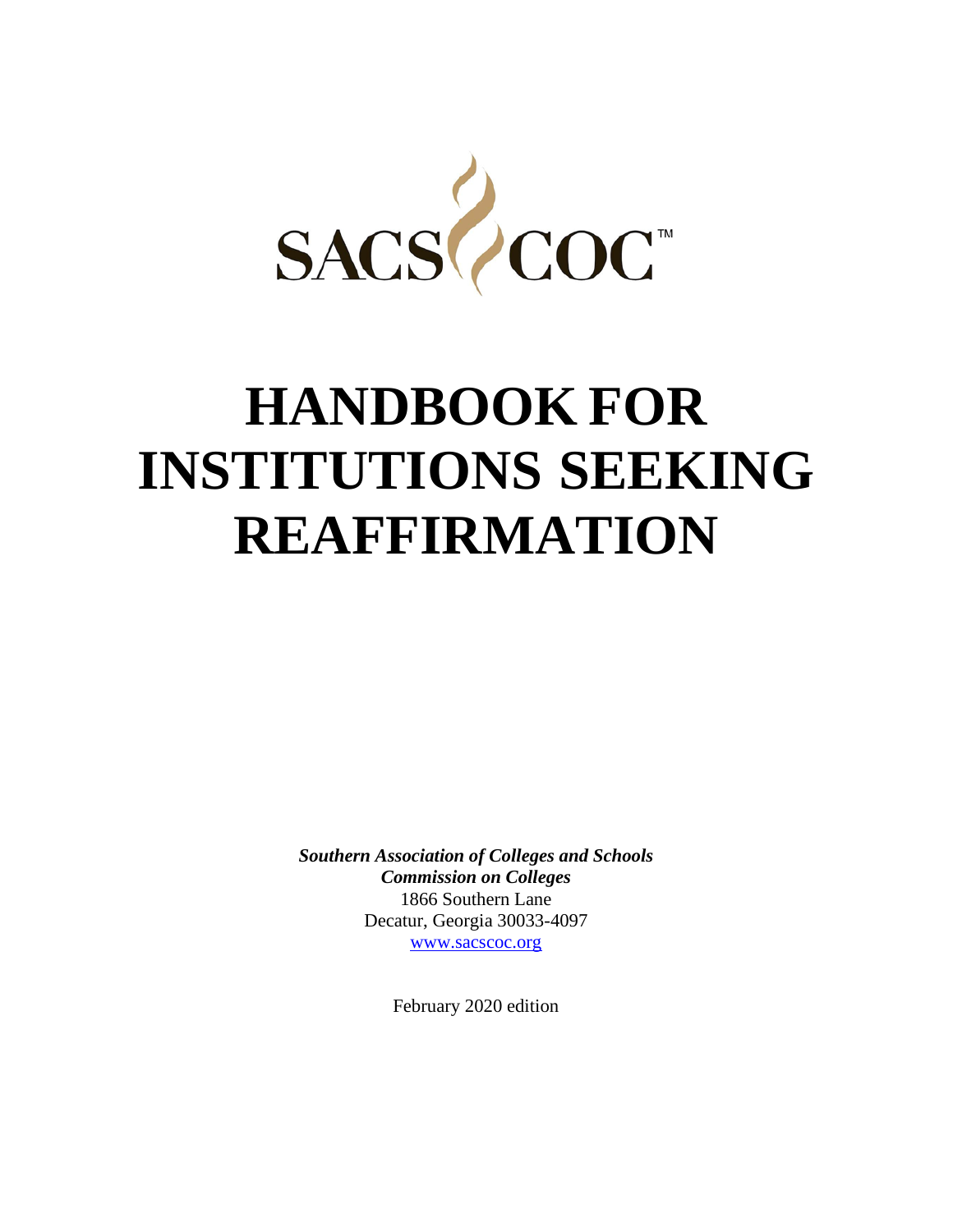### **Statement on Fair Use**

<span id="page-2-0"></span>The Southern Association of Colleges and Schools Commission on Colleges (SACSCOC) recognizes that for purposes of compliance with its standards, institutions and their representatives find it necessary from time to time to quote, copy, or otherwise reproduce short portions of its handbooks, manuals, *Principles of Accreditation*, and other publications for which SACSCOC has protection under the Copyright Statute. An express application of the Copyright Statute would require these institutions to seek advance permission for the use of these materials unless the use is deemed to be a "fair use" pursuant to 17 USC §107. This statement provides guidelines to institutions and their representatives as to what uses of these materials SACSCOC considers to be "fair use" so as not to require advance permission.

SACSCOC considers quotation, copying, or other reproduction (including electronic reproduction) of short portions (not to exceed 250 words) of its handbooks, manuals, *Principles of Accreditation*, and other publications by institutions of higher education and their representatives for the purpose of compliance with SACSCOC's standards to be fair use and not to require advance permission from SACSCOC. The number of copies of these quotations must be limited to 10.

Representatives of institutions shall include employees of the institutions as well as independent contractors, such as attorneys, accountants, and consultants, advising the institution concerning compliance with SACSCOC's standards. By providing these guidelines, SACSCOC seeks to provide a workable balance between an express application of the Copyright Statute, which may prove overly burdensome in some situations, and the right of SACSCOC to protect its creative and economic interests. These guidelines, therefore, do not constitute a waiver of any rights SACSCOC may have under the Copyright Statute.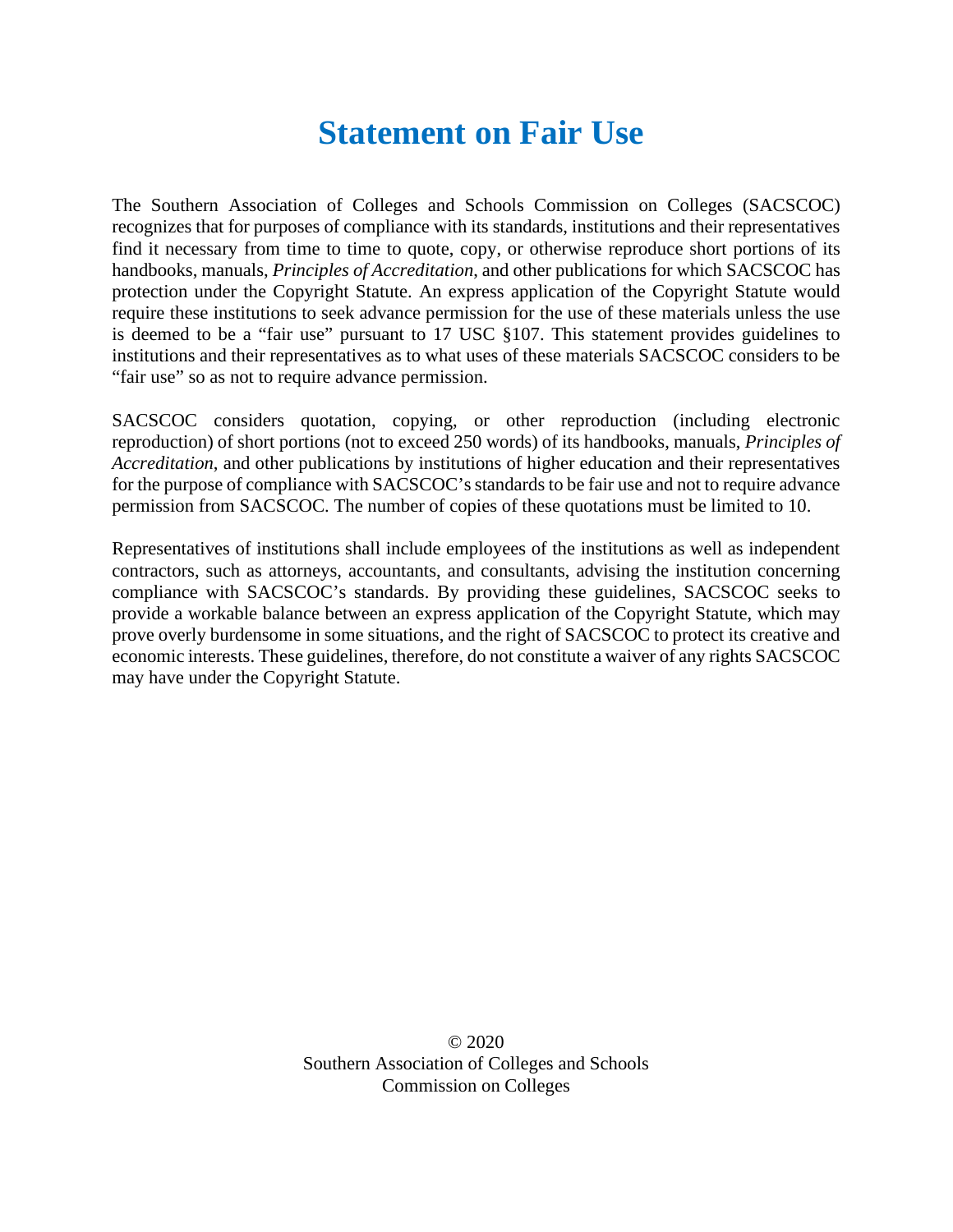## **TABLE OF CONTENTS**

<span id="page-3-0"></span>

| GETTING STARTED: BUILDING A FOUNDATION OF UNDERSTANDING 1  |  |
|------------------------------------------------------------|--|
|                                                            |  |
|                                                            |  |
|                                                            |  |
|                                                            |  |
|                                                            |  |
|                                                            |  |
|                                                            |  |
|                                                            |  |
|                                                            |  |
|                                                            |  |
|                                                            |  |
|                                                            |  |
|                                                            |  |
|                                                            |  |
|                                                            |  |
|                                                            |  |
|                                                            |  |
|                                                            |  |
|                                                            |  |
|                                                            |  |
|                                                            |  |
| PART IV: FOCUSED REPORT AND THE QUALITY ENHANCEMENT PLAN31 |  |
|                                                            |  |
|                                                            |  |
|                                                            |  |
|                                                            |  |
|                                                            |  |
|                                                            |  |
|                                                            |  |
|                                                            |  |
|                                                            |  |
|                                                            |  |
|                                                            |  |
|                                                            |  |
|                                                            |  |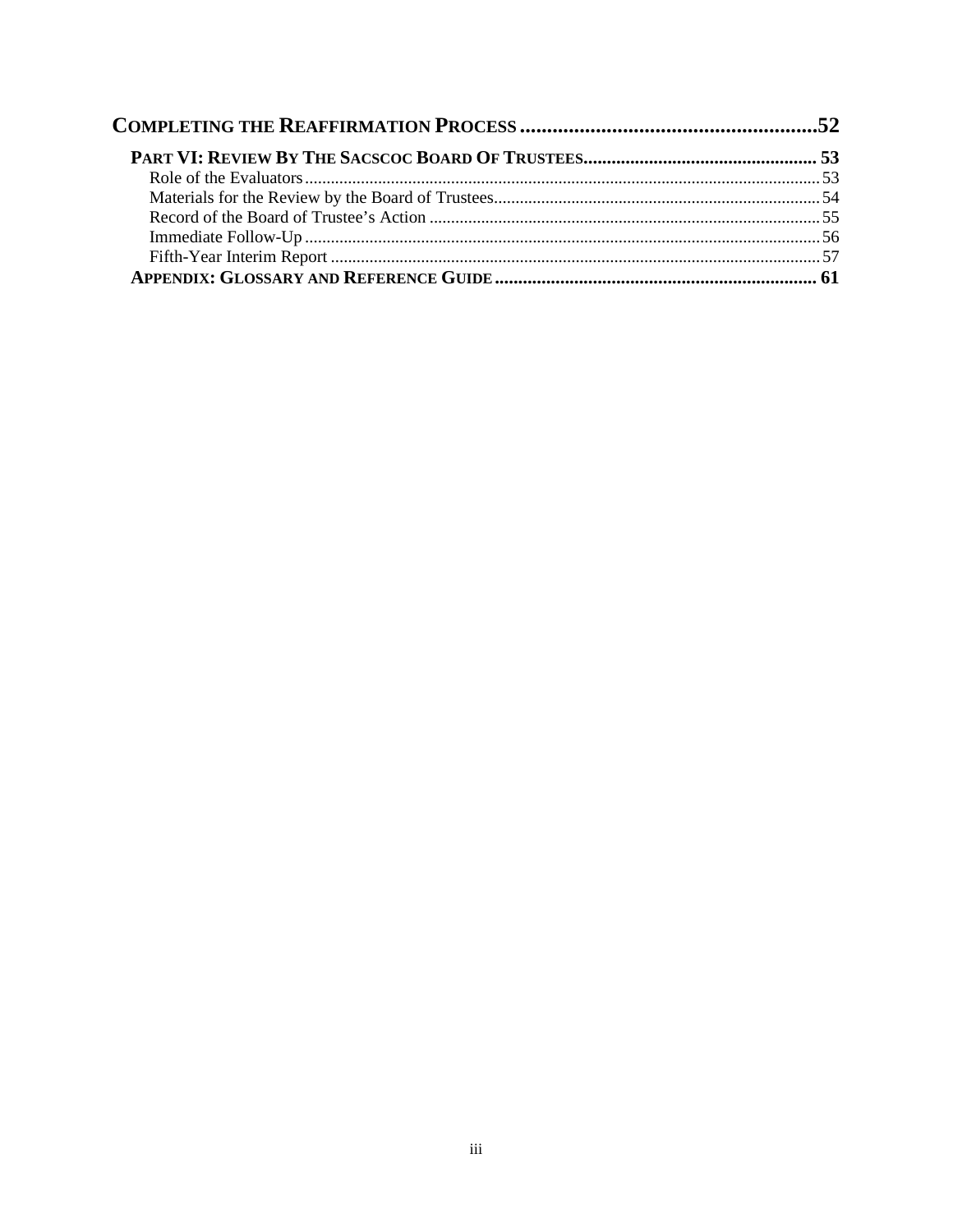# **SACSCOC MISSION**

<span id="page-5-0"></span>The Southern Association of Colleges and Schools Commission on Colleges (SACSCOC) is the regional body for the accreditation of degree-granting higher education institutions in the Southern states. The mission of SACSCOC is to assure the educational quality and improve the effectiveness of its member institutions. It serves as the common denominator of shared values and practices among the diverse institutions in Alabama, Florida, Georgia, Kentucky, Louisiana, Mississippi, North Carolina, South Carolina, Tennessee, Texas, Virginia, and Latin America and other international sites approved by the SACSCOC Board of Trustees that award associate, baccalaureate, master's, or doctoral degrees. SACSCOC also accepts applications from other international institutions of higher education.

SACSCOC has six core values that guide its service to members and the public:

- Integrity
- Continuous Quality Improvement
- Peer Review/Self-regulation
- Accountability
- Student Learning
- Transparency

As its vision, SACSCOC strives to serve as the premier model for shaping and ensuring the quality of higher education throughout the world.

Accreditation by SACS Commission on Colleges signifies that the institution (1) has a mission appropriate to higher education, (2) has resources, programs, and services sufficient to accomplish and sustain that mission, and (3) maintains clearly specified educational objectives that are consistent with its mission and appropriate to the degrees it offers, and that indicate whether it is successful in achieving its stated objectives.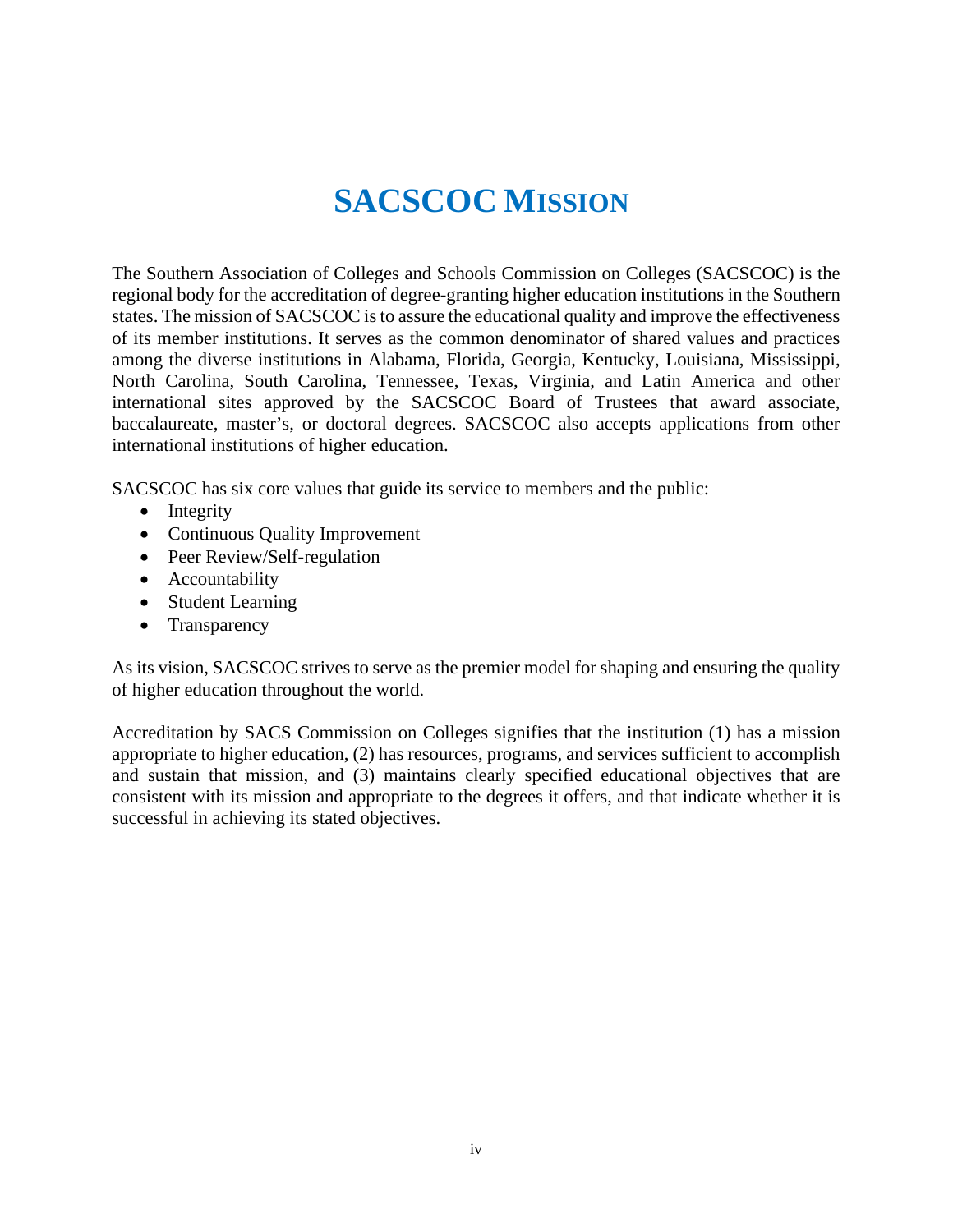### **PREFACE**

<span id="page-6-0"></span>Designed to guide institutions through the reaffirmation process, this *Handbook* is organized around the four major steps in the reaffirmation process  $-$  (1) building a foundation of understanding as the institution starts the process, (2) preparing for the Off-Site Review, (3) preparing for the On-Site Review, and (4) completing the reaffirmation process. Because of its close relationship to the reaffirmation process, the Fifth-Year Interim Report is discussed throughout the document. Part I of the *Handbook* presents an overview of the SACSCOC philosophy of accreditation and the reaffirmation of accreditation review process. Subsequent parts provide guidance for institutions conducting an internal assessment of their compliance with SACSCOC standards to prepare for the external evaluation of compliance by off-site and on-site reaffirmation committees. The final section addresses the immediate and fifth-year follow-up processes, after the SACSCOC Board of Trustees acts on the institution's reaffirmation.

This *Handbook* does not contain the full text of policies and procedures and other relevant documents that are available on the SACSCOC website [\(www.sacscoc.org\)](http://www.sacscoc.org/). This *Handbook* serves as a companion piece to other Commission publications, such as the *Principles of Accreditation* and the *Resource Manual for the Principles of Accreditation*, and to the policies, procedures, and other institutional resources on the SACSCOC website, all of which function as primary sources of information developed to assist institutions in fulfilling their responsibilities in the reaffirmation process. To guide the reader's use of these available resources, cross-references to related documents are made throughout this *Handbook*.

The guidelines contained in this *Handbook for Institutions Seeking Reaffirmation* are provided to readers for informational purposes only. In the event of a perceived conflict between the contents of this document and the bylaws, standards, policies, or procedures of the Southern Association of Colleges and Schools Commission on Colleges (SACSCOC), the bylaws, standards, policies, or procedures shall take precedence. Updates to this *Handbook* may periodically be posted to the SACSCOC website at www.sacscoc.org.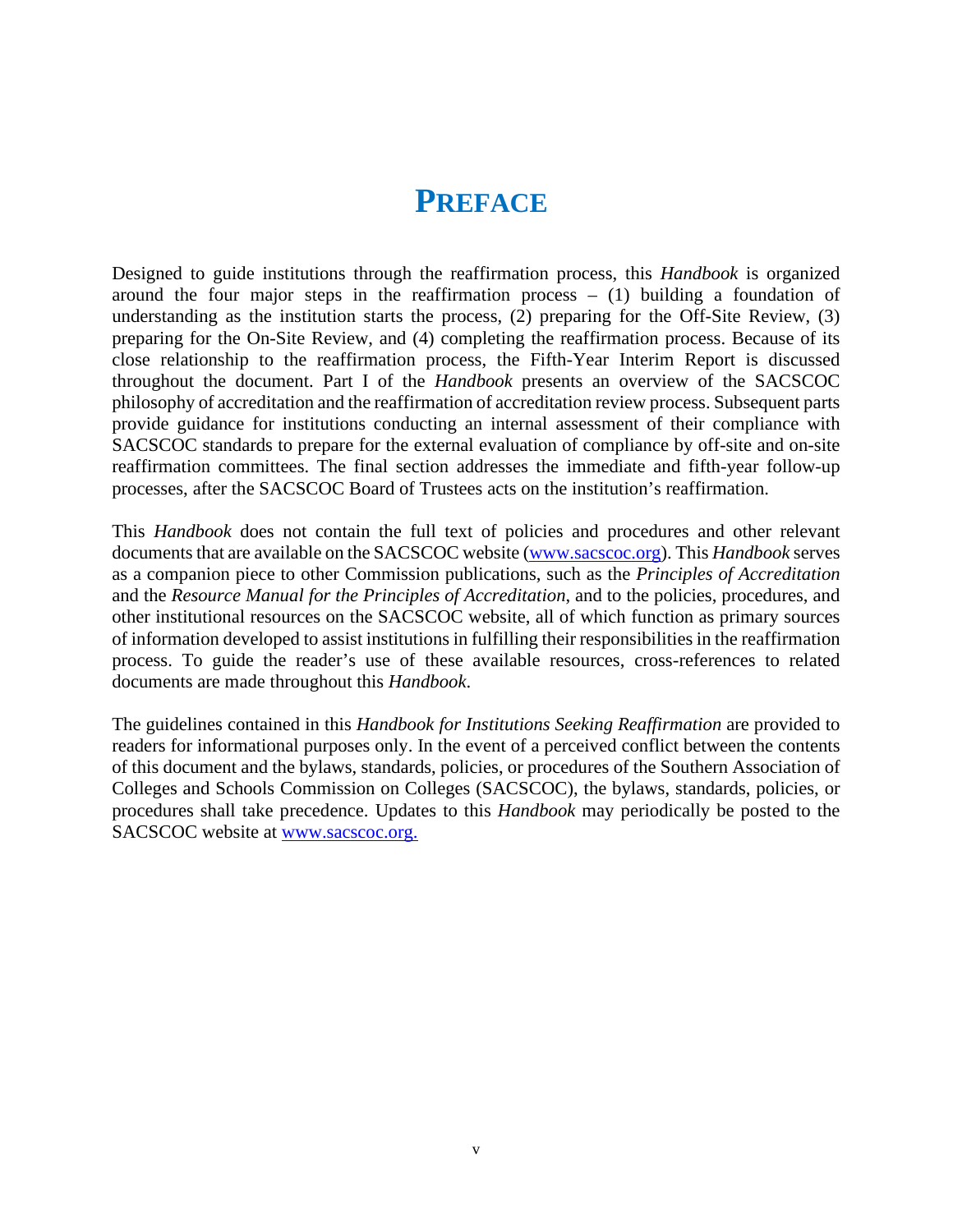# <span id="page-7-0"></span>**GETTING STARTED: BUILDING A FOUNDATION OF UNDERSTANDING**

SACSCOC accredits degree-granting institutions in the southern region of the United States and those operating in select international locations. To gain or maintain accreditation with SACSCOC, an institution is a continuously functioning organization legally authorized to grant degrees and other academic credentials, and is able to demonstrate compliance with SACSCOC standards and policies.

*The Principles of Accreditation: Foundations for Quality Enhancement* (2018 edition)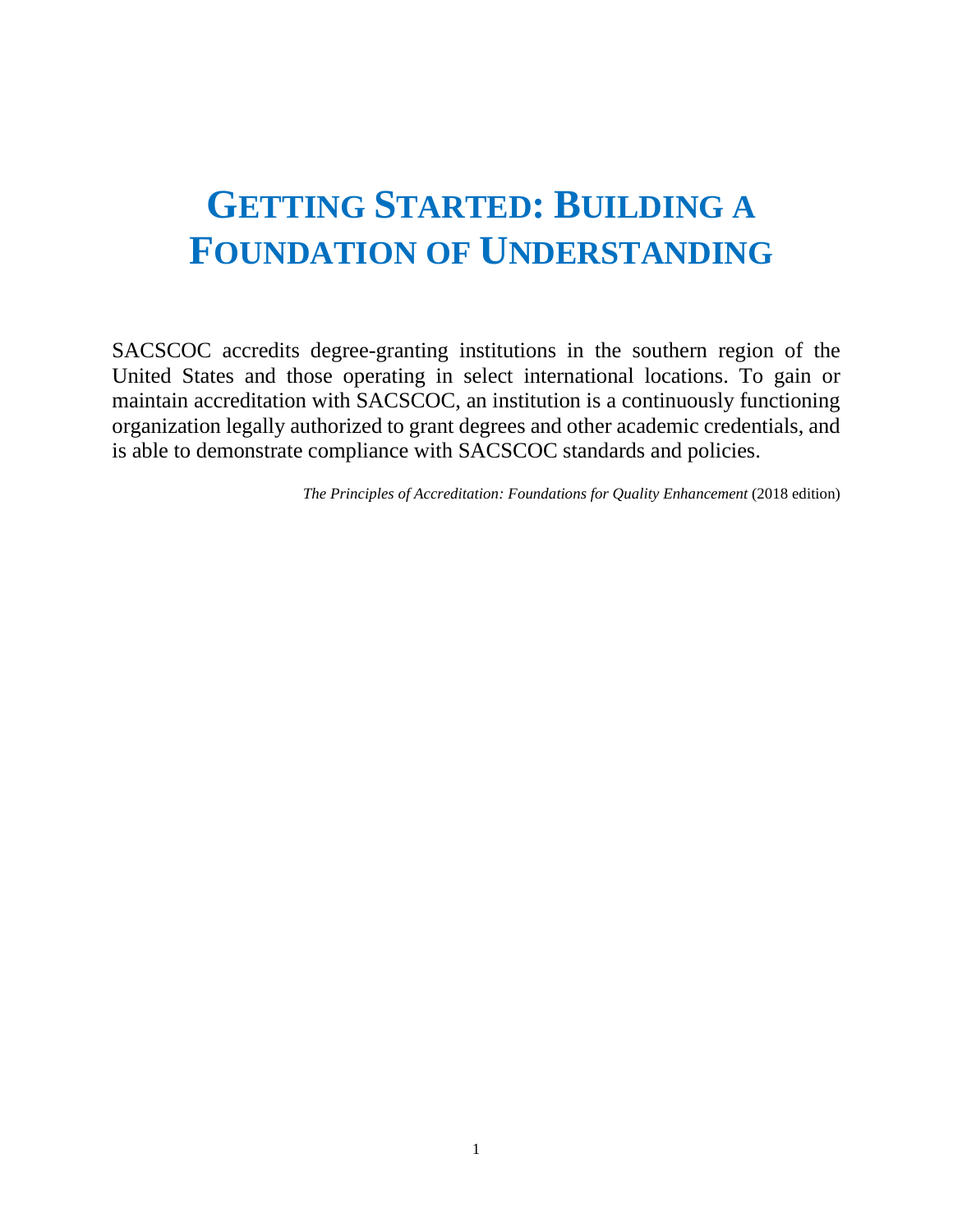# <span id="page-8-0"></span>**PART I AN OVERVIEW OF THE REAFFIRMATION PROCESS**

<span id="page-8-2"></span><span id="page-8-1"></span>Any process of accreditation or maintaining accreditation requires some type of review. For SACSCOC member institutions, the comprehensive review is the decennial reaffirmation of accreditation. Even though this is a periodic process, ten years is a long time. Faculty change, administrators change, and even the underlying SACSCOC accrediting standards may change. Part I of this *Handbook* is designed to give a refresher course – or a first course – on the accreditation process.

#### <span id="page-8-3"></span>**SACSCOC Structure**

SACSCOC is an institutional agency accrediting degree-granting higher education institutions in eleven Southern states: Alabama, Florida, Georgia, Kentucky, Louisiana, Mississippi, North Carolina, South Carolina, Tennessee, Texas, and Virginia. SACSCOC also accredits international institutions of higher education and currently accredits member institutions in Mexico, Costa Rica, and the United Arab Emirates. SACSCOC strives to enhance educational quality by ensuring that institutions meet standards established by the higher education community to address the needs of society and students. It serves as the common denominator of shared values and practices among the diverse institutions that award associate, baccalaureate, master's, or doctoral degrees.

In order for accrediting agencies to be recognized as a "gatekeeper" for purposes of eligibility for federal financial aid funds, the agency must be reviewed every five years by the United States Department of Education (USDE) through its National Advisory Committee on Institutional Quality and Integrity (NACIQI). SACSCOC has been so reviewed and is "recognized" as a gatekeeper for federal financial aid funds.

SACSCOC is composed of four primary units: (1) the College Delegate Assembly, (2) the Board of Trustees, (3) the Executive Council, and (4) the Committees on Compliance and Reports, as well as an Appeals Committee (see Figure 1).

**College Delegate Assembly (CDA).** The College Delegate Assembly is made up of one representative from each member institution. This voting member is the Chief Executive Officer (CEO). The CDA's responsibilities include (1) electing the SACSCOC Board of Trustees, (2) approving all revisions in accrediting standards recommended by the SACSCOC Board, (3) approving the dues schedule for candidate and member institutions as recommended by the SACSCOC Board, (4) electing an Appeals Committee to hear appeals of adverse accreditation decisions, and (5) electing representatives to the Southern Association of Colleges and Schools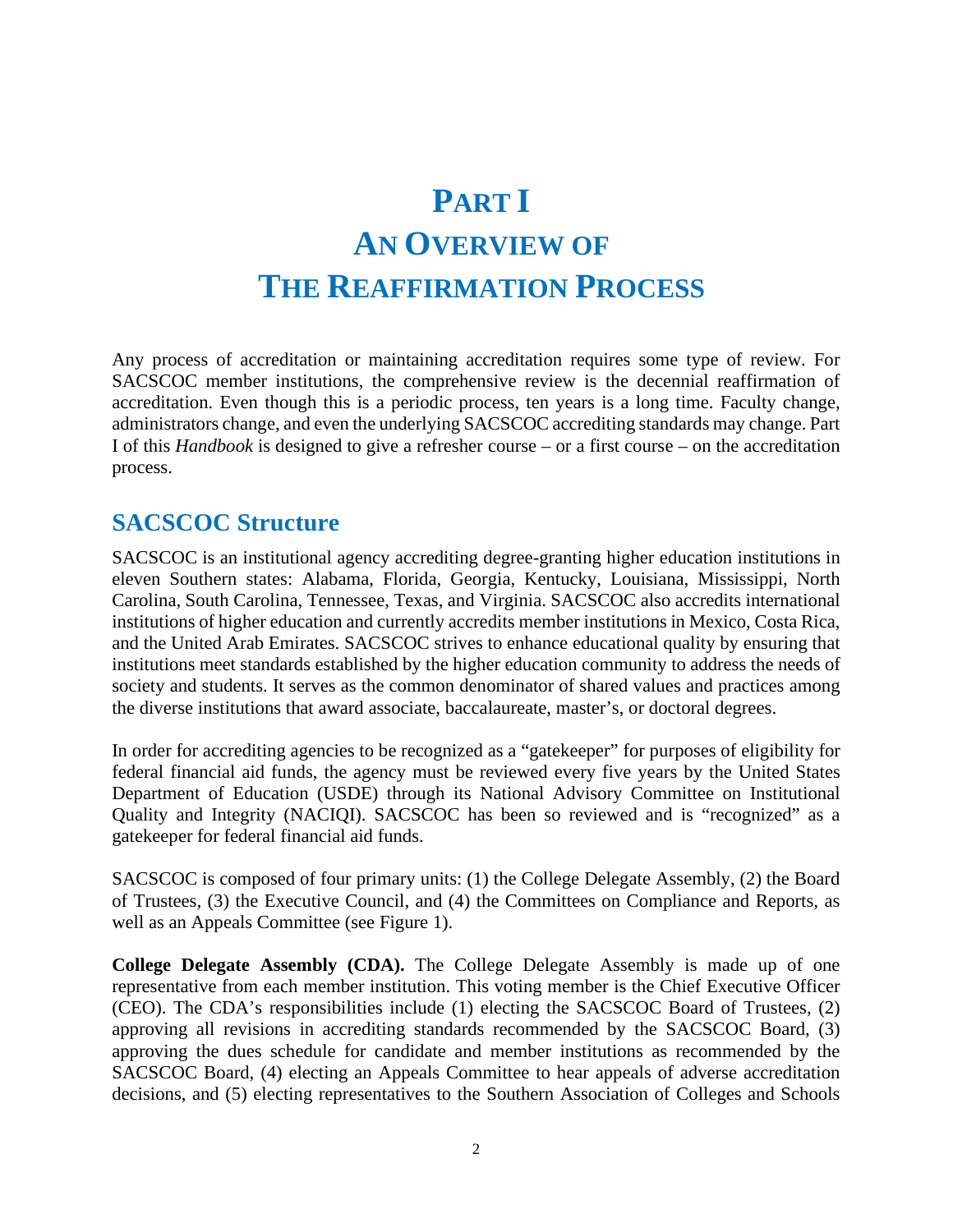Board (SACS). The College Delegate Assembly convenes for business during the SACSCOC Annual Meeting in December.



**Figure 1: SACSCOC Structure**

**Board of Trustees (BOT).** The 77 elected members of the SACSCOC Board of Trustees are primarily administrators and faculty from member institutions; however, eleven (one from each state in the region) are public members from outside the academy. Each state has at least four trustees (one from a Track A institution [levels I and II], two from a Track B institution [levels III–VI], and one from the public); the remaining 33 are at-large positions that are apportioned among the states to ensure representation for both Track A and B institutions, as well as an effort to represent proportionally the states within the SACSCOC region. One of the at-large positions is designated for representation from one of the internationally accredited institutions. The Board is responsible for (1) recommending to the College Delegate Assembly standards for candidacy and for membership; (2) authorizing special visits to institutions; (3) taking final action on the accreditation status of applicant, candidate, and member institutions; (4) nominating to the CDA individuals for election to the SACSCOC Board of Trustees; (5) electing the Executive Council; (6) appointing ad hoc study committees as needed; and (7) approving the policies and procedures of SACSCOC. The Board meets two times per year: in June and December.

**Executive Council (EC).** The 13-member Executive Council (one trustee from each of the region's eleven states, one public member, and the chair of the SACSCOC Board of Trustees) is the executive arm of SACSCOC and functions on behalf of the SACSCOC Board and the College Delegate Assembly between meetings; however, the actions of the Executive Council are subject to review and approval by the SACSCOC Board. The Executive Council (1) interprets Commission policies and procedures; (2) develops procedures for and supervises the work of ad hoc and standing committees of SACSCOC on Colleges; (3) approves the goals and objectives of SACSCOC on Colleges; (4) reviews and approves SACSCOC's budget and the membership's dues; (5) oversees and annually evaluates the work of its president; and (6) initiates new programs, projects, and policy proposals. The Executive Council meets three times a year.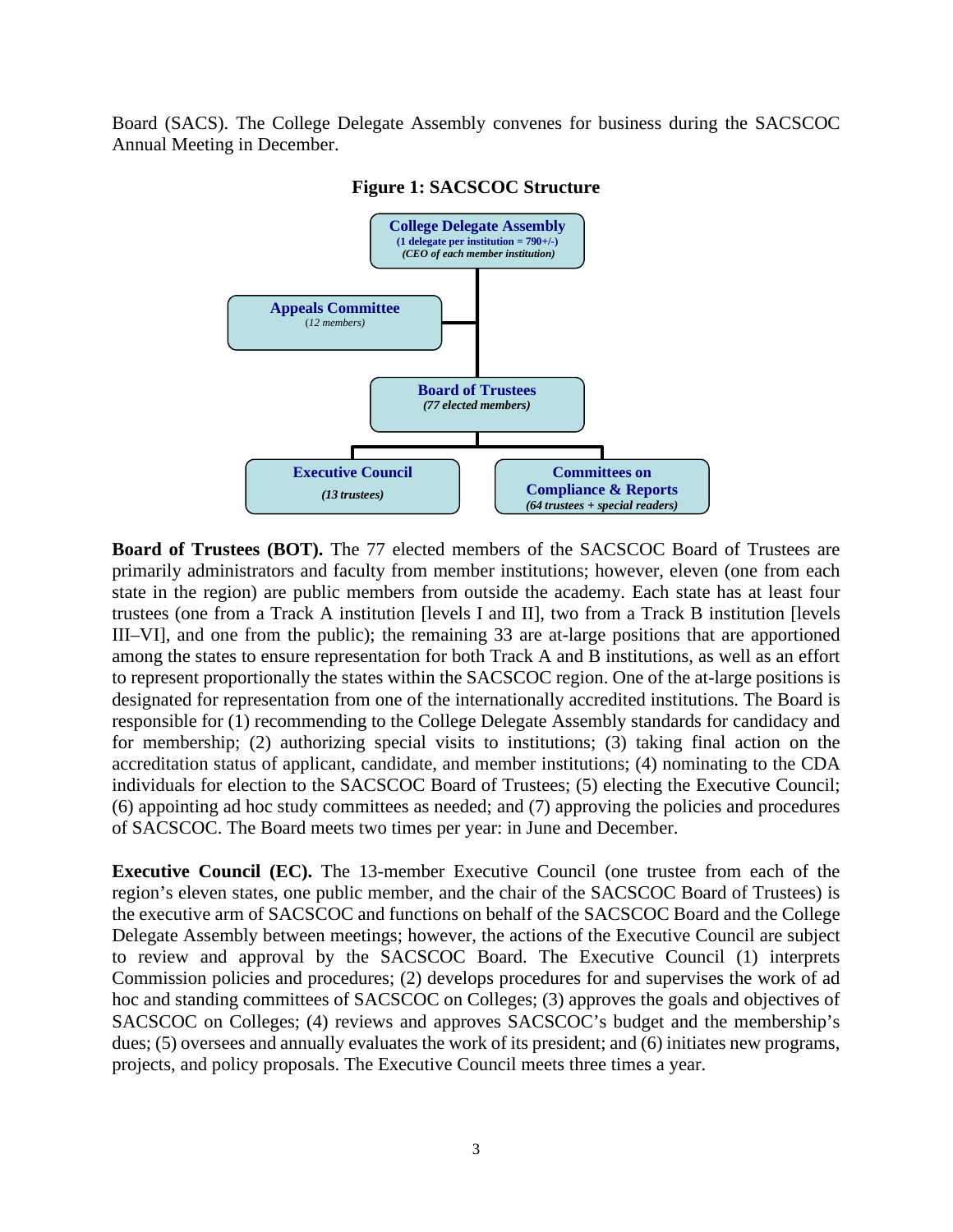**Committees on Compliance and Reports (C & R).** Standing committees of the SACSCOC Board of Trustees, the Committees on Compliance and Reports (C&R Committees) review (1) applications for membership; (2) applications/prospectuses for substantive changes requiring Board approval; (3) visiting committee reports and institutional responses generated by reaffirmation committees, special committees, substantive change committees, and candidacy and accreditation committees; (4) monitoring and referral reports; and (5) other reports requested by SACSCOC. C&R Committee recommendations resulting from the analysis of these documents are forwarded to the Executive Council for review. In addition to the elected trustees who serve on C&R Committees, membership may be expanded to include temporarily appointed special readers whose expertise— typically in the areas of finance, institutional effectiveness, and library/learning resources—is germane to the compliance issues under review. C&R Committees meet twice a year prior to the meetings of the SACSCOC Board of Trustees.

**Appeals Committee of the College Delegate Assembly.** The Appeals Procedures of the College Delegate Assembly is an administrative process approved by the College Delegate Assembly allowing applicant, candidate, and member institutions to appeal adverse decisions taken by the Board of Trustees. As such, the appeals process is not subject to legal rules of evidence and legal procedures. Throughout the appellate process, the institution bears the burden of proof. The Appeals Committee shall consist of twelve persons elected by the College Delegate Assembly and who have served on the Board of Trustees: eight chief executive officers, two faculty/academic personnel, and two public members.

An institution may appeal only the following decisions made by the Board of Trustees or its standing committees regarding an institution's status of recognition:

- Denial of candidacy for initial accreditation
- Removal from candidacy for initial accreditation
- Denial of initial membership (initial accreditation)
- Removal from membership (loss of accreditation)

Additional details on the composition, selection, and duties of the above bodies can be found in SACSCOC policy *[Standing Rules: SACSCOC Board of Trustees, Executive Council, and the](http://sacscoc.org/app/uploads/2019/07/standingrules.pdf)  [College Delegate Assembly](http://sacscoc.org/app/uploads/2019/07/standingrules.pdf)*.

### <span id="page-10-0"></span>**Benefits of the Internal Institutional Analysis**

An institution can derive numerous benefits from its internal assessment and determination of the extent of its compliance with the *Principles of Accreditation*. Among these benefits are the institution's opportunities to:

- Examine its mission statement to determine whether it accurately reflects its values, aspirations, and commitments to constituent groups.
- Review its goals, programs, services, policies, and procedures to determine the extent to which they reflect its mission and accurately describe the institution.
- Use the analysis of its compliance with the *Principles* to evaluate the effectiveness of its programs, operations, and services.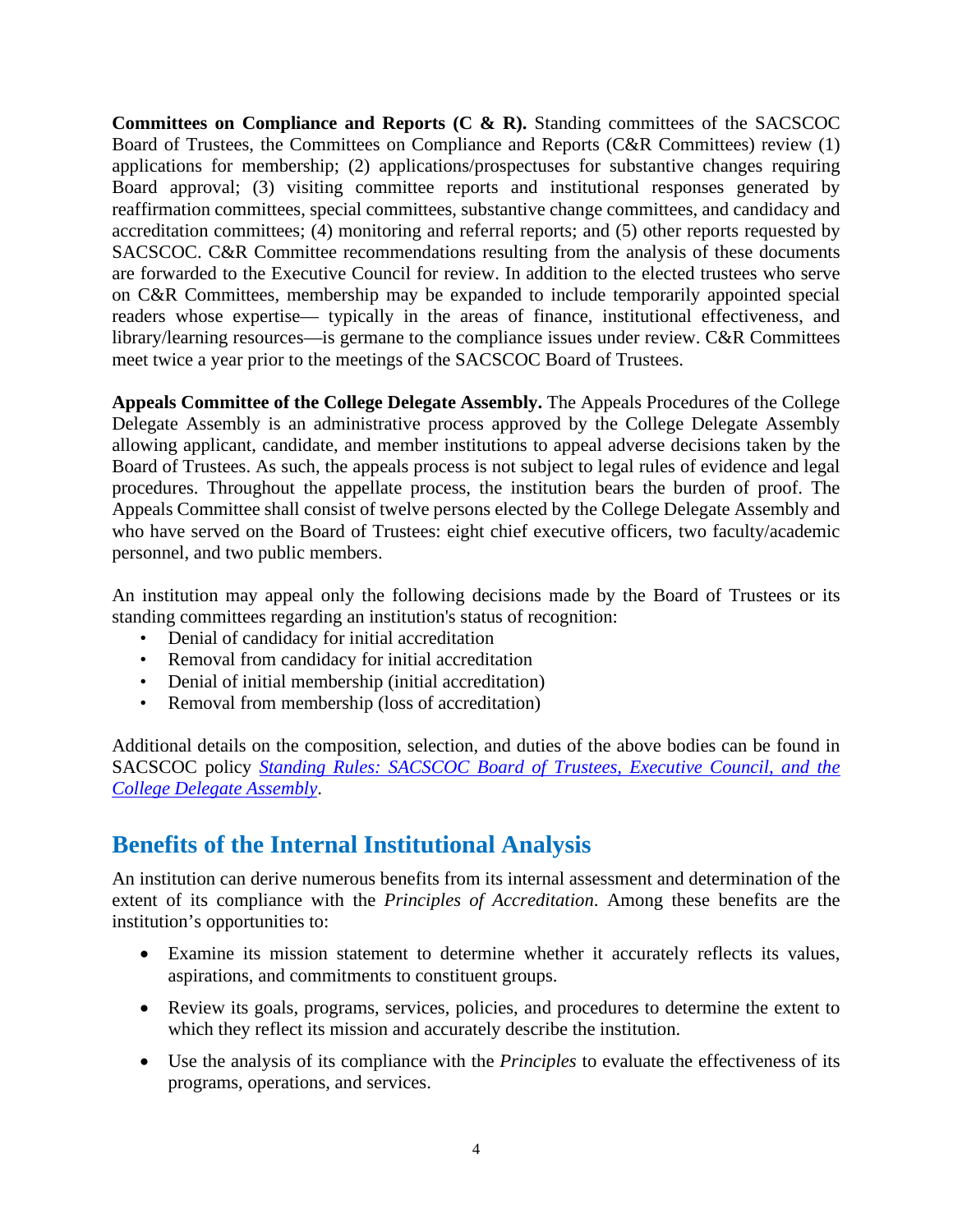- Strive for a level of performance that will challenge it to move beyond the status quo or beyond simply accepting a level of performance that constitutes compliance with the *Principles*.
- Build or enhance its databases to provide ongoing documentation of its continuous improvement as well as evidence of its compliance with the standards.
- Reinforce the concept of accreditation as an ongoing, rather than an episodic event.
- Develop a Quality Enhancement Plan that demonstrates promise of making a significant impact on the quality of student learning and/or student success.
- Strengthen the involvement of all members of its community in enhancing institutional quality and effectiveness.
- Demonstrate its accountability to constituents, including students, parents, and the public.

### <span id="page-11-0"></span>**Key SACSCOC Policies and Materials**

The SACSCOC website [\(www.sacscoc.org\)](http://www.sacscoc.org/) serves as a comprehensive repository of materials that can assist institutions as they maintain ongoing compliance and as they move through the reaffirmation process. From the perspective of compliance, *[The Principles of Accreditation:](http://sacscoc.org/app/uploads/2019/08/2018PrinciplesOfAcreditation.pdf)  [Foundations for Quality Enhancement](http://sacscoc.org/app/uploads/2019/08/2018PrinciplesOfAcreditation.pdf)* and SACSCOC policies and procedures are binding documents for member institutions. Guidelines, good practices, and position statements are advisory and consultative in nature. The Glossary and Reference Guide in the Appendix of this *Handbook* provides a lexicon of accreditation terminology with cross-references to sections of this *Handbook* and to other resources on the SACSCOC website.

*The Principles of Accreditation: Foundations for Quality Enhancement***.** Because it provides SACSCOC's formal statement of its accreditation process and standards, *[The Principles of](http://sacscoc.org/app/uploads/2019/08/2018PrinciplesOfAcreditation.pdf)  [Accreditation: Foundations for Quality Enhancement](http://sacscoc.org/app/uploads/2019/08/2018PrinciplesOfAcreditation.pdf)* is SACSCOC's primary source document for the reaffirmation review process. Copies are provided to institutions at the beginning of the reaffirmation process, and the document is available on the SACSCOC website [\(www.sacscoc.org\)](http://www.sacscoc.org/).

Participants in the review process should consult the *Principles of Accreditation* throughout the reaffirmation process. The principles are organized in sections, structured topically. If a section includes a Core Requirement, it will appear as the first standard(s) in a section. A Core Requirement is a basic, broad-based, foundational requirement that establishes a threshold of development required of all institutions seeking reaffirmation. The 2018 *Principles of Accreditation* includes 14 sections as shown in the Table 1:

Section 1, The Principle of Integrity, establishes the foundation for the relationship between SACSCOC and its member institutions. The *Principles* prefaces the Principle of Integrity with this statement:

Institutional integrity is essential to the purpose of higher education. Integrity functions as the basic covenant defining the relationship between the Southern Association of Colleges and Schools Commission on Colleges (SACSCOC) and its member and candidate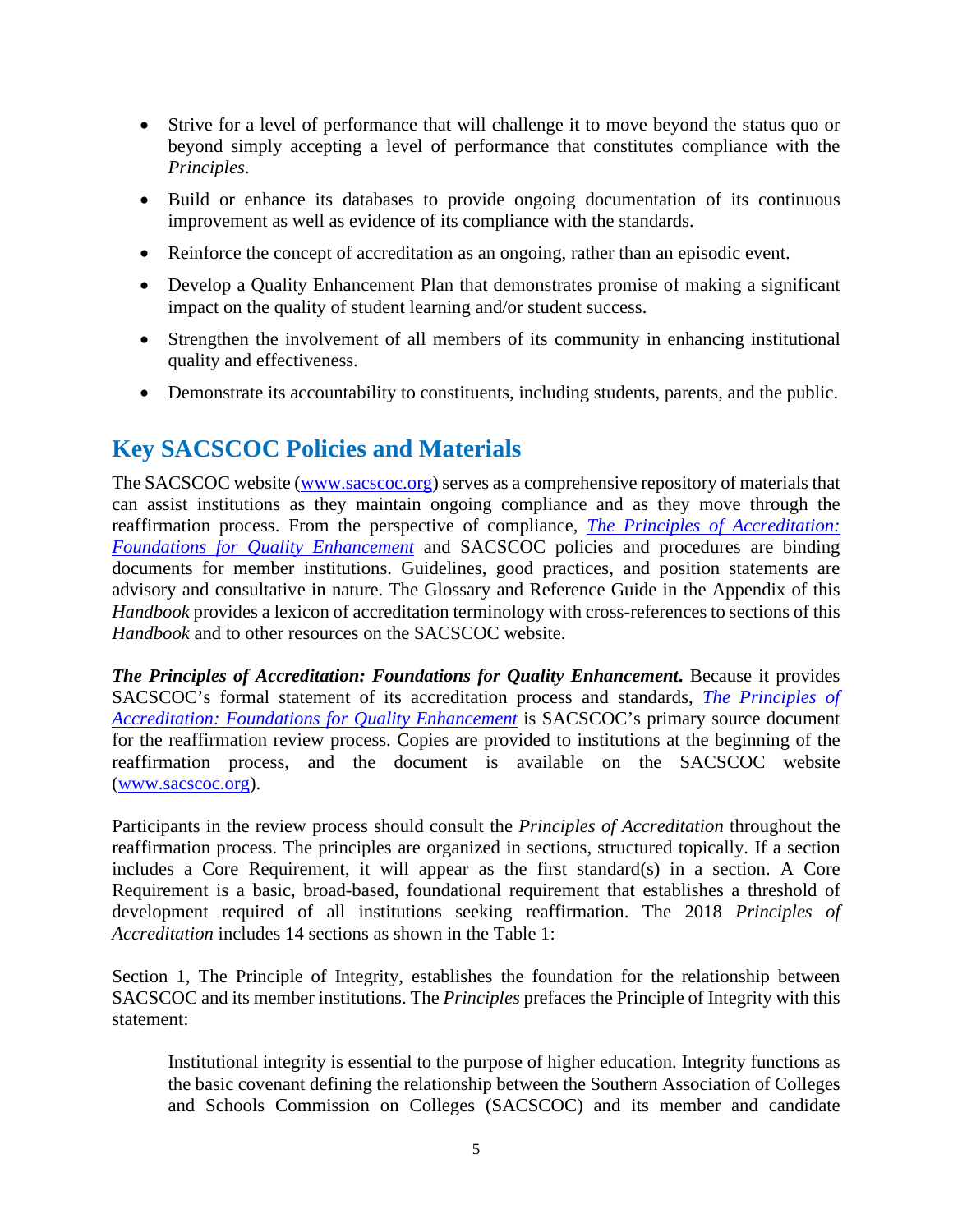institutions. The principle serves as the foundation of a relationship in which all parties agree to deal honestly and openly with their constituencies and with one another.

| <b>Section</b> | <b>Topic</b>                                           |
|----------------|--------------------------------------------------------|
|                | The Principle of Integrity                             |
| 2              | Mission                                                |
| 3              | <b>Basic Eligibility Standard</b>                      |
| 4              | Governing Board                                        |
| 5              | Administration and Organization                        |
| 6              | Faculty                                                |
| 7              | <b>Institutional Planning and Effectiveness</b>        |
| 8              | <b>Student Achievement</b>                             |
| 9              | <b>Educational Program Structure and Content</b>       |
| 10             | <b>Educational Policies, Procedures, and Practices</b> |
| 11             | Library and Learning/Information Resources             |
| 12             | <b>Academic and Student Support Services</b>           |
| 13             | <b>Financial and Physical Resources</b>                |
| 14             | Transparency and Institutional Representation          |

**Table 1: Sections of the** *Principles of Accreditation*

In order to be reaffirmed, member institutions must be deemed compliant with the Principle of Integrity. This Principle is designated as a Core Requirement, but it is even more foundational than the other Core Requirements. Under this standard, SACSCOC expects that institutions will:

- Ensure that all documents submitted to SACSCOC are candid and provide all pertinent information. With due regard for the rights of individual privacy, every institution applying for reaffirmation of accreditation should provide SACSCOC with access to all parts of its operations, and with complete and accurate information about the institution's affairs, including reports of other accrediting, licensing, and auditing agencies.
- Respond in a timely manner to requests by SACSCOC for submission of dues, fees, and reports, as well as other requests for information.
- Ensure that information submitted to SACSCOC (such as that provided in the annual institutional profile, institutional responses to visiting committee reports, and monitoring reports) is complete, accurate, and current. An institution is obligated to notify SACSCOC office of any bankruptcy filing.
- Cooperate with SACSCOC in preparation for visits, receive visiting committees in a spirit of collegiality, and comply with SACSCOC's requests for acceptable reports and selfanalyses.
- Report substantive changes, including the initiation of new programs or sites inside or outside the region, in accordance with SACSCOC's policy on substantive change.
- Provide counsel and advice to SACSCOC, and agree to have its faculty and administrators (including the chief executive officer) serve, if available, on visiting committees and on other SACSCOC committees.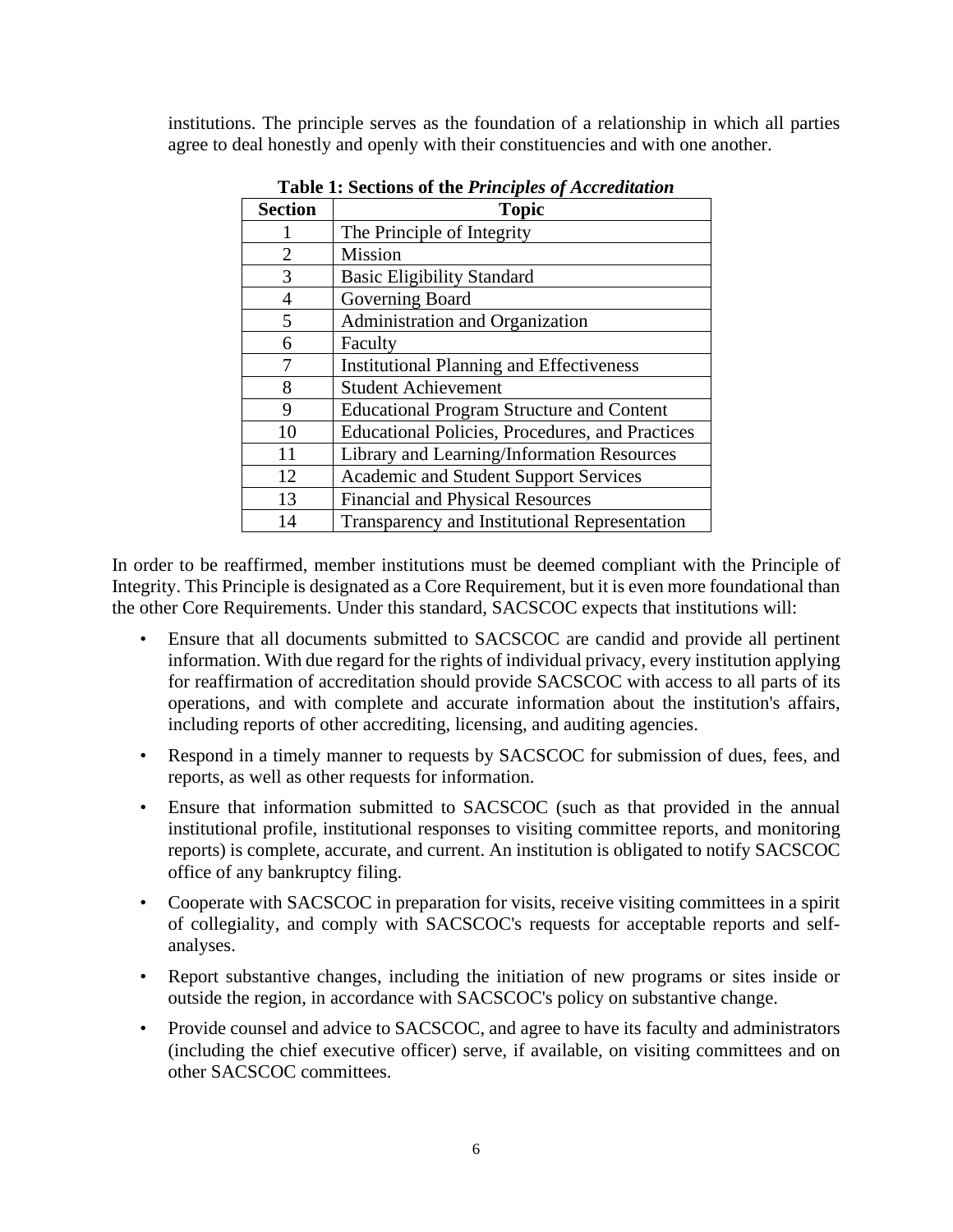- Provide SACSCOC or its representatives with information requested and maintain an openness and cooperation during reviews, enabling evaluators to perform their duties with maximum efficiency and effectiveness.
- Maintain current knowledge and understanding of both the product and process of accreditation/reaffirmation and be able to address/complete all requirements of such processes in a timely and accurate manner.

The *Principles of Accreditation* distinguishes the significance of the Core Requirements from the position of the other standards. Because Core Requirements are the basic, broad-based, foundational requirements for membership, documentation of compliance with these standards is necessary for reaffirmation. Failure to document compliance with the Core Requirements will result in sanction or adverse action. (See SACSCOC policy *[Sanctions, Denial of Reaffirmation,](http://sacscoc.org/app/uploads/2019/07/sanctionpolicy.pdf)  [and Removal from Membership](http://sacscoc.org/app/uploads/2019/07/sanctionpolicy.pdf)*.) The *Principles of Accreditation* note, however, that compliance with the Core Requirements alone will not result in reaffirmation.

The criteria outlined in the U.S. Secretary of Education's Criteria for Recognition are embedded throughout the standards. (See Appendix A, Column 6, of the *[Resource Manual](http://sacscoc.org/app/uploads/2019/08/2018-POA-Resource-Manual.pdf)* for a listing.) Standards that include expectations mandated by federal regulation are reviewed by both Off-Site and On-Site Reaffirmation Committees.

SACSCOC bases its accreditation of degree-granting higher education institutions and entities on requirements and standards in *[The Principles of Accreditation: Foundations for Quality](http://sacscoc.org/app/uploads/2019/08/2018PrinciplesOfAcreditation.pdf)  Enhancement*. These requirements and standards apply to all institutional programs and services, wherever located or however delivered. This includes programs offered through distance and correspondence education, and at off-campus instructional sites and branch campuses. Consequently, when preparing documents for SACSCOC demonstrating compliance with the *Principles of Accreditation*, an institution must include these sites and programs in its "Institutional Summary Form Prepared for SACSCOC Reviews" and address them in its analysis and documentation of compliance. *(See* SACSCOC policy *[Distance and Correspondence Education](http://sacscoc.org/app/uploads/2019/07/DistanceCorrespondenceEducation.pdf)*.)

**Policies and Procedures.** A policy is a **required** course of action to be followed by the SACSCOC Board of Trustees or by SACSCOC member or candidate institutions. Commission policies may also include procedures, which are likewise a required course of action. The *Principles of Accreditation* requires that an institution comply with the policies and procedures of SACSCOC. Policies are approved by vote of the SACSCOC Board of Trustees. At its discretion, SACSCOC may choose to forward a policy to the College Delegate Assembly for approval. (See Standard 14.5: Policy compliance.)

Implicit in every standard mandating a policy or procedure is the expectation that the policy or procedure is in writing and has been approved through appropriate institutional processes, published in appropriate institutional documents accessible to those affected by the policy or procedure, and implemented and enforced by the institution. At the time of review, an institution will be expected to demonstrate that it has met all of these elements. If the institution has had no cause to apply its policy, it should indicate that an example of implementation is unavailable because there has been no cause to apply it. (See SACSCOC statement *[Developing Policy and](http://sacscoc.org/app/uploads/2019/08/best-practices-for-policy-development-final.pdf)  [Procedures Documents](http://sacscoc.org/app/uploads/2019/08/best-practices-for-policy-development-final.pdf)*.) Appendix A, Column 7, of the *[Resource Manual](http://sacscoc.org/app/uploads/2019/08/2018-POA-Resource-Manual.pdf)* contains a summary of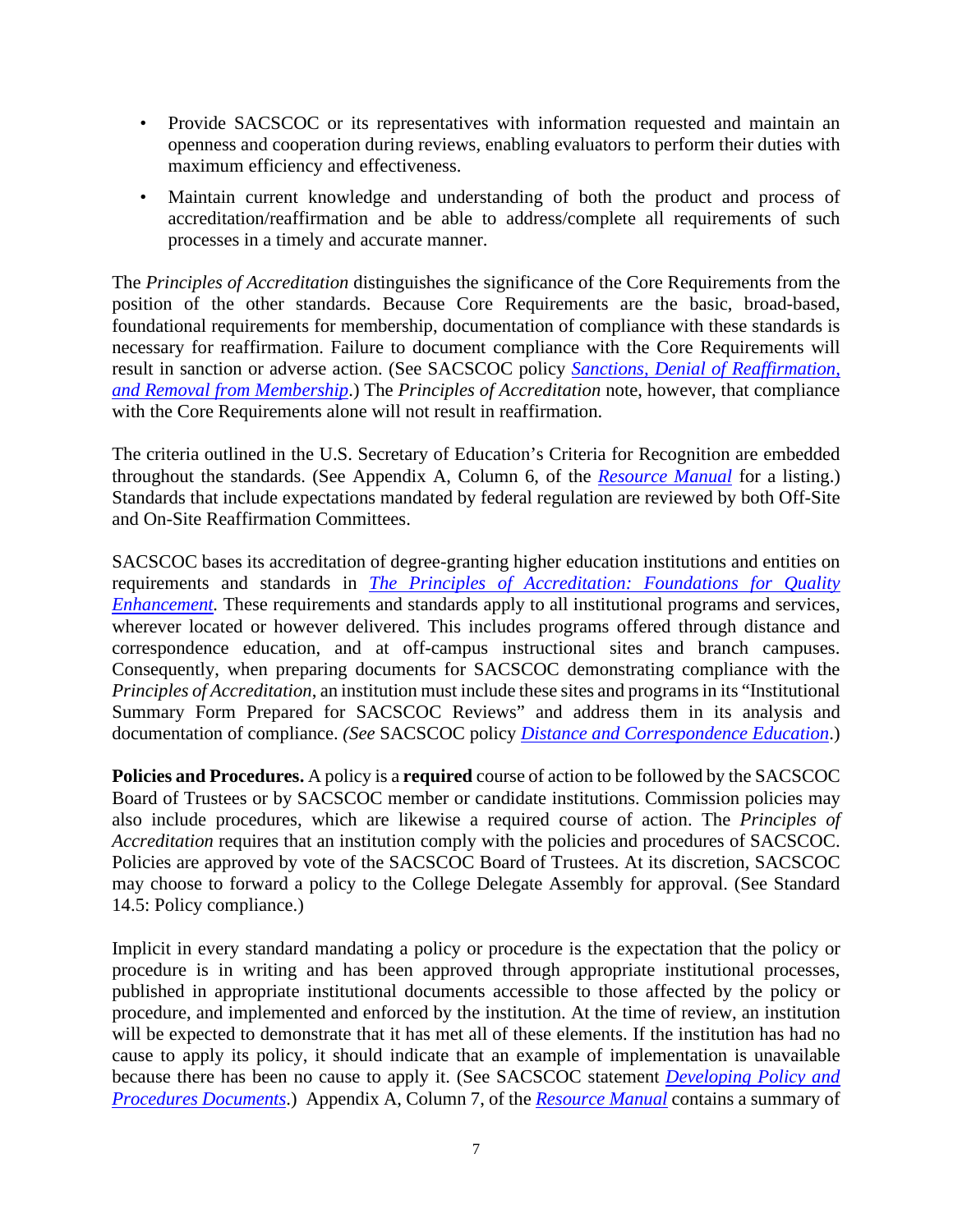standards calling for a policy or procedure. Within the *Resource Manual*, this is also noted in the "Reference to SACSCOC Documents, if applicable" section of affected standards.

**Guidelines.** A guideline is an advisory statement designed to assist institutions in fulfilling accreditation requirements and standards. As such, guidelines describe recommended educational practices for documenting requirements of the *Principles of Accreditation* and are approved by the SACSCOC Executive Council. The guidelines are examples of commonly accepted practices that constitute compliance with the standard. Depending upon the nature and mission of the institution, however, other approaches may be more appropriate and also provide evidence of compliance.

**Good Practices.** Good practices are commonly-accepted practices within the higher education community that enhance institutional quality. Good practices may be formulated by outside agencies and organizations and endorsed by the Executive Council or the SACSCOC Board of Trustees.

**Position Statements.** A position statement examines an issue facing SACSCOC's membership, describes appropriate approaches, and states SACSCOC's stance on the issue. It is endorsed by the Executive Council or the SACSCOC Board of Trustees.

**Forms and Templates.** Forms and templates are made available to institutions to assist them with organizing and presenting information regarding compliance with the SACSCOC standards during the reaffirmation process. Peer evaluators expect that information will be presented in a clear format, but institutions have the flexibility to present information in whatever ways best demonstrate compliance with the standards.

All forms and templates are available on the SACSCOC website [\(www.sacscoc.org\)](http://www.sacscoc.org/). SACSCOC maintains currency on the web and reserves the right to add, modify, or delete any published document at any time. It is the responsibility of the institution to check for updates.

#### <span id="page-14-0"></span>**Documents of the Reaffirmation Process**

Six documents are key elements of the reaffirmation process. The Compliance Certification, Institutional Summary Form, Quality Enhancement Plan, Focused Report, and Response to the Visiting Committee Report, are prepared specifically for the reaffirmation process. The Institutional Profiles are completed on an annual basis.

**1. Compliance Certification.** The Compliance Certification document is completed by the institution to demonstrate its compliance with the *Principles of Accreditation*. This document addresses all requirements and standards in the *Principles* except for Core Requirement 1.1 (Integrity) and Standard 7.2 (*Quality Enhancement Plan*); the former is addressed by the reviewing committees, and the latter is submitted later as a stand-alone document. Part II of this *Handbook* addresses preparation of the Compliance Certification. The signatures of the CEO and the Accreditation Liaison attest to the institution's honest, forthright, and comprehensive institutional analysis, as well as the accuracy and completeness of its findings. The template for the [Compliance Certification](http://sacscoc.org/app/uploads/2019/07/Compliance-Certifcation-2018.docx) is available at [www.sacscoc.org](http://www.sacscoc.org/) on the page outlining the [Reaffirmation Process.](http://sacscoc.org/accrediting-standards/reaffirmation-process/)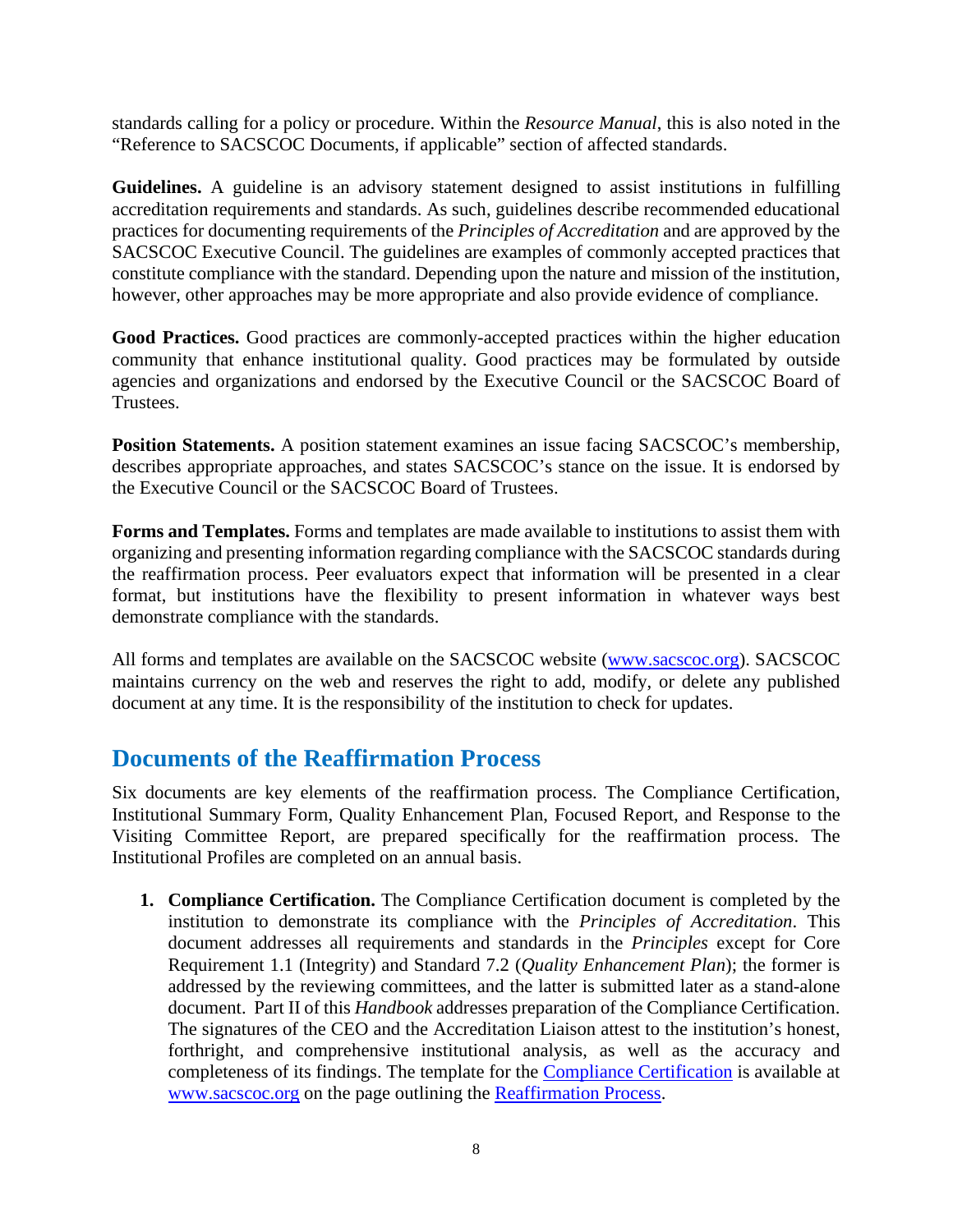- **2. Institutional Summary Form Prepared for SACSCOC Reviews.** The [Institutional](http://sacscoc.org/app/uploads/2020/03/Summary-Form-for-SACSCOC-Review.docx)  [Summary Form](http://sacscoc.org/app/uploads/2020/03/Summary-Form-for-SACSCOC-Review.docx) provides evaluators and SACSCOC staff the following information: a list of educational programs and degrees offered, identification of governance control, a brief history and institutional characteristics, a list of branch campuses, off-campus instructional sites, and online educational programs, accreditation status with other agencies, and the institution's relationship with the U.S. Department of Education. If the institution provides English as a Second Language (ESL) programs, these should also be noted on the form. The Institutional Summary Form is submitted three times during the reaffirmation process: (1) prior to the Orientation Meeting; (2) along with the Compliance Certification, revised if necessary; and (3) with the materials provided to the On-Site Reaffirmation Committee, again revised if necessary. Please note that this final copy provided to the On-Site Reaffirmation Committee is retained by SACSCOC as the official institutional snapshot at the time of reaffirmation. This information may be used to document approved programs and sites at reaffirmation to address Department of Education inquiries. Available at [www.sacscoc.org](http://www.sacscoc.org/) under [Institutional Resources,](http://sacscoc.org/accrediting-standards/institution-resources/) this document is used to help plan the reaffirmation visit as well as to provide an official record of the programs, sites, and delivery modes included in the reaffirmation review. The Institutional Summary form is not, however, the appropriate place to submit substantive changes for notification or approval.
- **3. Quality Enhancement Plan.** Each institution undergoing reaffirmation will develop a Quality Enhancement Plan (QEP) that focuses on student learning and/or student success. The QEP should be derived from the institution's ongoing comprehensive planning and evaluation processes. Part IV of this *Handbook* addresses the development of the QEP.
- **4. Focused Report.** The Focused Report is an additional report completed by the institution to address any standards for which the Off-Site Reaffirmation Committee could not determine compliance at the time of its review. Within the Focused Report, the institution can provide additional or updated documentation and narrative to demonstrate compliance with those standards in question. Part IV of this *Handbook* addresses development of the Focused Report.
- **5. Response to the Visiting Committee Report.** If the Report of the Reaffirmation Committee includes any recommendations (findings of Non-Compliance), the institution must address the findings in a written response. Part VI of this *Handbook* addresses the Response to the Visiting Committee Report.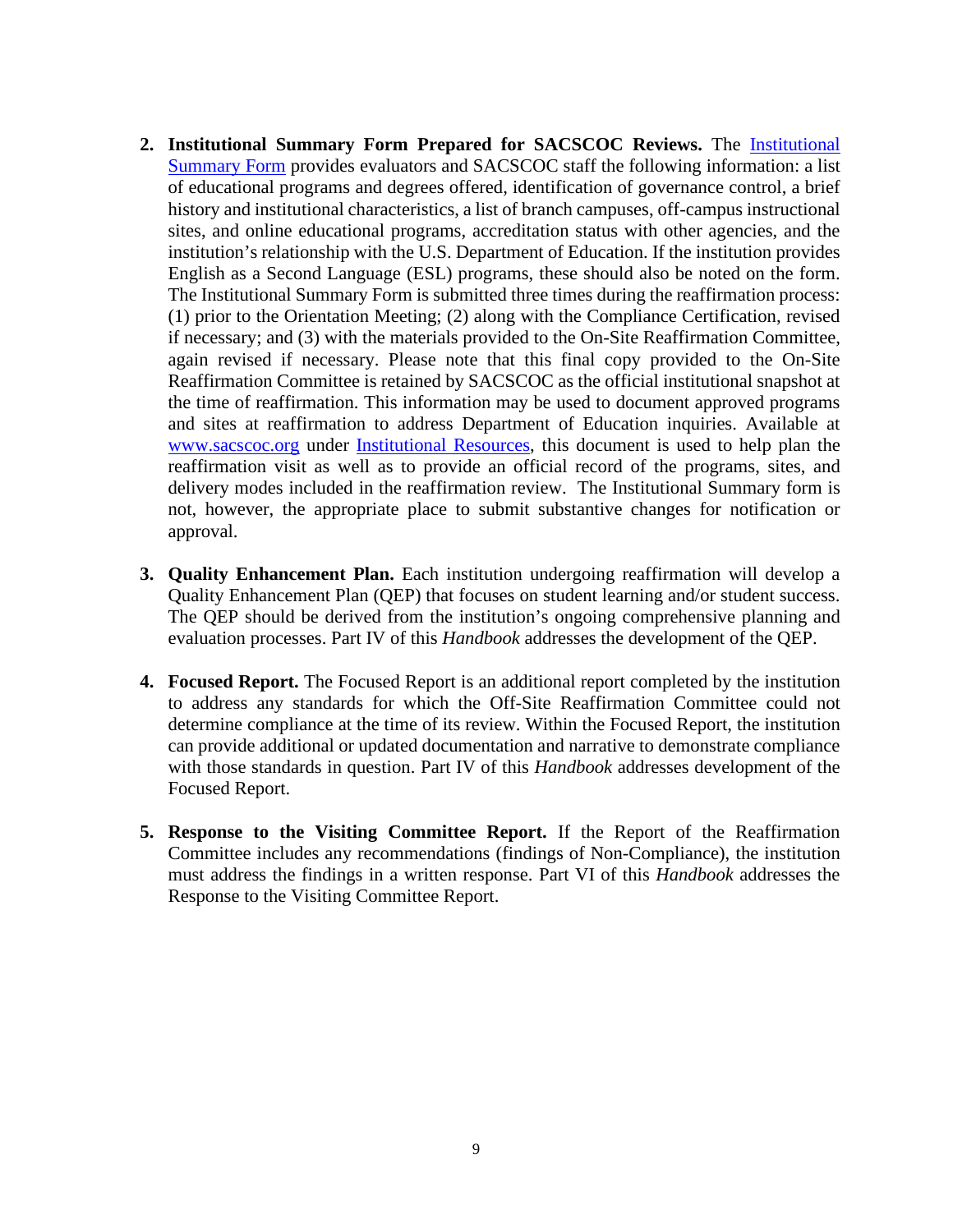### <span id="page-16-0"></span>**Institutional Responsibilities during the Reaffirmation Process**

Depending upon the size and complexity of an institution, the number of individuals who contribute to the development of the two primary accreditation documents – the Compliance Certification and the Quality Enhancement Plan – will vary considerably. Nonetheless, the reaffirmation process is the same for all institutions, regardless of size or mission. The process functions most effectively when the Leadership Team, the CEO, and the Accreditation Liaison work together to guide the institution towards reaffirmation.

**Institutional Leadership Team.** Institutions are expected to establish a Leadership Team to manage and validate the internal institutional assessment of compliance with the *Principles of Accreditation*. The team should include individuals who have the skills, knowledge, and authority to lead in this institutional effort and who have access to the required data and information. Some institutions elect to give responsibility for conducting this analysis of compliance to an existing unit or committee/council; others form an *ad hoc* group for this particular purpose. This team should not be too large, but its membership would normally include, at a minimum, the CEO, chief academic officer, and Accreditation Liaison. The responsibilities of the Leadership Team include, but are not limited to:

- Coordinating and managing the internal review process, including developing the structure and timelines for ensuring the timely completion of all tasks and attending the Orientation Meeting conducted by SACSCOC. The Orientation Meeting is limited to five people from each institution, including the institution's finance officer.
- Coordinating the completion of the Compliance Certification by overseeing the institutional review of the extent of compliance with the *Principles* and the documentation of evidence supporting the extent of compliance. (Leadership for the Compliance Certification is detailed in Part II of this *Handbook*.)
- Ensuring that the institutional community is engaged in the review process and is informed of the progress of the review.
- Overseeing the completion and ensuring the accuracy of the Institutional Summary Form submitted at the time of the Orientation Meeting, included with the Compliance Certification, and updated for the On-Site Reaffirmation Committee.
- Developing the Focused Report, if the institution so chooses. (While labeled optional, nearly all institutions submit a Focused Report if any standards are found to be in noncompliance by the Off-Site Reaffirmation Committee.)
- Overseeing the development and implementation of the Quality Enhancement Plan. (Leadership for the development of the QEP is detailed in Part IV of this *Handbook*.)
- Overseeing arrangements for the on-site visit.
- Ensuring that the appropriate follow-up activities are in place to address compliance issues cited by the Off-Site Reaffirmation Committee; recommendations written by the On-Site Reaffirmation Committee, if any; and requests for subsequent monitoring reports by the SACSCOC Board of Trustees, if any.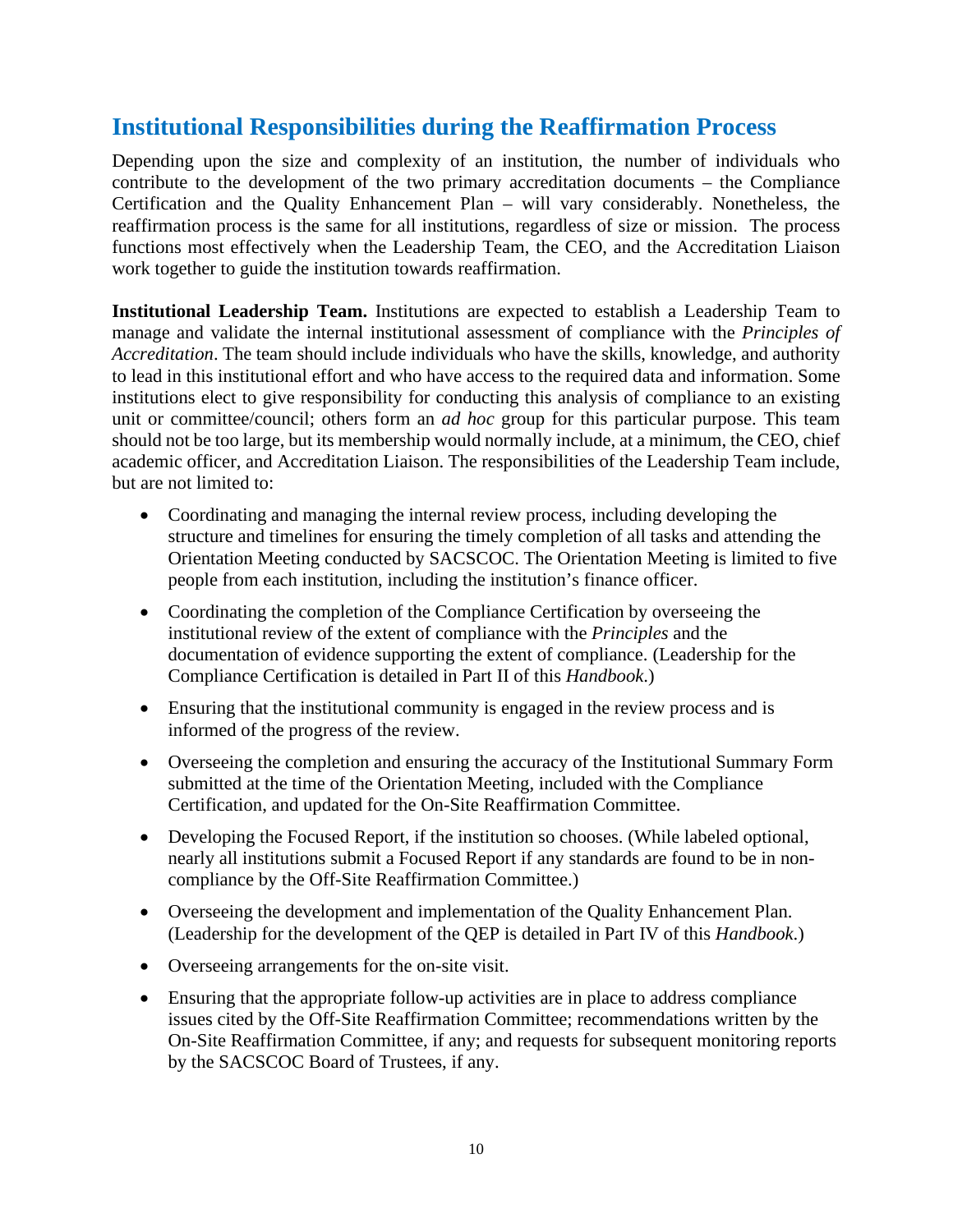**Institutional CEO.** The CEO is expected to provide active leadership and ensure continuing support for the reaffirmation process. Additionally, the CEO is responsible for the following:

- Ensuring the integrity of the internal review process and the accuracy of all submissions.
- Providing adequate personnel and financial resources to support the review process.
- Reviewing progress reports and providing feedback.
- Informing the institution's governing board on a periodic basis concerning matters related to reaffirmation.
- Ensuring on-going compliance with the *Principles of Accreditation* and with SACSCOC standards, policies, and procedures.

**Institutional Accreditation Liaison.** Each institution is required to have an Accreditation Liaison, normally someone other than the CEO. This individual has a vital role in the reaffirmation process. Serving as a resource person for the development of the reaffirmation documents, the Accreditation Liaison assists the chief executive officer in ensuring the accuracy of all information submitted to SACSCOC.

In addition, the Accreditation Liaison is the individual who seeks consultation from the institution's assigned SACSCOC staff representative on questions that arise on campus regarding interpretations of SACSCOC standards and policies, and the preparation of the various documents required during the reaffirmation process. Serving as the campus authority on institutional accreditation, the Accreditation Liaison should assist faculty, staff, and administrators in maintaining compliance with SACSCOC requirements when institutional policies and procedures are adopted and revised. In the intervening years between reaffirmation reviews, the Accreditation Liaison coordinates the timely submission of annual institutional profiles and other reports as requested by SACSCOC. Additionally, a major responsibility of the liaison is to monitor and report substantive changes consistent with SACSCOC policy. A complete description of the responsibilities of the Accreditation Liaison is available at [www.sacscoc.org](http://www.sacscoc.org/) in the document, *[The](http://sacscoc.org/app/uploads/2019/08/accreditation-liaison.pdf)  [Accreditation Liaison](http://sacscoc.org/app/uploads/2019/08/accreditation-liaison.pdf)*.

<span id="page-17-0"></span>**Institutional Governing Board.** The governing board is expected to support the reaffirmation process by ensuring adequate financial resources to cover both direct and indirect costs. While Board members do not engage in drafting the institution's reaffirmation documents – the Compliance Certification and the Quality Enhancement Plan – they should become familiar with both the process for reaffirmation and the content of the primary documents. One or more members of the Board may be asked to schedule time to talk directly with representatives of the On-Site Reaffirmation Committee during the visit to campus. This interview may take place in person or by phone/video conference. The institution's CEO might be asked to provide introductions between members of the governing and members of the committee; however, the interview is intended to be between the governing board members and the committee, not between the CEO and the committee. A separate interview is scheduled for that purpose.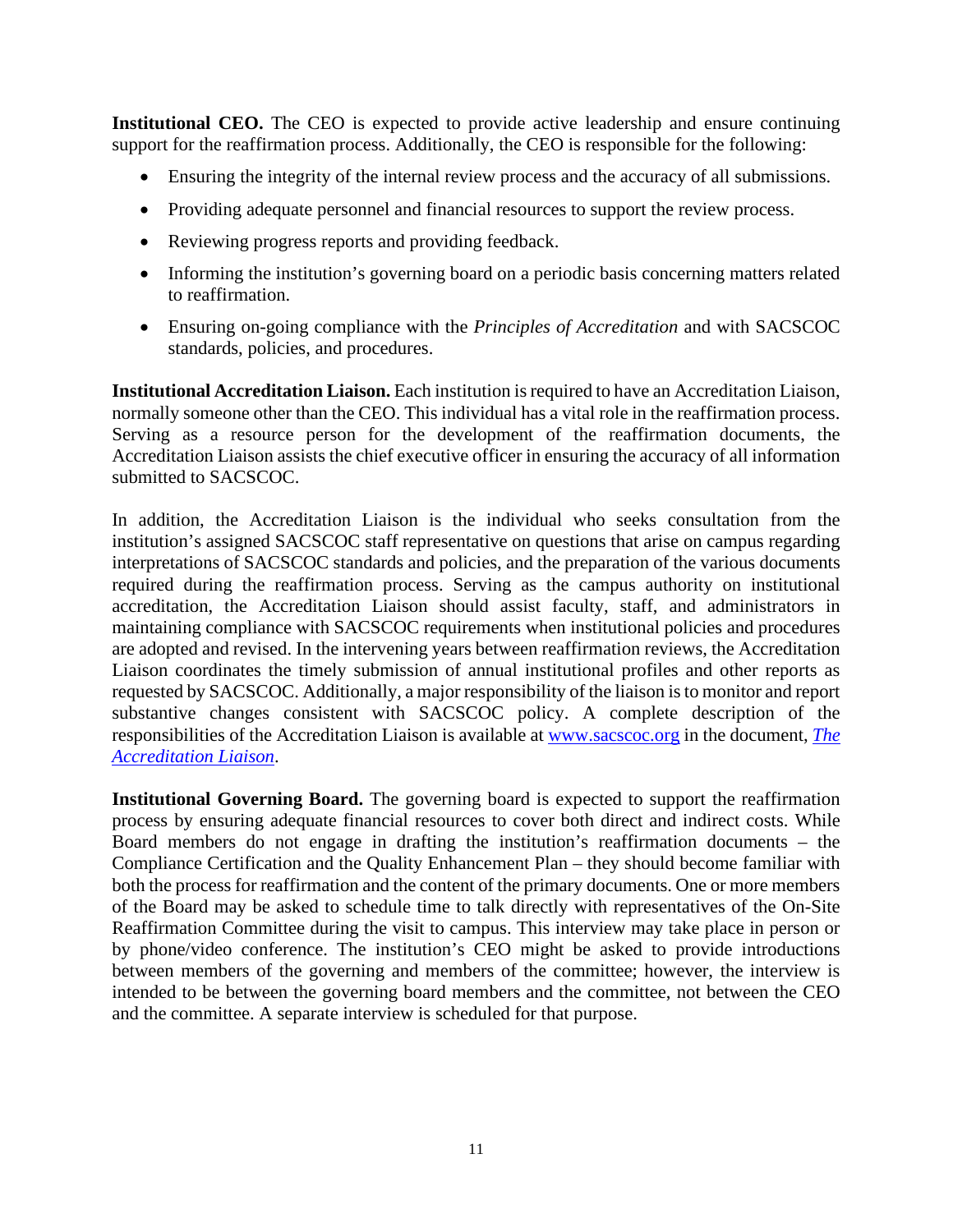### **SACSCOC Staff Responsibilities during the Reaffirmation Process**

Throughout the decennial review cycle, SACSCOC staff members serve as an on-going source of information about Commission standards and procedures. Their relationship with the institutions they serve during the reaffirmation process typically begins no later than the Orientation Meeting for the Leadership Teams conducted by the staff. The SACSCOC staff representative assigned to the institution assumes responsibility for:

- Establishing a working relationship with the institution's Leadership Team.
- Providing information to the institution that it will need in carrying out its responsibilities during the reaffirmation process.
- Providing appropriate advisory services related to the reaffirmation process.
- Serving as liaison between the Off-Site Reaffirmation Committee, On-Site Reaffirmation Committee, and institution.
- Conveying the Off-Site Reaffirmation Committee's report to the institution's leadership and responding to questions about the committee's concerns.
- Selecting, structuring, and advising the On-Site Reaffirmation Committee and assisting the committee during its visit.
- Consulting with the institution as it prepares its response to the Report of the Reaffirmation Committee, if appropriate.
- Being available for consultation with the institution if SACSCOC requires a Monitoring Report related to compliance issues and/or the QEP and when the institution prepares its Fifth-Year Interim Report.

Commission staff do not set accreditation standards, nor do they approve SACSCOC policies and procedures. They are, however, expected to assist in ensuring a just and equitable review process for all institutions in accordance with the policies and procedures adopted by the SACSCOC Board of Trustees. They are also charged with advising and informing the Board and its committees on matters relative to an institution.

### <span id="page-18-0"></span>**Steps in the Reaffirmation Process**

Ten steps in the reaffirmation process involve the institution, the Off-Site and On-Site Reaffirmation Committees, the SACSCOC Board of Trustees, and Commission staff. Each step may include several components that are addressed in more detail elsewhere in this *Handbook*. These ten steps cluster around four phases of the reaffirmation process: (1) preparation, (2) the Off-Site Review, (3) the On-Site Review, and (4) action by the SACSCOC Board of Trustees. The general timeframe for these steps is addressed in the following discussion of the phases.

#### **Phase 1: Preparation**

1. **The Orientation Meeting.** Institutions approaching reaffirmation are invited to attend a recommended Orientation Meeting. This meeting is scheduled to coincide with the SACSCOC Annual Meeting, which is held in December. A special track of sessions is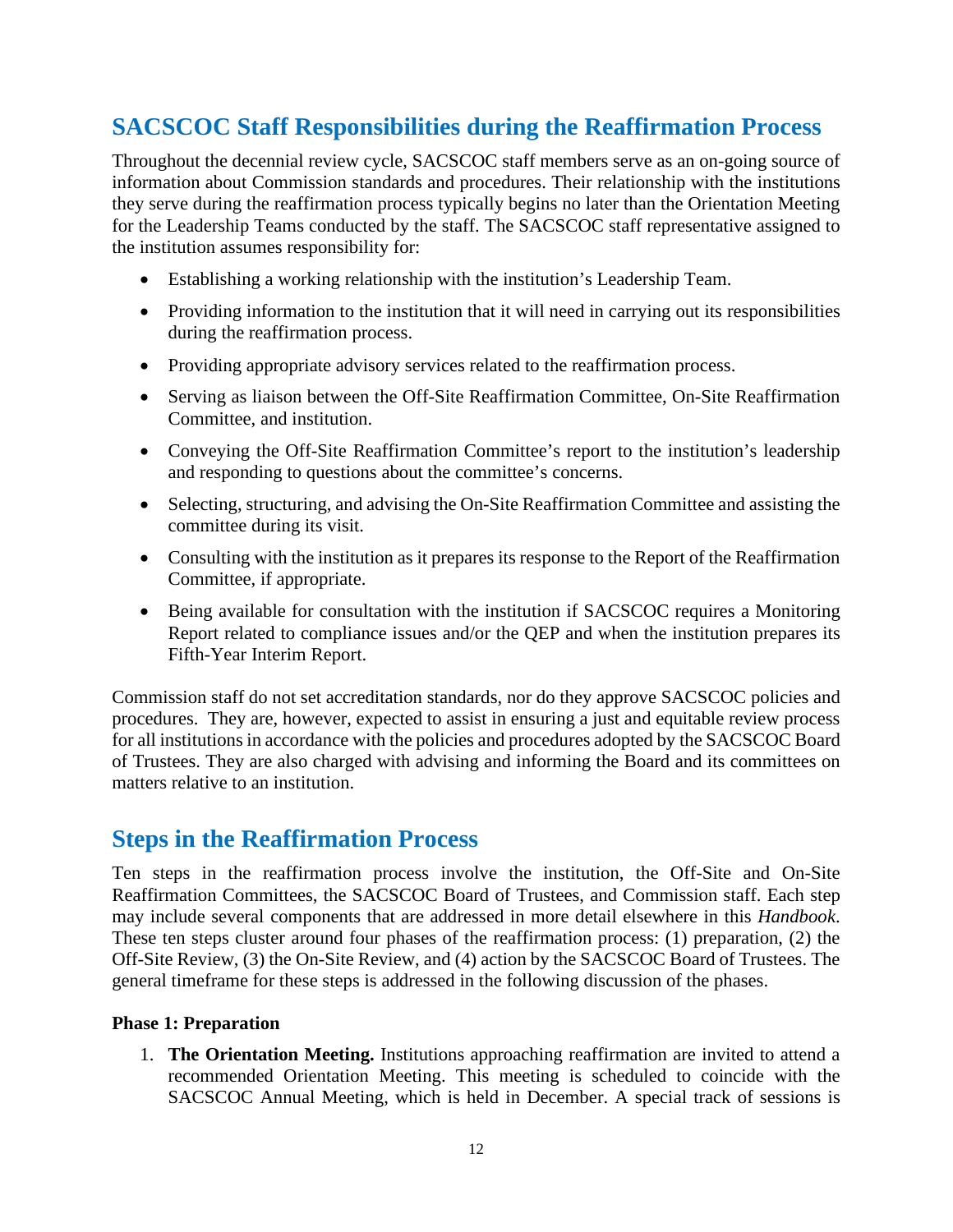scheduled for orientation participants that focus on topics to help them prepare for reaffirmation. Orientation sessions address critical issues pertaining to the completion of the Compliance Certification, the development of the Quality Enhancement Plan, and other process logistics. Prior to attending the Orientation Meeting, institutions will be asked to submit a completed Institutional Summary Form, as previously noted.

2. **Advisory Visit.** The institution may request that its assigned SACSCOC staff representative conduct an optional advisory visit as a follow-up to the Orientation Meeting. This consultation may take the form of a conference call, videoconference, or in-person visit to the campus. The timing of this consultation is determined in conversations between the SACSCOC staff representative and the institution's liaison. The visit may take place prior to or after the Off-Site Reaffirmation visit. The purpose of this consultation is to answer questions and provide feedback on the institution's strategies for demonstrating compliance. In addition, the institution should be prepared to discuss its Quality Enhancement Plan with the SACSCOC staff member during this advisory visit. There is a fee for this service. See the SACSCOC policy *[Dues, Fees, and Expenses](http://sacscoc.org/app/uploads/2019/08/Dues.pdf)* for a current listing of rates.

#### **Phase 2: Off-Site Review**

- 3. **Compliance Certification.** The institution prepares and submits its Compliance Certification, relevant supporting documentation, and an updated current ["Institutional](http://sacscoc.org/app/uploads/2020/03/Summary-Form-for-SACSCOC-Review.docx)  [Summary Form Prepared for SACSCOC](http://sacscoc.org/app/uploads/2020/03/Summary-Form-for-SACSCOC-Review.docx) Reviews" to the Off-Site Reaffirmation Committee, the SACSCOC Vice President assigned to the institution, and to the SACSCOC Cluster Coordinator, as noted on the Committee Roster provided to the institution. Part II of this *Handbook* addresses preparation of the Compliance Certification.
- 4. **Off-Site Review and Report.** Two discrete evaluation committees, the Off-Site Reaffirmation Committee and the On-Site Reaffirmation Committee, share responsibility for assessing institutional compliance prior to action on reaffirmation by the SACSCOC Board of Trustees. The Off-Site Review is conducted by a group of peer evaluators called the Off-Site Reaffirmation Committee. The Committee comprises individuals from institutions of a similar mission and type to the institutions being reviewed. The Committee typically includes a chair – who guides the process – and evaluators from the following areas: governance and administration, finance, academic affairs, institutional effectiveness, library services, and student affairs.

The Off-Site Reaffirmation Committee is charged with reviewing materials from two or three institutions, determining whether each institution is in compliance with the *Principles of Accreditation*. Over the course of eight weeks, the Committee meets by conference call and then in person in Atlanta to conduct a preliminary review of the institutions' compliance with the *Principles*. Part III of this *Handbook* provides additional information regarding the Off-Site Review.

5. **Review of the Report.** Two to three weeks after the Off-Site Review, the office of the institution's assigned SACSCOC staff member transmits the Preliminary Report of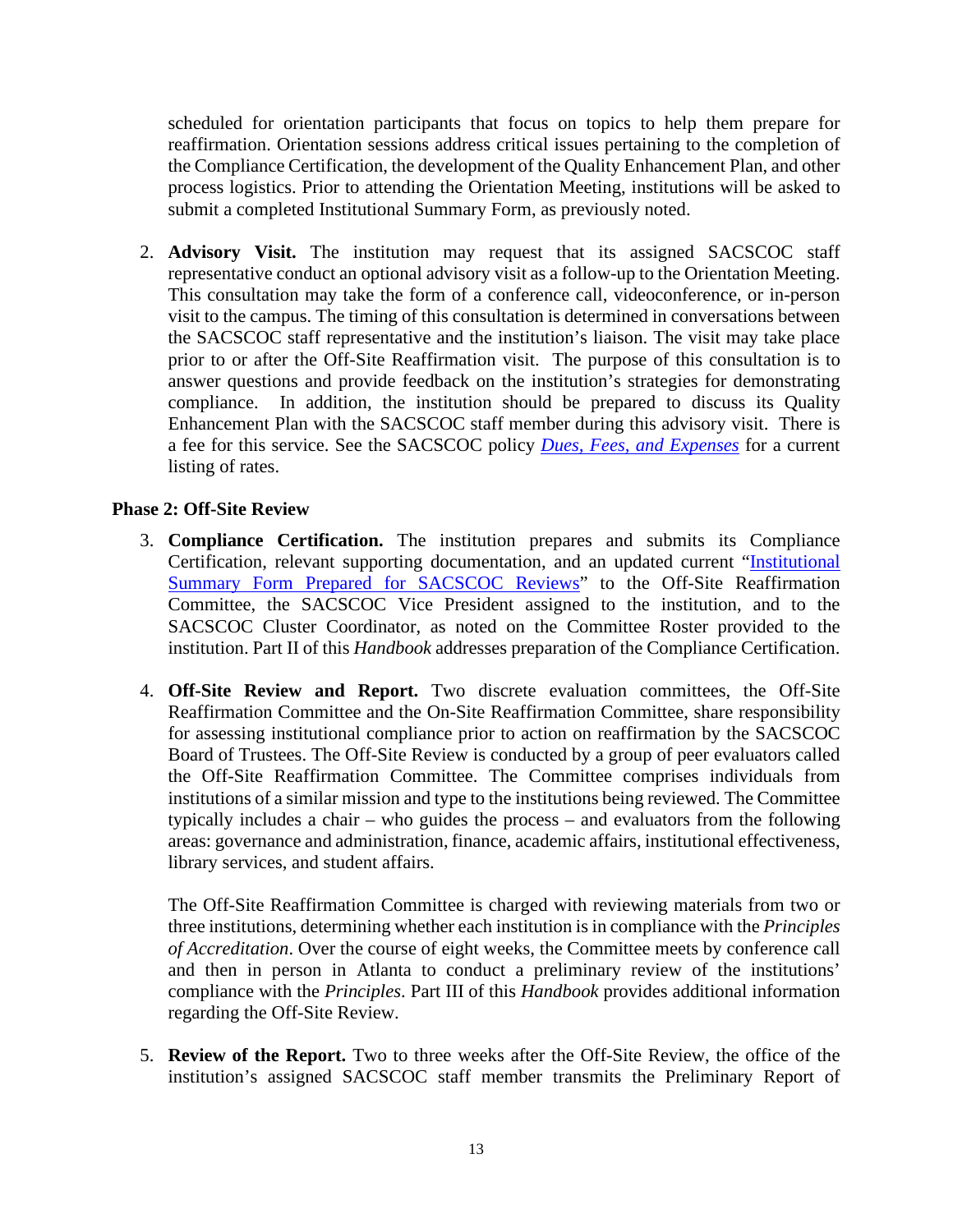Reaffirmation Committee to the CEO of the institution and offers to schedule a conference call or videoconference to discuss the findings with institutional personnel.

#### **Phase 3: On-Site Review**

6. **On-Site Reaffirmation Committee Roster.** The institution will be emailed early in the process to confirm that there is no conflict of interest with the chair selected by SACSCOC staff to lead the On-Site Reaffirmation Committee. For more information regarding conflict of interest for committee members, see the SACSCOC policy *[Ethical Obligations of](http://sacscoc.org/app/uploads/2020/01/Ethical-Obligations-Evaluators-1.pdf)  [Evaluators](http://sacscoc.org/app/uploads/2020/01/Ethical-Obligations-Evaluators-1.pdf)*. After the chair of the committee is confirmed, Commission staff will independently identify the remaining members of the committee.

SACSCOC may also request permission from the institution to allow an individual from an institution approaching reaffirmation to accompany and observe the On-Site Reaffirmation Committee. Observing helps the peer institution prepare for its upcoming reaffirmation. For more information about the role of an observer, see the SACSCOC policy *[Observers on Reaffirmation On-Site Review Committees](http://sacscoc.org/app/uploads/2019/08/observers.pdf)*.

- 7. **Materials for the Committee.** SACSCOC sends the On-Site Reaffirmation Committee a copy of the Off-Site Reaffirmation Committee's report. The institution submits an updated [Institutional Summary Form Prepared for SACSCOC](http://sacscoc.org/app/uploads/2020/03/Summary-Form-for-SACSCOC-Review.docx) Reviews; original Compliance Certification with supporting documentation; catalog(s); written response to Third-Party Comment, if applicable (not common); Quality Enhancement Plan; and Focused Report to the SACSCOC Vice President assigned to the institution and to the On-Site Reaffirmation Committee members, including the observer (if applicable). Part IV of this *Handbook* provides guidelines for developing the Focused Report and the Quality Enhancement Plan.
- 8. **On-Site Visit and Report.** The On-Site Reaffirmation Committee visits the institution, including all branch campuses and a sampling of off-campus instructional sites at which fifty percent or more of a program has been approved to be offered (if applicable). The Committee will review areas of Non-Compliance noted by the Off-Site Reaffirmation Committee, the standards related to the criteria established by the U.S. Department of Education, the QEP, distance education programming (if applicable) and any areas of concern that may surface during the visit or may have been submitted as a Third-Party Comment received during the comment period.

The On-Site Reaffirmation Committee completes the Report of the Reaffirmation Committee, which is submitted to the CEO of the institution for identifying any errors of fact. After warranted corrections are made by the committee chair, the report is submitted to the SACSCOC Vice President, who transmits the committee's final report to the institution, along with instructions for developing a Response to the Visiting Committee Report (if applicable). Part V of this *Handbook* discusses the role and responsibilities of the On-Site Reaffirmation Committee, the materials to be sent to each committee member, and the Report of the Reaffirmation Committee. Part V also provides information about the On-Site Review, including hosting the committee during its visit.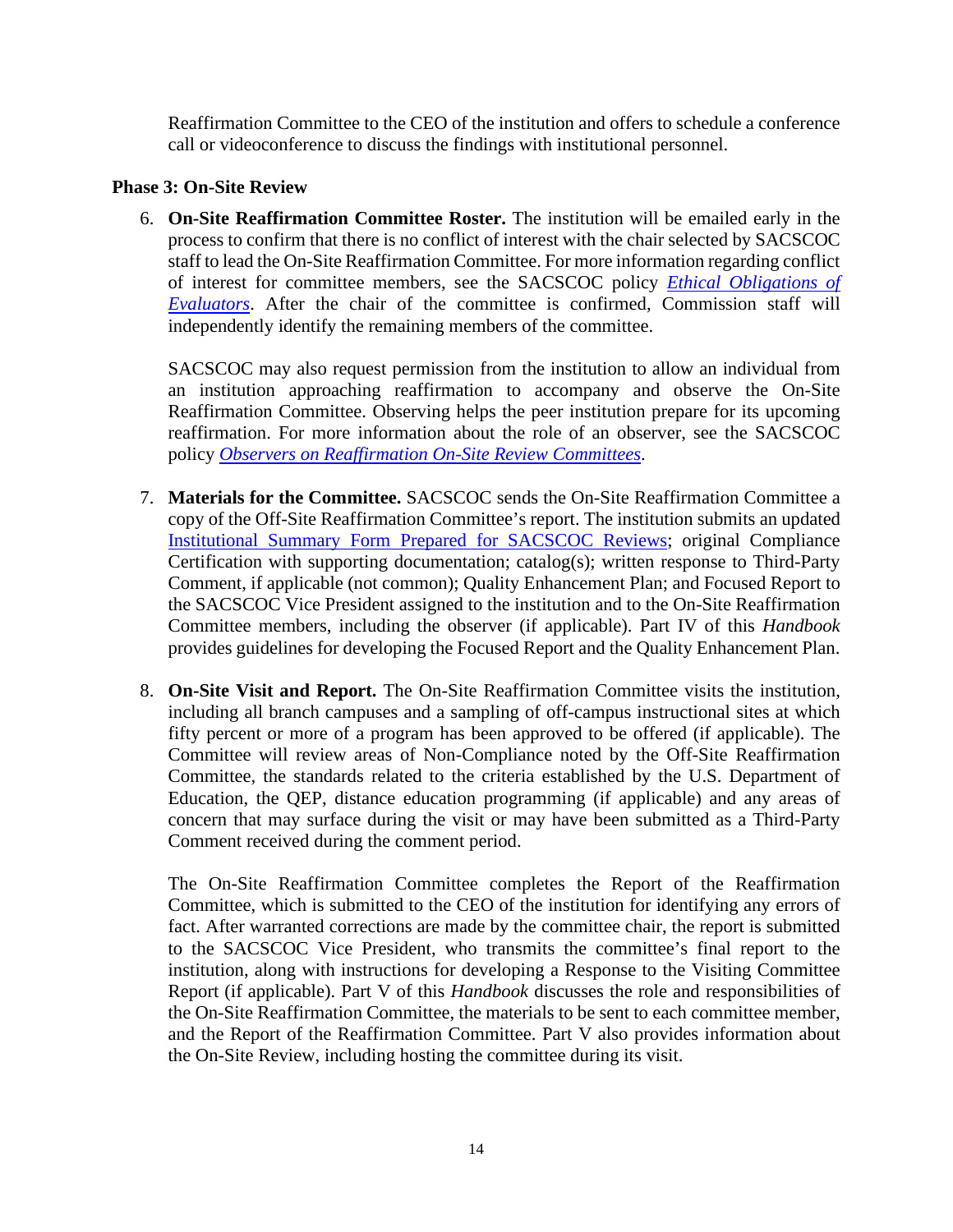#### **Phase 4: SACSCOC Board of Trustees Review**

- 9. **Response to the Visiting Committee Report.** The institution prepares a response to the recommendations in the Report of the Reaffirmation Committee, if any, and submits it to SACSCOC along with a current copy of the QEP, including any applicable revisions. SACSCOC staff representative sends a copy of the response to the chair of the On-Site Reaffirmation Committee for evaluation. Part VI of this *Handbook* describes the Board of Trustee's three-step review process, addresses preparation of the materials to be submitted for Board review, and provides guidance for responding to requests for subsequent monitoring and for preparing the Fifth-Year Interim Report.
- 10. **Board of Trustees Action.** After review of the Report of the Reaffirmation Committee, the QEP (if applicable), and the institution's Response to the Visiting Committee Report, along with an analysis of the institution's response by the chair of the On-Site Reaffirmation Committee, the SACSCOC Board of Trustees takes action on the institution's reaffirmation.

Trustees serving on Committees on Compliance and Reports (C&R) or on the Executive Council are expected to bring to their tasks informed review, thoughtful analysis, and reasoned decision-making. Trustees are expected to maintain complete confidentiality and conduct themselves with professional integrity. For further information about the review process, see SACSCOC policy *[Ethical Obligations of Members of SACSCOC Board of](http://sacscoc.org/app/uploads/2020/01/Ethical-Obligations.BoT_-1.pdf)  [Trustees](http://sacscoc.org/app/uploads/2020/01/Ethical-Obligations.BoT_-1.pdf)*.

#### <span id="page-21-0"></span>**Timeline and Reporting Deadlines**

Each year approximately eighty institutions are reviewed for reaffirmation of accreditation. In order to maintain a manageable and efficient review process, member institutions are divided into classes that are named to reflect the year of reaffirmation and the highest level of degree offered (e.g., 2020A and 2020B). The SACSCOC Board of Trustees takes action on the reaffirmation of Track A institutions (offering only undergraduate degrees) in June of each year. The Board takes action on the reaffirmation of Track B institutions (offering graduate degrees) in December of each year. Institutions should plan to follow the timeline for their class and to submit reports on the deadlines specified on the respective [timeline](http://sacscoc.org/app/uploads/2019/08/Time-Lines-for-Reaffirmation-Tracks.pdf) posted on the SACSCOC website under the [Institutional Resources](http://sacscoc.org/accrediting-standards/institution-resources/) link. Table 2 gives the generic timeline for both tracks.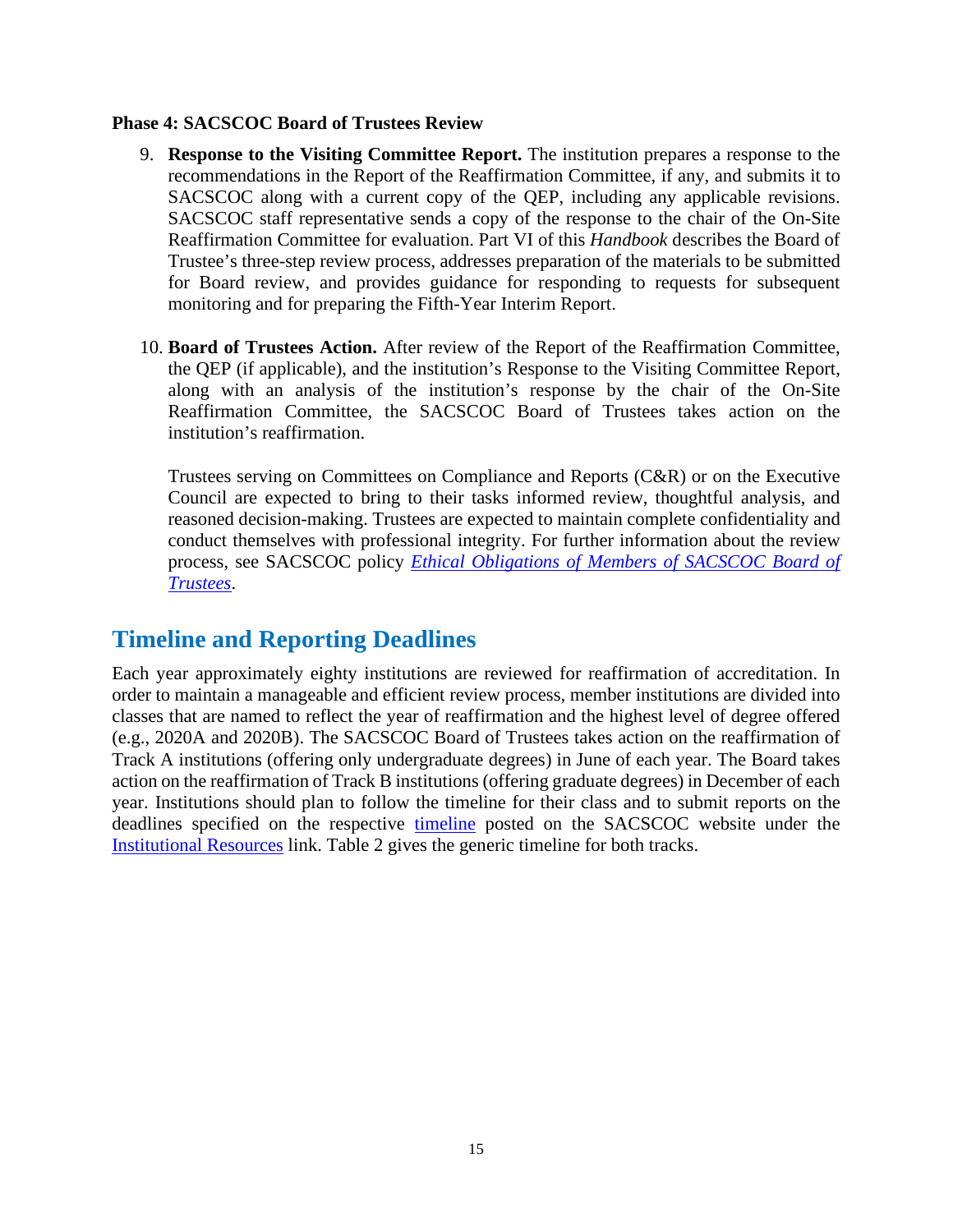| <b>Track A—Undergraduate Degrees Only</b> |                                            |  |
|-------------------------------------------|--------------------------------------------|--|
| Year One:                                 |                                            |  |
| During the SACSCOC Annual Meeting         | <b>Orientation of Leadership Teams</b>     |  |
| (December)                                | (Institutional Summary Form submitted in   |  |
|                                           | advance)                                   |  |
| Year Three:                               |                                            |  |
| March                                     | Compliance Certification and updated       |  |
|                                           | <b>Institutional Summary Form due</b>      |  |
| Fourth week in April                      | <b>Off-Site Review conducted</b>           |  |
| Six weeks prior to On-Site Review         | Quality Enhancement Plan, Focused Report,  |  |
|                                           | and updated Institutional Summary Form due |  |
| September to Thanksgiving                 | On-site review conducted                   |  |
| Year Four:                                |                                            |  |
| Five months after visit                   | Response due, if applicable                |  |
| Third week in June                        | Review by the SACSCOC Board of Trustees    |  |

**Table 2: Timeline for Reaffirmation – Tracks A and B**

| Track B-Undergraduate and Graduate Degrees or Graduate Degrees Only |                                            |  |
|---------------------------------------------------------------------|--------------------------------------------|--|
| Year One:                                                           |                                            |  |
| During the SACSCOC Annual Meeting                                   | <b>Orientation of Leadership Teams</b>     |  |
| (December)                                                          | (Institutional Summary Form due)           |  |
| Year Two:                                                           |                                            |  |
| September                                                           | Compliance Certification and updated       |  |
|                                                                     | <b>Institutional Summary Form due</b>      |  |
| First full week in November                                         | Off-site review conducted                  |  |
| Six weeks prior to on-site review                                   | Quality Enhancement Plan, Focused Report,  |  |
|                                                                     | and updated Institutional Summary Form due |  |
| Year Three:                                                         |                                            |  |
| Mid-January through the third week of April                         | On-site review conducted                   |  |
| Five months after visit                                             | Response due, if applicable                |  |
| First week in December                                              | Review by SACSCOC Board of Trustees        |  |

### **Differentiated Review Process**

Member institutions which meet published criteria may choose to apply for approval to follow a slightly different Reaffirmation process. For further information, see the SACSCOC policy *[Differentiated Review Process](http://sacscoc.org/app/uploads/2020/01/Differentiated-Review.pdf)*.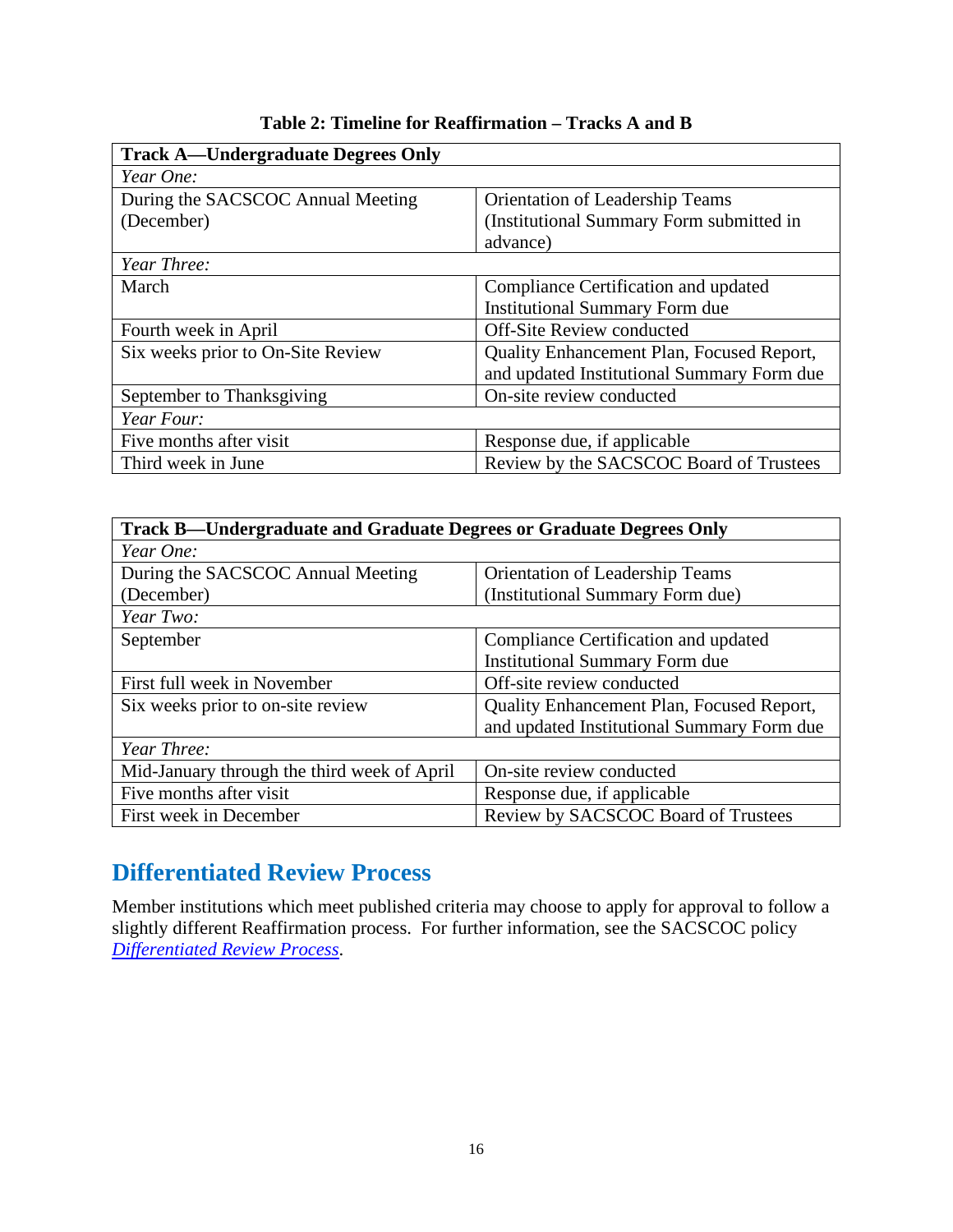# <span id="page-23-0"></span>**Preparing for the Off-Site Review**

During the reaffirmation of accreditation process and in all other relationships with SACSCOC and with their other constituencies, member institutions are expected to maintain integrity, to abide by the *Principles of Accreditation* and all SACSCOC policies and procedures, to provide SACSCOC complete and accurate information about institutional operations, to be candid and thorough in their self-evaluations, to accept an honest and forthright peer assessment of institutional strengths and weaknesses, and to cooperate fully with SACSCOC during all aspects of the process of evaluation….

SACSCOC Policy, *Reaffirmation of Accreditation and Subsequent Reports* (June 2018)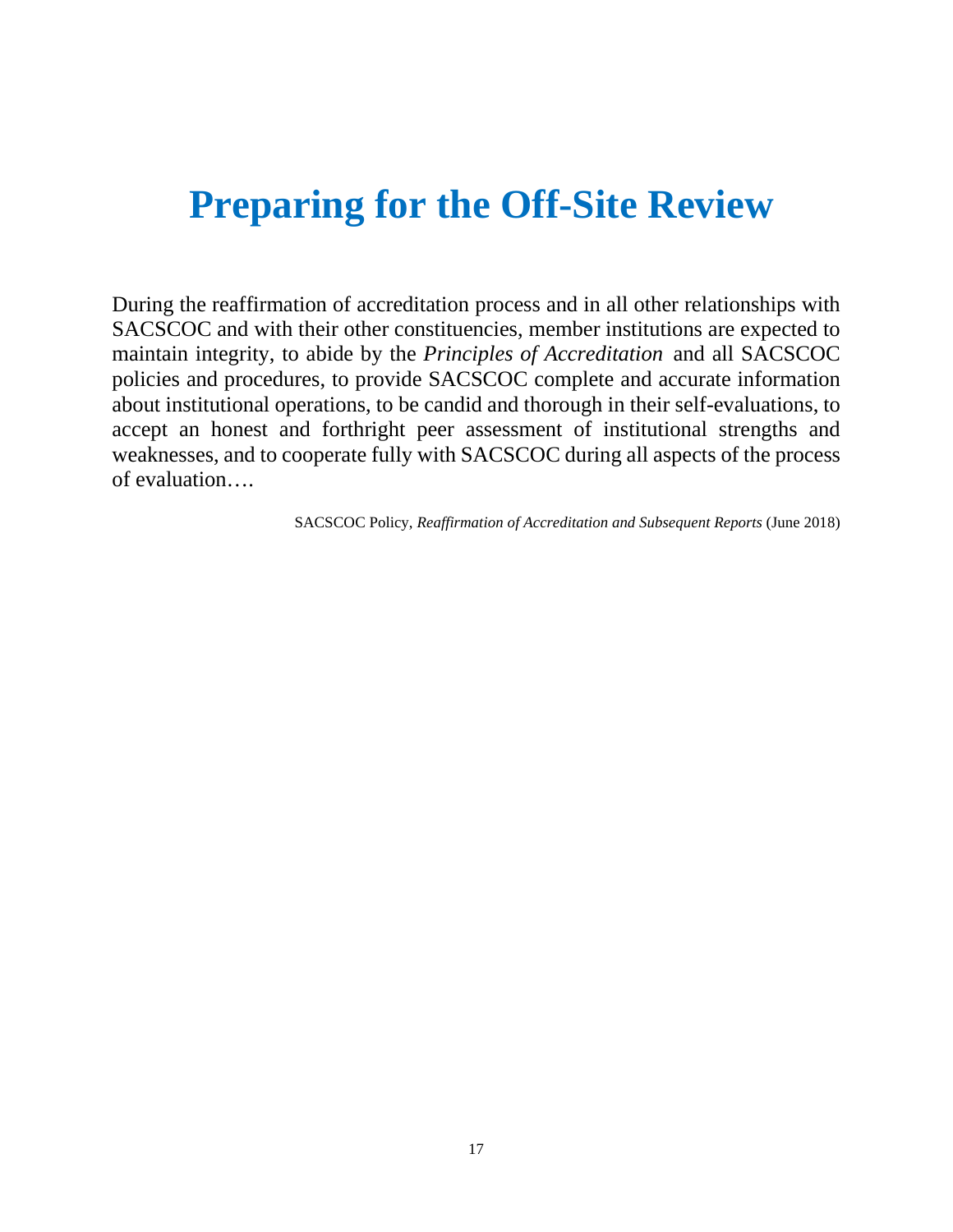# <span id="page-24-0"></span>**Part II COMPLIANCE CERTIFICATION**

<span id="page-24-1"></span>As noted in Part I of this *Handbook*, institutions complete the Compliance Certification to document their compliance with each requirement and standard of the *Principles of Accreditation*, with the exception of Core Requirement 1.1 (*Integrity*) and Standard 7.2 (*Quality Enhancement Plan*). Since this important document is the foundation for the Off-Site Review, a well-written and properly documented Compliance Certification can be a powerful tool for increasing the efficiency of the reaffirmation process by reducing the amount of follow-up required by the On-Site Reaffirmation Committee during its visit. This opportunity to limit subsequent follow-up can save the institution both time and money; not only does it reduce the amount of time and effort required to prepare for the On-Site Review (which typically includes a Focused Report), it also has the potential to reduce the cost of the On-Site Review by eliminating the need to expand the number of evaluators needed to serve on the On-Site Reaffirmation Committee.

Completion of the Compliance Certification requires the institution to develop a narrative and present documentation in support of the institution's case for compliance with the *Principles of Accreditation*. The Compliance Certification includes a page for the signatures of the institution's CEO and the Accreditation Liaison. By signing the document, these individuals certify that the process of the institutional self-assessment has been thorough, honest, and forthright and that the information contained in the document is truthful, accurate, and complete. An electronic copy of the [Compliance Certification template](http://sacscoc.org/app/uploads/2019/07/Compliance-Certifcation-2018.docx) is available on SACSCOC's website under [Institutional](http://sacscoc.org/accrediting-standards/institution-resources/)  [Resources.](http://sacscoc.org/accrediting-standards/institution-resources/) Samples of different institutions' Compliance Certifications are made available in the Resource Room during the SACSCOC Annual Meeting each year.

#### <span id="page-24-2"></span>**Leadership for Institutional Analysis of Compliance**

Part I of this *Handbook* addresses the role of institutional leadership in the reaffirmation process and establishes that the institution's Leadership Team has the responsibility for overseeing the entire institutional review, including the production of the Compliance Certification and the QEP. Early in its review, the institution should outline the process for conducting the Compliance Certification review and for developing the QEP, establish a timeline for the completion of tasks, and select individuals and groups to be involved in the process.

Institutions tend to organize the work of reaffirmation in one of two ways. Some choose to give the responsibility for conducting the institutional analysis of compliance to a committee formed specifically for this purpose; others assign this task to an existing unit, committee, or council. In either case, the group charged with this responsibility should include an identified leader and a relatively small number of members. Typically, these groups involve the institution's Accreditation Liaison in either an oversight or support role, as well as individuals who have access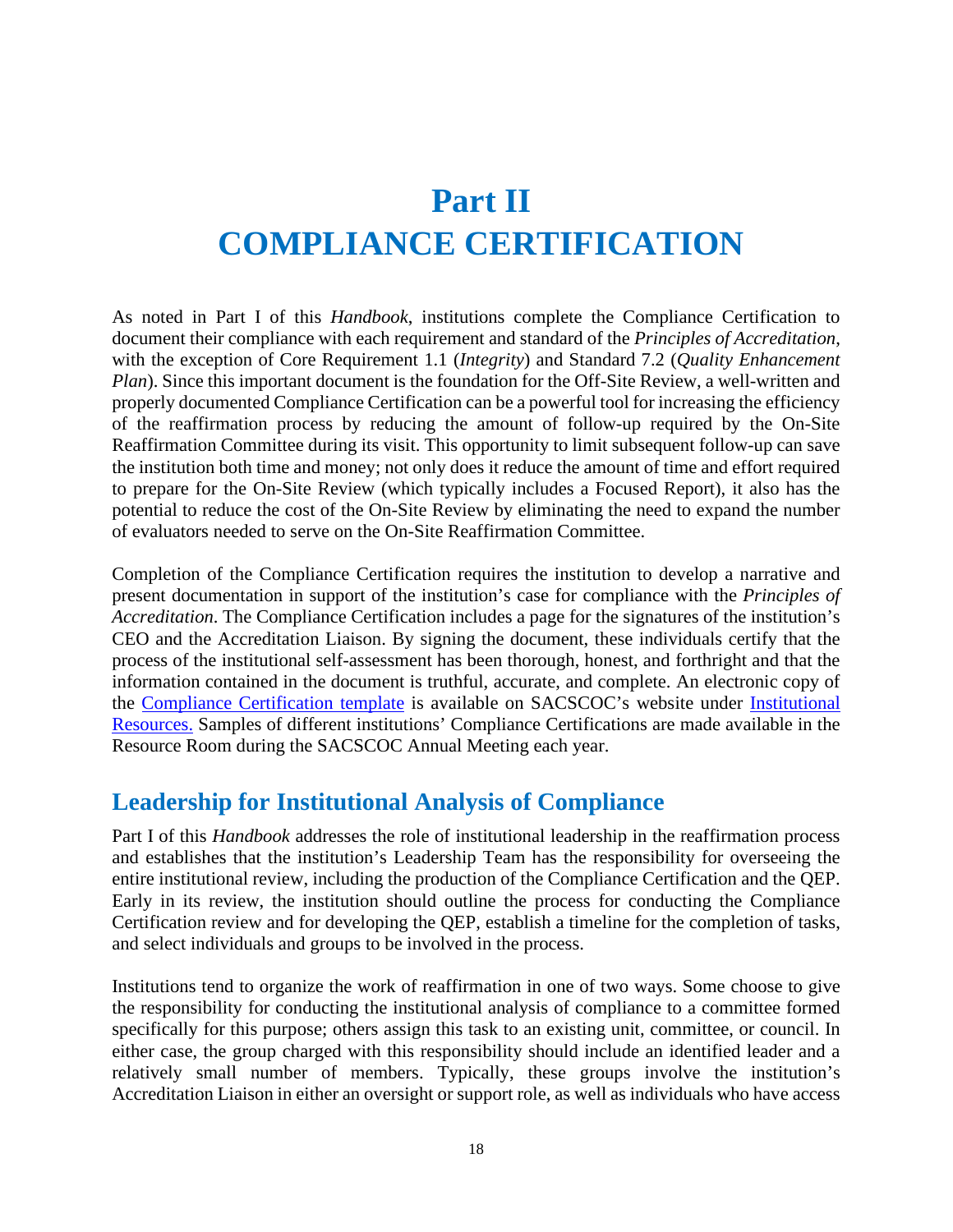to the data and information required to prepare a report that substantiates the institution's assessment of compliance. A review of the *Principles of Accreditation* suggests the range of expertise that should be sought in identifying individuals for service as developers of the Compliance Certification. The goal is to select individuals who understand the institution's mission and who have extensive knowledge of its history, culture, practices, policies, procedures, and data sources, as well as access to the relevant documentation.

Institutional representatives who have served as peer evaluators are often very valuable institutional resources, having both knowledge of the institution and of the review process. For information regarding how institutional representatives can become part of the Evaluator Registry, from which SACSCOC Staff select Review Committee members, see *[How to Become an](http://sacscoc.org/app/uploads/2020/01/How-to-Become-an-Evaluator.pdf)  [Evaluator](http://sacscoc.org/app/uploads/2020/01/How-to-Become-an-Evaluator.pdf)* on the [Evaluator](http://sacscoc.org/accrediting-standards/evaluator-resources/) Resources page of the SACSCOC website [\(www.sacscoc.org\)](http://www.sacscoc.org/).

#### <span id="page-25-0"></span>**Developing the Compliance Certification**

Writing a Compliance Certification begins with reflecting upon the meaning and philosophical rationale behind each standard; and then examining the alignment between what the institution is currently doing (policy/procedures/practices) and the standard to determine whether the institution is in compliance or whether steps need to be taken to come into compliance.

#### **Understanding the Standard**

The *Resource Manual [for the Principles for Accreditation](http://sacscoc.org/app/uploads/2019/08/2018-POA-Resource-Manual.pdf)* is an excellent place to start for gaining a better understanding of standards. It includes helpful information on the rationale and relevant notes for each standard, as well as questions to consider when conducting an internal assessment of compliance, ideas about possible documentation an institution might include with its response, and cross-references to other related standards that an institution might want to consider. (Please note that the questions to consider in the *[Resource Manual](http://sacscoc.org/app/uploads/2019/08/2018-POA-Resource-Manual.pdf)* should not be used as a checklist for institutions or evaluators; rather they are intended to stimulate conversation among institutional constituents.)

Each standard has a number that functions as a short-hand. The first number represents the topic of the standard as defined by section. For example, the topic of Section 6 of the *Principles* is Faculty; therefore, all standards beginning with the number 6 relate to faculty. The first standard in this section is Standard 6.1: "The institution employs an adequate number of full-time faculty members to support the mission and goals of the institution. *(Full-time faculty)* [CR]." The italicized words in parentheses after the standard are referred to as the descriptor, as they briefly describe the essence of the standard. In addition to the descriptor, "Full-time faculty," Standard 6.1 is also followed by another code: CR. CR is an abbreviation for Core Requirement, which as previously noted is a basic, broad-based, foundational requirement that establishes a threshold of development required of all institutions seeking reaffirmation. Because the Core Requirements are so important, giving adequate attention to them is essential when developing the Compliance Certification.

When trying to understand a standard, it is necessary to attend to all its parts. Standards might include numbered or lettered subparts. Institutions are expected to address all elements of the standard. Also, one should assume that all words of the standard are important. The *Principles*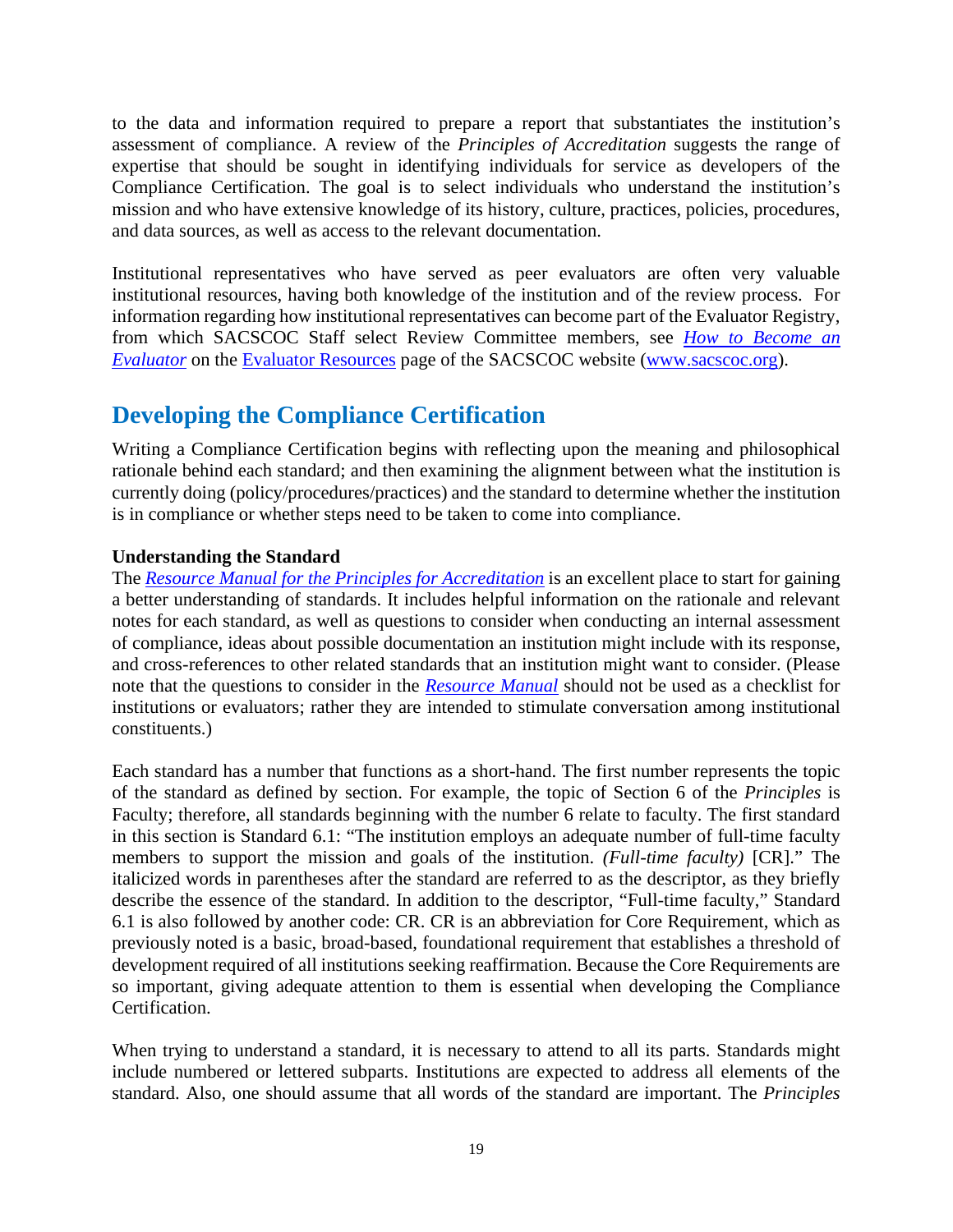have been crafted to fully and succinctly convey the expectation of the standard; therefore, one might assume that extraneous words have been removed.

For example, Standard 4.2.c reads, "The governing board selects and regularly evaluates the institution's chief executive officer. *(CEO evaluation/selection)*." The parts, sometimes called "compliance components" for this standard include:

- 1) **The governing board**/board of trustees/board of regents;
- 2) the board's duty to **select**/hire **the institution's CEO**/president/chancellor;
- 3) the governing board's duty to **evaluate the institution's CEO**; and
- 4) the governing board's duty to **evaluate the CEO regularly**, which implies that the evaluations would be conducted periodically and with some reasonable repeating pattern (e.g. annually, biennially, triennially).

Many findings of Non-Compliance at the Off-Site Review are the result of an institution's having addressed in its narrative most, but not all, of the elements of a standard.

SACSCOC offers events to share information and ideas regarding ongoing compliance with the standards and writing solid reports. The SACSCOC Annual Meeting each December offers a diverse array of information regarding the standards, policies, processes and good institutional practice, including the Resource Room where sample reports are available for attendees to examine. Commission staff present sessions on the various topical sections of the standards, and institutional peers report on their successful reaffirmation efforts and good practices in higher education. SACSCOC also hosts the Institute on Quality Enhancement and Accreditation each July. This event offers sessions focused on good educational practice, assessment, and the Quality Enhancement Plan.

Another approach to understanding the meaning of the standards is to review relevant SACSCOC policies and other documents. The *[Resource Manual](http://sacscoc.org/app/uploads/2019/08/2018-POA-Resource-Manual.pdf)* includes a list of related SACSCOC documents after each standard. These documents can be accessed at [www.sacscoc.org.](http://www.sacscoc.org/) Policy statements include additional information regarding the expectation of the related standard; therefore, the institution should review the policy to confirm that the *institution's* own policies, procedures, and practices are compliant with SACSCOC*'s* policy statement. Awareness of this connection between SACSCOC's standards and policies expands the institution's understanding of the standards and its ability to maintain ongoing compliance.

#### **Documenting Compliance**

After establishing an understanding of each standard, the institution is ready to identify supporting documentation to be submitted for each. Most of this documentation probably already exists and simply needs to be located. However, sometimes internal review reveals non-compliance or a lack of adequate documentation. For example, if an institution realizes that its governing board's policy for dismissing members does not describe the process for dismissal as required by Standard 4.2.e (*Board dismissal*), the institution may need to take formal action to modify policy in order come into compliance with this component of the standard.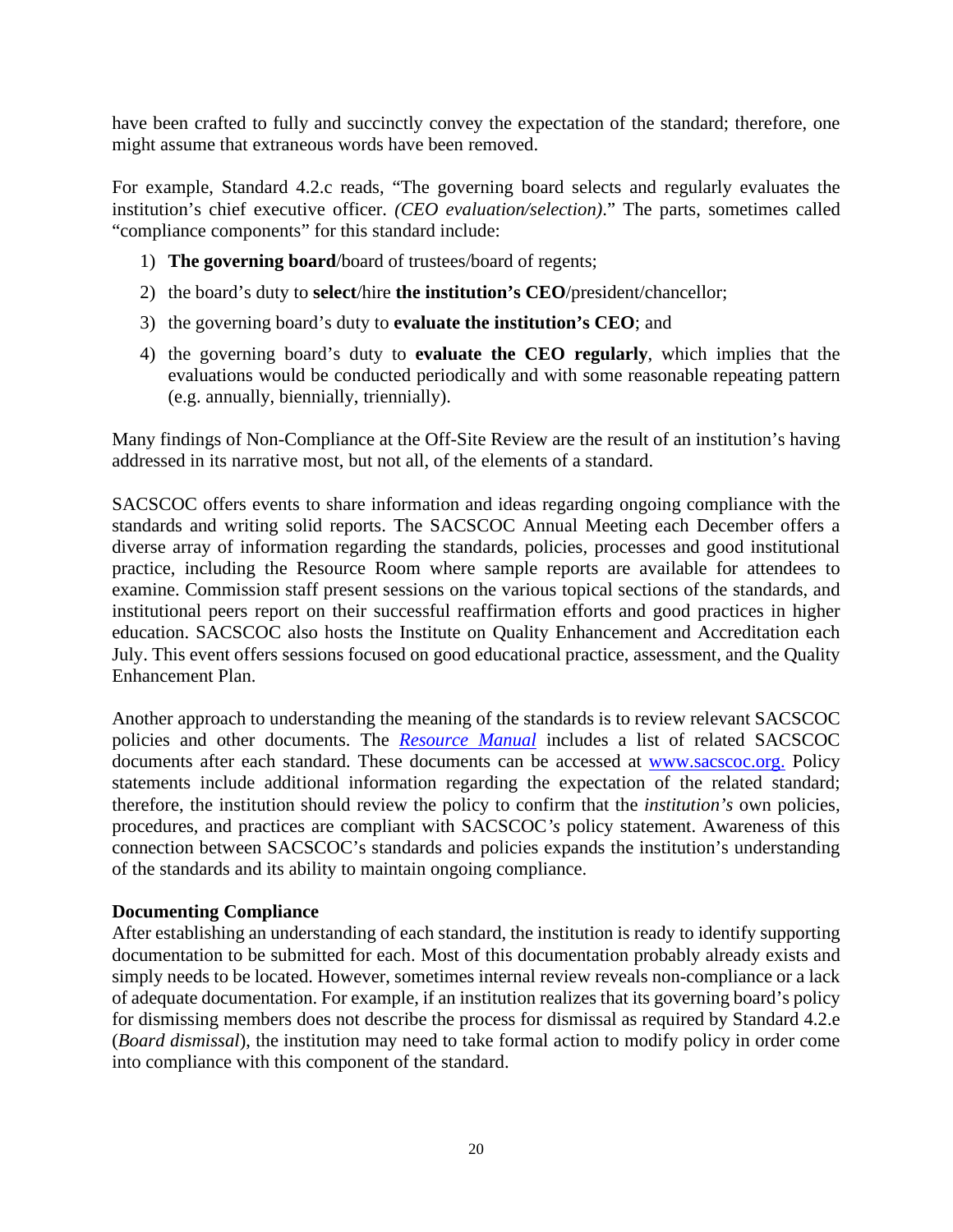The institution may find it helpful to begin by inventorying available records, documents, databases, policy manuals, curriculum files, assessment records, committee minutes, board of trustee minutes, planning documents, reports to external audiences, case studies, and other sources of information relevant to assessing compliance with the requirements and standards.

Some of the more obvious sources of evidence are documents such as the following, which are often used to document compliance with multiple standards:

- Standard publications, such as undergraduate and graduate catalogs, student handbooks, faculty and staff handbooks, departmental policy manuals, organizational charts, bylaws of the governing board, and class schedules.
- Standard administrative lists and inventories of buildings, equipment, library holdings, faculty resources, etc.
- Institutional effectiveness policies, calendars, handbooks, and reports.
- Personnel files containing credentials and evaluations.
- Contracts, consortial agreements, and other collaborative academic arrangements for providing instruction or sharing services/resources.
- Financial audits and financial aid audits for the current and recent fiscal years, as well as any other relevant financial statements.

More difficult to pinpoint is documentation of compliance that is embedded in large documents (such as years of minutes of the governing board or an institutional committee), in letters or memoranda about which institutional memory has grown vague, and in emails residing on institutional servers or individual computers. Nonetheless, searching through board and committee minutes frequently yields important documentation of deliberations, decisions, and actions taken; and memoranda and emails may provide important evidence, for example, of improvements made as a result of assessment.

#### *Please note that* **a***ll materials must be presented in English, and all financial documents must exhibit amounts in U.S. dollars.*

**Evaluating Evidence.** An institution determines its compliance with the standards by making an honest evaluation of the evidence it possesses. The Compliance Certification requires that the institution demonstrate that it has based its compliance decisions on compelling and appropriately documented evidence; therefore, the institution needs to evaluate the evidence it has assembled to support a claim of compliance with a requirement or standard. Evidence should not be assembled simply as a mass of facts, data, or exhibits. Instead, it should be presented as a coherent and focused body of information to support a judgment of compliance.

Institutions should ensure that all evidence presented to support assertions of compliance is:

- **Reliable.** The evidence can be consistently interpreted.
- **Current.** The information supports an assessment of the current status of the institution.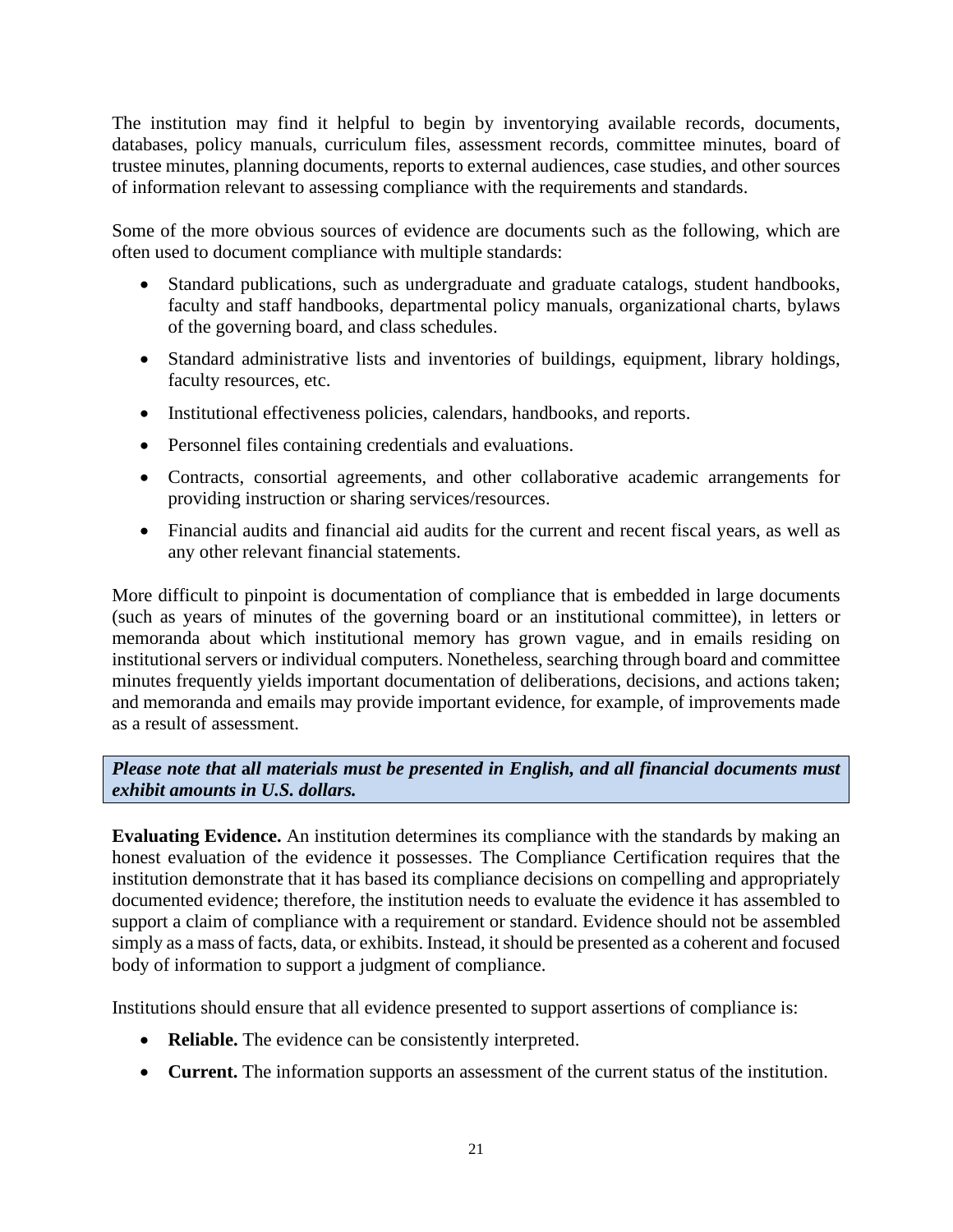- **Verifiable.** The meaning assigned to the evidence can be corroborated, and the information can be replicated.
- **Coherent.** The evidence is orderly, logical, and consistent with other patterns of evidence presented.
- **Objective.** The evidence is based on observable data and information.
- **Relevant.** The evidence directly addresses the requirement or standard under consideration.
- **Representative.** Evidence must reflect a larger body of evidence and not an isolated case.

Additionally, the body of evidence provided throughout the Compliance Certification should (1) be shaped, through reflection and interpretation, to support the level of compliance cited by the institution for each standard, (2) represent a combination of trend and "snapshot" data, and (3) draw from multiple indicators.

**Sampling within Response to Institutional Effectiveness Standards.** There is a clear expectation that an institution is required to be able to demonstrate institutional effectiveness for all its administrative units, and for all its educational programs and related academic and student support services; however, institutions may use sampling to demonstrate compliance with standards 8.2.a (*Student outcomes: educational programs*), and 8.2.c (*Student outcomes: academic and student services*). Note, however, that sampling is not an option for responding to 8.2.b (*Student outcomes: general education*) due to the limited number of competencies involved.

An institution should be able to demonstrate institutional effectiveness for all its educational programs and all its academic and student support services. The volume of material represented by all this activity can be quite large, especially at larger institutions. To this end, an institution may provide a sampling of the effectiveness of its educational programs and academic and student services at the time of its comprehensive review. Sampling, for the purpose of accreditation, includes the following three elements:

- (1) A representation that is mindful of the institution's mission.
- (2) A valid cross-section of educational programs from every school or division (and across all levels), with every major division and level of program represented. For administrative units as well as academic and student services, there should be a valid cross-section of units across the organizational chart with every major division represented in the sample. Sampling should be inclusive of off-campus sites and distance or correspondence education offerings, as applicable; at a minimum, the institution should clarify that assessment activities are inclusive of these modes of delivery and explain that process.
- (3) A compelling case as to why the sampling and assessment findings are an appropriate representation of the institution's educational programs and its academic and student support services. Sampling does not remove the expectation that the institution has effectiveness data/analysis available on all programs and units. It is the prerogative of a SACSCOC committee to conduct a more in-depth review of an institution's data/findings/analysis on the effectiveness of all its educational programs and its academic and student support services.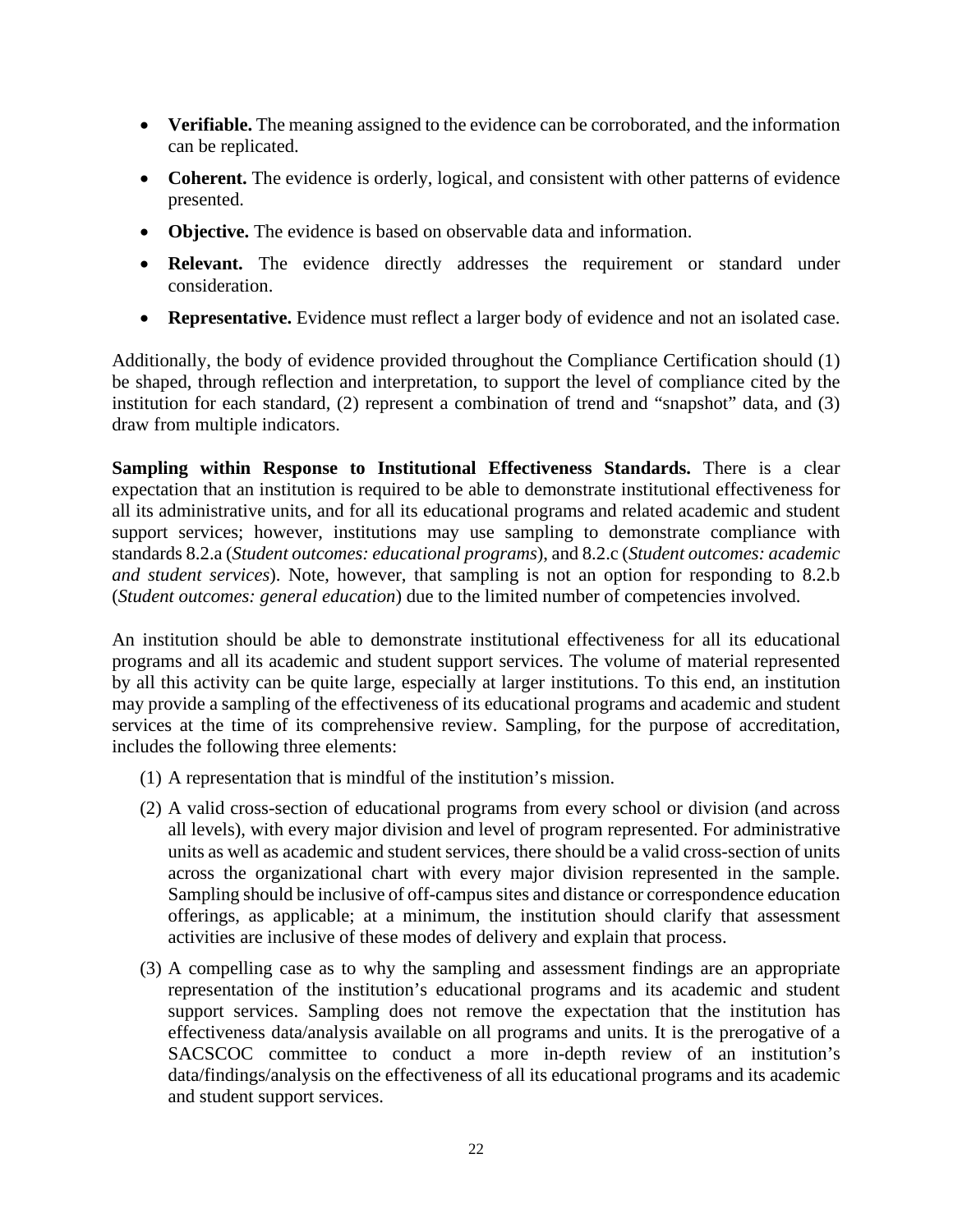**Presenting Documentation.** For some requirements and standards, a single document or two or an excerpt from a single document or two will constitute sufficient evidence of compliance. For example, compliance with the Core Requirement 4.1.e (*Governing board characteristics*), which specifies that the institution's CEO is not simultaneously the chair of the governing board, might be supported by a written policy covering this issue or by documentation that two different individuals serve in those capacities.

For standards that are more complex, such as CR 7.1 (*Institutional Planning*) and the related standards in Sections 7 and 8 of the *Principles of Accreditation*, several sources of relevant evidence may need to be identified in order to justify a claim of compliance. When documenting compliance with multiple compliance components within a standard, an institution should look for a pattern of evidence—a set of multiple measures/indicators that exhibit coherence and a unifying theme to support its argument for compliance. Although patterns of evidence will differ according to the standard and the nature of the institution, a pattern of evidence that could demonstrate compliance with CR 7.1 might focus on strategic planning as the driving force behind the setting of priorities that not only provide the direction for systematic mission-driven, institution-wide evaluation and use of the results for continuous improvement but also guide resource allocation. Skillful meshing of separate measures/indicators – such as trend data, student satisfaction indices, institutionally developed or commercially available surveys like NSSE or CCSSE, licensure or certification rates, and focus group findings – into a pattern of evidence can be a powerful tool for documenting compliance.

Reliable, current, verifiable, coherent, objective, relative, and representative evidence that is not presented in a reader-friendly format, however, may fail to produce the anticipated finding of compliance. Documentation must not only be easy to access, it must also be easy to read. Evaluators should not be expected, for example, to strain to read poor quality reproductions of academic transcripts, to re-arrange documents that are collated out of order, or to read through an entire page or document in search of the relevant sentence or paragraph. They expect institutions to organize documentation so that, for example, the trends embedded in pages and pages of assessment results or columns of operational expenses are efficiently displayed in easily digested summary tables. After identifying the best evidence of compliance for each standard, the institution needs to design a presentation that will display that documentation in a reader-friendly fashion. Building a reader-friendly format can often be accomplished quite easily through small actions – highlighting relevant passages on a page, for example, or using boldface, shading, and colorcoding to impose order on a complex table. Using headings relevant to the compliance components of the standard can guide readers' attention to specific aspects of the standard.

**Determining the Extent of Compliance.** An institution's determination of its level of compliance reflects its honest evaluation of the pattern emerging from the body of evidence it has assembled. Some of those patterns will be strong and convincing; others may be incomplete or, in rare instances, so insubstantial as to be virtually non-existent. For this reason, the institution has three options from which to choose when presenting its determination of compliance:

**Compliance.** The institution concludes that it complies with each aspect of the requirement or standard.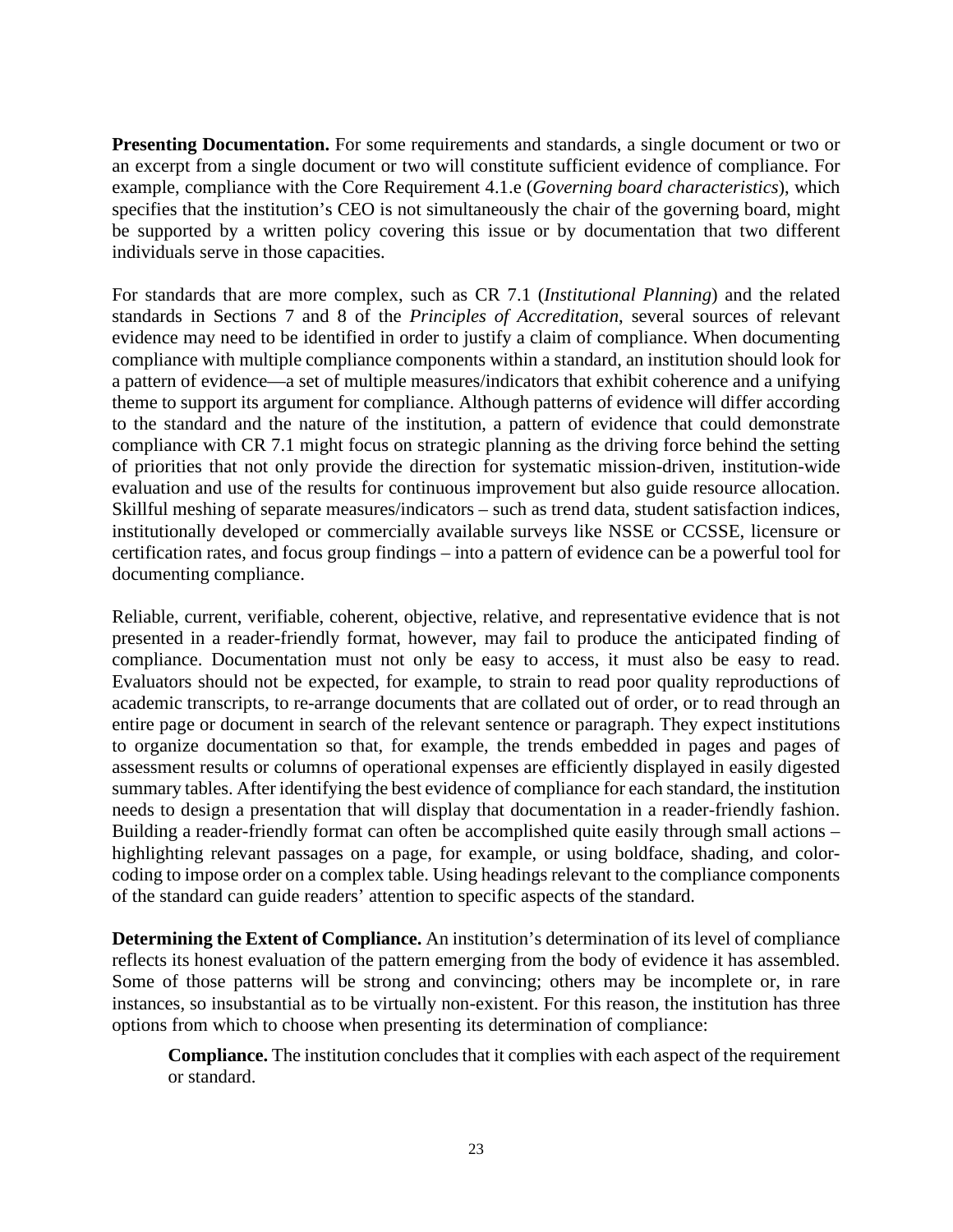**Partial Compliance.** The institution judges that it complies with some but not all aspects of the requirement or standard. When an institution selects this option, the narrative must justify the partial compliance and provide a detailed action plan for bringing the institution into compliance, including identification of the documents to be presented to support compliance and a date for completing the plan.

**Non-Compliance.** The institution determines that it does not comply with any aspect of the requirement or standard. When an institution selects this option, the narrative must justify the non-compliance and provide a detailed action plan for bringing the institution into compliance, including identification of the documents to be presented to support compliance and a date for completing the plan.

**Writing the Narrative.** When preparing the Compliance Certification, the institution makes a self-assessment of compliance and then presents a narrative along with supporting documentation to justify that assessment of compliance.

**Building the Case for Compliance.** Narratives should provide a clear, succinct, and convincing justification for the level of compliance identified by the institution. A good narrative folds the assembled documentation – the publications, policies, processes, inventories, evaluations, financial documents, etc. – into a coherent explanation that addresses the compliance components previously identified for the standard. By summarizing attached documentation, linking it to the variables in the standard, and interpreting complex documentation, an institution builds its case for compliance. When building a case for compliance, an institution should use past tense verbs to describe actions previously taken by the institution and present tense verbs to describe current policies and procedures that support the maintenance of compliance. Because future tense verbs signal an action not yet taken, future tense is typically found only in the action plans included for standards marked Partial Compliance or Non-Compliance.

Finding the Right Length. Throughout the Compliance Certification, the length of individual narratives varies widely from standard to standard. Those standards that are crisp and focused may require just a few sentences. For example, in its response to CR 5.1 (*Chief executive officer*), an institution might have a succinct narrative identifying the CEO, presenting the position description, and establishing that the CEO holds a full-time position at the institution and is not otherwise employed. Standards that are broad and complex, such as, CR 7.1 (*Institutional planning*) and Standard 8.2.a (*Student outcomes: educational programs*), may require numerous pages. The challenge is to find the "right size" for each standard. To minimize the possibility of writing too little, institutions should remain attentive to the compliance components for each standard and ensure that the narratives address them. To help guide evaluators through lengthy narratives, the institution might consider: (1) using various levels of subheadings to separate key ideas and show relationships among component parts, (2) creating graphics or flow charts to illustrate complex processes, (3) using summary tables to provide an overview of masses of data, and (4) offering summative interpretations of extensive or complex documents.

As noted previously, care should be given to adequately addressing the documentation requirements for standards that mandate a policy or procedure. Narratives for every standard mandating a policy or procedure should address and document that the policy or procedure is in writing and has been approved through appropriate institutional processes, published in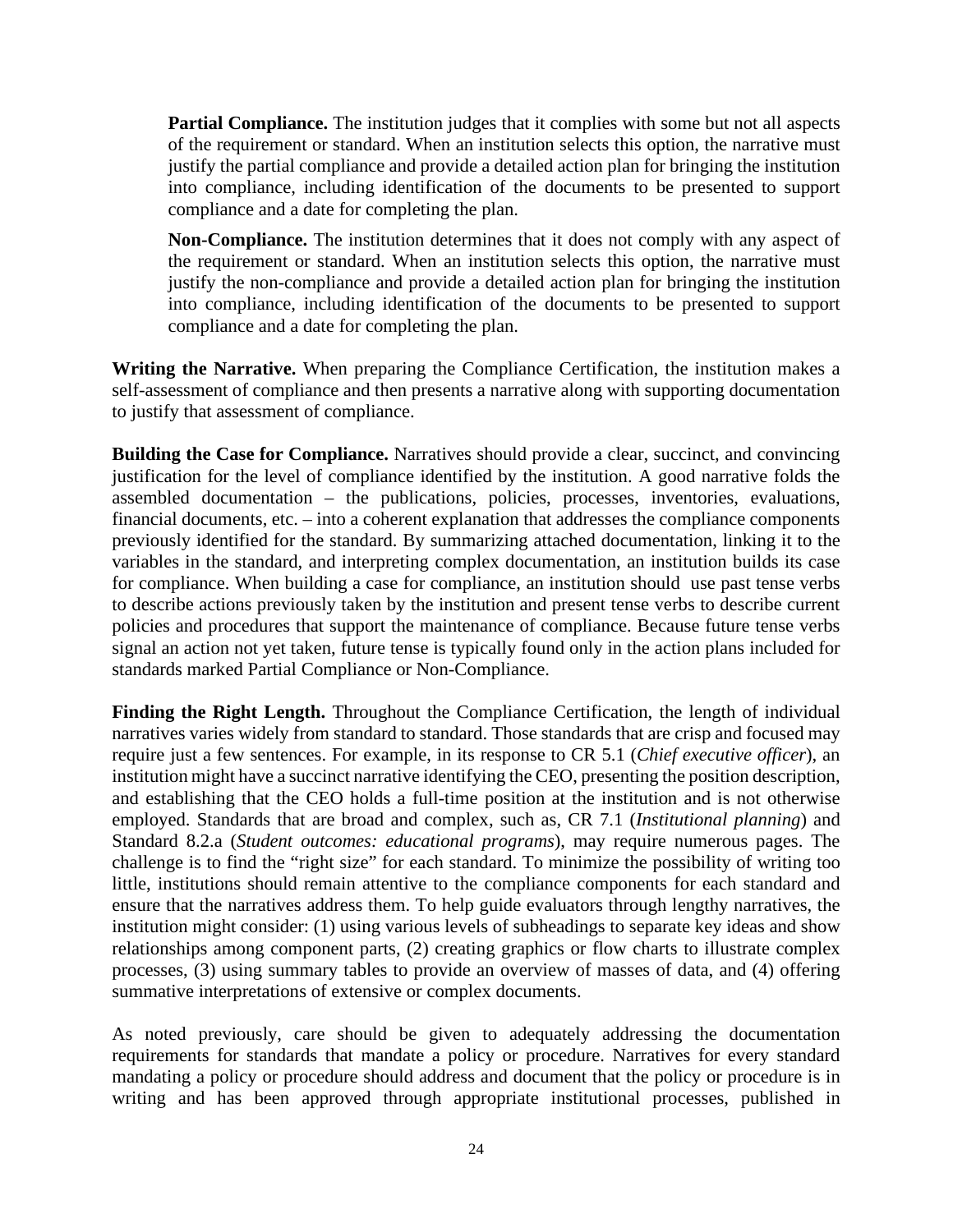appropriate institutional documents accessible to those affected by the policy or procedure, and implemented and enforced by the institution. If the institution has had no cause to apply its policy, the narrative should indicate that an example of implementation is unavailable because there has been no cause to apply the policy or procedure. (See the SACSCOC document *[Developing Policy](http://sacscoc.org/app/uploads/2019/08/best-practices-for-policy-development-final.pdf)  [and Procedures](http://sacscoc.org/app/uploads/2019/08/best-practices-for-policy-development-final.pdf) Documents*.) Appendix A of the *[Resource Manual](http://sacscoc.org/app/uploads/2019/08/2018-POA-Resource-Manual.pdf)* contains a summary of standards calling for a policy or procedure; this is also noted in the "Reference to SACSCOC Documents, if applicable" section of affected standards.

Institutions that are a part of a system or corporate structure and those that engage in instruction at off-campus instructional sites and/or distance education must incorporate additional narrative and documentation of compliance as they seek the "right" size for their submission. If an institution is part of a system or corporate structure, note that SACSCOC policy *[Reaffirmation of Accreditation](http://sacscoc.org/app/uploads/2019/08/ReaffirmationPolicy.pdf)  [and Subsequent Reports](http://sacscoc.org/app/uploads/2019/08/ReaffirmationPolicy.pdf)* requires that a description of the system be submitted as part of the Compliance Certification [Standard 14.5.a (*Policy compliance*)]so that the evaluators can understand the mission, governance, and operating procedures of the system and the institution's role within that system. The governance part of the functioning of a system might also be relevant to the contents of the narrative for Standard 4.3 (*Multi-level governance*).

Since the standards apply to the entire institution, a Compliance Certification must include the evaluation of not only all services and programs offered on the main campus but also those programs offered at off-campus instructional sites, by correspondence, or through distance education [Standard 14.3 (*Comprehensive institutional reviews*)]. Institutions with such programs should pay special attention to SACSCOC policy *[Distance and Correspondence Education](http://sacscoc.org/app/uploads/2019/07/DistanceCorrespondenceEducation.pdf)*, as well as Appendix C of the *[Resource Manual](http://sacscoc.org/app/uploads/2019/08/2018-POA-Resource-Manual.pdf)* on "Guidelines for Addressing Distance and Correspondence Education, Off-Campus Instructional Sites, and Branch Campuses."

### <span id="page-31-0"></span>**Determining the Method of Submission**

Institutions should submit their Compliance Certifications to SACSCOC and the Off-Site Reaffirmation Committee on a self-contained USB flash drive, with hyperlinks to the documentation (which itself also resides on the USB drive) embedded in the narratives. The narrative and supporting documents may be in pdf or html format; no links external to the USB drive should be included. Documents should be bookmarked, indexed, and searchable. The institution should strive for ease of access and readability for evaluators. See SACSCOC Policy *[Reports Submitted for SACSCOC Review](http://sacscoc.org/app/uploads/2020/01/Reports-submitted-for-COC-review-1.pdf)*.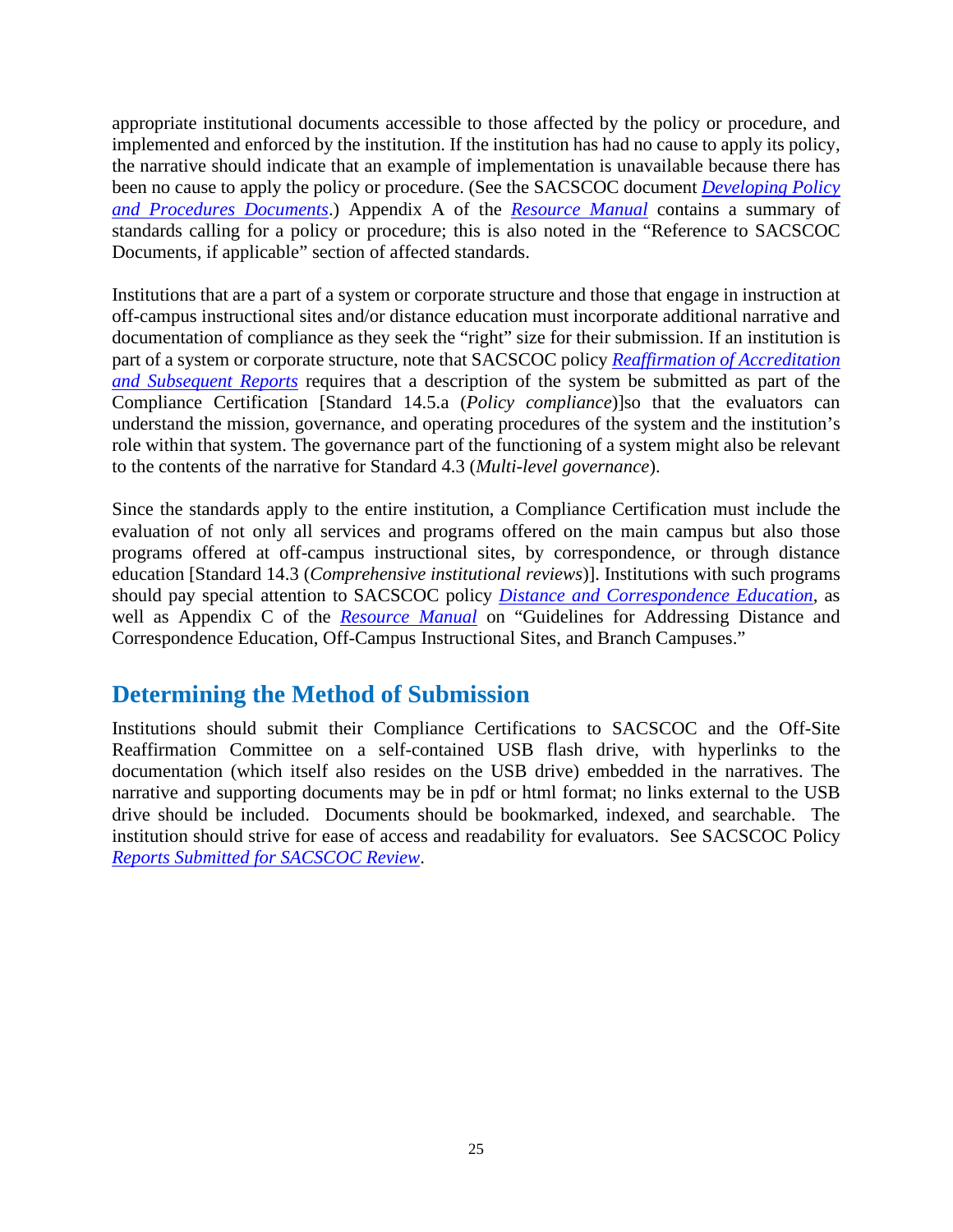# **Part III OFF-SITE REVIEW**

<span id="page-32-1"></span><span id="page-32-0"></span>Conducted in three stages over a period of approximately fifteen months, the reaffirmation of an institution involves review by three sets of evaluators – the Off-Site Reaffirmation Committee, the On-Site Reaffirmation Committee, and the SACSCOC Board of Trustees. Understanding the role of each group in evaluating the institution's compliance with SACSCOC standards and knowing how to prepare for each step in the reaffirmation review are critical to ensuring a smooth reaffirmation experience.

#### <span id="page-32-2"></span>**Role of the Off-Site Reaffirmation Committee**

The Off-Site Reaffirmation Committee's charge is to review the Compliance Certification. Each Off-Site Reaffirmation Committee is typically responsible for a cluster of three institutions, grouped as much as possible by similarity in level (highest degree offered) and type of control (public/private). The Off-Site Reaffirmation Committee's role is to make a preliminary determination of compliance for each of the standards addressed in the Compliance Certification.

The majority of the work of the Off-Site Reaffirmation Committee is completed remotely over the course of the seven or eight weeks prior to its two-day group meeting in Atlanta to finalize the findings. During those weeks, committee members devote approximately two weeks to the review of each institution in the cluster. Through email exchanges, telephone/video conversations, and postings of initial evaluations of compliance, the Committee forges a draft report. During the group meeting in Atlanta, the Committee devotes approximately a half-day to reviewing and coming to consensus on the preliminary findings for each standard for each institution and to ensuring consistency in the application of the standards to all institutions. All of the findings of the Off-Site Reaffirmation Committee are based solely on the content of an institution's Compliance Certification; no contact between the evaluators and the institutions is permitted, except in the case of technical issues with accessing the institution's materials.

#### <span id="page-32-3"></span>**Composition of the Off-Site Reaffirmation Committee**

An Off-Site Reaffirmation Committee is composed of a chair and evaluators for finance, institutional effectiveness, organization and governance, student support services, library and learning support services, and three or more evaluators for academic administration and educational programs, depending on the size and complexity of the institutions in the cluster. None of these evaluators may be from institutions in the same states as the main campus of the institutions in their cluster. When they accept the invitation to serve on an Off-Site Reaffirmation Committee, evaluators are asked to attest to having no conflict of interest with the institutions included in the cluster. (See SACSCOC policy *[Ethical Obligations of Evaluators](http://sacscoc.org/app/uploads/2020/01/Ethical-Obligations-Evaluators-1.pdf)*.)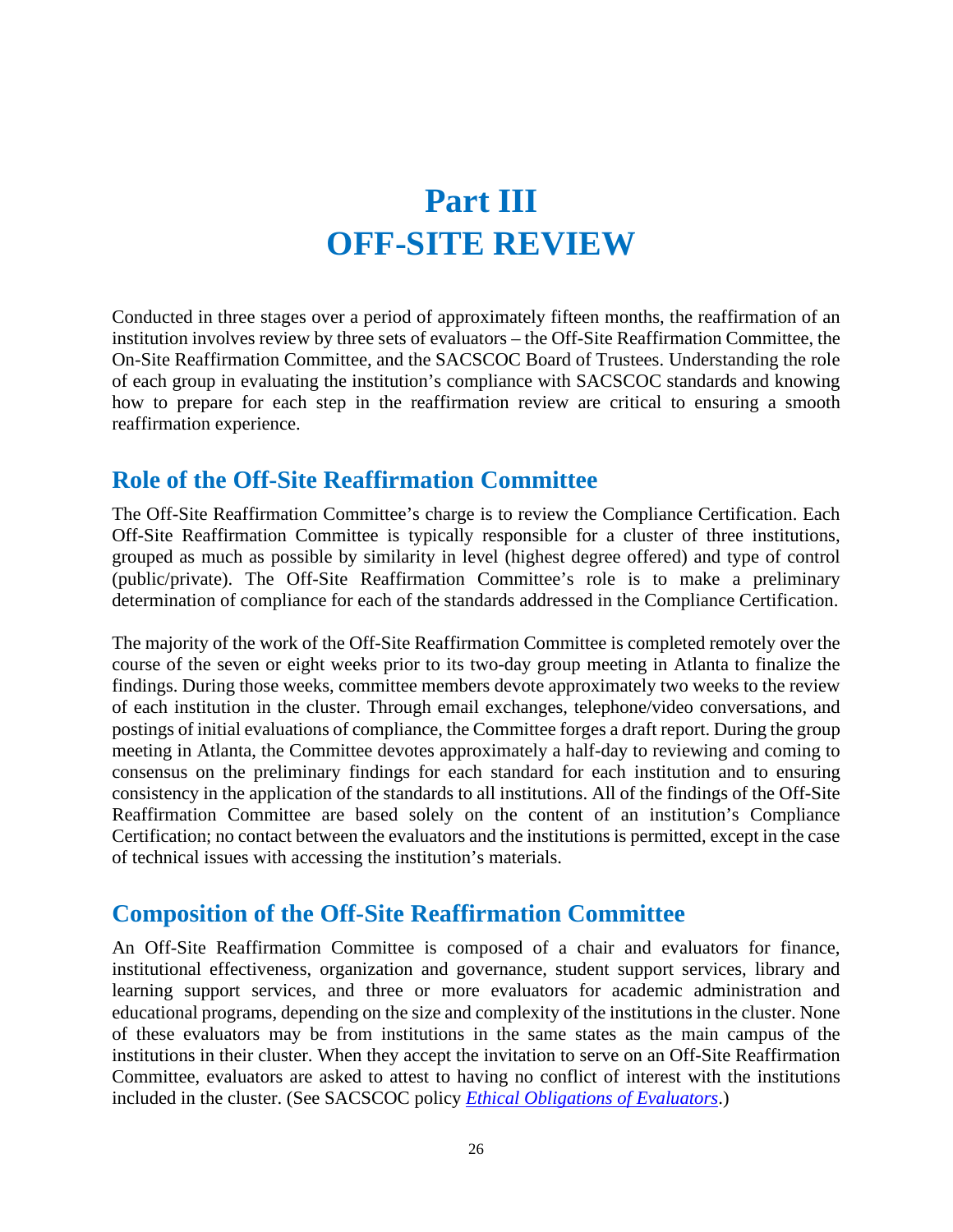#### <span id="page-33-0"></span>**Materials for the Off-Site Review**

Reminders about the submission requirements are emailed to institutions by appropriate members of the SACSCOC staff shortly before the due date for the Compliance Certification. Approximately ten weeks prior to the meeting of the Off-Site Reaffirmation Committee, the institution receives the roster of its Off-Site Reaffirmation Committee. Materials are sent directly by the institution to each Committee member and to the institution's SACSCOC staff representative and SACSCOC staff Cluster Coordinator to be received no later than March 1 for Track A institutions and September 10 for Track B institutions. These dates are adjusted if the due date falls on a weekend – see the [timeline](http://sacscoc.org/app/uploads/2019/08/Time-Lines-for-Reaffirmation-Tracks.pdf) on the [Institutional Resources](http://sacscoc.org/accrediting-standards/institution-resources/) link at [www.sacscoc.org](http://www.sacscoc.org/) for the exact due date. Although institutions may submit the Compliance Certification and most other required documents in either paper or electronic form, a few documents (as outlined below) must be provided in paper form even if they are part of the electronic documentation.

**Submission Requirements for the Compliance Certifications.** Institutions should send one copy of the following to each committee member and two copies of the following to the institution's Commission staff representative:

- Electronic file(s) of the Compliance Certification document with appropriate supporting documents.
- An instruction sheet that includes (a) clear directions on how to access the electronic documents, (b) the name and contact numbers of the technical support person who can assist an evaluator who may have trouble accessing electronic information, and (c) the name and contact numbers of the person who will provide print materials of documents if any evaluators request them.
- $\bullet$  Catalog(s).
- Current [Institutional Summary Form Prepared for SACSCOC](http://sacscoc.org/app/uploads/2020/03/Summary-Form-for-SACSCOC-Review.docx) Reviews.
- An organizational chart.
- One pdf copy of the signed Compliance Certification (with narrative but without the supporting documentation) should be sent to the institution's SACSCOC staff member (for archival purposes).

*After the due date for submission of materials to the Off-Site Reaffirmation Committee and to Commission staff, no additional information, other than the financial statements for the most recent year, may be submitted to the committee.* If the most recent audit is unavailable at the time that the Compliance Certification is submitted, the institution should inform its assigned SACSCOC staff representative and submit the audit as soon as it becomes available. Late audits may be submitted as late as ten working days prior to the first day of the Atlanta meeting of the Off-Site Reaffirmation Committees. Preliminary or draft audits are not acceptable substitutions for final audits and should not be submitted for consideration. If the most recent audit is not available in time for review by the Off-Site Reaffirmation Committee, it may be sent to the On-Site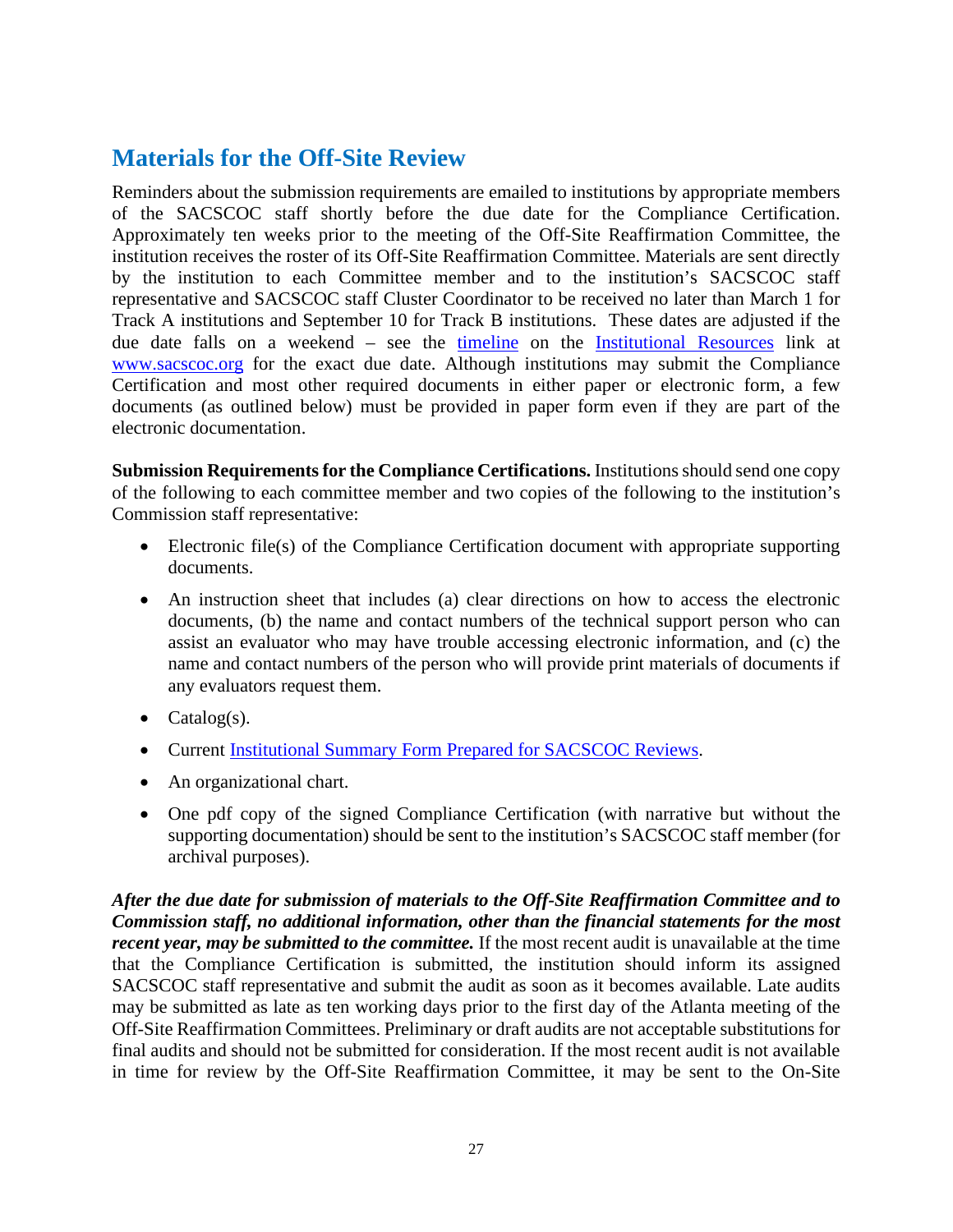Reaffirmation Committee for consideration no later than ten working days prior to the start of the Committee's visit.

**Notes concerning Section 3 and Standard 7.2 (***Quality Enhancement Plan***).** Institutions are not required to provide a comprehensive narrative and supporting documentation for the sections of Core Requirement 3.1, unless the basis for the institution's argument for compliance has changed since its last decennial review. Institutions should, however, affirm for the Off-Site Reaffirmation Committee that there have been no changes. The Committee's Report will include a narrative for all three standards and a preliminary finding.

Institutions are also not required to provide a comprehensive narrative and supporting documentation for the Off-Site Reaffirmation Committee's review of Standard 7.2 (*Quality Enhancement Plan*). Institutions may opt to provide limited information regarding their QEP for the Off-Site Reaffirmation Committee's non-binding evaluation and comments. If institutions need some assurance about the preliminary stages of QEP development, this submission may be helpful. Any comments from the Off-Site Reaffirmation Committee will be removed from the Report before it is forwarded to the On-Site Reaffirmation Committee; this preliminary review will in no way substitute for the On-Site Reaffirmation Committee's thorough review of the institution's full QEP document. For more specific information, see SACSCOC policy [Quality](http://sacscoc.org/app/uploads/2020/01/Quality-Enhancement-Plan-1.pdf)  [Enhancement Plan.](http://sacscoc.org/app/uploads/2020/01/Quality-Enhancement-Plan-1.pdf)

#### <span id="page-34-0"></span>**Report of the Off-Site Reaffirmation Committee**

For each standard addressed in the Compliance Certification, the Off-Site Reaffirmation Committee determines to what extent the narrative and its supporting documentation support a finding of compliance with the standard. The report prepared by the committee contains two important elements of their judgment: a declaration of compliance or non-compliance with the standard and a narrative providing the details that support that declaration.

**Compliance Status.** Much as the institution was asked to record its level of compliance with each standard in the Compliance Certification, the Off-Site Reaffirmation Committee selects one of the following four options to record its overall judgment of compliance documented for each standard:

- 1. When the Off-Site Reaffirmation Committee determines that the institution has presented a convincing and appropriately documented case for compliance with the standard, it indicates *Compliance*.
- 2. When the Off-Site Reaffirmation Committee determines that the institution has not presented a convincing and/or appropriately documented case for compliance with all of the compliance components in the standard, it indicates *Non-Compliance*.
- 3. When a standard addresses an issue that is outside the purview of an institution's mission (for example, when an institution has no intercollegiate athletics or offers no graduate programs), the Off-Site Reaffirmation Committee indicates *Not Applicable*.
- 4. When no documentation of compliance is available for review, the Off-Site Reaffirmation Committee indicates *Did Not Review*.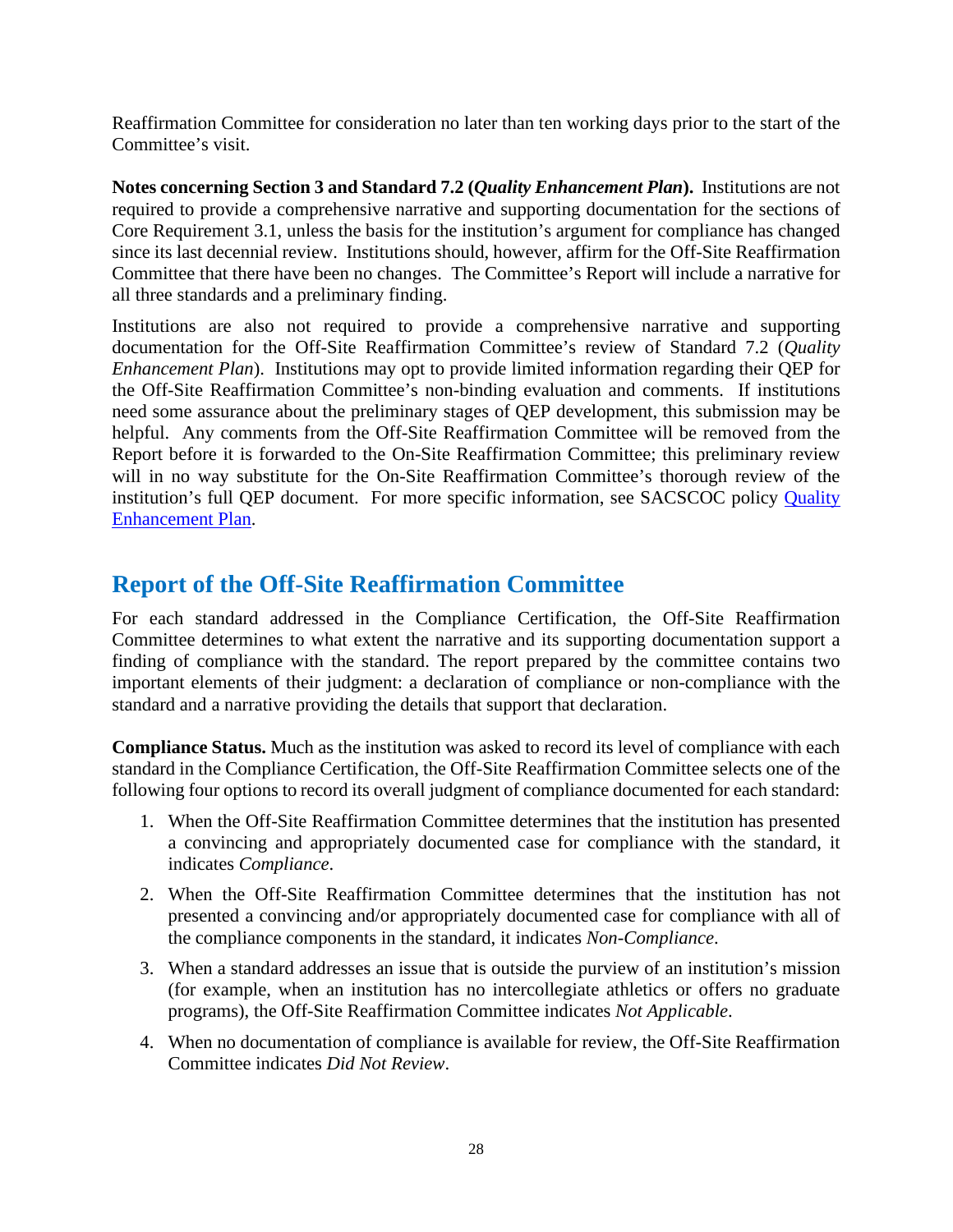A quick review of these declarations of compliance status gives an institution an immediate sense of the amount of work that remains to be done for reaffirmation. A thorough understanding of additional tasks that must be undertaken to complete the documentation of compliance with the *Principles of Accreditation*, however, cannot be achieved without a close reading of the narratives accompanying the standards that were not marked Compliance.

**Narrative.** Narratives briefly describe the facts that support the Off-Site Reaffirmation Committee's judgment of the institution's documented level of compliance. In doing so, the Committee summarizes and/or references the policies, procedures, processes, publications, organizations, and assessment results that provide primary evidence of complying with the components in the standard. For those standards marked Compliance, the narratives prepared by the Off-Site Reaffirmation Committee provide the historical record of how the institution documented compliance during the current reaffirmation; the On-Site Reaffirmation Committee generally makes no changes to these narratives, other than grammatical changes to give the final report a better flow. Of more interest to the institution immediately after the Off-Site Review are the narratives written for the standards marked Non-Compliance. These narratives not only summarize the extent of any partial compliance that was documented in the Compliance Certification, but more importantly, they identify which components in the standards require further documentation of compliance to be assembled for the on-site review.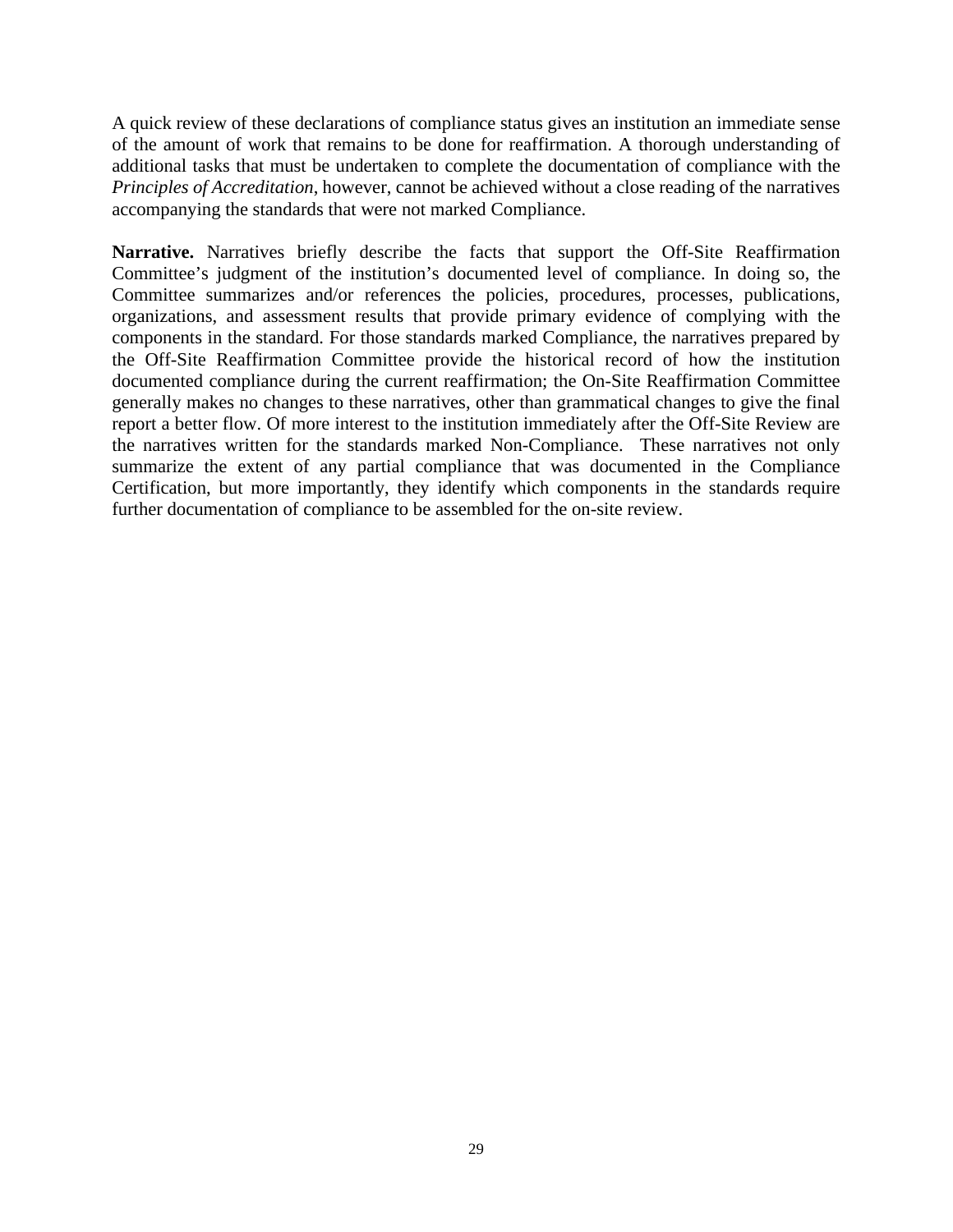## **Preparing for the On-Site Review**

Federal regulations require visits to institutional off-campus sites and other campuses as a part of the institution's decennial review…. SACSCOC staff member will appoint a committee(s) to visit a representative sample of sites at which 50 percent or more credits for an educational program are offered (taking into account such factors as geographic dispersion and number of students and programs at each site). For each site, the visiting committee will usually be composed of two members of the On-Site Reaffirmation Committee. The review of these visits will be completed either before or during the visit of the On-Site Reaffirmation Committee to the main campus.

SACSCOC policy *Reaffirmation of Accreditation and Subsequent Reports*, (*June 2018*)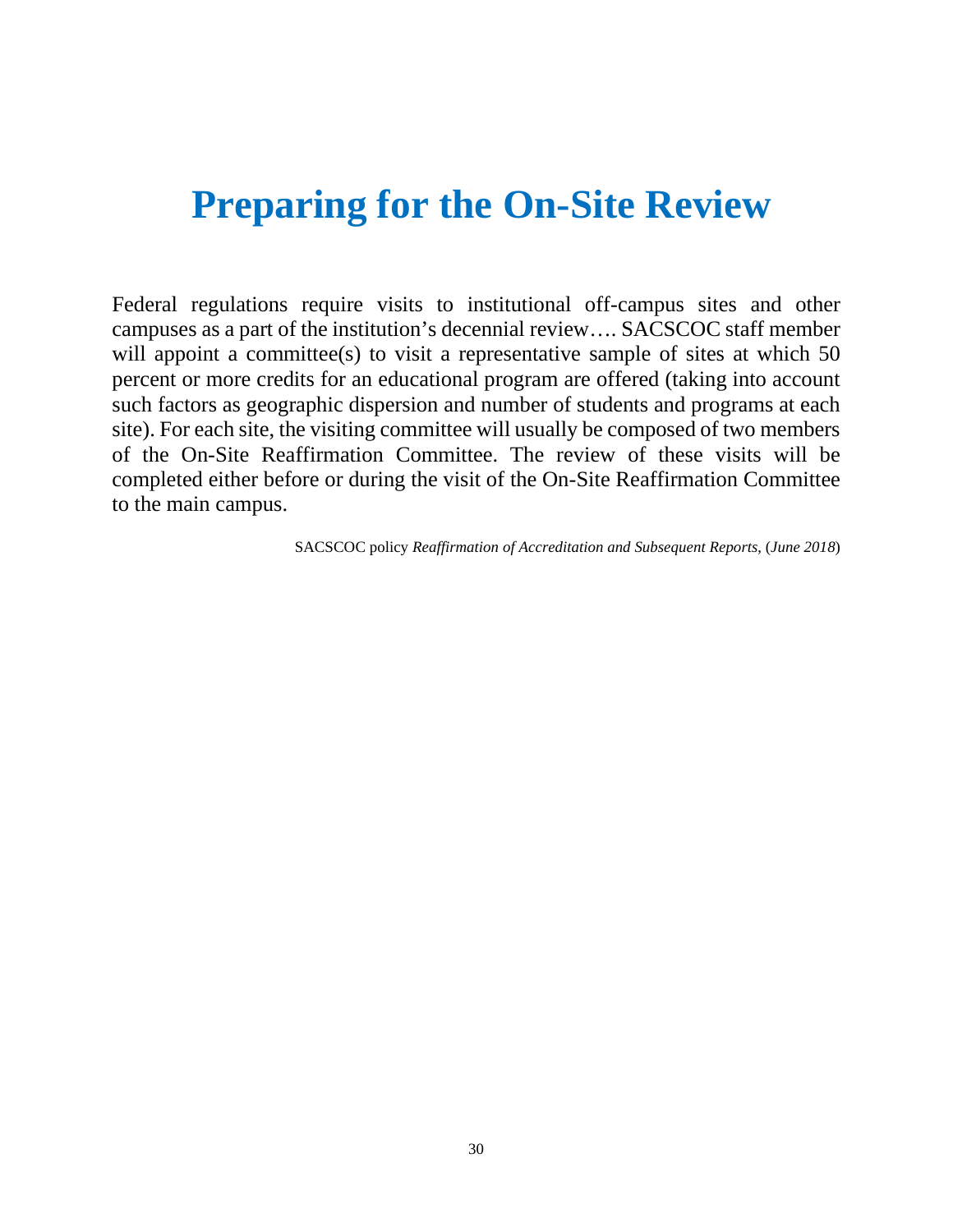# **Part IV FOCUSED REPORT AND THE QUALITY ENHANCEMENT PLAN**

After the Off-Site Review, institutions are strongly encouraged to prepare a Focused Report to address the non-compliance issues cited by the Off-Site Reaffirmation Committee. Providing a Focused Report in advance of the visit allows the On-Site Reaffirmation Committee to review remaining compliance issues, request additional documentation if needed, and request interviews with institutional representatives before committee members arrive. This pre-visit work helps make the time spent on-site more efficient and productive, both for the committee and for the institution. It also clears the schedule to allow more time to focus on the institution's Quality Enhancement Plan (QEP). Both the Focused Report and the QEP are sent to the On-Site Reaffirmation Committee six weeks prior to the campus visit, and two copies are sent to the institution's SACSCOC staff representative. See Part V of this *Handbook* for a complete listing of materials to be sent to the On-Site Reaffirmation Committee.

## **Focused Report**

The Focused Report should be provided in electronic format. The report should address the noncompliance issues cited by the Off-Site Reaffirmation Committee for further review.

### **Compliance Issues Cited for Further Review**

While similar in format to the Compliance Certification, the Focused Report addresses only those standards which the Off-Site Reaffirmation Committee found Non-Compliance. If the Off-Site Reaffirmation Committee's narrative indicates Non-Compliance with specific compliance components of the standard, rather than the entire standard, the Focused Report narrative would address those specific compliance components. Because the Focused Report addresses a limited number of standards, it is typically smaller than the Compliance Certification that was reviewed by the Off-Site Reaffirmation Committee.

Institutions should develop a case for compliance in the same fashion established in Part II of this *Handbook* for narratives in the Compliance Certification. The Focused Report provides an opportunity to submit additional documentation that was not included in the Compliance Certification, including new documentation that was generated after the submission of the Compliance Certification. The Focused Report gives institutions a second opportunity to present a convincing argument for compliance.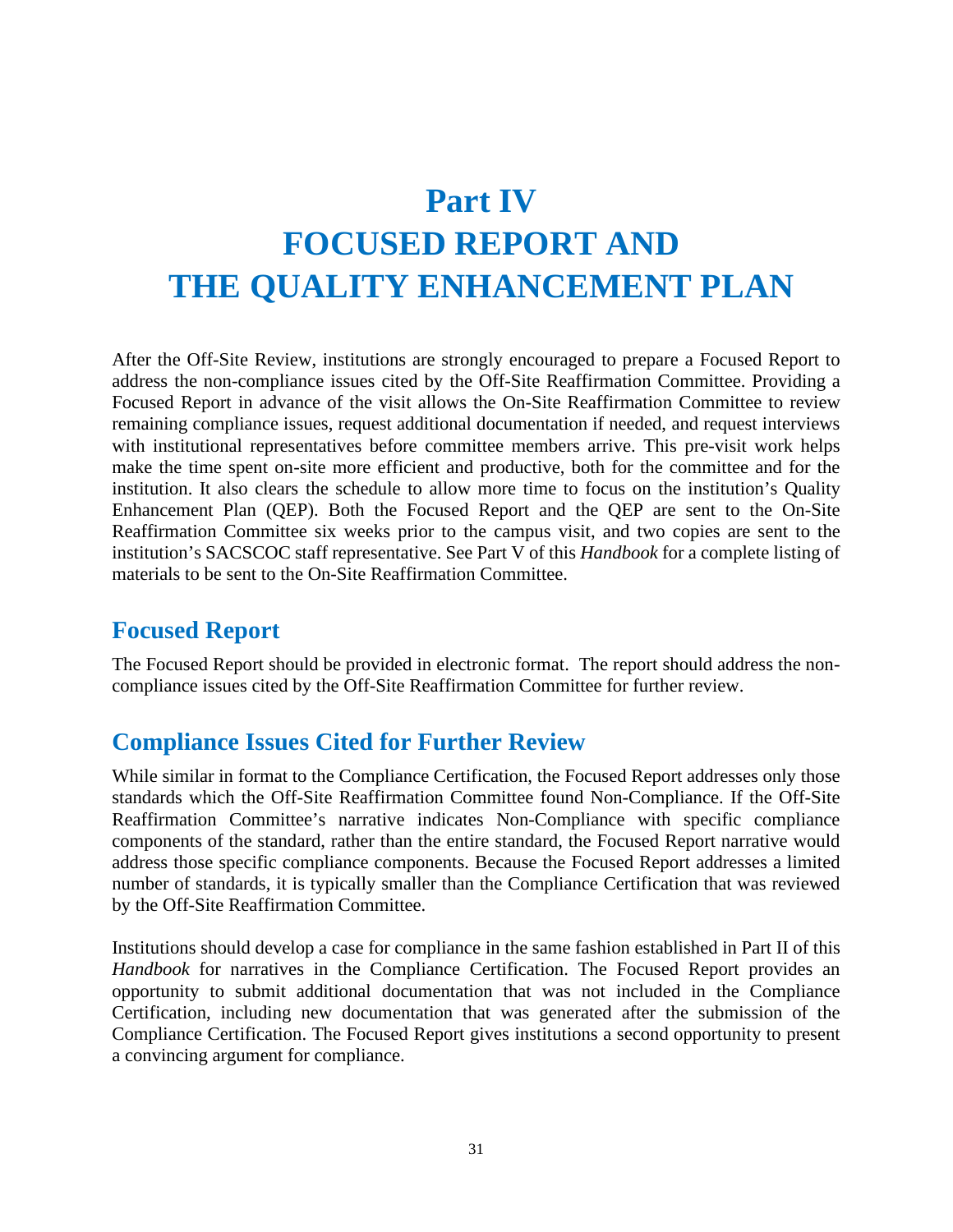## **U.S. Department of Education Requirements**

The U.S. Department of Education (USDE) requirements for recognition of an accrediting agency include the on-site review of several criteria, which are embedded in specific SACSCOC standards. For these specific standards, even if the Off-Site Reaffirmation Committee determined Compliance, these standards must also be reviewed by the On-Site Reaffirmation Committee.

| <b>Standard</b> | <b>Descriptor</b>                          |
|-----------------|--------------------------------------------|
| 5.4             | Qualified administrative/academic officers |
| 6.1             | Full-time faculty                          |
| 6.2.b           | Program faculty                            |
| 6.2.c           | Program coordination                       |
| 8.1             | Student achievement                        |
| 8.2.a           | Student outcomes: educational programs     |
| 9.1             | Program content                            |
| 9.2             | Program length                             |
| 9.3             | General education requirements             |
| 10.2            | Public information                         |
| 10.5            | Admissions policies and practices          |
| 10.6            | Distance and correspondence education      |
| 10.7            | Policies for awarding credit               |
| 12.1            | Student support services                   |
| 12.4            | Student complaints                         |
| 13.6            | Federal and state responsibilities         |
| 13.7            | Physical resources                         |
| 14.1            | Publication of accreditation status        |
| 14.3            | Comprehensive institutional reviews        |
| 14.4            | Representation to other agencies           |

**Table 3: Standards Listed as Off-Site/On-Site Review**

These standards are noted in the Compliance Certification template by the inclusion of the phrase "Off-Site/On-Site Review" after the standard's descriptor.

If the Off-Site Reaffirmation Committee marked any of these standards Non-Compliance, institutions should address them in the Focused Report. Since institutions are required to send the On-Site Reaffirmation Committee a copy of their full Compliance Certification, the narratives for the remaining USDE issues, those the Off-Site Reaffirmation Committee marked Compliance, are included in that material. In their Focused Reports, institutions may update and refine their narratives and supporting documentation of compliance to reflect recent changes.

Standards 1.1 (*Integrity*) and Standard 7.2 (*Quality Enhancement Plan*) are also reviewed On-Site.

### **Quality Enhancement Plan**

The Quality Enhancement Plan (QEP) is the component of the reaffirmation process that reflects and affirms the commitment of SACSCOC to enhancing the quality of higher education in the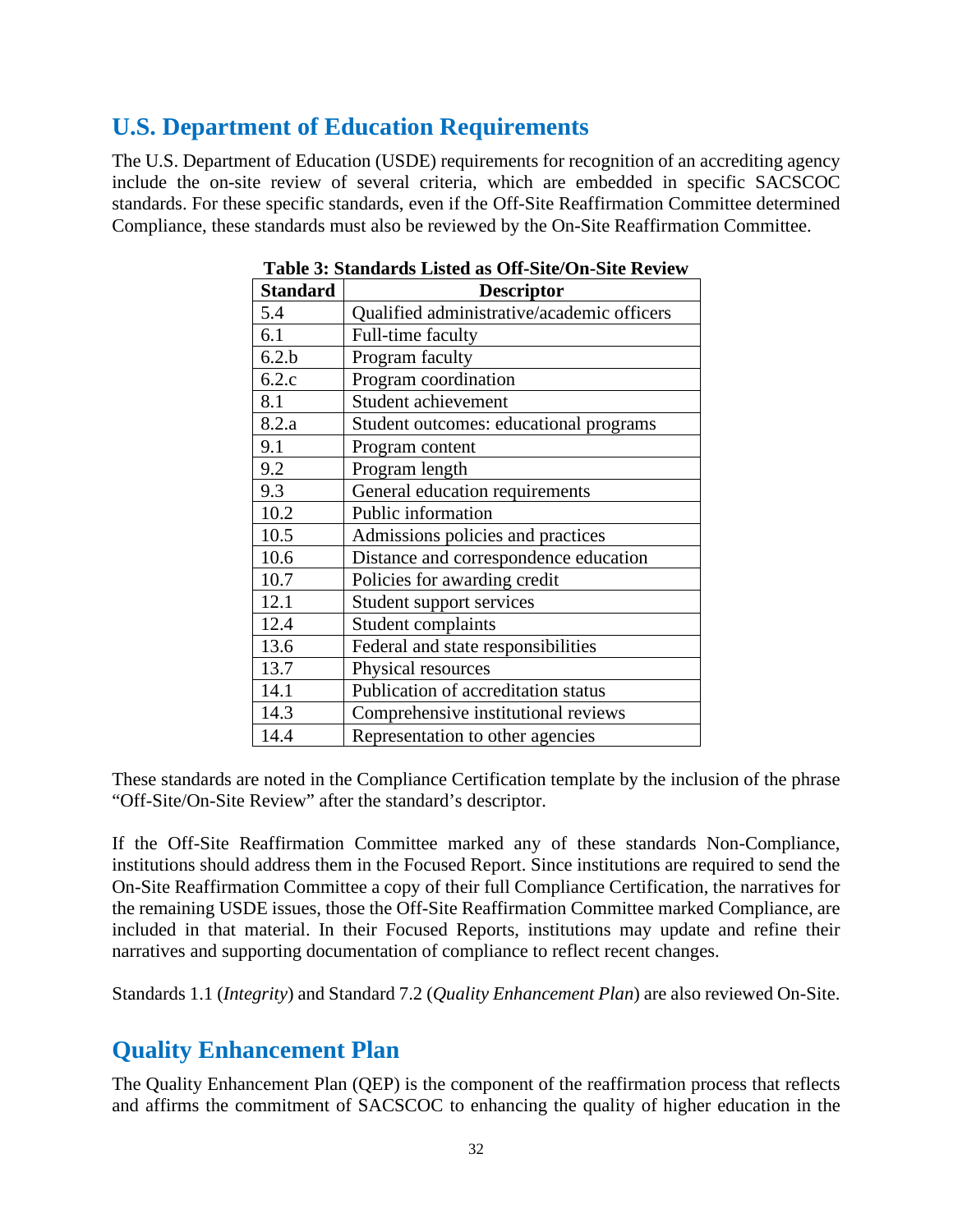region and to focusing attention on student learning. The QEP describes a carefully designed course of action that addresses a well-defined and focused topic or issue related to enhancing student learning and/or student success. The QEP's topic should be identified through or in concert with the institution's ongoing integrated institution-wide planning and evaluation process. Hence, the QEP standard (7.2) is closely related to Core Requirement 7.1 (*Institutional planning*).

Developing a QEP as a part of the reaffirmation process is an opportunity for the institution to demonstrate its commitment to continuous improvement of student learning and student success – the most fundamental role of any institution of higher education. The On-Site Reaffirmation Committee will expect the Quality Enhancement Plan to present a clear and comprehensive analysis of the importance of the selected topic to the institution. Responding to this reaffirmation requirement may also provide an impetus for focusing critical and creative energy. Institutions report that the QEP "has caused us to become much more intentional and focused about an important element of our mission" and "helped us put in motion our creativity."

As noted in Part II of this *Handbook*, narratives in the Compliance Certification focus on the past and the present; the QEP, however, looks to the future. Because the topic evolves from the institution's on-going planning processes, the QEP may have been born from an existing initiative and/or it may be in the early stages of development and/or implementation at the time the on-site review. Standard 7.2 requires the QEP to have five essential elements:

- The QEP is derived from institutional planning and evaluation processes.
- The QEP has broad-based support of institutional constituencies.
- The QEP focuses on improving specific student learning outcomes and/or student success.
- The institution is committing and will continue to commit resources needed for the QEP to have a good chance of success.
- The OEP includes a plan to assess the level of that success.

#### **Leadership for Institutional Development of the QEP**

The institution's Leadership Team is charged with providing oversight for both the development of the Compliance Certification and the development of the Quality Enhancement Plan. After the institution has identified the topic for the QEP, the Leadership Team may wish to assign the dayto-day responsibility for its development to a select group or committee representing those individuals who have the greatest knowledge about and interest in the ideas, content, processes, and methodologies currently in place or being developed with regard to the QEP initiative. Since the QEP addresses enhancing student learning and/or student success, faculty, as well as academic and student support staff, often play a primary role in this phase of the reaffirmation process.

If not already in place as a result of the institutional planning process, the institution may also decide to establish a QEP steering committee with the task of drafting a document for review. This committee frequently establishes sub-committees that focus on particular aspects of the development process; for example, one group might conduct the literature review, another might flesh out the strategies for professional development, a third could develop the assessment plan, and a fourth detail the resources to be utilized.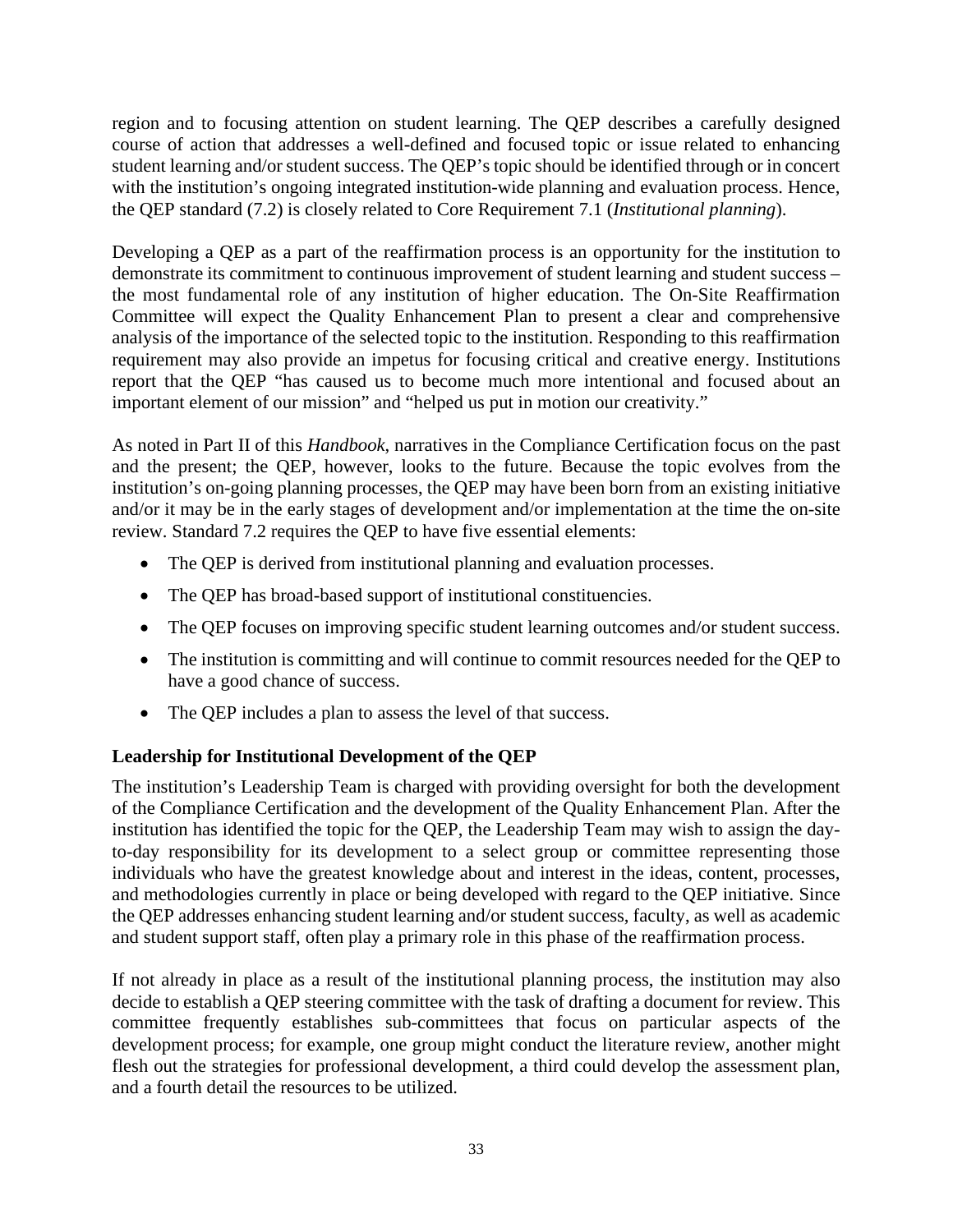#### **Institutional Support**

The development of a QEP that successfully addresses the quality of student learning and/or student success requires significant commitment from the institutional community. An institution's support of the Quality Enhancement Plan should be evident through:

- Consensus among key constituency groups that the QEP, rather than being merely a requirement for reaffirmation of accreditation, can result in meaningful improvements in the quality of student learning and/or student success.
- Broad-based institutional support of appropriate campus constituencies for the topic or issue to be addressed by the QEP.
- Careful review of research and best practices related to the topic or issue.
- Identification of adequate resources to develop, implement, and sustain the QEP.
- Implementation strategies that include a clear timeline and assignment of responsibilities; for most institutions, this will have both forward and backward-looking elements relating the QEP to the institutional planning process.
- A structure established for evaluating the extent to which the goals of the plan are attained.

Review committees expect an institution to demonstrate its commitment to the QEP by providing realistic operational details for implementing, maintaining, and completing the project.

## **Developing the Quality Enhancement Plan: Suggested Steps**

Processes for developing the QEP will differ among institutions, depending on such factors as size, campus culture, internal governance structures, mission, the focus of the QEP, physical and human resources, and numerous other variables that may define what is appropriate or even possible. Because the QEP arises from on-going broad-based institutional planning processes, the QEP may be an existing project. There is not an expectation that the institution must wait for SACSCOC review to initiate efforts to address the QEP topic. While On-Site Reaffirmation Committee members recognize the role that institutional culture plays in shaping the development process and the wide range of possible acceptable approaches, they do expect the process to have been methodical, logical, and inclusive.

If the QEP is centered on a current, on-going initiative to enhance student learning and/or student success, part of the QEP narrative should be directed toward an explanation as to how work on the project is expanding the initiative upon which it is being built. Essentially, the origins, the current status, and the expected future direction of the initiative should all be addressed. If the topic is a new initiative, more discussion of the origins of the topic may be necessary, as well as a clear explanation of the expected direction of the effort.

An important distinction for institutions to understand at the outset is that the QEP is an action plan; it is not a timeline for subsequent planning. Planning needs to be completed during the months prior to the arrival of the On-Site Reaffirmation Committee on campus. Further, prior initiation or piloting of the plan is fully acceptable. It is important, however, that institutions not be so far along in the implementation of their QEP that they are not able to benefit from the input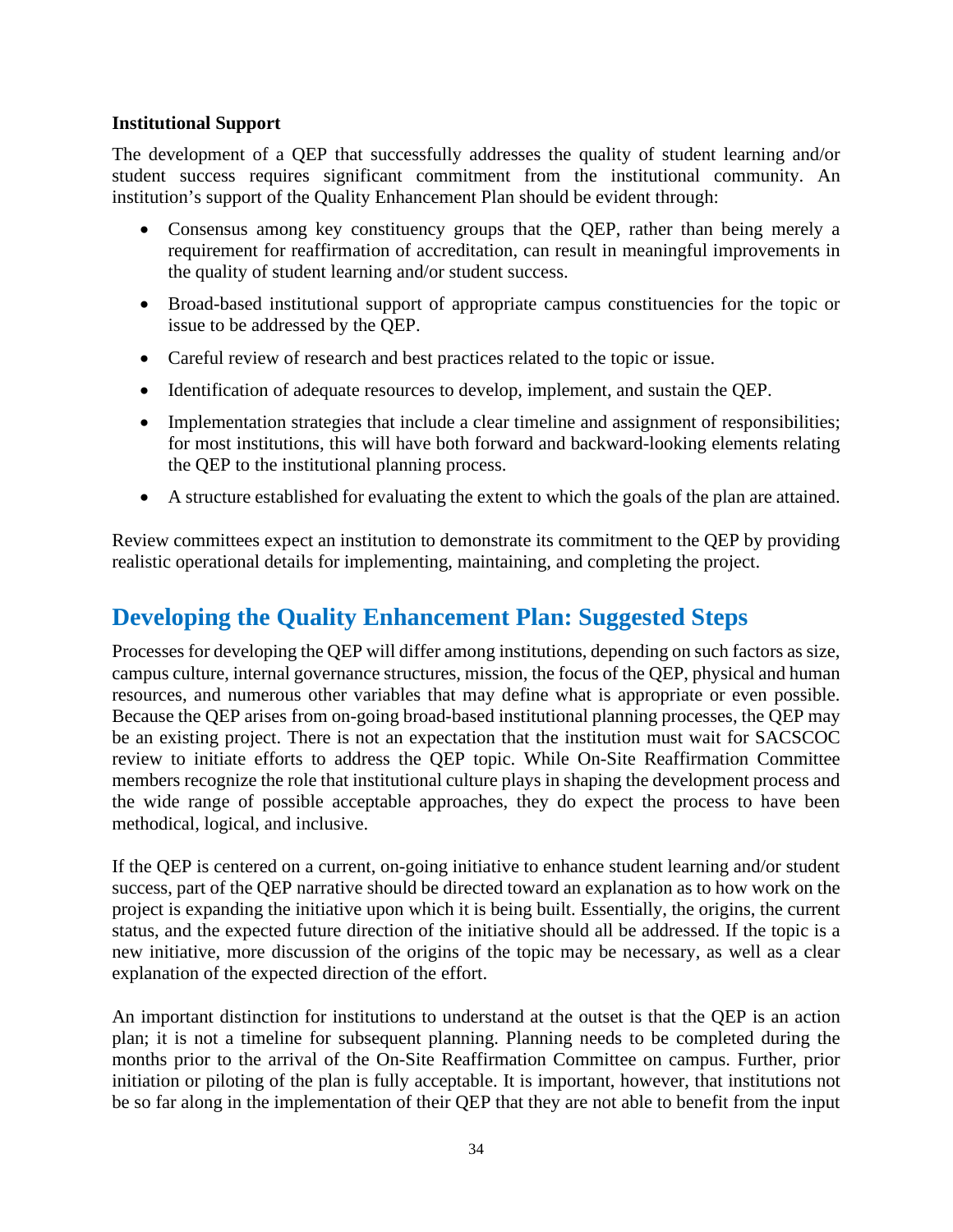provided by the On-Site Reaffirmation Committee. Institutions may not submit a QEP that describes initiatives that are fully realized.

There is no set way to develop the QEP, especially since the nature of institutional planning differs greatly across the SACSCOC membership. The following steps offer an example; institutions may choose to organize their QEP development process in whatever manner best suits their culture and resources.

#### **Step One: Selecting a Topic**

Because the QEP topic arises from institution-wide planning and evaluation processes, the institution's current strategic plan (or institutional equivalent) is the logical place to begin. Given that student learning and student success are central to the goals of higher education, most strategic plans will already include items related to student learning outcomes or student success. If not, an institution might have additional planning/evaluation work to do to identify an appropriate topic. Assuming such goals are already present in the planning process, the QEP topic becomes a matter of choosing which aspect of those goals to address. This may require an internal review process, but certainly the institution must narrow the choices available to keep the QEP manageable. While the QEP is representative of the institution's efforts for continuous improvement; it should not be the only effort to enhance learning and success.

If the institution is just beginning to initiate a new strategic or academic plan, then it may view that effort and the choice of a QEP topic as complementary activities. Essentially, the broad-based involvement of campus constituents in the planning process could also serve as the process for identifying the QEP. Institutions need to identify a process that harmonizes with their size and governance structure. Whatever the process used for selecting the topic for the QEP, one of SACSCOC's primary concerns is that the institution ensure widespread support of the project and participation of all pertinent institutional constituent groups – faculty, administrators, students, staff, and perhaps even alumni, trustees, and/or community members. Broad-based support needs to be self-evident to on-site evaluators, who expect institutions to demonstrate that various institutional constituencies have been involved in the identification of and/or development of the topic for the QEP. Since faculty members shoulder primary responsibility for student learning, and both faculty along with academic and student support personnel are central to student success initiatives, these groups should be appropriately represented throughout the development and implementation of the QEP.

Institutions are encouraged to base their selection of the topic for the QEP on an analysis of empirical data. The institution may wish to examine best practice studies in higher education as well as national and peer group data derived from other carefully designed research. A QEP topic based on a needs assessment, for example, will have more validity and credibility than one stemming from anecdotal evidence. Recognized, substantive issues will likely have a good chance of getting the institutional stakeholders to support both the development and implementation of the plan. Executive summaries of QEPs that have been or are in the process of being completed can be found on the SACSCOC website under [Institutional Resources.](http://sacscoc.org/accrediting-standards/institution-resources/) These may serve as valuable resources both in terms of ideas and contacts with others who have implemented or are implementing similar projects.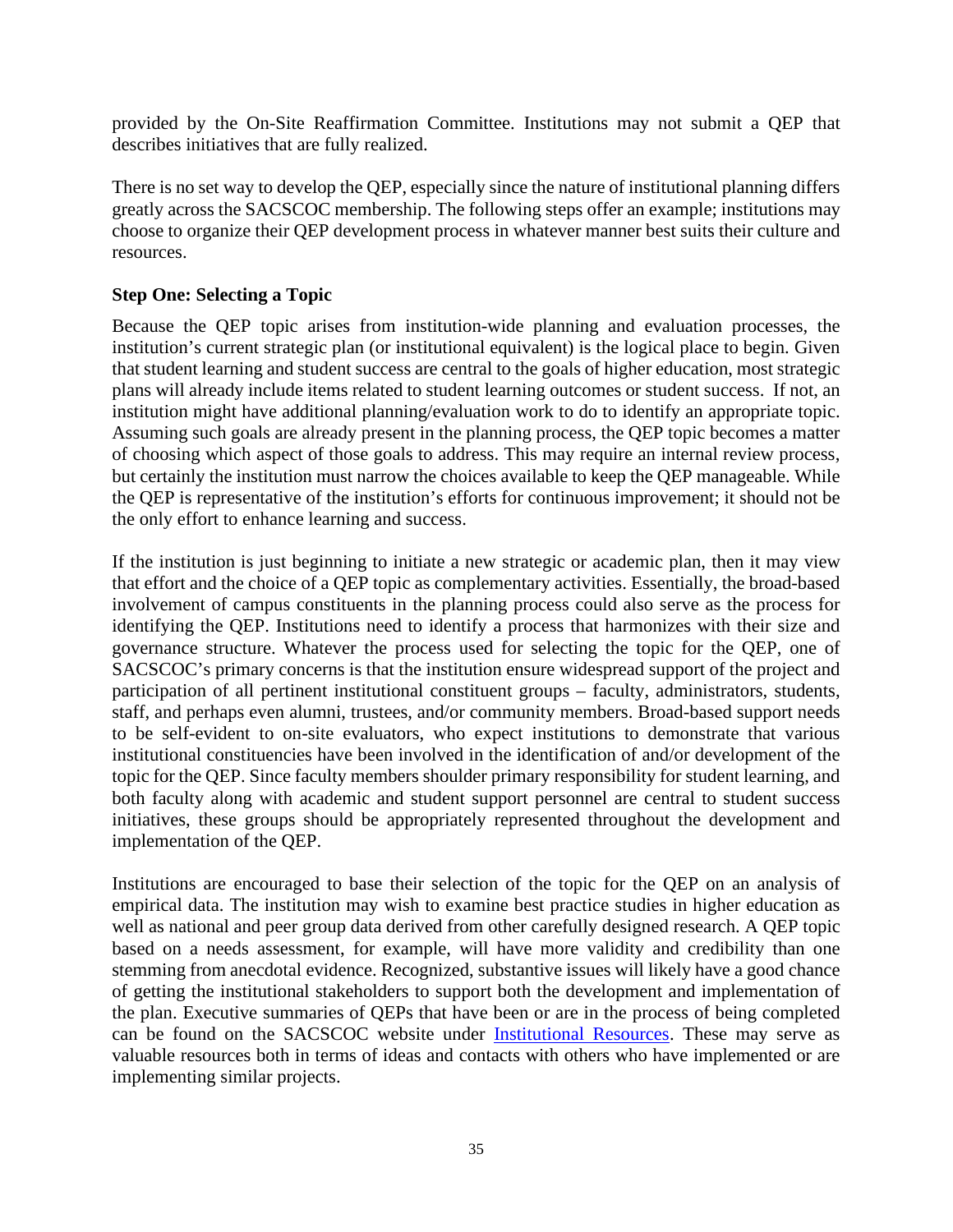Whatever the source of inspiration, institutions should ensure that the QEP clearly establishes the importance of the topic so that on-site evaluators can understand its value and appropriateness to the institution. The On-Site Reaffirmation Committee will expect the institution to have selected an issue of substance and depth.

**Scope.** A critical factor in the selection of the topic is the determination of the scope of the initiative. While the QEP is not expected to touch the life of every student at the institution, the topic does need to be perceived as significant to the institution and as a major enhancement to student learning and/or student success. On the other hand, it also needs to be tailored and provide a manageable framework for development and implementation. One might argue that an institution has the right to select a broad, complex issue for its QEP, and certainly it does. However, evaluators will be looking for evidence that the institution is reasonably capable of implementing and completing the plan as described.

Of particular importance to on-site evaluators is a clear and concise description of the critical issue(s) to be addressed. Viable QEP topics may focus on areas such as enhancing the academic climate for student learning, strengthening the general education curriculum; developing creative approaches to experiential learning; enhancing critical thinking, writing, or math skills; introducing innovative teaching and learning strategies; increasing student engagement in learning; fostering academic tenacity; enhancing student job placement; targeting completion in gateway courses; increasing student engagement, retention, and degree completion; and building informational, cultural, or technological literacy. In all cases, goals and evaluation strategies must be clearly and directly linked to improving the quality of student learning and/or student success.

Before institutions move on to the second step, developing student learning outcomes, they need to pause and consider whether or not the selected topic requires definition. The appropriateness of topics such as "Critical Thinking" and "Academic Literacy," for example, may be self-evident, but the precise meaning of these terms may not be quite so apparent because both topics include a range of knowledge and skills. Developing operational definitions of terms such as these will pay dividends when establishing student learning outcomes and assessment plans.

#### **Step Two: Defining the Outcomes**

Within the context of the QEP as a requirement for reaffirmation, SACSCOC broadly defines student learning as changes in (1) knowledge, (2) skills, (3) behaviors, or (4) values. Student success is also defined broadly as improvements in key student outcomes such as student retention, completion, time-to-degree, placement in field, or performance in "gatekeeper" courses. Within the context of its own particular Quality Enhancement Plan, an institution must specify realistic, measurable student learning outcomes and/or student success outcomes appropriate for its topic.

The institutional planning process will usually include some goals and objectives related to the chosen QEP topic. While these goals may need more specificity than what is collected for the broader planning process, they are an excellent place to start in identifying the outcomes for the QEP.

Keeping colleagues focused on student learning outcomes and/or student success outcomes at this stage sometimes requires a conscious effort to distinguish between the process of enhancing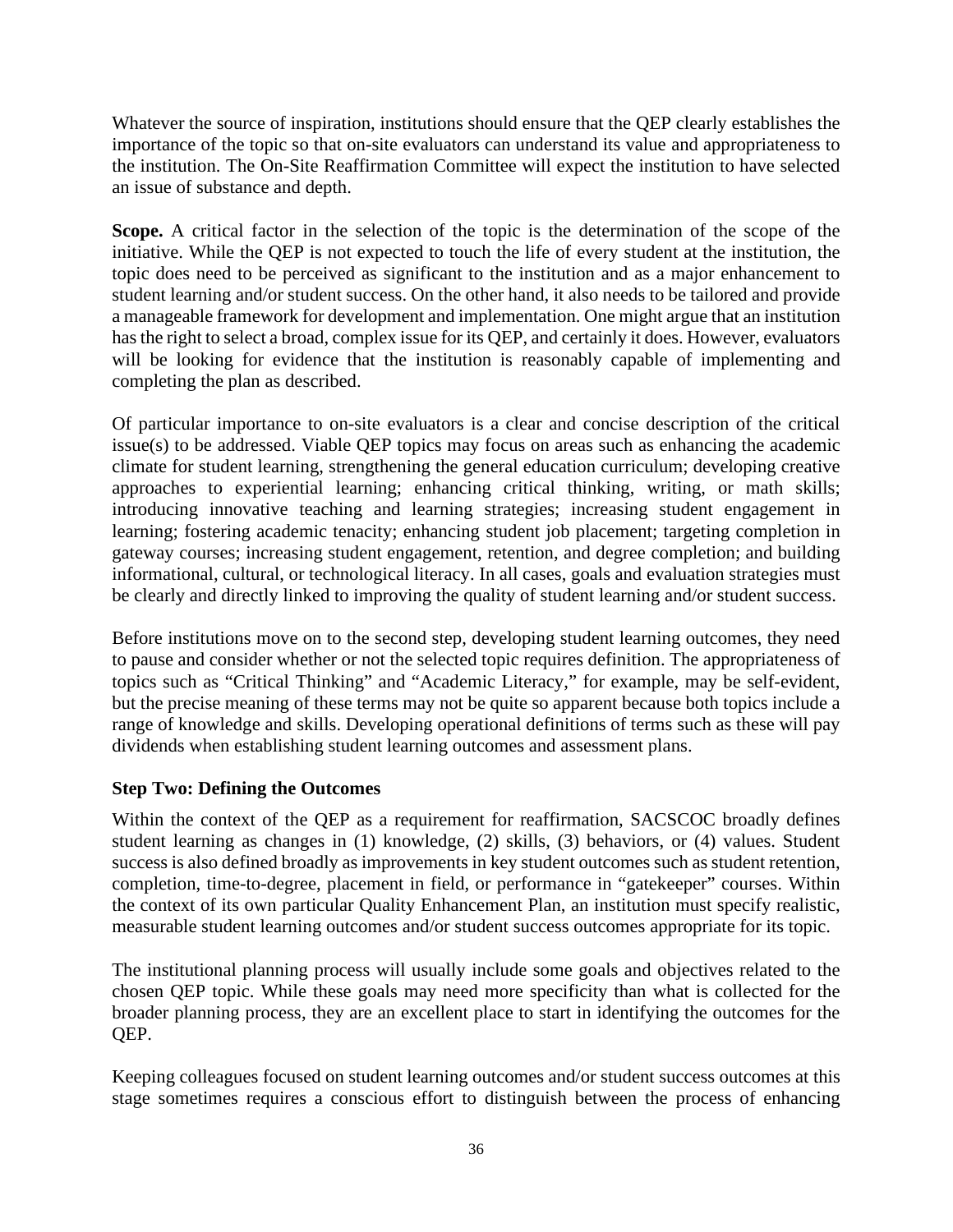student learning and/or student success as opposed to the activities undertaken to achieve the desired enhancements. Initial excitement about the QEP topic frequently results in enthusiasm about actions that might be taken – for example, developing a freshman seminar, establishing learning communities, implementing intrusive advising, or expanding job fairs. While the freshman seminar and job fairs may be viewed as outcomes of the QEP (after all, the intent is to create them), they are not student learning outcomes nor evidence of student success. Rather, as elements of a new process (the "action" portion of the QEP), they are the means to the end – not the end itself.

Notice how the process outcomes listed below describe *what institutions will do* as they implement their QEPs rather than *what students will be able to do or achieve* as a result of the implementation of the QEP.

- The college will establish baseline performance measures for mathematics skills.
- The faculty will use technology resources to develop and implement at least twelve webenhanced classes over a five-year period.
- The Graduate School will provide professional development opportunities for faculty and staff.
- The student affairs office will initiate a mini-grants program.

Actual student learning outcomes or student success outcomes stem from the impact of strategies such as these on the knowledge, skills, behaviors, and values of students, or, in the case of the mini-grants, the completion rate of students. What should students know post-implementation of the QEP that they don't know now? What should students be able to do then that they can't do now? How should their behavior change? What changes in values are anticipated? Will indicators of success be better than they are now? Consider the following statements in contrast to the earlier list:

- Graduates will be able to describe the fundamental elements of the social, political, and economic reality of a country or region other than [their own].
- Graduates will be able to describe a single event from their own cultural point of view and from that of another culture.
- As the sender, the graduating student will generate respectful communications that have a clear purpose and are well organized, grammatically correct, and appropriate to the audience and mode of communication.
- Students who take the developmental math courses will show significant increases in success in the next level math course.
- At least five students per year will graduate who would have left school without having access to a mini-grant.
- D-F-Withdraw rates in ECO101 will decrease by 7.5 percentage points over the following three years.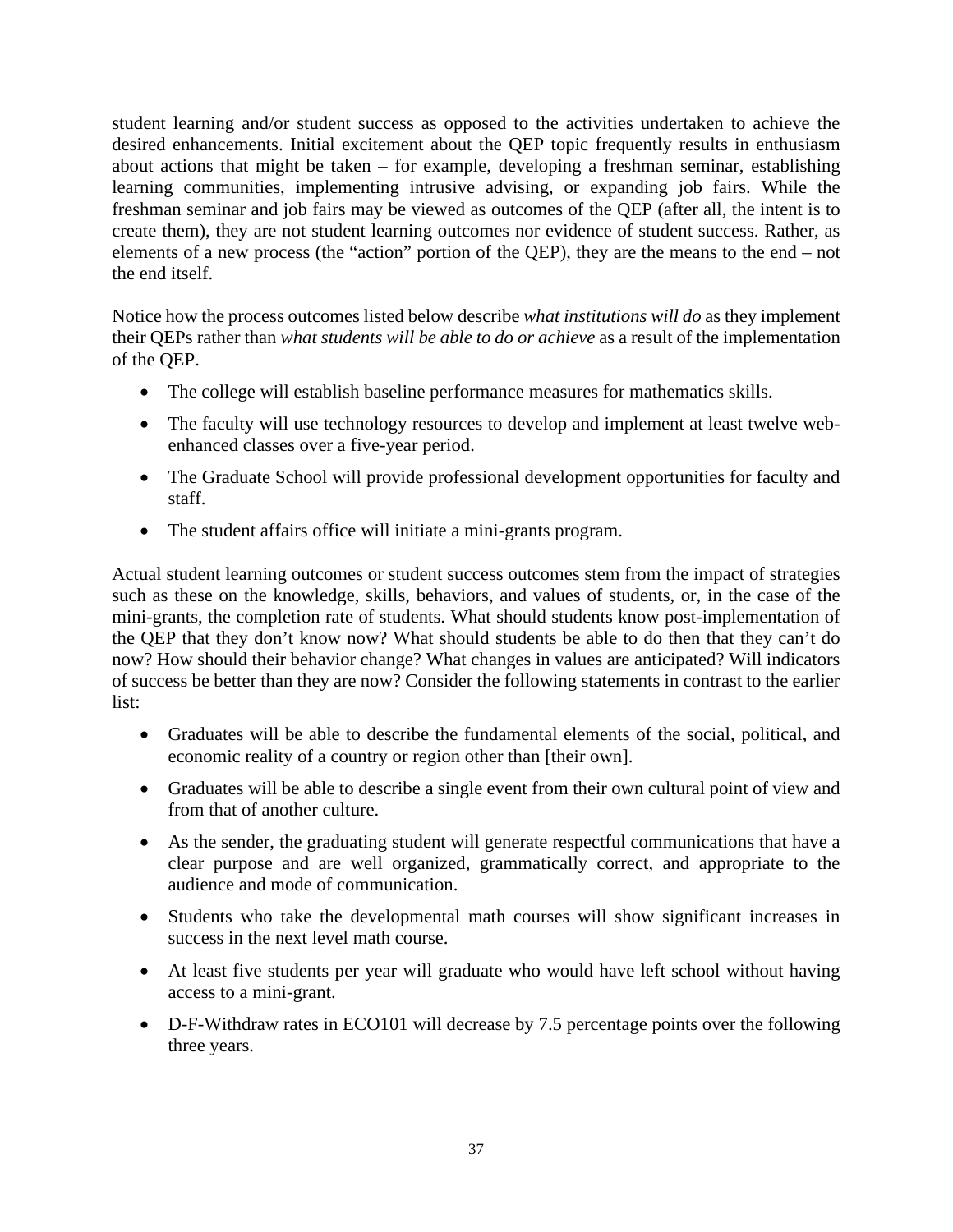The first four statements focus on changes in knowledge, skills, behaviors, or values. The last three are indicators of student success. These statements are (1) specific, (2) focused, and (3) measurable. On-site evaluators expect a QEP to provide relevant and appropriate goals and objectives to improve student learning outcomes and/or student success that can be expected to lead to observable results.

#### **Step Three: Researching the Topic**

Like any good research proposal, the QEP should be grounded in a review of best practices and provide evidence of careful analysis of the institutional context in which the goals will be implemented and of consideration of best practices related to the topic. Nobody has time to reinvent the wheel (and SACSCOC does not expect that the QEP constitute "original" research), so the institution should take full advantage of the available literature on the topic. Library staff can offer valuable assistance in assembling a bibliography of current literature on the topic. Many institutions use this step as an opportunity to build a broad base of support for the initiative by engaging a wide range of colleagues in the development of executive summaries of the items on the bibliography, thus reducing the burden of work and building broad-based involvement into the process. If the QEP has been initiated prior to the writing of the QEP, then this process should have taken place as part of the implementation of initiatives within the institutional planning process.

Researching the topic has the added benefit of helping to uncover potential QEP lead evaluators for the On-Site Reaffirmation Committee. Investing in attendance at conferences and workshops is a valuable strategy for involving key individuals in an immersion orientation to the identified topic and it offers yet another opportunity to find a QEP lead evaluator. Identifying prospective evaluators early on carries with it the obvious advantage of getting the on-site visit onto the evaluator's calendar early. Many institutions that delay this search discover that their leading choices are already booked for the dates of the visit.

#### **Step Four: Identifying the Actions to be Implemented**

In light of identifying best practices related to the selected topic, institutions now need to identify the actions and the activities implemented and planned to be implemented to bring about the desired enhancement of student learning and/or student success. Of particular importance at this point is ensuring that the list is both complete and affordable. For example, On-Site Reaffirmation Committees expect institutions to provide professional development for participating faculty and staff when QEPs take an institution in a new direction. They also want to know that the institution has looked at each action from multiple perspectives (such as impact on students, and faculty, resources for oversight, cost, and complexity) and addressed all of the ramifications of the plan, such as modifications to related policies and procedures, adjustments to faculty workloads, reallocations of funds, and development of a support infrastructure.

The QEP should identify the realistic resources, including personnel, needed for successful implementation and should explain how the institution will marshal these resources. Depending on whether the QEP project is a completely new initiative, this may be both forward and backward looking, and the case for a commitment of resources may build upon previous successful implementation of similar activities. Because the QEP is a demonstration of continuous improvement at the institution, however, there should definitely be clarity as to future plans related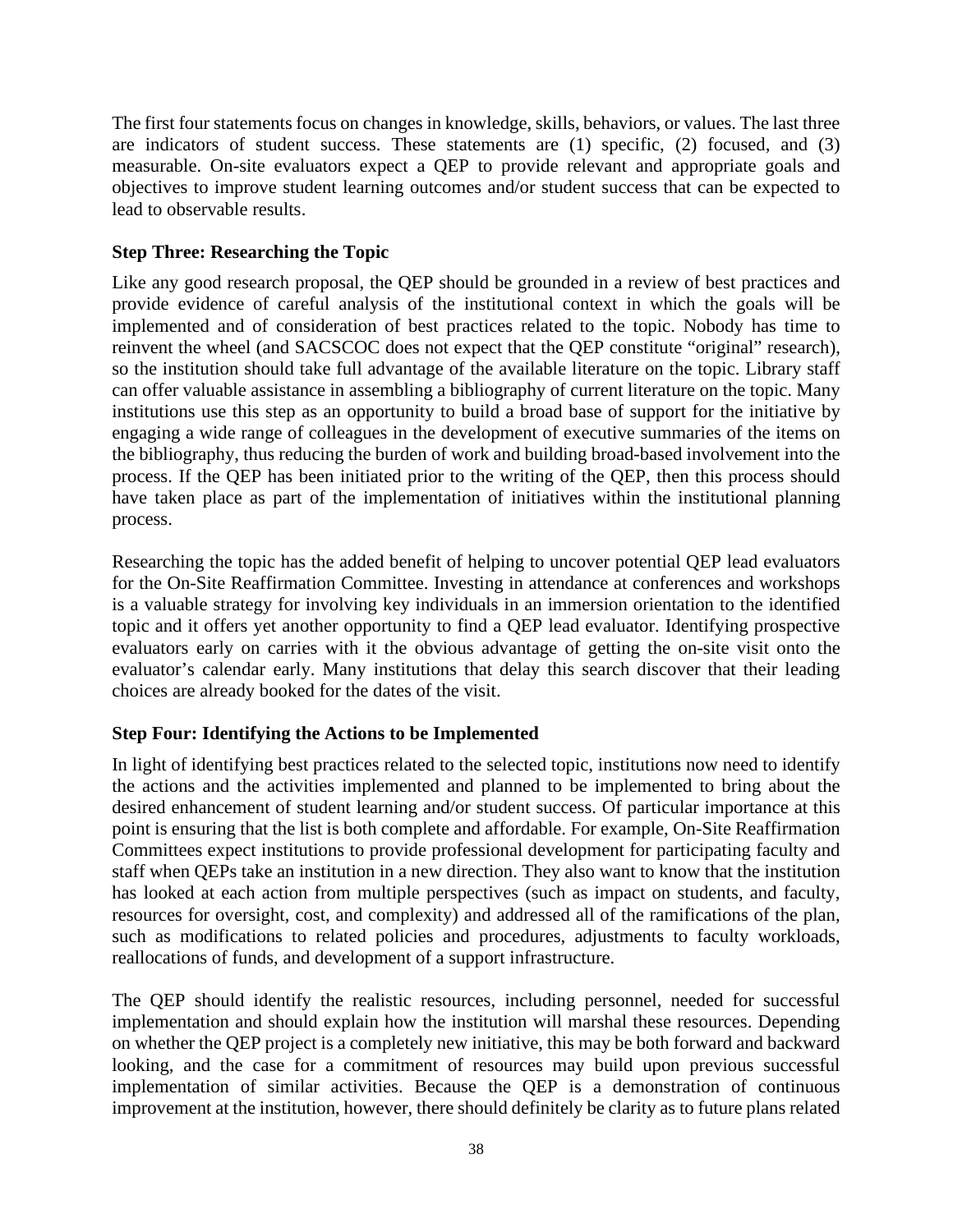to the chosen topic. In some cases, the QEP is designed to remain active for a specified period of time and then conclude. For others, the QEP, if successful, becomes an ingrained part of the institution's activities and culture. In that sense, the concept of "completion" refers to what will be reported to SACSCOC within the institution's Fifth-Year Impact Report.

#### **Step Five: Establishing the Timeline for Implementation**

Establishing the project timeline should result from a thoughtful integration of the activities needed to produce the desired enhancement of student learning outcomes and/or student success outcomes throughout the life of the QEP. The timeline might begin with the development of the QEP topic within the strategic planning process (or even earlier). The length of time necessary to implement and sustain the project will vary among institutions; therefore, SACSCOC does not prescribe a set timeframe for the duration of the QEP.

Institutions should ensure that all key activities are included on the timeline and that the implementation of future activities is planned in an orderly and manageable sequence. Evaluators need to feel confident not only that institutions have identified a series of actions with the potential to generate the desired learning outcomes, but also that institutions have developed realistic timelines whose schedules for implementation and assessment they will be able to meet. Furthermore, Committees expect institutions to move with sufficient dispatch to have meaningful results to report in the Fifth-Year Interim Report.

#### **Step Six: Organizing for Success**

Early in the process, there is a tendency to concentrate on *organizing to develop* the QEP. The main focus of the On-Site Reaffirmation Committee, however, will be to see the extent to which the institution has *organized to implement* the QEP. Institutions must take care to detail the infrastructure for the implementation and the continuation of the QEP. Who is responsible for each activity? Are they qualified and empowered to fulfill those responsibilities? To what extent do future plans build on past activities? If piloting or initial implementation has already begun, what have you learned that will affect future continuation of the plan? Who is responsible for monitoring progress or for modifying the plan? Do these individuals have sufficient time to complete their tasks?

#### **Step Seven: Assessing the Success of the QEP**

The institution's evaluation of its QEP should be multifaceted, with attention both to assessing its success at reaching the desired enhancements in student learning outcomes and/student success outcomes (the ends of the QEP), as well as assessing the process of implementing the actions and activities put in place to achieve those outcomes (the means of the QEP).

In evaluating the overall goals of the QEP, primary emphasis is given to the impact of the QEP on the quality of student learning and/or student success. Since On-Site Reaffirmation Committees must be convinced that institutions have developed the means for assessing the success of their QEPs, they expect details – names of assessment instruments, timelines for the administration of those instruments, processes for the review of the assessment results – rather than general descriptions of intentions to develop instruments at some point in the future. If the QEP is already being piloted or implemented, then the reviewers would expect to see evidence of those early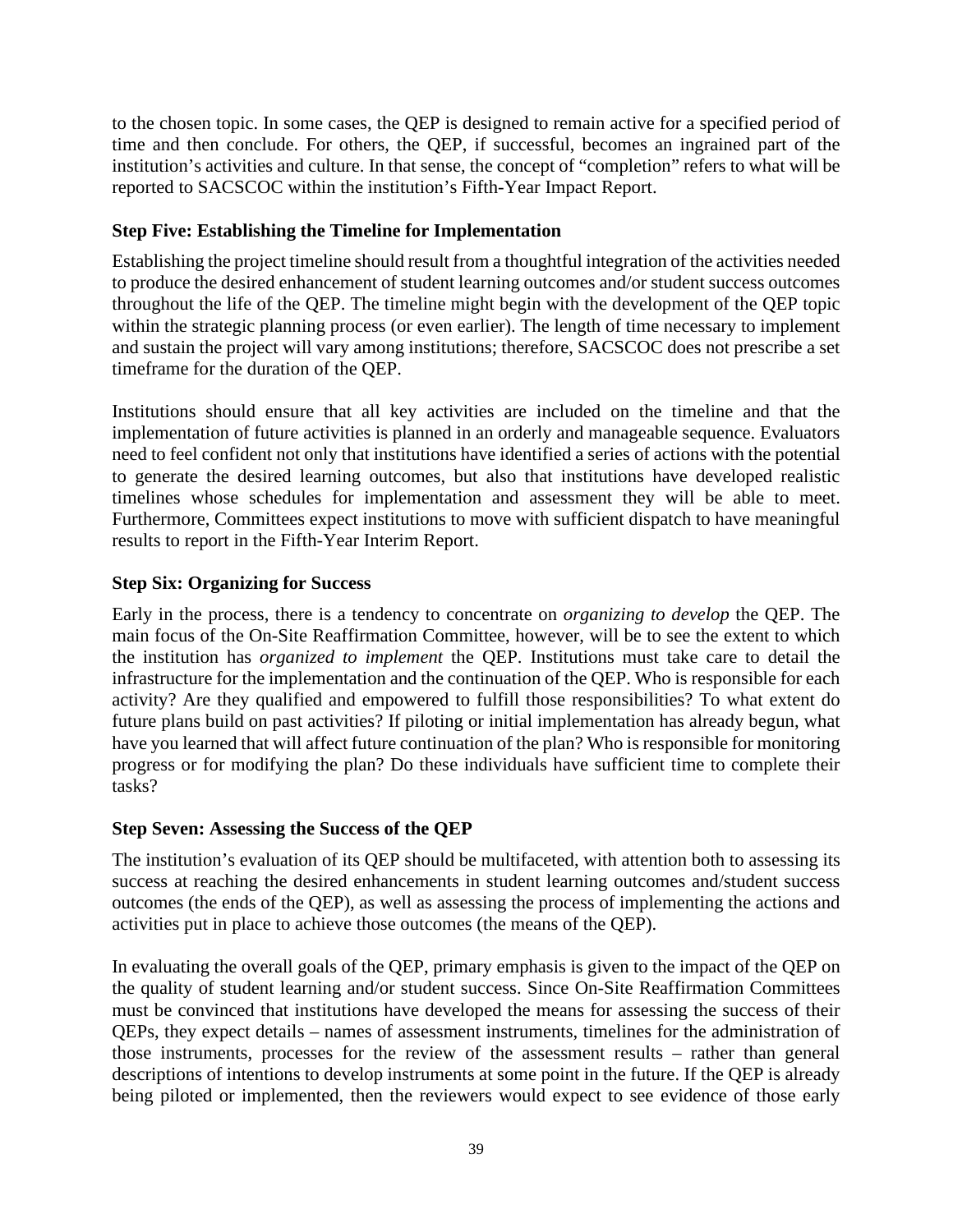assessment activities. As is generally considered good institutional effectiveness practice, multiple assessments using both quantitative and qualitative, as well as internal and external measures should be considered. The comprehensive assessment plan should be flexible enough to accommodate, if necessary, subsequent changes made to implementation activities and timelines as a result of the analysis of previous assessment results. On-Site Reaffirmation Committees also expect institutions to have developed a system for monitoring progress in implementing its QEP and to describe the process by which the results of evaluation will be used to improve student learning or success.

#### **Step Eight: Preparing the QEP for Submission**

The QEP should be clear, succinct, and presented in a reader-friendly font. It may not exceed one hundred pages of size 11 Times New Roman font, including a narrative of no more than seventyfive pages and appendices of no more than twenty-five pages. A page header, right aligned, should identify the institution; the footer, centered, should indicate the page number. The title of the QEP, the name of the institution, and the dates of the On-Site Review should be prominently displayed on the title page. Institutions may organize QEPs in whatever format best conveys the ideas of the project and addresses all of the components of the standard. One possible approach is as follows:

- I. **Executive Summary** (one page)
- II. **Focus of the QEP:** A topic that is creative and vital that focuses on improvement of student learning outcomes and/or student success (providing compliance with Standard 7.2, parts c and e)
- III. **Identification of the Topic**: Relationship of the QEP to the institution's ongoing comprehensive planning and evaluation process (providing compliance with Standard 7.2 part a)
- IV. **Support for the Topic** Evidence of broad-based support of institutional constituencies for the topic (providing support for compliance with Standard 7.2, part b)
- V. **Institutional Commitment to the Topic**: Review of best practices from the literature, organization of the QEP with actions to be taken and timeline, outline of resources to be committed [might be multiple sections for readability] (providing support for compliance with Standard 7.2, part d)
- VI. **Assessment**: A comprehensive evaluation plan as well as preliminary findings if piloting or initial implementation has begun (providing support for compliance with Standard 7.2, part e)
- VII. **Appendices** (optional)

Ultimately, there is no one "best" format applicable to every plan. It is imperative, however, that the plan provide full coverage of all the component parts of the QEP standard, regardless of its organization.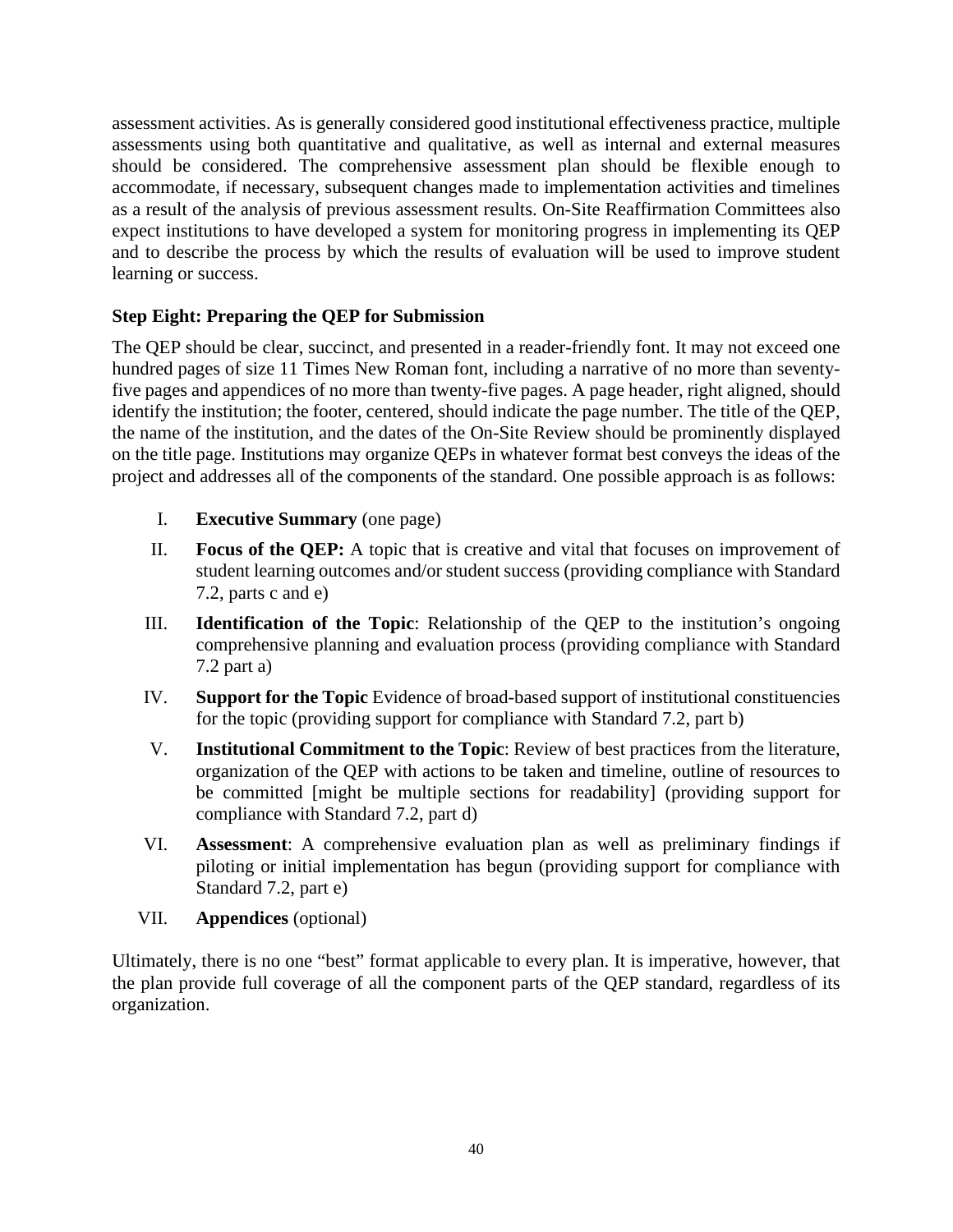## **Part V ON-SITE REVIEW**

The On-Site Review is typically conducted four to six months after the Off-Site Review. On-Site Reaffirmation Committees often arrive on Monday afternoon to visit off-campus instructional and depart mid-morning on Thursday. Under some circumstances (such as when the Off-Site Reaffirmation Committee has identified an abundance of issues for further review on campus or when additional time is required to visit off-campus instructional sites), the length of the visit is expanded to provide sufficient time for the On-Site Reaffirmation Committee to complete all of its work. Institutions should invite a representative(s) of their governing board to be on campus at the time of the visit or, at a minimum, make arrangements for a conference call as part of the visit. If the board structure is a complex multi-level governance system (as per Standard 4.3), representatives of each of the governing boards would be needed. Further information on institutions' responsibilities to governing and coordinating boards and to other state agencies during reaffirmation is available in SACSCOC policy *[Governing, Coordinating, and Other State](http://sacscoc.org/app/uploads/2019/08/GoverningRepresentation.pdf)  [Agencies: Representation on Evaluation Committees](http://sacscoc.org/app/uploads/2019/08/GoverningRepresentation.pdf)*.

### **Role of the On-Site Reaffirmation Committee**

The On-Site Reaffirmation Committee's responsibilities are more varied than the singular duty of reviewing the Compliance Certification and the Preliminary Report completed by the Off-Site Reaffirmation Committee. As pointed out in Section IV of this handbook, the (optional) Focused Report provides the foundation for the On-Site Reaffirmation Committee's subsequent review of standards for which compliance has not yet been documented. Like the Off-Site Reaffirmation Committee, the On-Site Reaffirmation Committee is expected to examine and evaluate, as appropriate, the institution's mission, policies, procedures, programs, resources, services, and other activities as they support compliance with these remaining standards. As listed in Table 3 in Part IV of this *Handbook*, the On-Site Reaffirmation Committee also reviews specific standards as referenced in federal regulation and associated with USDE recognition of accreditors. In addition, the On-Site Reaffirmation Committee is charged with review of Standard 7.2 (*Quality Enhancement Plan*). Where applicable, this Committee performs two additional tasks: (1) visiting all branch campuses, visiting a sample of off-campus sites approved to offer fifty percent or more of a program, and reviewing distance education; and (2) reviewing issues stemming from Third-Party comments. Finally, the On-Site Reaffirmation Committee will review the Principle of Integrity (Core Requirement 1.1). Unlike the Off-Site Reaffirmation Committee, the On-Site Reaffirmation Committee presents its findings to the institution verbally during an Exit Conference and in writing in the finalized Report of the Reaffirmation Committee.

**Completing the Review of the Compliance Certification.** Much of the work of the On-Site Reaffirmation Committee – reading institutional materials to make preliminary evaluations,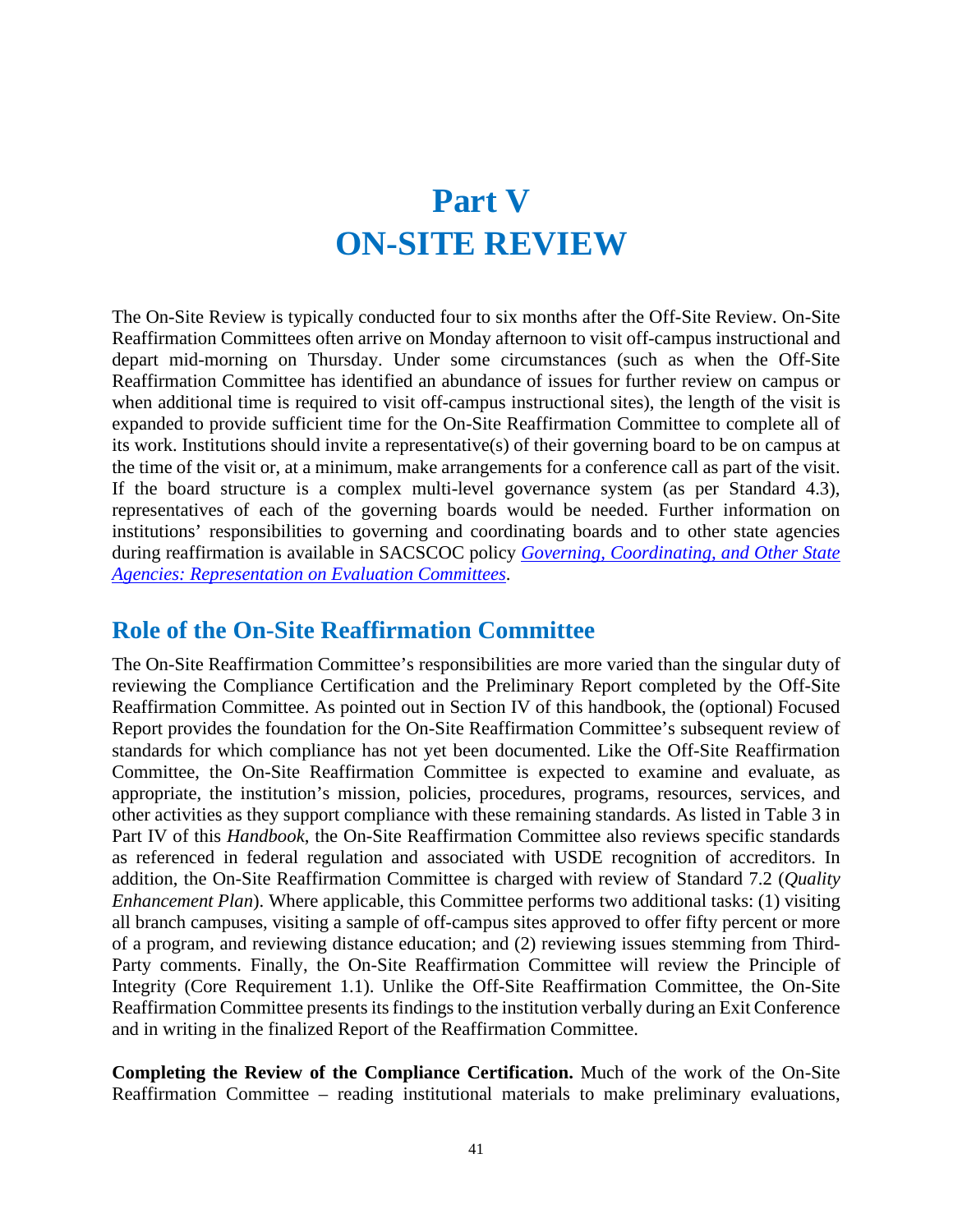drafting initial narratives, and participating in conference calls to share perspectives – is completed during the weeks prior to the visit. Because the Focused Report enables the evaluators to review documentation of compliance prior to arriving on campus, a well-prepared Focused Report can reduce, sometimes quite dramatically, the number of requests for additional documentation and the number of interviews that must be scheduled during the committee's visit. During the committee's conference call approximately two to three weeks prior to the visit, the evaluators identify additional documentation for those standards for which compliance has not yet been established and begin to construct a list of individuals to interview. The chair of the committee forwards that list of additional documentation to the institution so that the documents can either be sent to the committee members immediately or be assembled for review later at the hotel or on campus. The chair also forwards to the institution the requests for interviews so that a preliminary schedule for Day One of the visit can be drafted.

**Addressing the Quality Enhancement Plan.** The committee's conference call also provides an opportunity for the evaluators to share initial perceptions of the Quality Enhancement Plan and to identify the composition of the groups to be interviewed on campus. The committee chair works with the institution to ensure that the groups developed for the QEP interviews include relevant institutional representatives to address the committee's questions. Although the precise composition of these groups depends upon the topic of the institution's QEP, committees typically want to talk with small groups representative of the constituencies involved in creating and implementing the plan. These often include faculty and/or staff members responsible for the QEP's implementation, administrators responsible for providing support, students, institutional research and assessment personnel, and staff in related academic and student support services.

**Visiting Off-Campus Sites and Reviewing Distance Education.** For most institutions with offcampus sites that are approved to offer fifty percent or more of an educational program, the review of a representative sample of these locations and of all branch campuses is usually scheduled for the day before the On-Site Reaffirmation Committee arrives on campus or for the morning of the first day of the visit. For institutions with many off-campus sites that must be visited or with scheduled visits to international off-campus sites, the review of some or all of these locations may need to be scheduled earlier than the week of the committee's visit to the main campus. In all instances, the institution's SACSCOC staff representative selects the sites, which are visited by at least two members of the committee (and discussed by the whole committee) to determine whether the institution has appropriate personnel, facilities, and services to operate the sites. Further information about these off-campus visits is available in Commission policy *[Reaffirmation of](http://sacscoc.org/app/uploads/2019/08/ReaffirmationPolicy.pdf)  [Accreditation and Subsequent Reports](http://sacscoc.org/app/uploads/2019/08/ReaffirmationPolicy.pdf)*. Additional guidelines for visits to off-campus sites is in the *[Resource Manual](http://sacscoc.org/app/uploads/2019/08/2018-POA-Resource-Manual.pdf)*; see especially Appendix C of the *Manual*, "Guidelines for Addressing Distance and Correspondence Education, Off-Campus Instructional Sites, and Branch Campuses."

**Reviewing Third-Party Comments.** Two years in advance of an institution's scheduled reaffirmation of accreditation, SACSCOC posts on its website a call for third-party comments. For Track A institutions, third-party comments are due on August 30 prior to the on-site visit; for Track B institutions, third-party comments are due on January 15 prior to the on-site visit. In both instances, the comments are forwarded to the institution. The institution is then invited to prepare a written response to the comments for review during the institution's on-site visit. Additional information is available in SACSCOC policy *[Third-Party Comment by the Public](http://sacscoc.org/app/uploads/2019/08/Third-Party-Comment-by-the-Public-Final.pdf)*.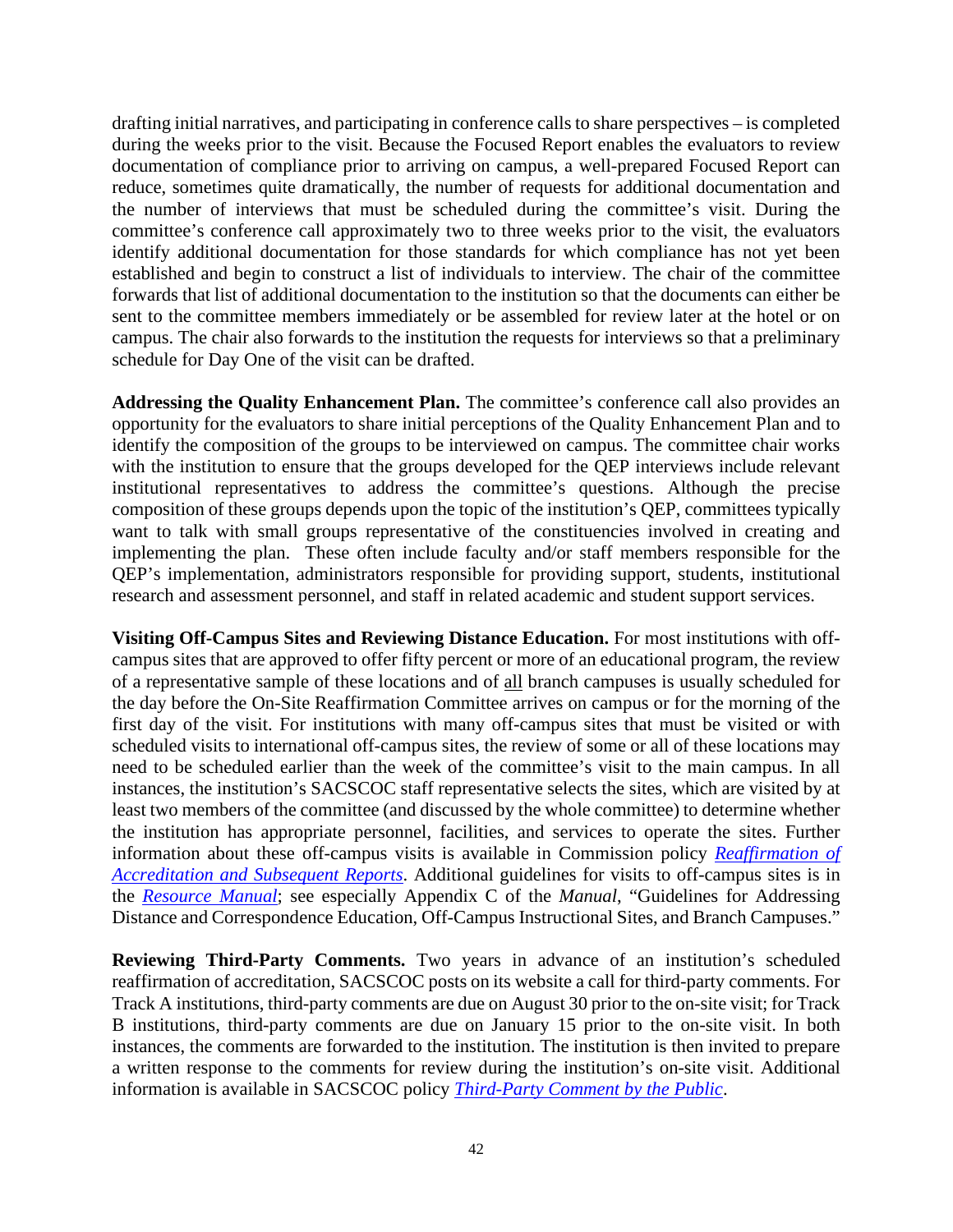**Conducting the Exit Conference.** Prior to its departure, the On-Site Reaffirmation Committee will conduct an Exit Conference with key institutional personnel. At that time, the committee presents any recommendations included in its report and discusses with the institution the strengths and weaknesses of the Quality Enhancement Plan, along with a sampling of its other observations and comments. The SACSCOC staff representative outlines the timetable for transmittal of the committee's report to the institution and describes the process for submitting appropriate documents to the SACSCOC Board of Trustees for the Board's action regarding reaffirmation.

### **Composition of the On-Site Reaffirmation Committee**

An On-Site Reaffirmation Committee includes a minimum of seven members: the chair and evaluators in the areas of organization and governance, academic administration, faculty, student support or library services, institutional effectiveness, and the Quality Enhancement Plan. If the library or finance standards have been cited as being in Non-Compliance, appropriately qualified evaluators would be added. The SACSCOC staff representative may expand the size of the committee if the Off-Site Reaffirmation Committee has identified an abundance of issues for further review on campus or if the institution has numerous off-campus sites that must be visited. None of the committee members may be from institutions in the same state as the main campus of the institution being visited. At a meeting approximately one year prior to the dates for the on-site visits, SACSCOC staff identify committee chairs for all of the institutions in the class scheduled for review during that term; institutions are asked to confirm that the identified individuals have no conflict of interest before staff invite them to assume leadership for the On-Site Reaffirmation Committee. Approximately six to nine months prior to the visit, the SACSCOC staff member for each institution identifies and invites evaluators to fill the remaining slots on the committees.

When evaluators accept positions on On-Site Reaffirmation Committees, they are asked to attest to having no conflict of interest with the institution. (See SACSCOC policy *[Ethical Obligations of](http://sacscoc.org/app/uploads/2020/01/Ethical-Obligations-Evaluators-1.pdf)  [Evaluators](http://sacscoc.org/app/uploads/2020/01/Ethical-Obligations-Evaluators-1.pdf)*.) That same policy establishes an expectation that individuals with a vested interest in the institution scheduled for review will refrain from attempting to influence an evaluator's judgment or otherwise influence the upcoming visit. Institutions need to refrain from making contact with members of the On-Site Reaffirmation Committee for reasons other than providing necessary information about logistical arrangements for the visit, distributing the required institutional materials for the review, responding to inquiries regarding materials, or collecting travel information to facilitate transportation to and from the airport.

At least three months prior to the On-Site Review, the institution is responsible for nominating an individual to serve as the lead evaluator for the QEP. Generally an individual with expertise in the topic selected for the QEP, the QEP lead evaluator works with the other committee members under the supervision of the chair in the evaluation of the Quality Enhancement Plan and in the development of the narrative for Part III (Assessment of the Quality Enhancement Plan) of the Report of the Reaffirmation Committee. Details on identifying and nominating a QEP lead evaluator can be found in SACSCOC policy *[Quality Enhancement Plan](http://sacscoc.org/app/uploads/2020/01/Quality-Enhancement-Plan-1.pdf)*. If the institution does not identify a QEP Lead Evaluator, a committee member will be added to the On-Site Reaffirmation Committee to fulfill that role.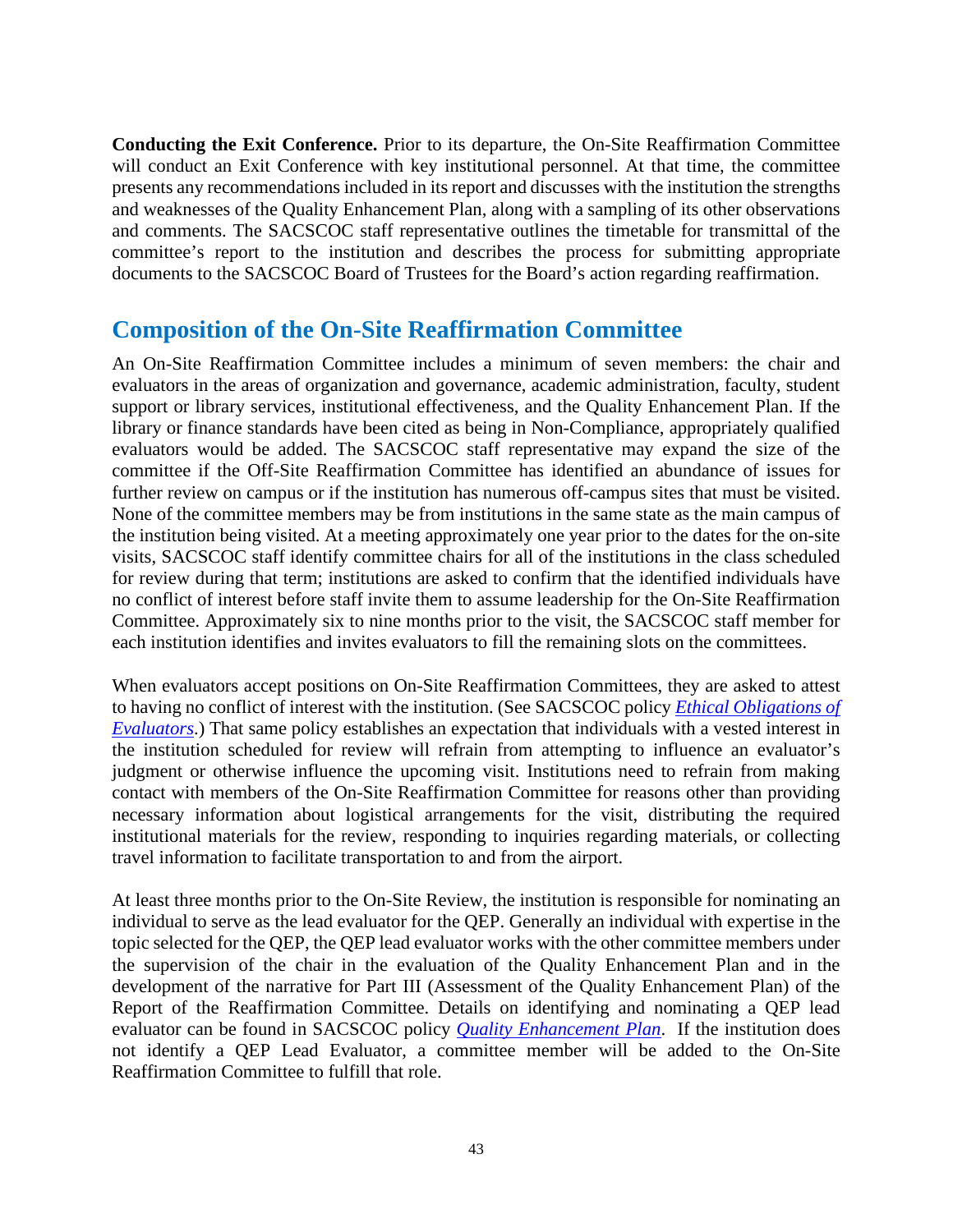An individual with a leadership role in the reaffirmation of an institution that is just beginning its decennial review process may accompany an On-Site Reaffirmation Committee as an observer. As the label implies, this observer is not another evaluator; the observer's role is to take home insight into the activities of an On-Site Reaffirmation Committee and pointers about preparing for reaffirmation gleaned from conversations with persons at the host institution. Like the evaluators on the On-Site Reaffirmation Committee, the observer cannot be from an institution located in the same state as the main campus of the host institution. Before placing an observer on a committee, the SACSCOC staff representative obtains the approval of the host institution's CEO. Expenses incurred by the observer are the responsibility of the observer's institution. Further information is available in SACSCOC policy *[Observers on Reaffirmation On-Site Review](http://sacscoc.org/app/uploads/2019/08/observers.pdf) Committees*.

Although the institution's SACSCOC staff representative is available on site to facilitate the work of the committee, the SACSCOC staff member does not function as a member of the On-Site Reaffirmation Committee and does not make the determinations of institutional compliance that will be recorded in the Report of the Reaffirmation Committee. The SACSCOC staff representative will, however, listen closely to deliberations among committee members to help ensure that the SACSCOC standards and policies are consistently applied. Part of the staff representative's role is to provide historical information on similar institutions, as well as procedural and substantive advice on how SACSCOC policies and standards have been interpreted and could be applied to the current situation.

## **Materials for the On-Site Review**

SACSCOC staff representatives work with their assigned institutions to complete the "Information Outline for a Visit," which includes such details as dates of the visit, contact numbers, information regarding transportation and housing accommodations during the visit, and the times and locations of the first and last committee meetings during the visit. This form is emailed to the members of the On-Site Reaffirmation Committee with other documents designed to help them prepare for the review.

Six weeks prior to the on-site visit, institutions should send to each member of the On-Site Reaffirmation Committee, including the observer (if one has been included on the committee roster), and to SACSCOC staff representative electronic copies of the following materials:

- Quality Enhancement Plan,
- Focused Report,
- Compliance Certification with supporting documentation,
- Catalog(s),
- Current [Institutional Summary Form Prepared for SACSCOC](http://sacscoc.org/app/uploads/2020/03/Summary-Form-for-SACSCOC-Review.docx) Reviews, and
- Written response to third-party comment, if applicable.

In order to acquaint the committee members with additional characteristics of the institution and the region, some institutions expand this mailing to include institutional publications and newsletters and regional promotional materials. These supplementary materials may enable evaluators to form a more comprehensive picture of the institution than may be apparent from the On-Site Reaffirmation Committee's focus on limited compliance issues and the QEP.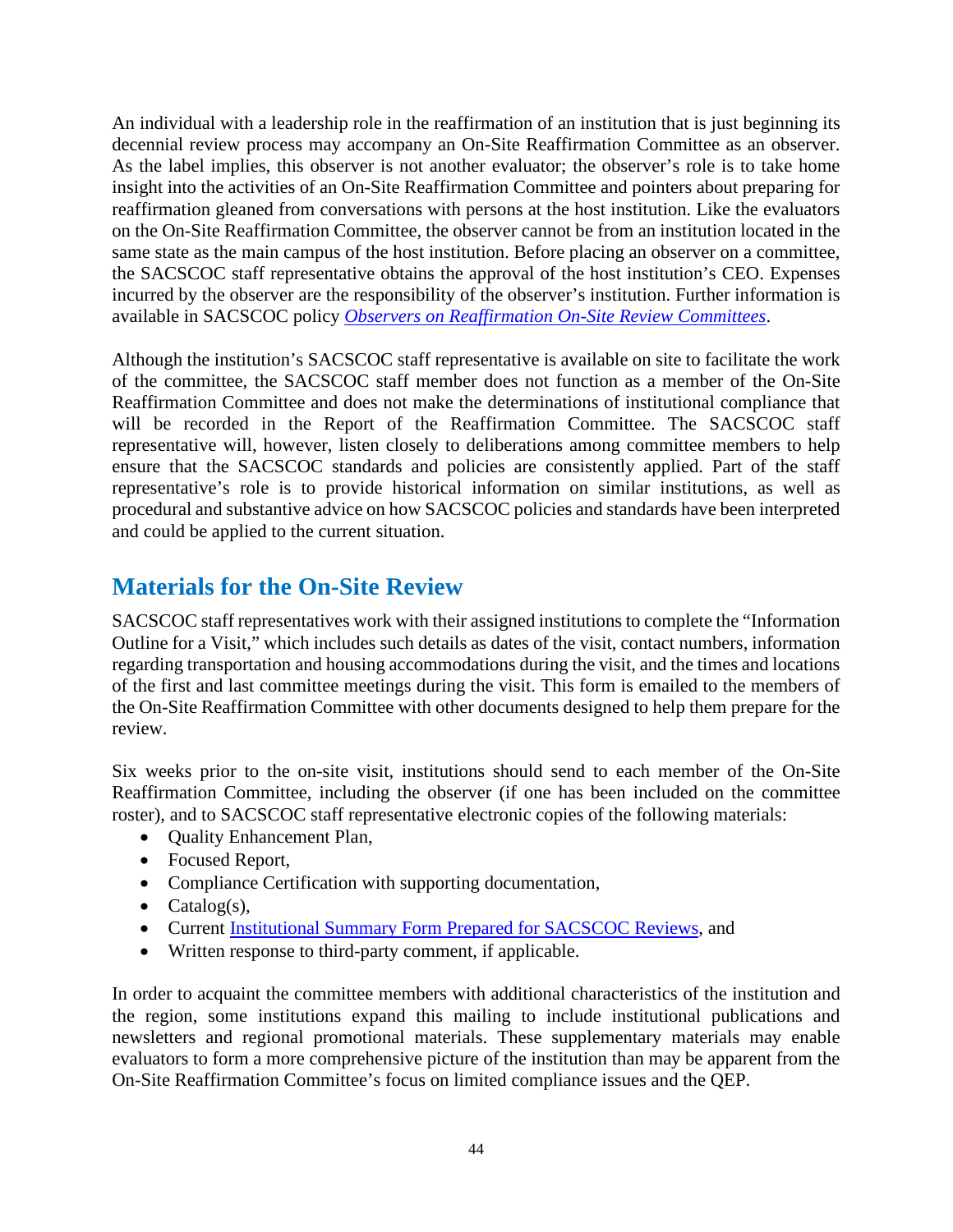## **Hosting the On-Site Review**

Because the chair of the On-Site Reaffirmation Committee is responsible for organizing and managing the work of the committee, the institution needs to begin establishing communication with the Chair several months prior to the visit. The institution's CEO and/or Accreditation Liaison should not hesitate to initiate contact with the Chair after they have been notified of the Chair's acceptance of the appointment. The Chair will utilize conference calls and e-mails to establish a rapport with the campus Leadership Team and to make arrangements for the site visit. Often, the Chair arrives on site the day before or morning of the start of the On-Site Review, usually on Monday. (Chairs no longer make preliminary visits to the institution prior to the On-Site Review.)

Since a key responsibility of the Accreditation Liaison is to coordinate reaffirmation visits, the Accreditation Liaison serves as the institution's contact person for the Chair. To anticipate meeting the Chair's expectations for the visit, the Accreditation Liaison should begin working with the Leadership Team months in advance of the visit to consider addressing the committee's transportation, accommodation, and dining needs. The Accreditation Liaison should also work with the institution's business office to arrange payment for expenses, such as hotel accommodations and meals, incurred by committee members during their time on site.

**Transportation.** Institutions are expected to provide safe, reliable transportation to and from the airport, to and from off-campus locations, between the main campus and the hotel, and between the hotel and restaurants. Meeting expectations for safe drivers includes a proper license and a safe driving record. Meeting expectations for reliable transportation may entail securing cell phone numbers for committee members so that they can be contacted if their pick-up at the airport is unavoidably delayed. Providing a step-up stool is very helpful to assist Committee members in and out of taller vehicles such as vans, busses, and SUVs. It is important to note that committee members generally are transporting briefcases and/or other bags; vehicles should be sized accordingly, or multiple vehicles utilized.

**Hotel Accommodations.** SACSCOC expects that hotel rooms will contain desks and lighting appropriate for working in private. Efforts by the institution to secure rooms in the quieter sections of the hotel are generally appreciated. Many institutions make a positive impression on committee members by checking them into the hotel prior to their arrival and handing them the key as they enter the lobby. Some institutions house institutional staff (Accreditation Liaison, computer support technician, or local arrangements coordinator) at the hotel or provide cell phone numbers of institutional staff who live nearby to address the committee's needs during the evening and early morning hours.

The hotel conference work room must be of sufficient size to enable the committee to conduct extended meetings and to provide ample additional tabletop space for documents, computers, snacks, and other materials and equipment. There should be sufficient electrical outlets to accommodate the computers and other devices in the room. The room should be secure in that access is restricted only to committee members, invited guests, and appropriate hotel workers. Generally, the display of the documents provided in the conference room at the hotel is a duplicate of the display provided in the workroom on campus. Institutions should poll committee members to determine how many laptop computers must be provided for use at the hotel. Institutions also generally poll committee members several weeks prior to the visit to determine their preferences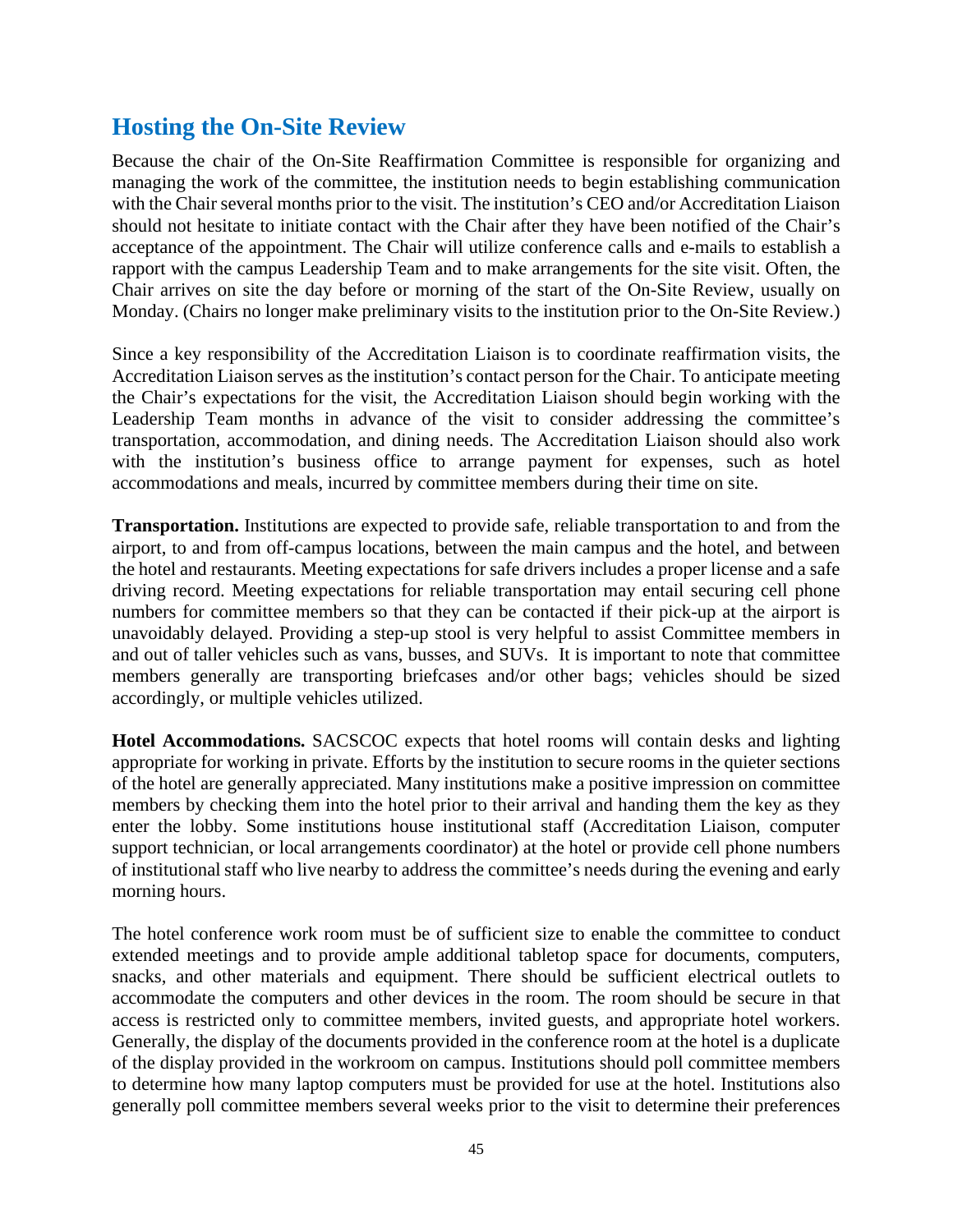for snacks and beverages. The conference room should also contain a heavy duty paper shredder, a photocopier, and a printer or two, along with a variety of general office supplies such as staplers, pens, USB drives, ink cartridges, and a generous supply of paper for the printers and photocopier. Committee members also expect an Internet connection, at the very least in the conference room and preferably also in their hotel room. A restaurant on premises or within walking distance is also desirable.

**Campus arrangements.** SACSCOC expects the institution to provide private, dedicated space on campus for the committee's work. Like the conference room at the hotel, this room needs to be large enough to conduct extended meetings and should be spacious enough for documents, computers, printers, snacks, beverages, a photocopier, a paper shredder, and a variety of general office supplies. Resource materials on display should include a complete copy of the institution's Compliance Certification and supporting documentation, copies of the Focused Report and supporting documentation, additional materials requested by committee members prior to the visit, and other materials that the institution believes are appropriate. Whatever the configuration, this dedicated space needs to be viewed as off-limits to institutional staff during the visit. Many institutions staff an assistance station not far from the entrance to the committee's work room to ensure that someone is always readily available to secure materials or make appointments for committee members. To ensure that committee member needs are appropriately met, institutions may wish to inquire in advance of the visit regarding any required accommodations during the visit. Such needs might impact housing, dining, and transportation plans.

**Dining.** Generally, institutions should plan on providing meal service throughout the visit. To ensure that meals provided by the institution meet the dietary needs of the committee, institutions should survey the committee members in advance of the visit to determine if any dietary restrictions need to be met.

#### **Typical Meal Schedule for an On-Site visit.**

#### **Arrival Day:**

**Lunch** – Committee members will likely arrive a different times, some perhaps not until Monday evening. Depending upon the time of arrival and whether they have eaten en route, committee members might or might not need lunch provided; therefore, lunch plans should be informal, flexible, and based upon individual travel plans and preferences.

**Dinner** - Often committees will meet together for dinner (6pm or 7pm), including those committee members who have already arrived. Having dinner in the hotel restaurant or at restaurant in easy walking distance from the hotel is appreciated. If neither of these options are available, the institution might provide transportation to a nearby restaurant or explore catering or delivery options. Committee members might have traveled many hours this day, so keeping additional travel to a minimum would likely be appreciated.

#### **Day One:**

**Breakfast** – On one's own in hotel

**Lunch** – Since On-Site Reaffirmation Committees convene at the hotel or on campus for their Organizational Meeting on the morning of Day One, they typically have lunch at the hotel or on campus, often in the conference work room during the meeting. If the hotel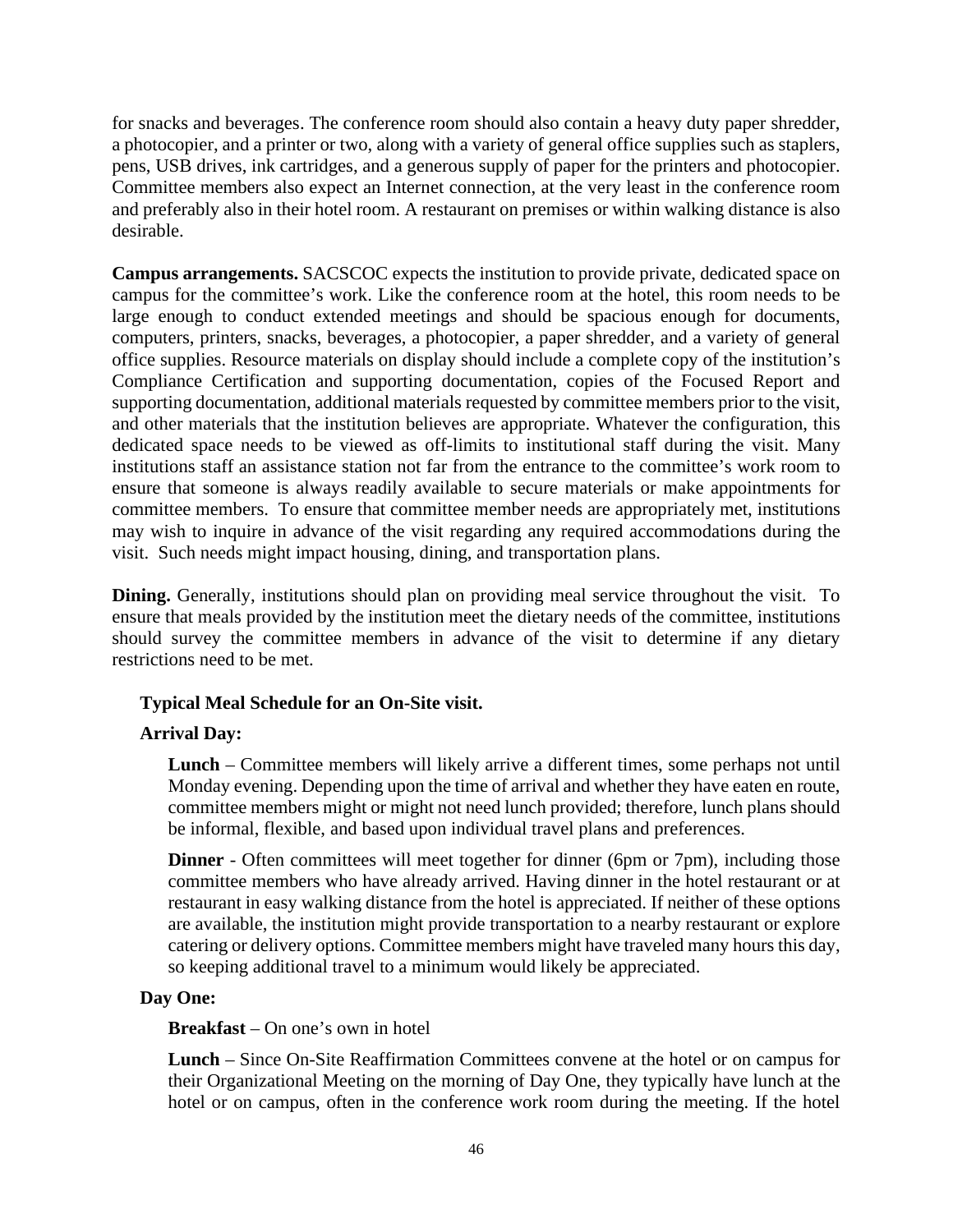does not offer food service and lunch must be brought in, some institutions solicit orders from committee members during the week prior to the visit.

**Dinner** – Dinner on Day One is taken at a local restaurant selected by the chair in consultation with the institution. Many institutions reserve a private dining room for this meal and have the drivers eat elsewhere in the restaurant so that transportation back to the hotel is available as soon as the committee has finished dining.

#### **Day Two:**

**Breakfast** – On one's own in hotel

**Lunch** – Lunch on Day Two is eaten on campus. It is common for the committee to divide into three groups to have working lunches with faculty in one group, students in another, and members of the institution's governing board in a third group. Committee chairs and SACSCOC staff should be consulted about preferences for this meal.

**Dinner** – The location for dinner on Day Two depends, to a large extent, on the committee's progress thus far in developing its report and its preference for completing the task. Transportation to a nearby restaurant may be the choice of the committee, or they may choose to dine in the hotel or at a restaurant within walking distance. Time is important this evening, so if there are plans for a restaurant meal that is not right next to the hotel, that should be set for dinner on Day One.

#### **Day Three:**

**Breakfast** – On one's own at the hotel, although perhaps in conjunction with an executive session in the conference work room.

**Billing Procedures.** Committee members' transportation costs (mileage, parking, meals en route, and airfare) are reimbursed by SACSCOC after the On-Site Review is completed. These costs are part of the final billing to the institution by SACSCOC. Due to the cost of international airfares, however, institutions are encouraged to purchase these tickets for the committee when visits to international locations are required. Committee members generally fly business class to international sites, if the institution approves. If business class fare is not supported, an additional overnight hotel stay may be required. Institutions are also encouraged to arrange for hotel accommodations and hotel food service to be billed directly to the institution. Most institutions also arrange payment for evening meals at restaurants; however, the institution can also arrange with the SACSCOC vice president to pay for committee meals and include them in part of the final billing to the institution, if that would be helpful.

During the reaffirmation process, institutions receive two invoices from SACSCOC. The first, which covers the cost of the Off-Site Review, is sent shortly before the group meeting of the Off-Site Reaffirmation Committee. The second, which covers the cost of the On-Site Review, is sent after all of the reimbursements for the On-Site Reaffirmation Committee have been processed by the SACSCOC business office.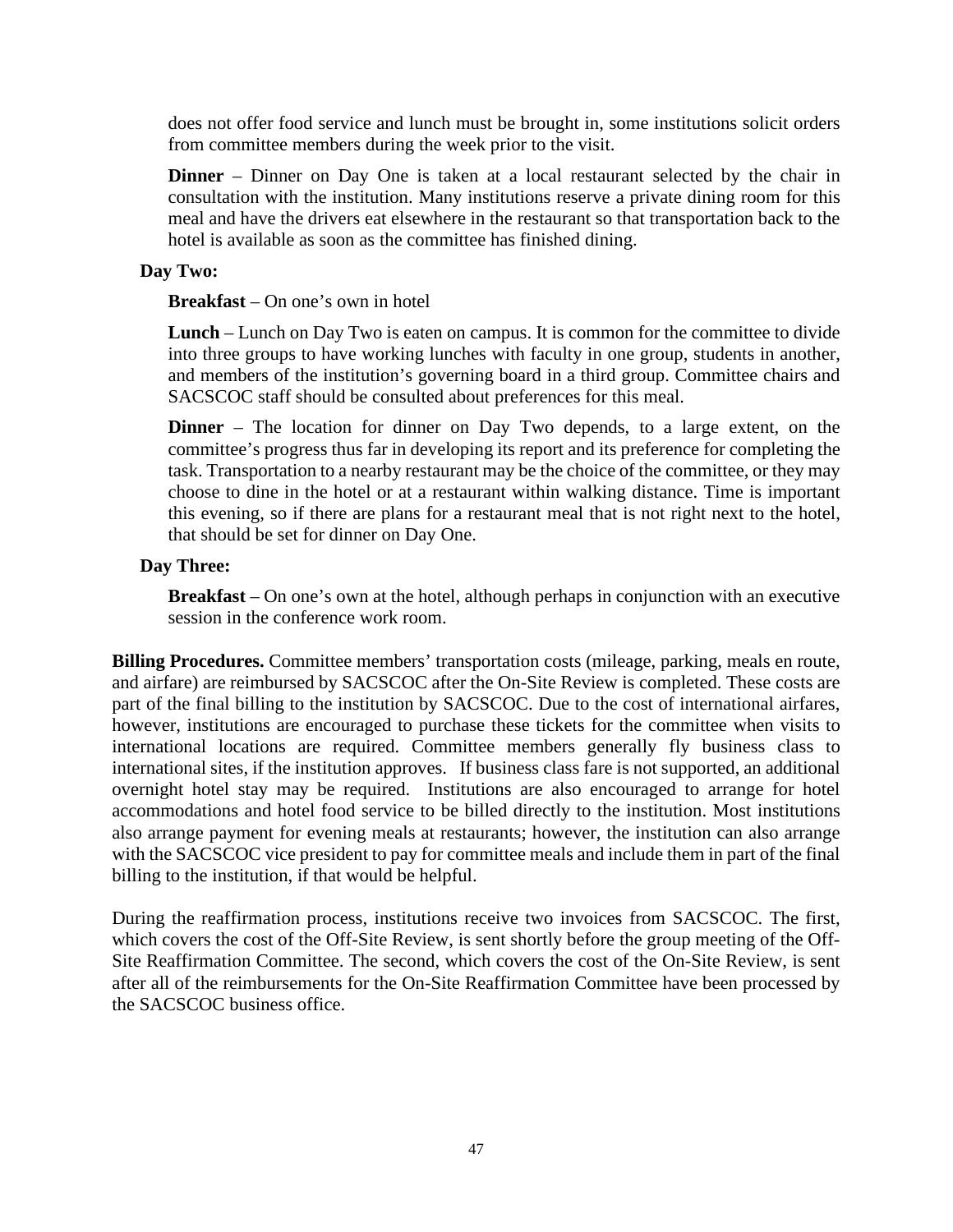## **Daily Schedule for the On-Site Review**

The length of time that an On-Site Reaffirmation Committee typically spends on-site extends from the morning of Day One through mid-morning of Day Three. For most committee chairs and SACSCOC staff representatives, schedules for these three days have a distinctive character. On Day One, the committee focuses on large-group meetings, with full committee sessions held with the institution's Leadership Team as well as the leadership of the QEP process. Time remaining on Day One is spent completing the review of all of the compliance issues stemming from standards marked Non-Compliance by the Off-Site Reaffirmation Committee and confirmation of compliance with the USDE-related standards and requirements. At this time, the committee also addresses third-party comments, if applicable. On Day Two, the Committee focuses on smaller group meetings to reach final resolution on compliance issues and to delve more deeply into the QEP. Lastly, on Day Three, the Committee presents its findings to the institution's leadership in the Exit Conference.

**Day One.** Scheduling appropriate interviews and assembling additional documentation when requested to do so are the two primary responsibilities of institutions in supporting the work of the committee during Day One. As noted previously, the chair of the committee typically works with the institution and the SACSCOC staff representative to establish a preliminary schedule for interviews in the weeks prior to the visit. Larger group interviews should also be clarified in advance. For this reason, most of the scheduling of meetings for the afternoon of Day One can be completed prior to the committee's arrival on campus. Institutions should anticipate, however, that changes will be made to this schedule after the committee completes its organizational meeting at the hotel because additional materials requested by individual members sometimes eliminate the need for a scheduled conversation. However, because review of the committee's draft report during the Organizational Meeting occasionally raises new questions, new follow-up on campus may be required. Therefore, institutions should maintain flexibility and anticipate that schedules will need to be adjusted as the visit takes place.

Generally two group meetings, of just under an hour each, are set to immediately follow the organizational meeting of the committee. These meetings are essentially the welcome by the institution to the committee. The first meeting allows the institution's Leadership Team and the committee members to introduce themselves and to set the tone for the visit. The CEO often makes a brief presentation about the institution, and there may be questions that fit well into a larger group setting. The QEP leadership generally makes a brief formal presentation (no more than 30 minutes), followed by the remaining scheduled time used for questions from the committee (and often from the QEP leadership). It is important for institutional representatives to remember that the On-Site Reaffirmation Committee will have read and discussed the QEP in advance, so the institution's presentation should not be an in-depth recounting of the QEP document. Key points should be made quickly, and the bulk of the presentation should be on an update of progress since the QEP document went to press, as well as a means to convey the institution's commitment to the QEP. Ample time should be allowed to discuss the action and assessment plans, as there are typically more questions regarding these details.

After the group meetings, committee members often use the remaining hour or two in one-on-one or small group interviews on compliance topics (or in the case of the QEP lead evaluator, QEP topics). It is also a time where requests for newly-identified documentation needs are made. For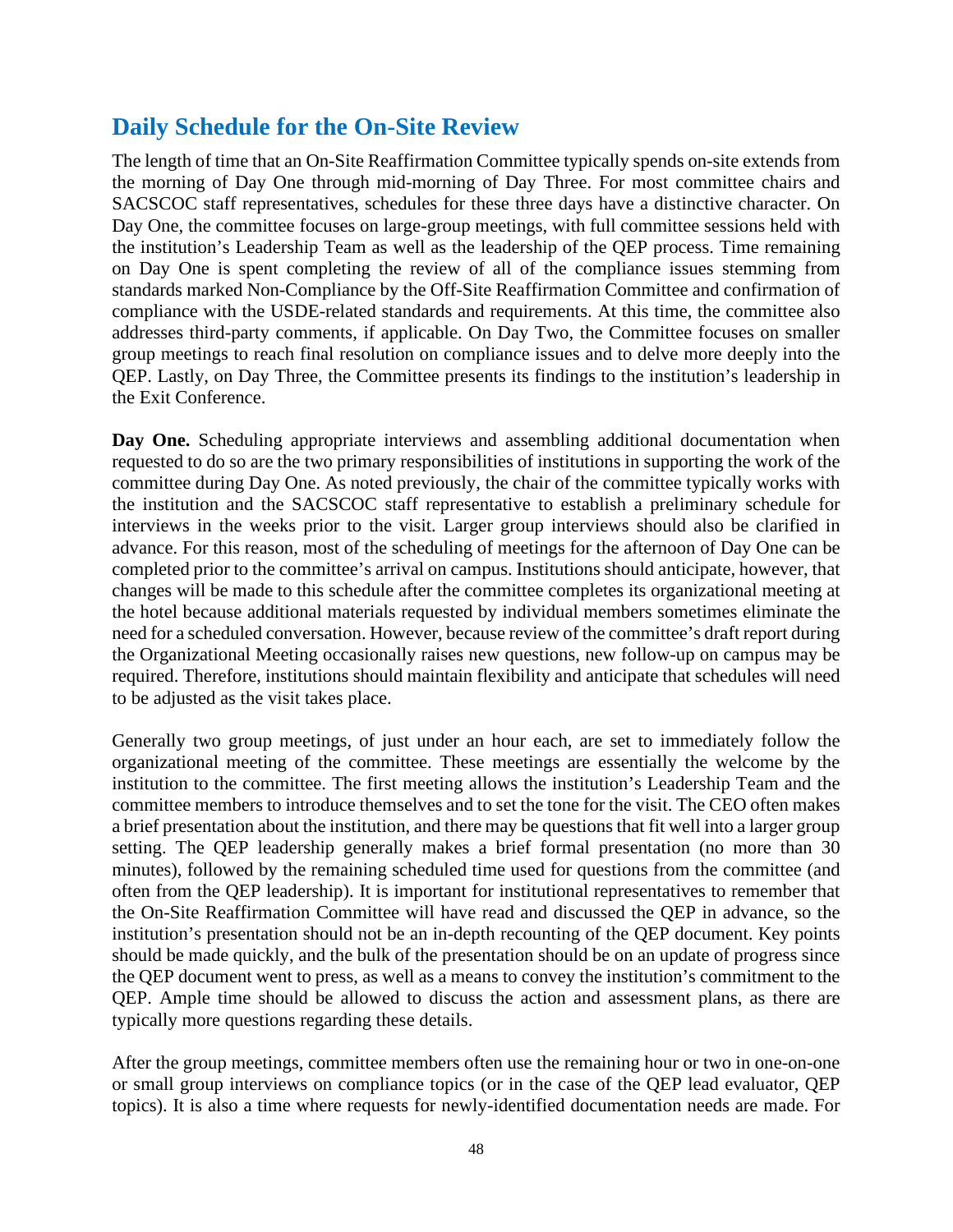this reason, institutions want to ensure that sufficient staff are available to secure these materials quickly so that they can be considered by the Committee.

**Day Two.** Some committee chairs and SACSCOC staff representatives prefer to have the larger QEP meeting as the first item of the second day. In any event, the rest of this morning would generally be devoted to smaller, more focused discussions of the QEP. As needed, there would be more focused meetings related to specific compliance issues. Because much of the activity on Day Two depends on the outcome the meetings and document review on Day One, the chair of the committee and the Accreditation Liaison often do not finalize the schedule some Day Two meetings until the night of Day One. The QEP meetings, on the other hand, are often well-defined constituent groups and these meetings are more amenable to advance scheduling.

As discussed above when addressing meals, lunch on Day Two often has set groups identified. After lunch, the committee holds an executive session, and determines if any additional meetings are needed. If at all possible, the institution should avoid ant prescheduled meetings for this afternoon, leaving the time free for seeking answers to last-minute questions. Committee members spend most of the afternoon of day two finalizing the report.

Often a small group of committee members also will want to schedule a brief tour of the campus facilities.

**Day Three.** The Exit Conference may be scheduled for either the campus or the hotel; this depends on the size of the institution's contingent, as well as the location of the hotel and campus in relation to the airport. Getting its leadership assembled for the Exit Conference is the primary role of the institution on Day Three. The institution's CEO determines which representatives from the institution will be invited to the Exit Conference, although this should generally include the leadership of the QEP as the committee will engage the institutional representatives in a dialogue about the Quality Enhancement Plan.

As should be evident from the above description of the committee's activities on Days One through Three, On-Site Reviews are rigorous and do not allow time for elaborate campus tours (except to verify information regarding a requirement or standard as needed by a subset of committee members) or for large or lengthy social gatherings. Since a great deal of work must be completed in a short amount of time, committees appreciate the time and effort required to provide the timely transportation, quick turnaround on requests for documents, ready accommodation of schedule changes, and reliable equipment and appropriate supplies necessary to enable completion of the Report of the Reaffirmation Committee.

## **Report of the Reaffirmation Committee**

Because the On-Site Reaffirmation Committee builds its report from the draft prepared by the Off-Site Reaffirmation Committee, much of the wording of the final Report of the Reaffirmation Committee is familiar to institutions. For example, few, if any, changes are made to narratives written by the Off-Site Reaffirmation Committee. Typically, the On-Site Reaffirmation Committee, however, makes the following major changes to the Report of the Reaffirmation Committee: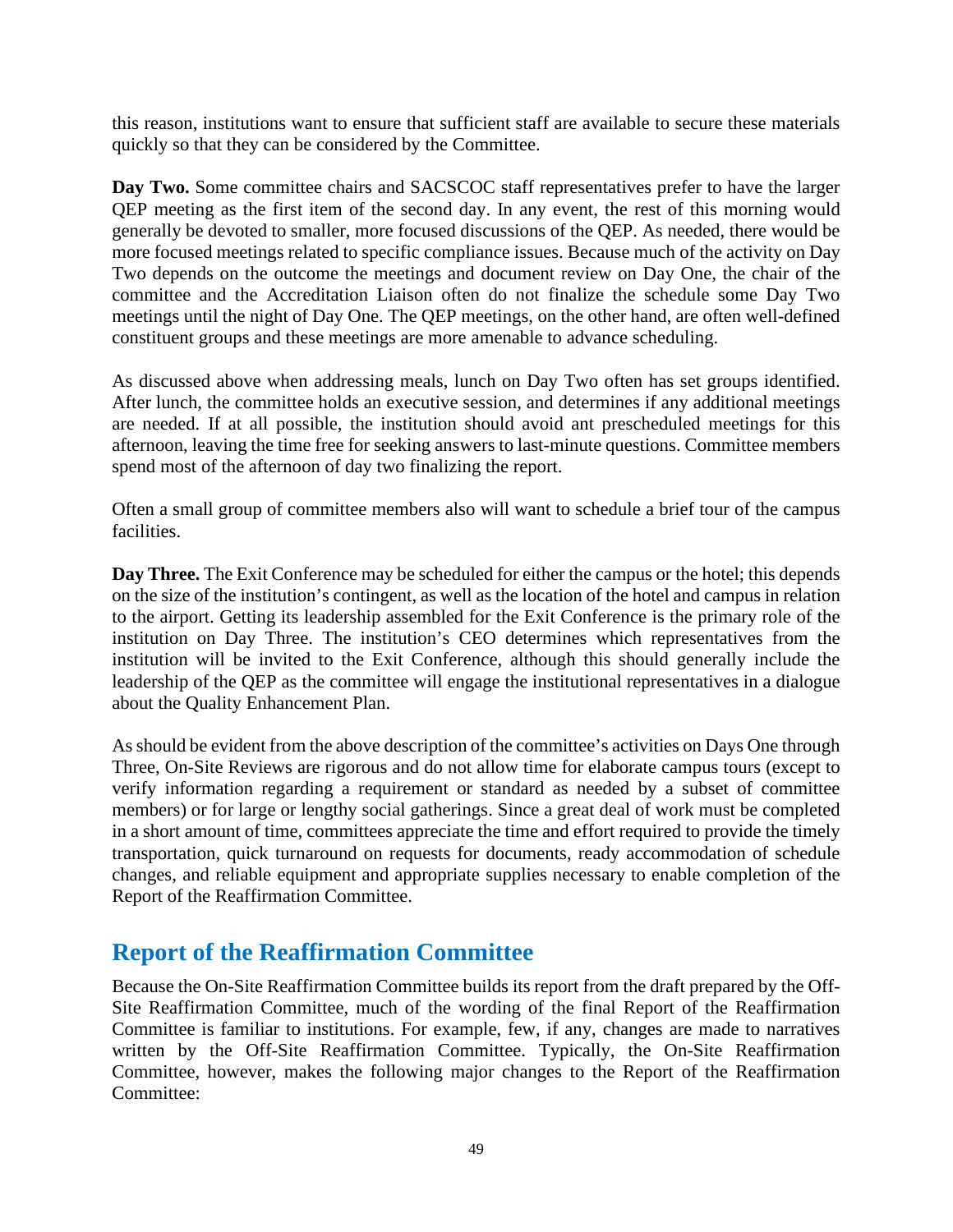- Labels signifying Compliance and Non-Compliance are removed. In the final report, a narrative with a positive tone and no recommendations signals compliance. A narrative that highlights a shortcoming and follows with a recommendation signals non-compliance.
- Narratives for standards that are federal regulations are reviewed by the On-Site Reaffirmation Committee, regardless of whether they were found to be in Compliance or in Non-Compliance during the Off-Site Review; therefore, narratives for those standards are expanded to reflect the On-Site Review (i.e. titles of individuals interviewed, names of documents reviewed, and rationale for the judgement of compliance/non-compliance).
- Narratives for standards previously marked Non-Compliance are expanded to reference additional documentation provided in the Focused Report or made available on-site. If the additional materials and interviews fail to document compliance, the narrative identifies the shortcoming and includes a recommendation. Institutions then have the opportunity to provide additional documentation of compliance in a subsequent report, the Response to the Visiting Committee Report, which is due five months after the Exit Conference. For further details on developing this response to the Committee's recommendations, see Part VI of this *Handbook*.
- A detailed analysis of the Quality Enhancement Plan is written for Part III (Assessment of the Quality Enhancement Plan) and a notation regarding compliance with Standard 7.2 (Quality Enhancement Plan) is provided in Part II (Assessment of Compliance). On-Site Reaffirmation Committees provide two types of feedback on the QEP: (1) recommendations, which are indicative of non-compliance with Standard 7.2 and must be addressed in the Response to the Visiting Committee Report; and (2) consultative advice, which reflects the committee's observations for strengthening the QEP but requires no further reporting to SACSCOC. Because recommendations are clearly labeled and numbered, and frequently bolded, too, institutions should have no difficulty distinguishing formal recommendations and consultative comments.

The On-Site Reaffirmation Committee may also provide comments at the end of Part II of the report in an optional section labeled "Additional observations regarding strengths and weaknesses of the institution." These do not require a response by the institution and are intended as collegial acknowledgement or encouragement. Institutions should not address these observations in the Response to the Visiting Committee Report.

Under some circumstances, such as when the reality at the institution contradicts the documentation of compliance reviewed by the Off-Site Reaffirmation Committee or when the On-Site Reaffirmation Committee has new information (perhaps stemming from a third-party comment or from a recent natural disaster), the On-Site Reaffirmation Committee may write a recommendation for a standard that was previously marked Compliance during the Off-Site Review.

By the morning of Day Three, a draft of the committee's report usually is complete, but a hard copy of this draft is not given to institutions during the Exit Conference. In general, the chair edits the draft report and emails it the week after the visit to the rest of the committee and then to the SACSCOC staff representative for their review. Before finalizing the report, the chair also emails a copy to the institution for review of its factual accuracy. At this time, the institution should review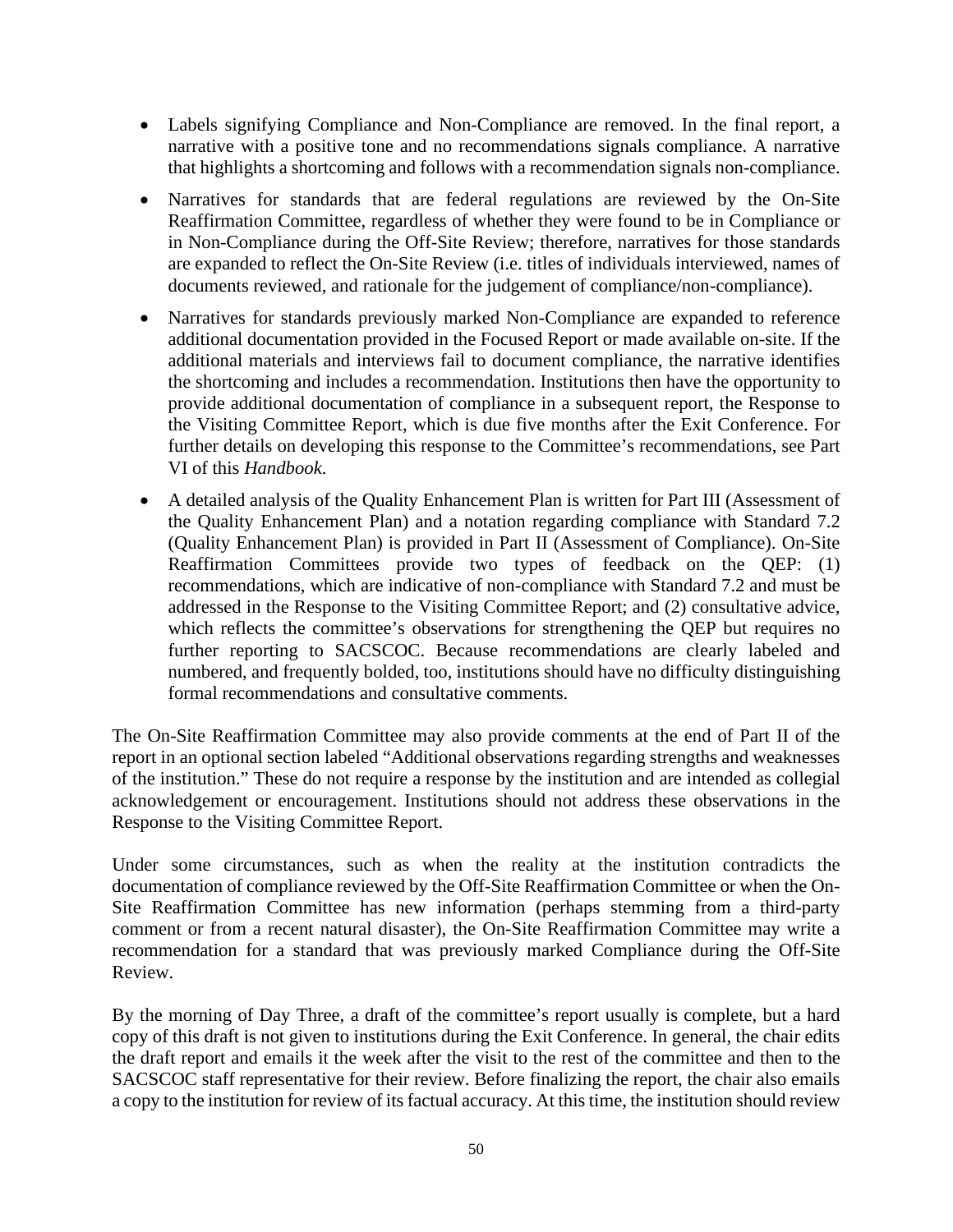the factual references in the report (such as dates, names of campuses and committees, position titles, enrollment numbers, and financial figures) and confirm their accuracy or provide corrections. Institutions must limit their review to representations of fact and avoid suggesting changes to the Committee's interpretation and analysis of those facts. After the chair has incorporated final edits and factual corrections, the final copy of the Report of the Reaffirmation Committee is sent to the institution's SACSCOC staff representative, who then forwards a hard copy to the institution with a transmittal letter that gives additional information about the rest of the reaffirmation process.

### **Exit Conference**

The Exit Conference is designed as reading of the findings of the On-Site Reaffirmation Committee for the institution's leadership and a final dialogue regarding the institution's QEP. As the name, Exit Conference, implies, the committee conveys its findings orally; it does not provide a paper or electronic copy of its draft report at this time. To simplify the transportation of committee members and their luggage to the airport, the Exit Conference is frequently held in the hotel conference work room, although the Exit Conference may be held on campus.

Prior to the Exit Conference (often the afternoon before), the committee chair and the SACSCOC staff representative meet privately with the CEO to provide a confidential, courtesy preview of the committee's findings as of the time of the meeting and to offer the CEO the opportunity to ask questions of clarification. During the Exit Conference, the On-Site Reaffirmation Committee reports any recommendations in the Report of the Reaffirmation Committee and shares additional observations about the Quality Enhancement Plan. All recommendations must be addressed in a further report (the institution's Response to the Visiting Committee Report, which is due five months after the Exit Conference). Committees often provide consultative advice about the QEP, and discussion of these suggestions for modifications or enhancements is encouraged during the Exit Conference, as communication or consultation (paid or unpaid) with committee members, including the QEP Lead Evaluator, after the visit concludes is not allowed until after the SACSCOC Board of Trustees takes action on the institution's reaffirmation and requires no follow-up on standard 7.2 (Quality Enhancement Plan). The SACSCOC staff representative then reviews the timeline for processing the committee's draft report and the remaining steps in preparing the institution for review by the SACSCOC Board of Trustees.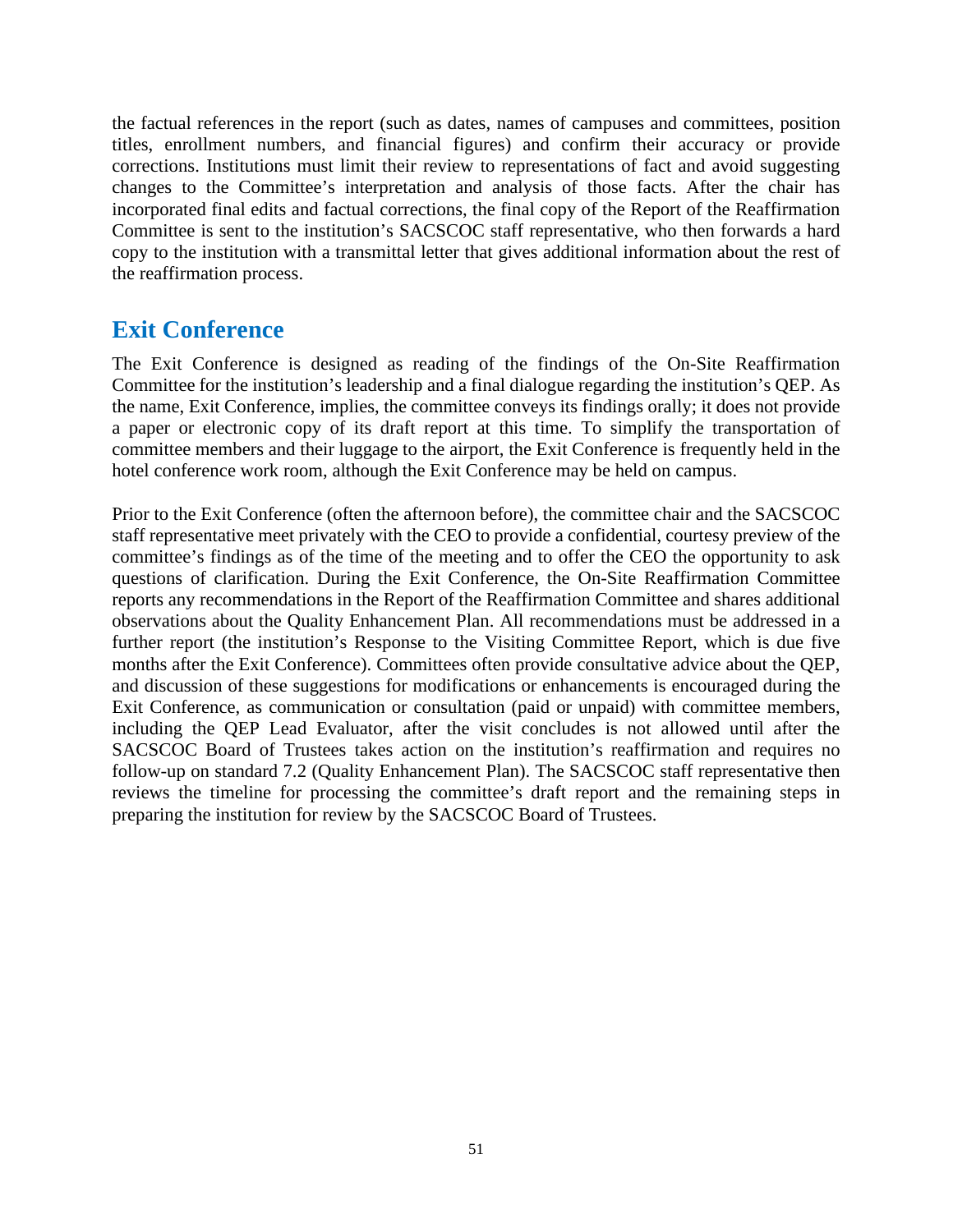# **Completing the Reaffirmation Process**

The Committees on Compliance and Reports (C&R), standing committees of the SACSCOC Board of Trustees, review reports prepared by evaluation committees and the institutional responses to those reports. A C&R Committee's recommendation regarding an institution's reaffirmation of accreditation is forwarded to the Executive Council for review. The Executive Council recommends action to the full Board of Trustees, which makes the final decision on reaffirmation and any monitoring activities that it may require of an institution. The full Board of Trustees convenes twice a year.

*The Principles of Accreditation: Foundations for Quality Enhancement* (2018 edition), pp 9-10.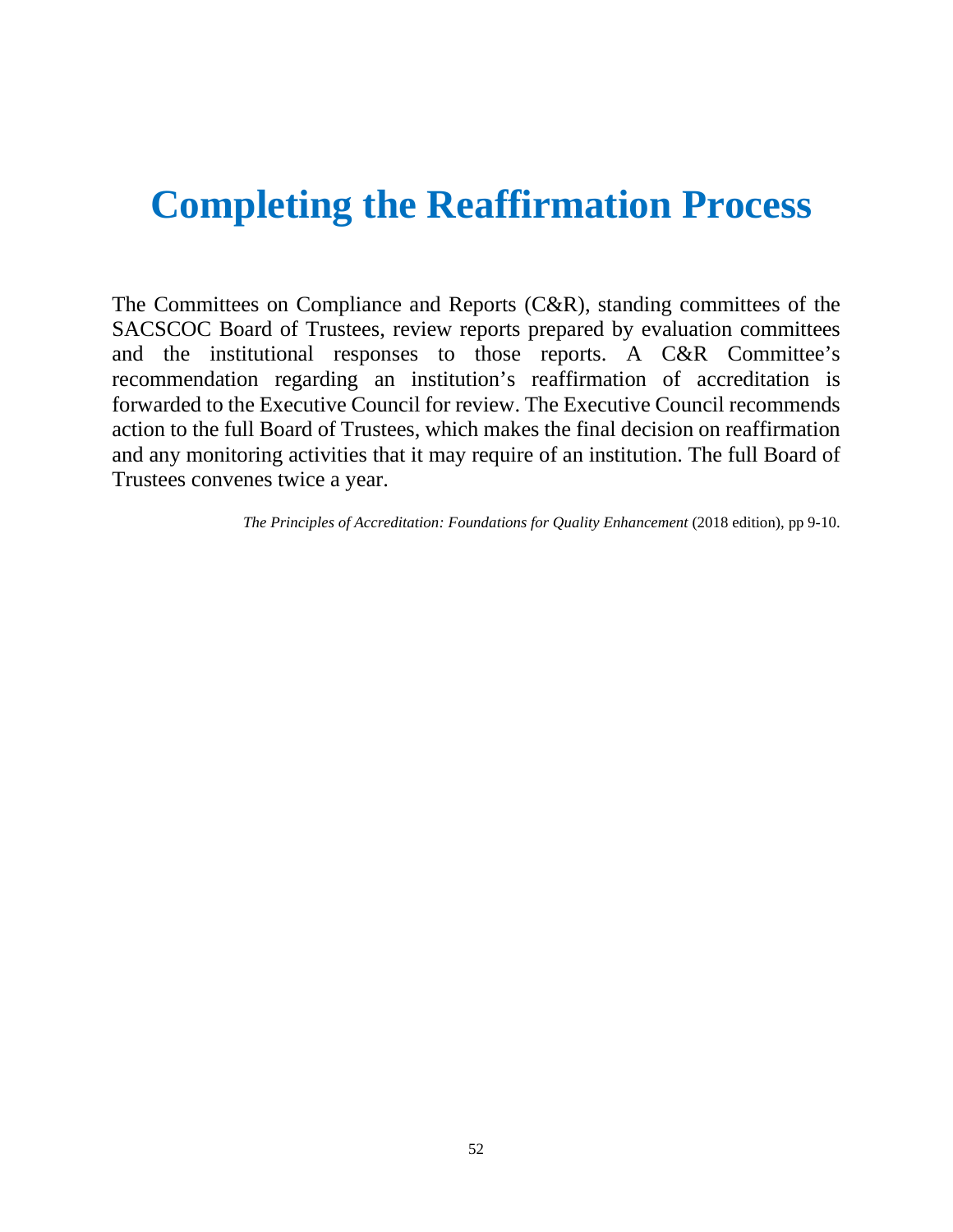## **Part VI REVIEW BY THE SACSCOC BOARD OF TRUSTEES**

The departure of the On-Site Reaffirmation Committee at the conclusion of the Exit Conference certainly signals significant progress in the journey to reaffirmation, but institutions still have a few more miles to travel before reaching their destination. Only the SACSCOC Board of Trustees has the power to reaffirm accreditation, and the Board's review of institutions seeking reaffirmation takes place approximately seven to ten months after the On-Site Review – in June for Track A institutions and in December for Track B institutions.

#### **Role of the Evaluators**

SACSCOC has 77 elected Board of Trustees members who make the final decision on an institution's reaffirmation of accreditation. Of the 77, thirteen are elected to the SACSCOC Executive Council. The other 64 members serve on one of the Board's Compliance and Reports Committees (C&R Committees). Reaffirmation actions by the SACSCOC Board of Trustees stem from recommendations made to it by the Executive Council; the Executive Council's recommendations are based on recommendations that it receives from the Compliance and Reports Committees. Board members recuse themselves from decisions on institutions within their own states and from decisions on institutions with which they have a conflict of interest.

Further information about the review process is available in SACSCOC policies *[Ethical](http://sacscoc.org/app/uploads/2020/01/Ethical-Obligations.BoT_-1.pdf)  [Obligations of Members of SACSCOC Board of Trustees](http://sacscoc.org/app/uploads/2020/01/Ethical-Obligations.BoT_-1.pdf)* and *[Standing Rules: SACSCOC Board](http://sacscoc.org/app/uploads/2019/07/standingrules.pdf)  [of Trustees, Executive Council, and the College Delegate Assembly](http://sacscoc.org/app/uploads/2019/07/standingrules.pdf)*, which are available at [www.sacscoc.org.](http://www.sacscoc.org/) The role of the evaluators at each level of the Board review is described below.

**Committees on Compliance and Reports.** In addition to the 64 elected Trustees who serve on the C&R Committees, membership may be expanded to include appointed special readers whose expertise – typically in the areas of finance, institutional effectiveness, and library/learning resources – is germane to the compliance issues under review. C&R Committees have the authority to recommend action on reaffirmation, including denial of reaffirmation and the imposition of public sanctions.

Following review of the (1) Report of the Reaffirmation Committee, (2) the Response to the Visiting Committee Report (if required), an updated QEP provided by the institution (if necessary), and (3) an evaluation of the institutional response by the chair of the On-Site Reaffirmation Committee, C&R Committees make one of the following recommendations: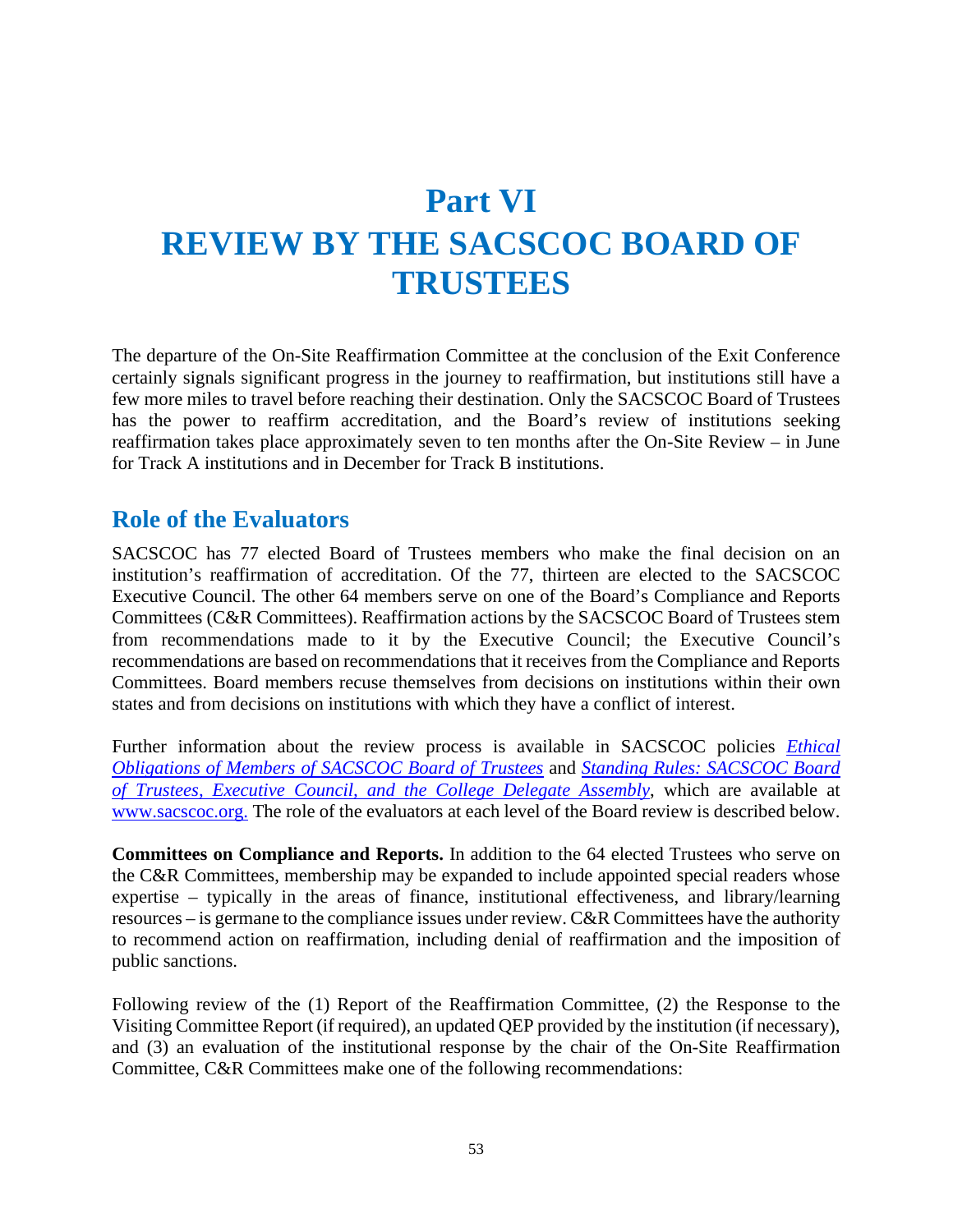- 1. **Reaffirmation of accreditation**, with or without a Monitoring Report, or with a request for an additional follow-up report in five years. C&R Committees request Monitoring Reports on specific standards after determining that compliance has not yet been documented. C&R Committees request fifth-year follow-up reports on specific standards only after determining compliance has been documented, but there are concerns regarding the ability of the institution to maintain compliance.
- 2. **Denial of reaffirmation**, continued accreditation for a maximum of one year, and imposition of a sanction. This action requires a Monitoring Report and may also require the authorization of a Special Committee visit.
- 3. **Removal from membership** (loss of accreditation). This appealable action usually, but not always, follows two years of monitoring.

The C&R Committee can recommend deferral of action on a case, but such action is extremely rare (such as a post-visit natural disaster or receipt of unsolicited information that calls into question the viability of the institution as an accredited entity). The recommendations of the C&R Committees are forwarded to the Executive Council for review.

**Executive Council.** Seats on the 13-member Executive Council are designated for one Trustee from each of the eleven states in the region, for one public Trustee, and for a Chair. As the executive arm of SACSCOC, the Executive Council reviews and approves or modifies the recommendations of the Compliance and Reports Committees. To ensure the integrity of SACSCOC's review process, the Executive Council monitors the consistency of actions recommended by the various C&R Committees before sending its recommendations to the SACSCOC Board of Trustees.

**Board of Trustees.** The 77-member Board takes final action on the recommendations forwarded to it by the Executive Council and reports its decisions to the SACSCOC College Delegate Assembly at the annual business meeting in December.

### **Materials for the Review by the Board of Trustees**

As mentioned previously, the following materials are provided to the Board: Report of the Reaffirmation Committee, Response to the Visiting Committee Report, and Visiting Committee Chair's Evaluation of the Institutional Response.

Institutions that received one or more recommendations from the On-Site Reaffirmation Committee are required to develop a Response to the Visiting Committee Report. The QEP is only provided if the institution received recommendations on Standard 7.2 (*Quality Enhancement Plan*) or if significant updates have been made to the final QEP document. These materials are submitted to SACSCOC on a USB drive. The final copy (pdf) will be archived as an historical document for the institution's Reaffirmation.

**Response to the Visiting Committee Report.** In preparation for review by the C&R Committees, any institution that received one or more recommendations in the Report of the Reaffirmation Committee is required to submit a Response to the Visiting Committee Report addressing each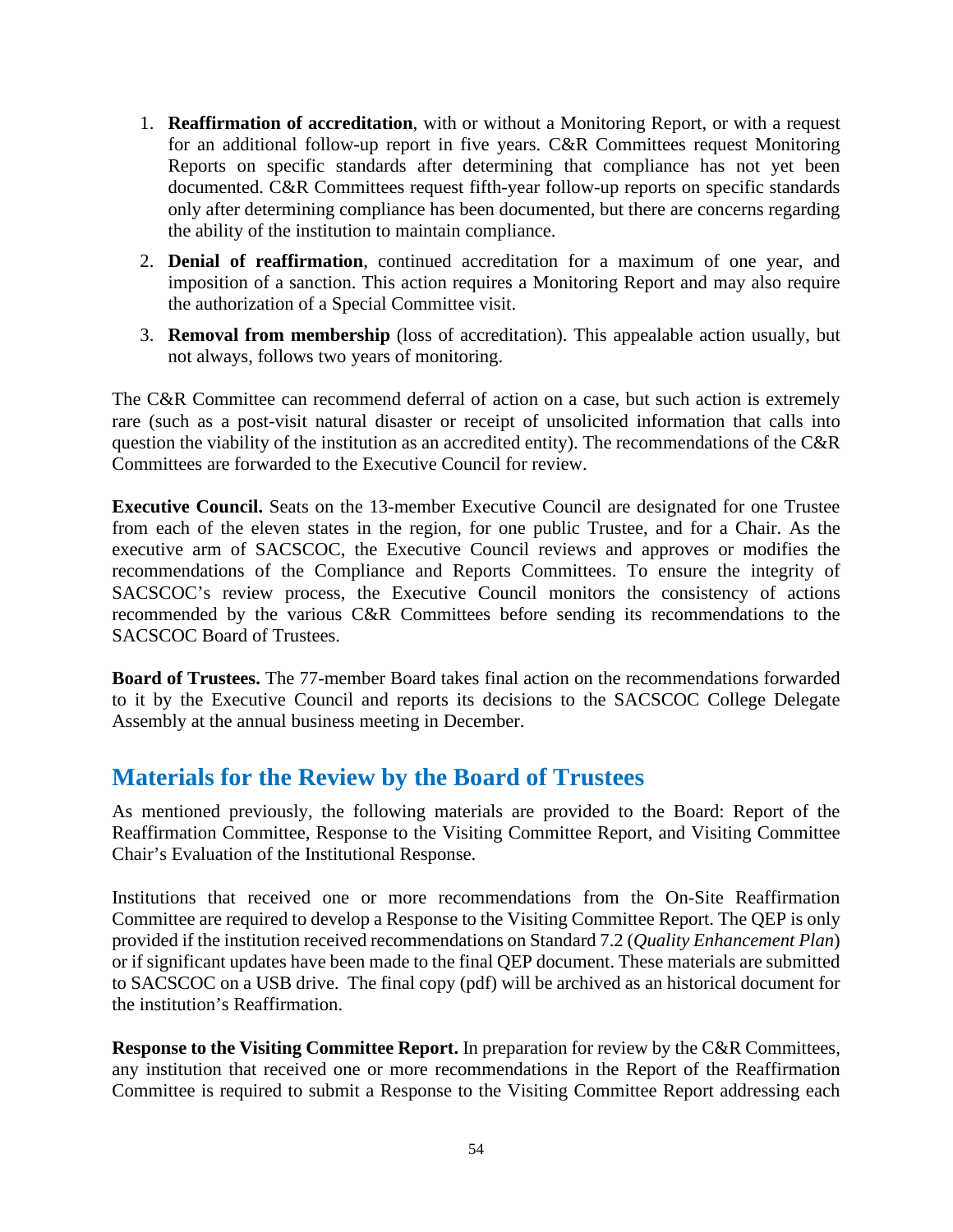recommendation. This report is due five months from the date of the Exit Conference with the On-Site Reaffirmation Committee. As noted in Part V of this *Handbook*, SACSCOC staff representatives transmit the final copy of the reaffirmation report to institutions. That mailing includes directions for completing the institution's response, and the transmittal letter specifies both the date the report is due and the number of copies required. Requirements for formatting the response are summarized in SACSCOC policy *[Reports Submitted for SACSCOC Review](http://sacscoc.org/app/uploads/2020/01/Reports-submitted-for-COC-review-1.pdf)*. To ensure that the formatting of the response meets the expectations of the members of the Compliance and Reports Committees, institutions should follow the policy's directions for responding to a visiting committee report.

Institutions are required to respond to all of the recommendations in the Report of the Reaffirmation Committee, but they are not required to address any of the committee's additional observations or consultative comments. The committee's recommendations are listed at the end of the Report of the Reaffirmation Committee in Appendix C, which provides a handy reference for organizing the response. As in Compliance Certification and Focused Report, the response should present both a narrative describing the institution's current status and documentation confirming that status. In short, the narrative should be clear, detailed, and comprehensive and should explain thoroughly the actions recently taken by the institution to ensure compliance, and the documentation should be appropriate for demonstrating achievement of compliance. The advice on writing the narratives and selecting the documentation for the Compliance Certification, presented in Part II of this *Handbook*, applies to the development of the Response to the Visiting Committee Report.

**Quality Enhancement Plan.** Even if no recommendations were received on Standard 7.2 (*Quality Enhancement Plan*), copies of the QEP are forwarded to the C&R Committees for review. Institutions should be sure that their SACSCOC staff representative has a clean, updated digital copy (pdf) for archival purposes. For institutions that received recommendations relative to their Quality Enhancement Plans, however, ensuring that members of the Compliance and Reports Committees can easily determine how the text of the original QEP has been adjusted in response to those recommendations is a key consideration when formatting the Response to the Visiting Committee Report. For this reason, institutions frequently submit a narrative highlighting the changes made to the revised QEP, along with the updated QEP that incorporates adjustments made to address recommendations. Institutions might also include the original version of the QEP that was reviewed by the On-Site Reaffirmation Committee, if that helps to clarify how the revised QEP has evolved in response to recommendations. Institutions with recommendations on the QEP may want to consult with their SACSCOC staff representative regarding what to provide as part of a response on the QEP.

## **Record of the Board of Trustee's Action**

The institution's SACSCOC staff representative normally conveys Board actions on reaffirmation to the CEO (or a specifically designated representative) very soon after the Board decision. This is done via telephone for June decisions, and either by telephone or at a designated meeting space at the SACSCOC Annual Meeting for December decisions. Board actions from the June meeting and the December meeting are announced at the closing session at the SACSCOC Annual Meeting in December.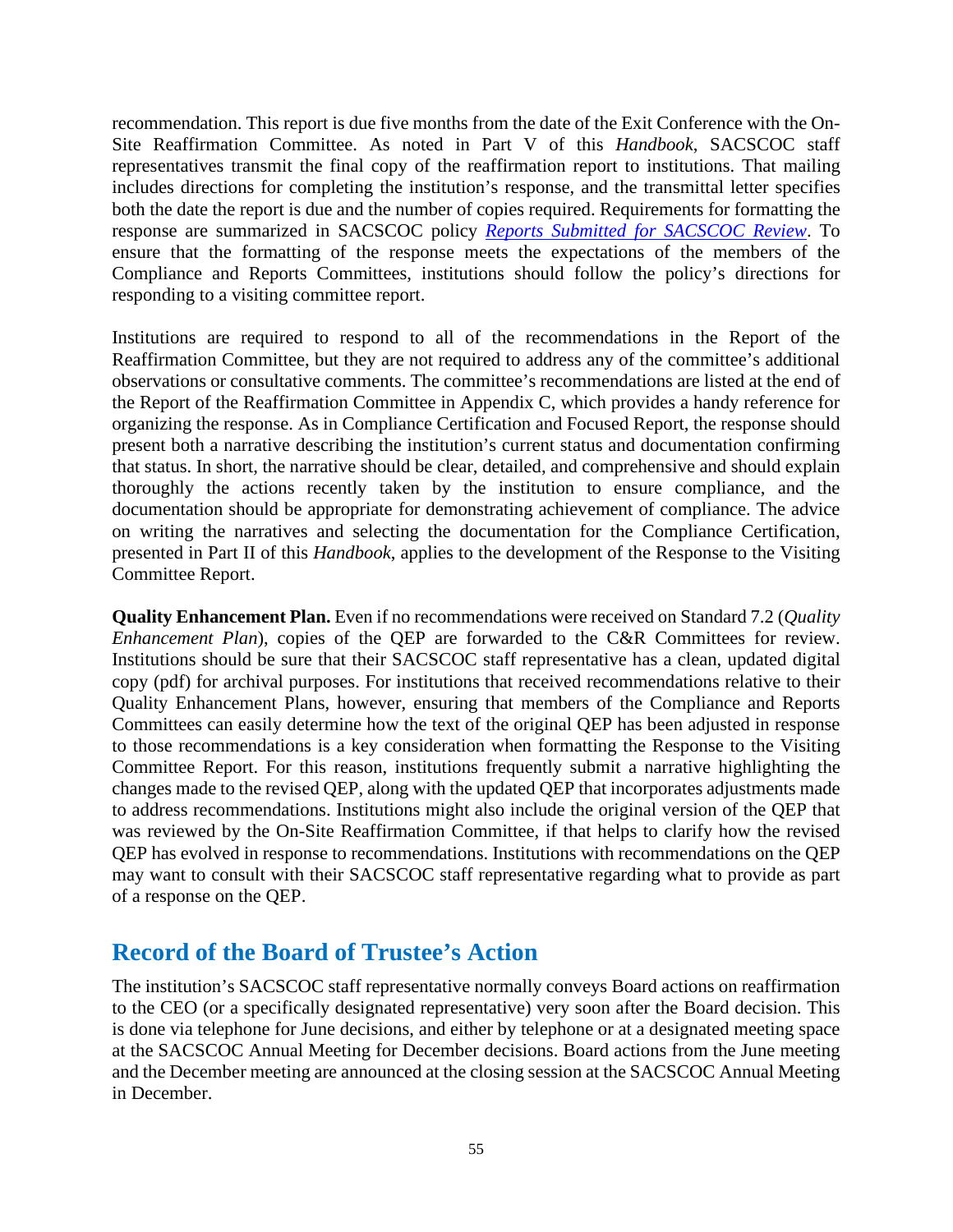Approximately three working days after the SACSCOC Board of Trustees takes action on reaffirmation decisions at either meeting, those decisions are posted on the SACSCOC website under [Accreditation Actions and](http://sacscoc.org/institutions/accreditation-actions-and-disclosures/) Disclosure Statements. Institutions that have been reaffirmed are identified at the top of the posting by name, city, and state. Institutions that have been denied reaffirmation, continued in accreditation, and placed on sanction are identified at the bottom of the list in the section addressing sanctions and other negative actions. For these institutions, the entry also identifies the standards with which the institution has not yet documented compliance. A more detailed Disclosure Statement on the status of institutions placed on sanction is posted to the SACSCOC website a couple of days later. Approximately four to six weeks after the initial website posting, an institutional CEO receives a letter signed by the SACSCOC President officially conveying the action taken by the Board of Trustees.

## **Immediate Follow-Up**

In the action letter from the SACSCOC President, all reaffirmed institutions are asked to submit a QEP Executive Summary; some institutions receive requests for a Monitoring Report. The due dates for these items and the number of copies to submit are specified in the action letter. Included in the mailing, where appropriate, is a copy of SACSCOC policy *[Reports Submitted for SACSCOC](http://sacscoc.org/app/uploads/2020/01/Reports-submitted-for-COC-review-1.pdf)  [Review](http://sacscoc.org/app/uploads/2020/01/Reports-submitted-for-COC-review-1.pdf)*, giving directions for formatting Monitoring Reports. Additionally, institutions placed on a sanction are given a copy of SACSCOC policy *[Sanctions, Denial of Reaffirmation, and Removal](http://sacscoc.org/app/uploads/2019/07/sanctionpolicy.pdf)  [from Membership](http://sacscoc.org/app/uploads/2019/07/sanctionpolicy.pdf)*.

**QEP Executive Summary.** The requested executive summary of the Quality Enhancements Plan may be submitted either by mail or email (preferred). The summary is posted to the SACSCOC website under [Quality Enhancement Plans](http://sacscoc.org/quality-enhancement-plans/) to assist other institutions in their QEP development process. QEP Executive Summaries include (1) the title of the QEP; (2) the institution's name; (3) the name, title, and email address of an individual who can be contacted regarding the development or implementation of the QEP; and (4) the summary of the plan.

**Monitoring Reports.** As noted above in the discussion of on C&R Committees, a Monitoring Report is requested when compliance with a standard has not yet been documented. Monitoring Reports are requested for consideration either at the Board's next meeting in six months or at its meeting one year hence.

The action letter specifies the precise due date for the report's submission, generally between two and three months prior to the Board's meeting. Occasionally, particularly when the most recent audit is requested, institutions cannot provide the required documents by the specified date; therefore, under extenuating circumstances, institutions may request an extension for submitting late-arriving documentation. *Requests for extension must be made in writing to the SACSCOC President at least two weeks in advance of the original due date.*

Institutions are expected to achieve compliance as quickly as possible. The maximum period for routinely submitting Monitoring Reports is two years, but even during that two-year period, the Board of Trustees may impose a sanction if reasonable progress towards compliance is not documented or if the situation deteriorates. At the end of the two-year period, institutions that have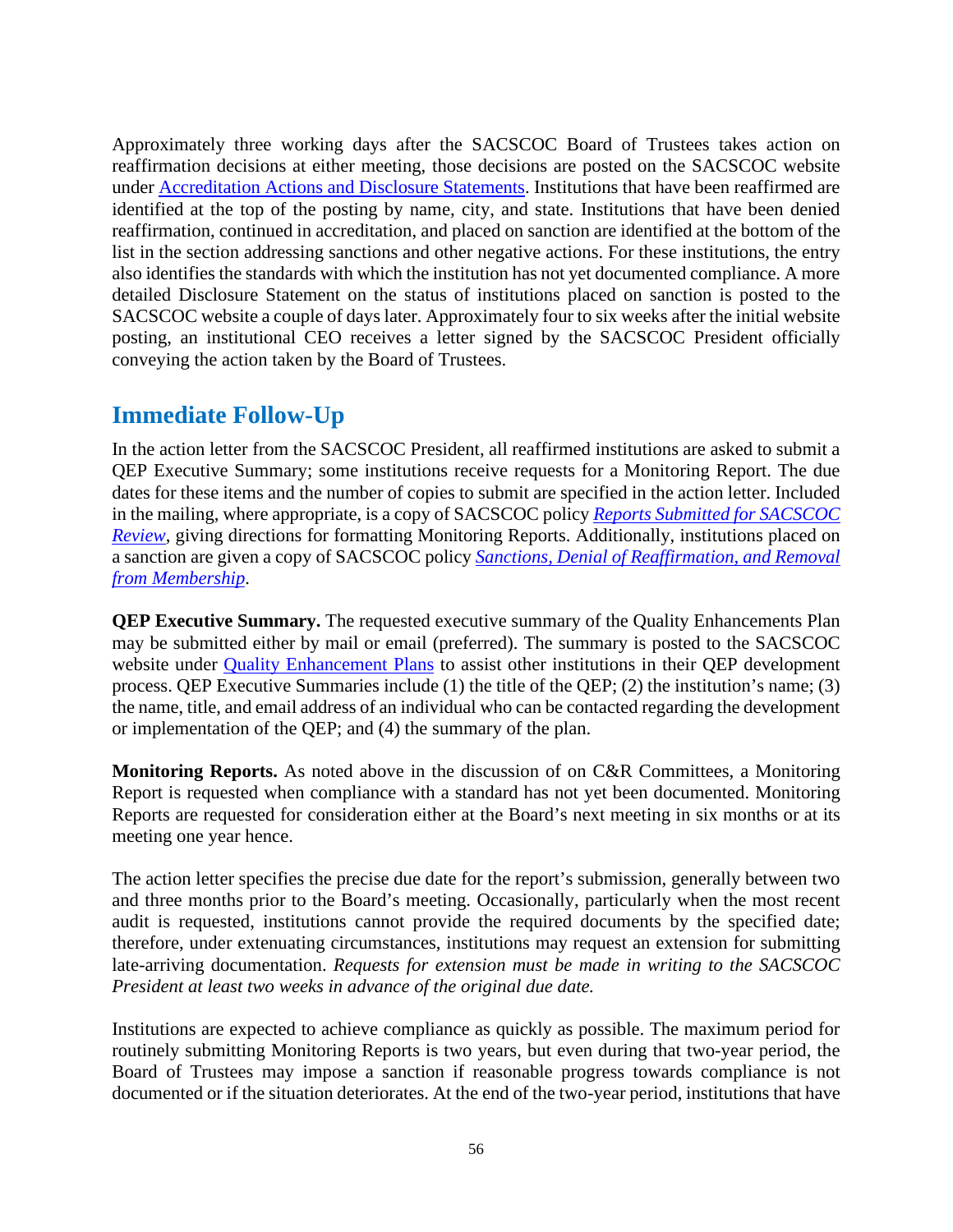still not documented compliance must either be removed from membership or continued in membership for good cause (if eligible), placed on Probation, and asked to submit an additional Monitoring Report. For more details on sanctions, see SACSCOC policy *[Sanctions, Denial of](http://sacscoc.org/app/uploads/2019/07/sanctionpolicy.pdf)  [Reaffirmation, and Removal from Membership](http://sacscoc.org/app/uploads/2019/07/sanctionpolicy.pdf)*.

Like the Response to the Visiting Committee Report, the Monitoring Report should present both a clear, detailed narrative describing the institution's current status and appropriate supporting documentation. The advice on writing the narratives and selecting the documentation for the Compliance Certification, presented in Part II of this *Handbook*, applies as well to the development of the Monitoring Report. Like the materials previously sent to SACSCOC after the On-Site Review, the Monitoring Report should be submitted on a USB drive. Requirements for formatting the Monitoring Report are summarized in SACSCOC policy *[Reports Submitted for SACSCOC](http://sacscoc.org/app/uploads/2020/01/Reports-submitted-for-COC-review-1.pdf)  [Review](http://sacscoc.org/app/uploads/2020/01/Reports-submitted-for-COC-review-1.pdf)*. To ensure that the formatting of the Monitoring Report meets expectations, institutions should follow the policy's directions precisely.

## **Fifth-Year Interim Report**

Accrediting agencies recognized by the USDE must monitor their institutions often enough to ensure that institutions having access to federal funds maintain compliance with accreditation standards. Because many accrediting bodies reaffirm on five-year or seven-year cycles, SACSCOC has developed the Fifth-Year Interim Report to demonstrate to the USDE that SACSCOC monitors institutional compliance more frequently than once a decade. This report is required of all institutions approximately five years in advance of the next reaffirmation of accreditation. Institutions that have expanded the number of off-campus sites since their last reaffirmation or have experienced rapid growth in off-campus offerings may also be required to host a Committee's review of a sample of off-campus sites.

Eleven months prior to the due date for the Fifth-Year Interim Report, the President of SACSCOC notifies institutions of the dates for submission and review of the report and indicates whether a committee visit to a sample of off-campus locations will be required. Timetables for the notification, submission, and review of the Fifth-Year Interim Report are available on the webpage for the [Fifth-Year Interim Report.](http://sacscoc.org/accrediting-standards/institution-resources/the-fifth-year-interim-report/) Like the other documents previously submitted as part of the reaffirmation process, the Fifth-Year Interim Report should be submitted electronically on a selfcontained USB drive. General directions for the submission of documents are included in ["The](http://sacscoc.org/app/uploads/2019/09/TemplateFifth-Year-Interim-Report.2018.docx)  [Fifth-Year Interim Report.](http://sacscoc.org/app/uploads/2019/09/TemplateFifth-Year-Interim-Report.2018.docx)"

In addition to the signature page (Part I, requiring the signatures of the CEO and the accreditation liaison to attest to the accuracy of the report) and the Institutional Summary Form (Part II, providing reviewers with a brief history and description of the institution), the Fifth-Year Interim Report contains three additional sections – the Compliance Certification (Part III), the Additional Report (Part IV), and the Impact Report of the Quality Enhancement Plan (Part V).

**Fifth-Year Compliance Certification (Part III)**. For selected standards from the *[Principles of](http://www.sacscoc.org/pdf/2018PrinciplesOfAcreditation.pdf)  [Accreditation](http://www.sacscoc.org/pdf/2018PrinciplesOfAcreditation.pdf)*, institutions are asked to indicate Compliance or Non-Compliance. Standards for which an institution has selected Compliance should be followed by a narrative that provides a convincing justification for the determination of compliance and by appropriate supporting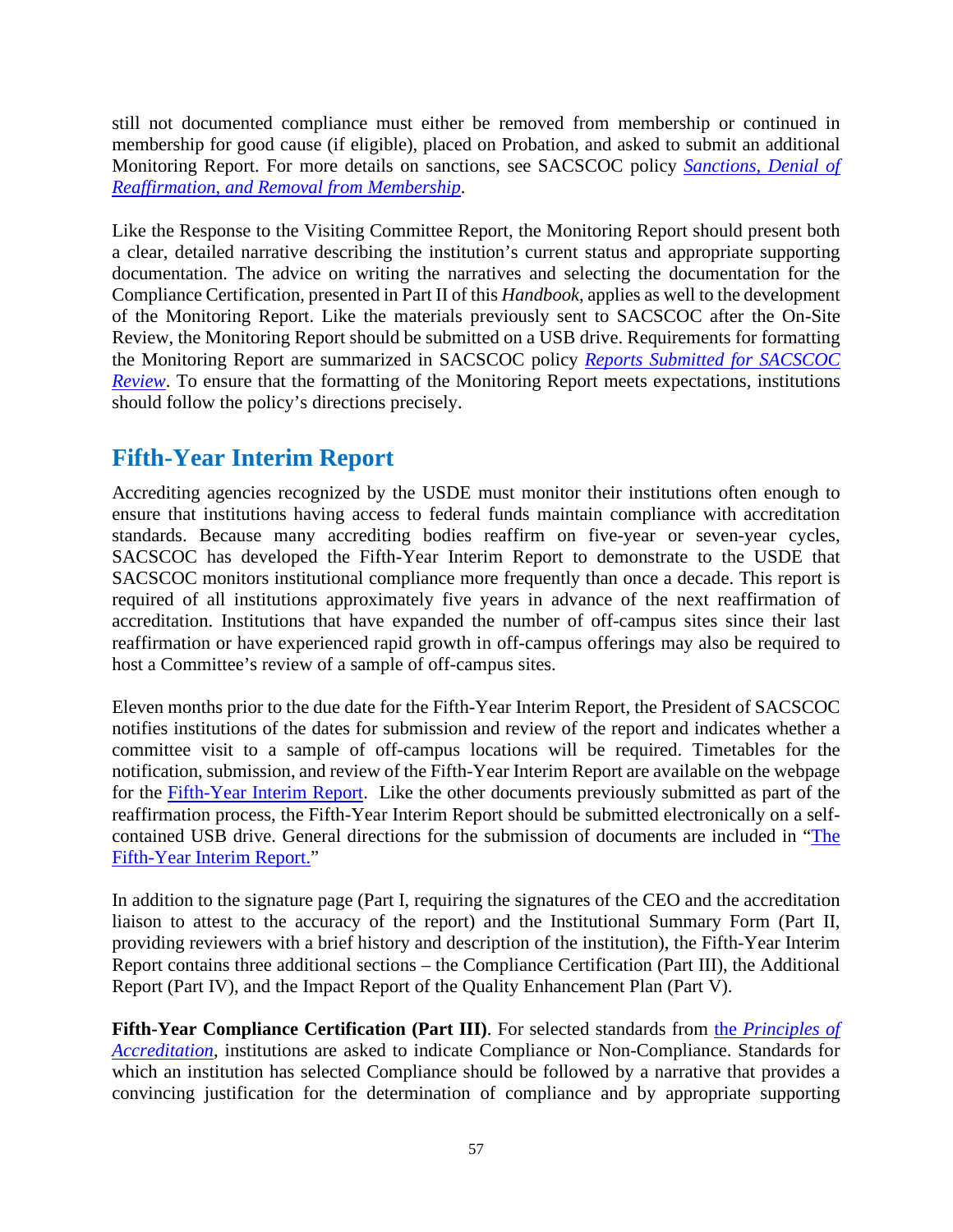documentation; standards marked Non-Compliance should be followed by a narrative that provides a plan for coming into compliance and a list of documents that will be used to document compliance in the future. Institutions might develop Part III of the Fifth-Year Interim report by extracting the corresponding text from the Compliance Certification submitted for the last reaffirmation and updating the narrative and documentation to reflect changes during the interim. Further guidance for the preparation of this document is provided in "Directions and Guidelines" for Completion of [Part III of the Fifth-Year Interim Report.](http://sacscoc.org/app/uploads/2019/09/DirectionsGuidelines-for-Completion-of-Part-III.2018.pdf)" The section on preparing the Compliance Certification in Part II of this *Handbook* provides a refresher on how to write narratives and select documentation. As with preparing for reaffirmation, preparing for Part III of the Fifth-Year Interim Report can be aided by reference to the appropriate standards in the *[Resource Manual](http://sacscoc.org/app/uploads/2019/08/2018-POA-Resource-Manual.pdf)*.

**Fifth-Year Follow-Up Report (Part IV)**. Unlike the other four parts of the Fifth-Year Interim Report, Part IV is not required of all institutions. Occasionally, the SACSCOC Board of Trustees will conclude that tenuous documentation of compliance merits confirmation of continued compliance at the fifth-year interval and will, therefore, request submission of a Fifth-Year Follow-Up Report as part of the Fifth-Year Interim Report. Because these decisions are recorded in action letters, institutions know well in advance of the due date that a Fifth-Year Follow-Up Report will be required and which standard(s) it should address. Embedded in Section IV of [The Fifth-Year](http://sacscoc.org/app/uploads/2019/09/TemplateFifth-Year-Interim-Report.2018.docx)  [Interim Report"](http://sacscoc.org/app/uploads/2019/09/TemplateFifth-Year-Interim-Report.2018.docx) is a list of elements to include and a set of guidelines for developing the narrative.

**Impact Report of the Quality Enhancement Plan (Part V).** The Impact Report, which addresses the extent to which the QEP has affected outcomes related to student learning and/or student success should include four elements: (1) the title and a brief description of the Quality Enhancement Plan approved by the SACSCOC Board of Trustees when the institution was reaffirmed, (2) a succinct list of the initial goals and intended outcomes of the QEP, (3) a discussion of significant changes made to the QEP and the reasons for making those changes, and (4) a description of the QEP's direct impact on student learning and/or student success, including not only the achievement of the original goals and anticipated outcomes, but also the achievement of unanticipated outcomes, if any. Because the Impact Report should not exceed ten pages, including appendices, the narrative needs to be direct, focused, and persuasive.

**Visits to Off-Campus Sites as Part of the Fifth-year Review.** Federal regulations require accrediting agencies recognized by the USDE to have an effective mechanism (1) for conducting, at reasonable intervals, visits to additional off-campus locations of institutions that operate more than three additional locations and (2) for ensuring that accredited institutions that experience rapid growth in the number of additional locations maintain educational quality. Institutions which have initiated three or more new off-campus instructional locations where 50% or more of an educational program is offered since their last comprehensive visit will be asked to host a site visit to a sample of those new sites. In preparation for these site visits, institutions are asked to submit additional documentation of compliance with selected standards, some of which are also included in Part III of the Fifth-Year Interim Report; however, the narratives and documentation for these standards will be focused on the off-campus sites. In the Fifth-Year Compliance Certification, the narratives/documentation should address the institution in total (which included off-campus sites). In the documentation prepared for the committee visiting off-campus sites, the narratives/documentation should focus on only those sites scheduled for review. These standards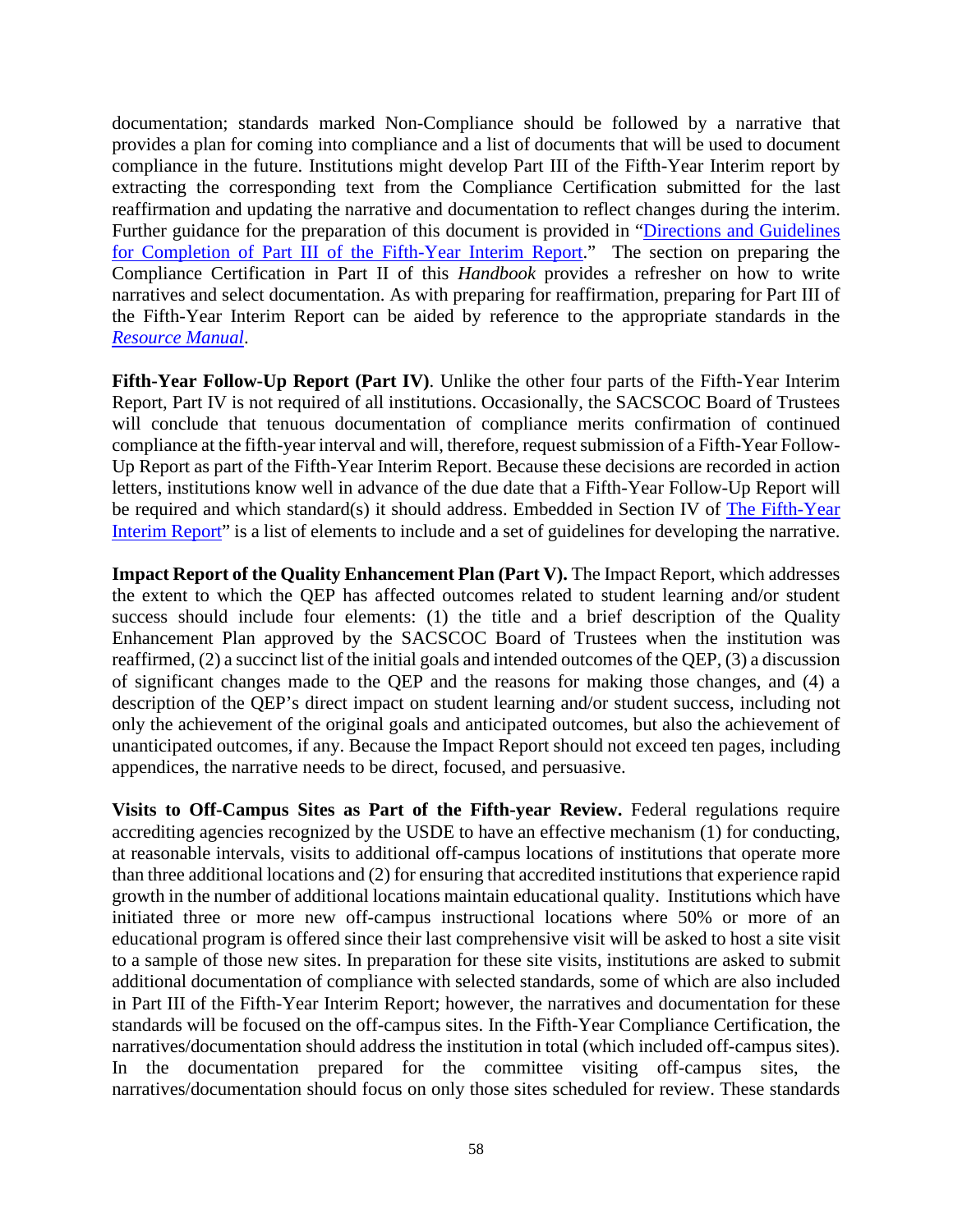are identified in [The Fifth-Year Interim Report: Information, Forms and Timelines.](http://sacscoc.org/accrediting-standards/institution-resources/the-fifth-year-interim-report/) The separate report that must be submitted to the visiting committee approximately six weeks prior to the visit is titled, ["Documentation Prepared by the Institution for the Review Committee Examining Off-](http://sacscoc.org/app/uploads/2019/09/Template-Fifthyear_Offcampus-Site.2018.docx)[Campus Sites as Part of a Fifth-Year Interim Report.](http://sacscoc.org/app/uploads/2019/09/Template-Fifthyear_Offcampus-Site.2018.docx)"

Like all visiting committees, the committee visiting off-campus sites will prepare a report that evaluates institutional compliance with the standards under review. If that report contains recommendations, institutions are expected to address those recommendations in a response due five months following the visit. Requirements for formatting the response are summarized in SACSCOC policy, *[Reports Submitted for SACSCOC Review](http://sacscoc.org/app/uploads/2020/01/Reports-submitted-for-COC-review-1.pdf)*. To ensure that the formatting of the response meets the expectations of the members of the Compliance and Reports Committees, institutions should take pains to follow precisely the policy's directions.

*After the due date for submission of materials to the Fifth-Year Interim Committee and to Commission staff, no additional information, other than the financial statements for the most recent year, may be submitted to the committee.* If the most recent audit is unavailable at the time that the Fifth-Year Interim Report is submitted, the institution should inform its assigned SACSCOC staff representative and submit the audit as soon as it becomes available. Late audits may be submitted as late as ten working days prior to the first day of the meeting of the Fifth-Year Interim Committee. Preliminary or draft audits are not acceptable substitutions for final audits and should not be submitted for consideration.

**Review by the Committee on Fifth-Year Interim Reports.** Parts III and V of the Fifth-Year Interim Report (the Fifth-Year Compliance Certification and the QEP Impact Report) are reviewed by the Committee on Fifth-Year Interim Reports, utilizing part II as a resource document (the Institutional Summary Form). The chair of the Committee on Fifth-Year Interim Reports is a member of the SACSCOC Board of Trustees, but the other evaluators are experienced SACSCOC committee members. Four sub-committees (each with a Coordinator and two academic program evaluators, one institutional effectiveness evaluator, one support services evaluator, and one or more finance evaluator) review reports from a cluster of institutions grouped by similarity of missions, programs, location, and/or governance. While institutions are tasked with responding to fewer standards in the Fifth-Year Interim Report, evaluators are anticipating that institutions will have provided a full response to each of these select standards, giving the same level of detail and documentation would be found in a full Compliance Certification as discussed in Part II of this *Handbook*.

If the committee finds the institution in Non-Compliance with any of the standards reviewed, a Referral Report will be requested with a due date of the following March or September. The Referral Report would then be reviewed by a C&R Committee to determine if compliance has been documented. If not, a Monitoring Report would be requested and the two-year monitoring period would begin.

Requirements for formatting a Referral Report are summarized in SACSCOC policy *[Reports](http://sacscoc.org/app/uploads/2020/01/Reports-submitted-for-COC-review-1.pdf)  [Submitted for SACSCOC Review.](http://sacscoc.org/app/uploads/2020/01/Reports-submitted-for-COC-review-1.pdf)* To ensure that the formatting of the Referral Report meets the expectations of the members of the C&R Committees, institutions should take pains to follow precisely the policy's directions.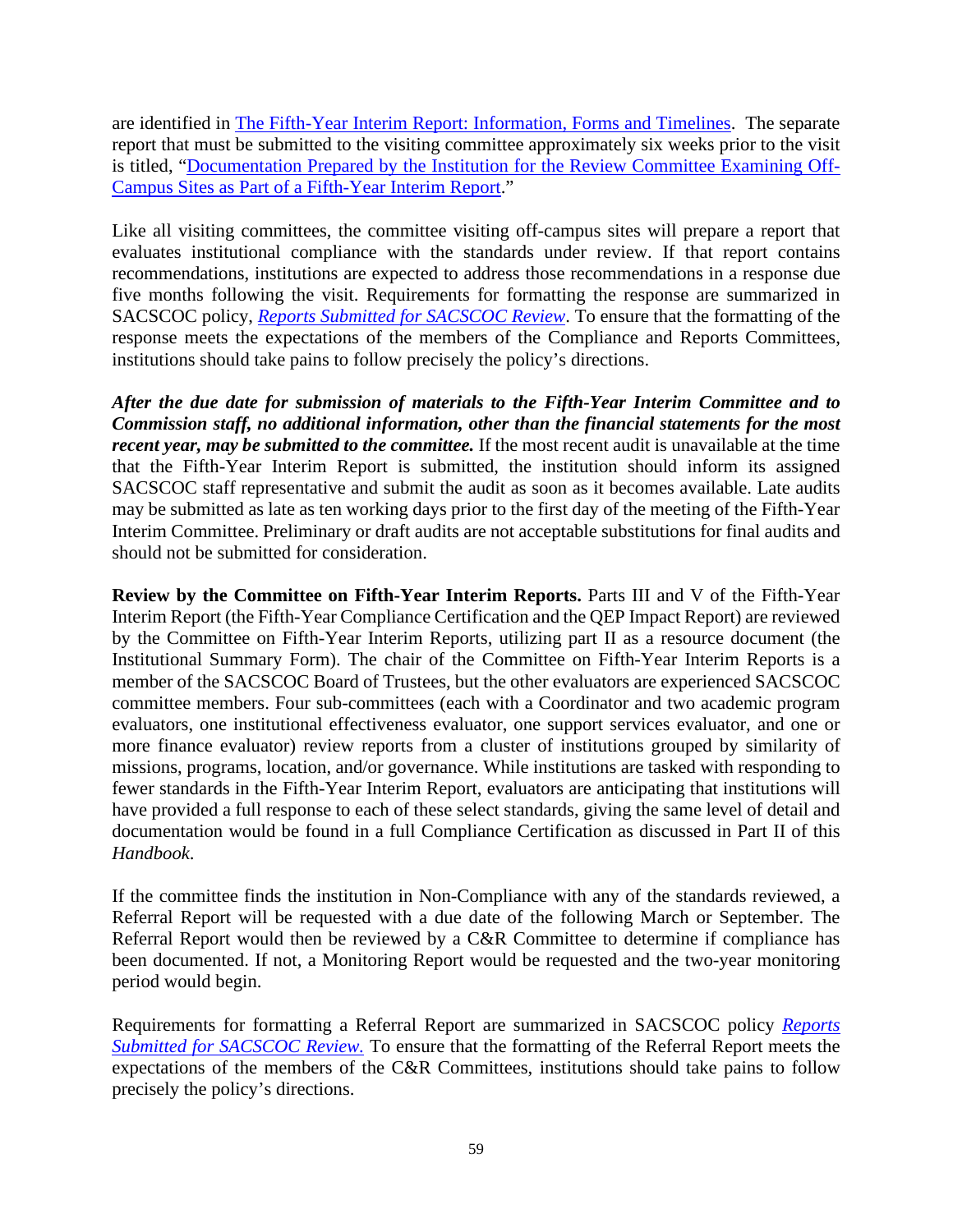**Review by the Board of Trustees.** The two parts of the Fifth-Year Interim Report that apply to just some of the institutions in a particular class – the Fifth-Year Follow-Up Report (Part IV) and the Report of the On-Site Fifth-Year Review Committee – are sent directly to one of the Committees on Compliance and Reports for review. C&R Committees may recommend acceptance of these reports with no further monitoring if compliance has been demonstrated, or they may request a Monitoring Report if documentation of compliance is not evident for all of the standards under review. If any of the standards cited in the monitoring action are Core Requirements, the C&R Committee will recommend a sanction (warning or probation); a sanction could also be the recommendation of the C&R Committee if the non-compliance with standards is egregious or relates to many different standards. Institutions are expected to achieve compliance as quickly as possible. The maximum period for routinely submitting Monitoring Reports is two years, but even during that two-year period, the SACSCOC Board of Trustees may impose a sanction if reasonable progress towards compliance is not documented. At the end of the two-year period, institutions that have still not documented compliance must either be removed from membership or be continued in membership for good cause (if eligible), placed on probation, and asked to submit an additional Monitoring Report. The maximum consecutive time that an institution may be on Probation is two years.

For further details of the Fifth-Year review process, see [The Fifth-Year Interim Report Review](http://sacscoc.org/app/uploads/2019/09/Summary.The-Fifth-Year-Interim-Report.2018.pdf)  [Process: An Overview.](http://sacscoc.org/app/uploads/2019/09/Summary.The-Fifth-Year-Interim-Report.2018.pdf)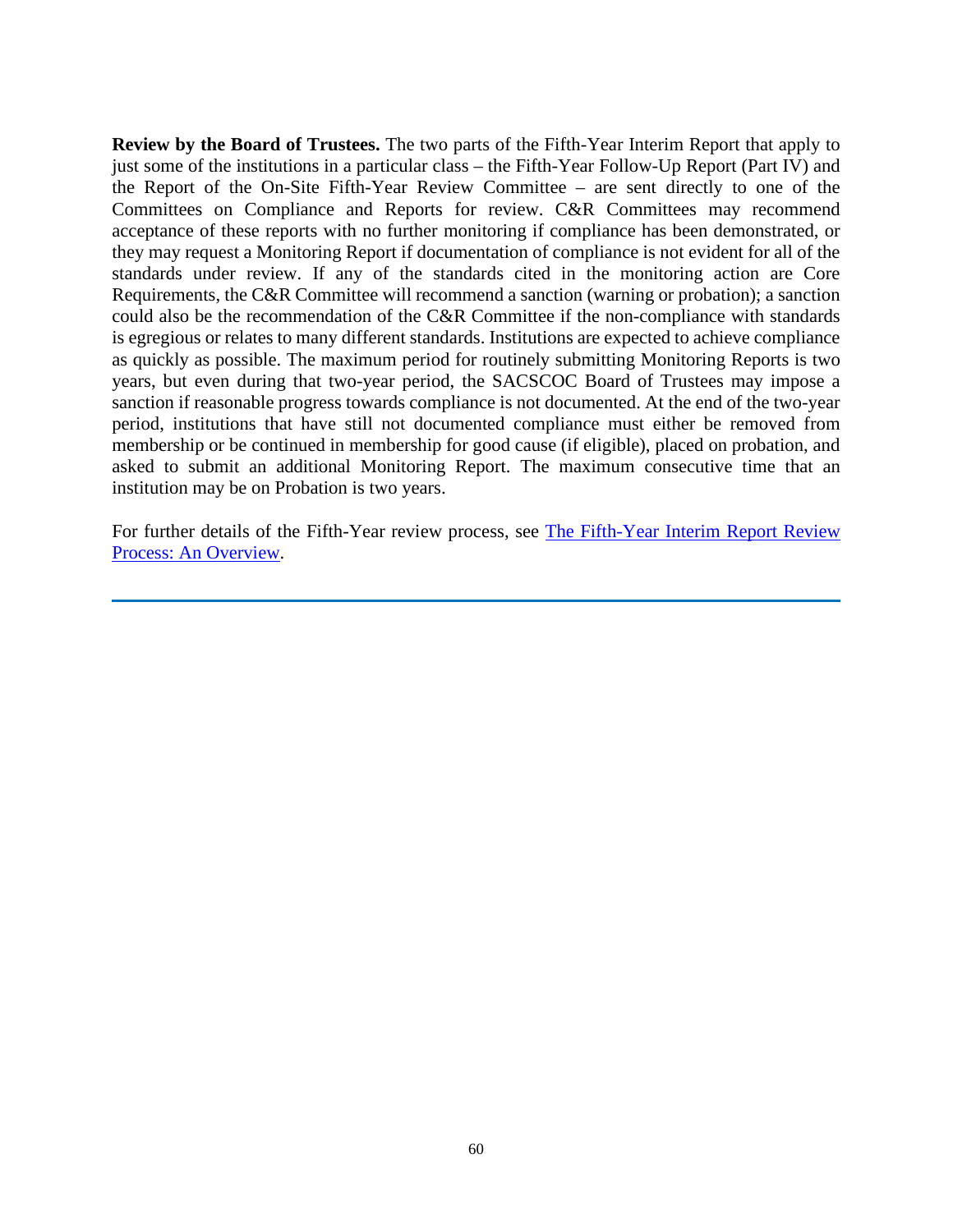## **Appendix: Glossary and Reference Guide**

—**A**—

**Accreditation Committee** The Accreditation Committee visits a candidate institution or an institution seeking Separate Accreditation to verify compliance with all standards in the *Principles of Accreditation* (except for Standard 7.2 [*Quality Enhancement Plan*]). The candidate institution is seeking renewal of candidate: status or initial membership. An institution may remain in candidacy status for a maximum of four years. **Accreditation Contact** The Accreditation Contact is the member of the applicant institution's Leadership Team who works closely with SACSCOC staff during review of the Application for Membership and with the chair of the candidacy committee to prepare for the institution's first on-site review. **Accreditation Liaison** Each candidate and member institution appoints an Accreditation Liaison to serve as the resource person on campus for SACSCOC accreditation questions and as an institutional contact person for SACSCOC personnel. (A complete description of the responsibilities of the [Accreditation](http://sacscoc.org/app/uploads/2019/08/accreditation-liaison.pdf)  [Liaison](http://sacscoc.org/app/uploads/2019/08/accreditation-liaison.pdf) is available under [Institutional Resources.](http://sacscoc.org/accrediting-standards/institution-resources/the-fifth-year-interim-report/)) **Adverse Action** SACSCOC defines four actions made by the SACSCOC Board of Trustees as adverse actions: (1) Denial of Candidacy for Initial Accreditation, (2) Removal from Candidacy for Initial Accreditation, (3) Denial of Initial Membership, and (4) Removal from Membership. All four actions are appealable. **Annual Meeting** Each December, SACSCOC's College Delegate Assembly business meeting caps a four-day Annual Meeting agenda of pre-session workshops, general sessions, break-out meetings, and round-table discussions about current issues in higher education and topics related to accreditation processes. (Information about the upcoming Annual Meeting is available at **[Annual Meeting.](http://sacscoc.org/news-events-wrong/annual-meeting/annual-meeting/)**) **Appealable Action** SACSCOC defines four decisions made by the SACSCOC Board of Trustees or its standing committees as appealable actions: (1) Denial of Candidacy for Initial Accreditation, (2) Removal from Candidacy for Initial Accreditation, (3) Denial of Initial Membership, and (4) Removal from Membership. (Details of the appeals process can be found in SACSCOC policy, *[Appeals Procedures of the College Delegate](http://sacscoc.org/app/uploads/2019/08/AppealsProcedures.pdf)  [Assembly](http://sacscoc.org/app/uploads/2019/08/AppealsProcedures.pdf)*.)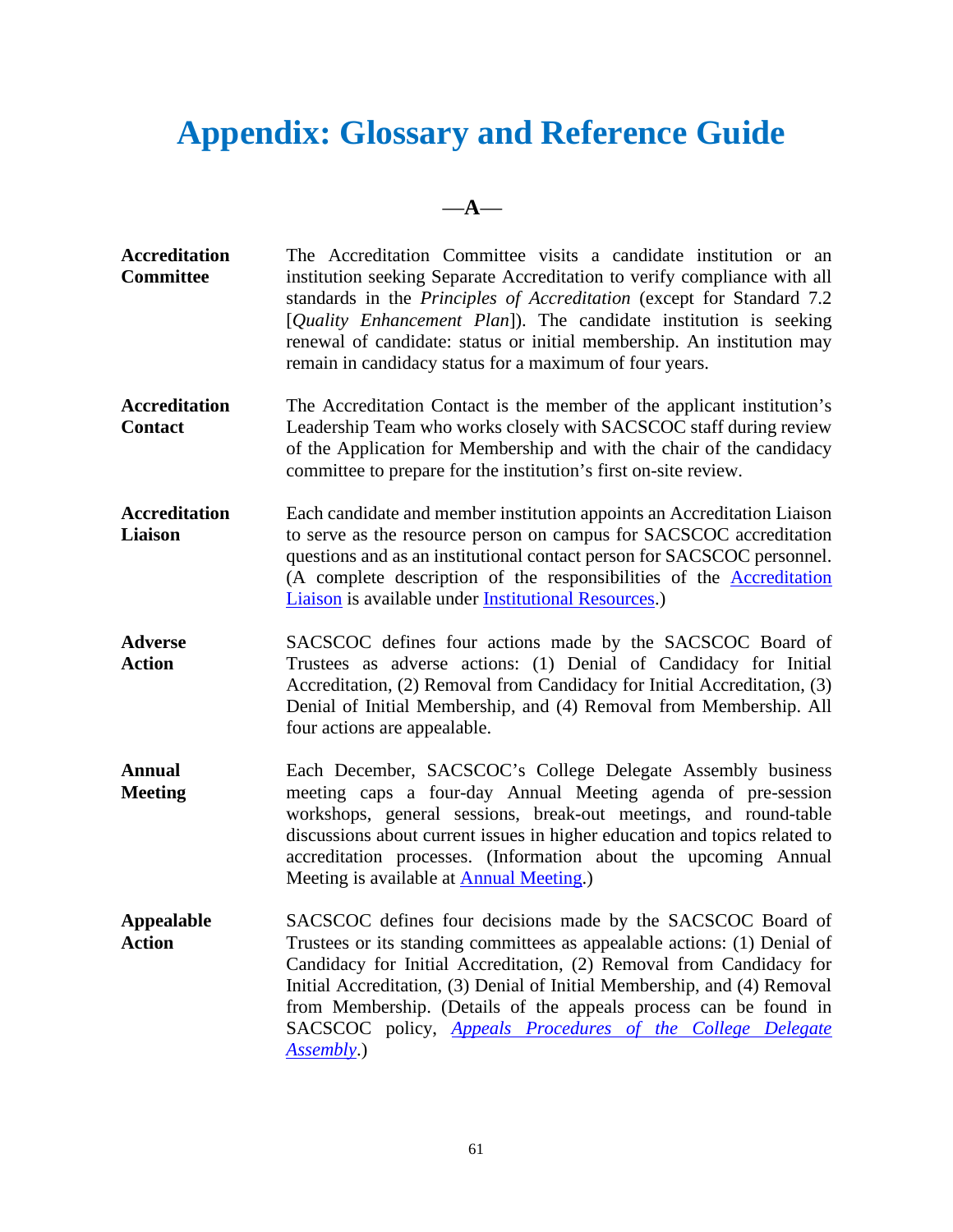| <b>Appeals</b><br><b>Committee</b>                        | Consisting of 12 persons who have served on the SACSCOC Board of<br>Trustees, the Appeals Committee is elected by the College Delegate<br>Assembly to enable applicant, candidate, and member institutions to<br>appeal adverse decisions taken by the SACSCOC Board. (Information on<br>the membership of the committee and its operating procedures is available<br>in SACSCOC policy, Appeals Procedures of the College Delegate<br>Assembly.)                                                                                                                                                                                                                                                                  |
|-----------------------------------------------------------|--------------------------------------------------------------------------------------------------------------------------------------------------------------------------------------------------------------------------------------------------------------------------------------------------------------------------------------------------------------------------------------------------------------------------------------------------------------------------------------------------------------------------------------------------------------------------------------------------------------------------------------------------------------------------------------------------------------------|
| <b>Applicant</b><br><b>Institution</b>                    | After a prospective member institution submits to SACSCOC an initial<br>Application for Membership, it is identified by SACSCOC as an applicant<br>institution. An applicant institution has no formal status with SACSCOC<br>nor does submission of an Application for Membership imply that the<br>institution will attain candidacy or membership.                                                                                                                                                                                                                                                                                                                                                              |
| <b>Application</b><br>for<br><b>Membership</b>            | The first document submitted by institutions as they begin the process of<br>securing initial accreditation, the Application for Membership describes<br>institutional characteristics in Part A (history, control, organization,<br>educational programs, methods of delivery, enrollment, faculty<br>qualifications, library/learning resources, financial resources, and<br>physical resources) and documents compliance with selected standards of<br>the Principles of Accreditation in Part B (all Core Requirements, Standard<br>6.2, Section 7, and several other standards as identified in Appendix A of<br>the <i>Resource Manual</i> ). (More information is available at Application<br>Information.) |
| <b>Approval of</b><br><b>Substantive</b><br><b>Change</b> | Some substantive changes filed by institutions require notification and<br>approval prior to implementation of the change. When SACSCOC takes<br>positive action (by its Board of Trustees) on an institution's prospectus or<br>application for substantive change following notification in accord with<br>SACSCOC policy, it has approved the substantive change and the<br>institution can initiate the substantive change. The policy and procedures<br>for reporting and review of institutional substantive change are outlined<br>in the SACSCOC policy Substantive Change for SACSCOC Accredited<br><i>Institutions.</i>                                                                                  |
| <b>Articulation</b><br><b>Agreement</b>                   | An agreement among institutions to accept transfer credits from one<br>institution(s) by the other institution(s). Articulation agreements of a<br>SACSCOC institution are covered by Standard 10.7 (Evaluating and<br>awarding academic credit) of the Principles of Accreditation.                                                                                                                                                                                                                                                                                                                                                                                                                               |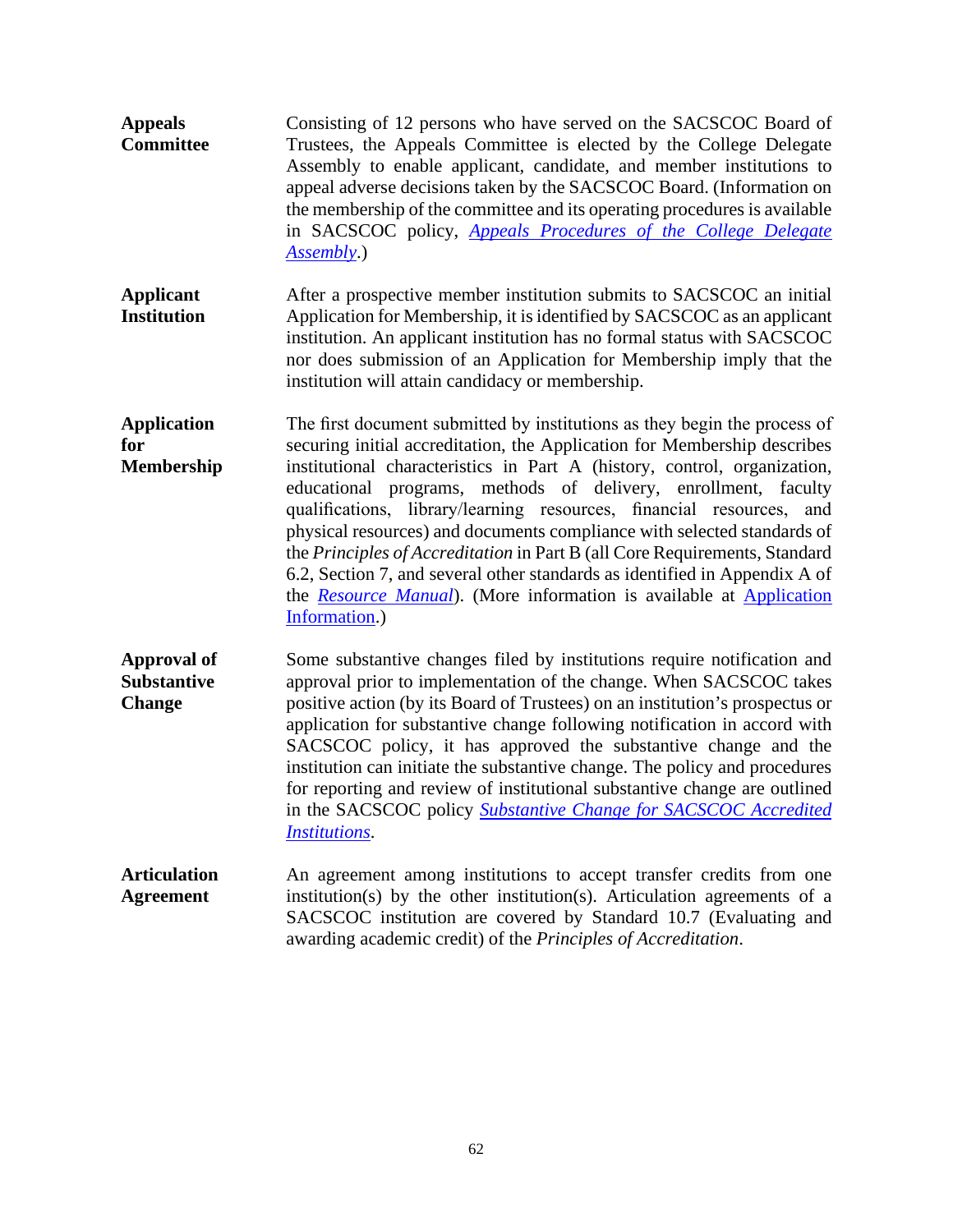**Authorization of a Candidacy Committee Visit** The first official action in the SACSCOC procedure for securing initial accreditation is the authorization of a Candidacy Committee visit, which results from a determination that the revised Application for Membership appears to document compliance with the subset of standards in that Application. (More details are in SACSCOC policy *[Accreditation](http://sacscoc.org/accrediting-standards/application-process/)  [Procedures for Applicant Institutions](http://sacscoc.org/accrediting-standards/application-process/)*.)

—**B**—

**Branch Campus** A branch campus is an instructional site located geographically apart and independent of the main campus of the institution. A location is independent of the main campus if the location is (1) permanent in nature, (2) offers courses in educational programs leading to a degree, diploma, certificate, or other recognized educational credential, (3) has its own faculty and administrative or supervisory organization, and (4) has its own budgetary and hiring authority. All branch campuses related to the parent campus through corporate or administrative control must (1) include the name of the parent campus and make it clear that its accreditation is dependent on the continued accreditation of the parent campus and (2) be evaluated during reviews for institutions seeking candidacy, initial membership, or reaffirmation of accreditation. (For more information on branch campuses, see SACSCOC Policy *[Separate Accreditation for Units](http://sacscoc.org/app/uploads/2019/08/SeparateAccreditation.pdf)  [of a Member Institution](http://sacscoc.org/app/uploads/2019/08/SeparateAccreditation.pdf)*.)

—**C**—

**Candidacy Committee** The Candidacy Committee visits an applicant institution to verify compliance with the selected standards and requirements addressed in the Application for Membership. The applicant institution is seeking candidate status. (More details are in SACSCOC policy *[Accreditation](http://sacscoc.org/app/uploads/2019/07/AccredProceduresApplicant.pdf)  [Procedures for Applicant Institutions](http://sacscoc.org/app/uploads/2019/07/AccredProceduresApplicant.pdf)*.)

**Candidacy Status** An institution seeking initial accreditation is granted candidacy status upon recommendation of the Committee on Compliance and Reports and subsequent action by the SACSCOC Board of Trustees indicating that the institution has demonstrated compliance with the requirements addressed in the Application for Membership and that this compliance has been verified by a Candidacy Committee during a visit to the institution. An institution may remain in candidacy status for a maximum of four years with renewal within two years of the date when it was granted candidacy. (More information is available at [Application Information.](http://sacscoc.org/accrediting-standards/application-process/))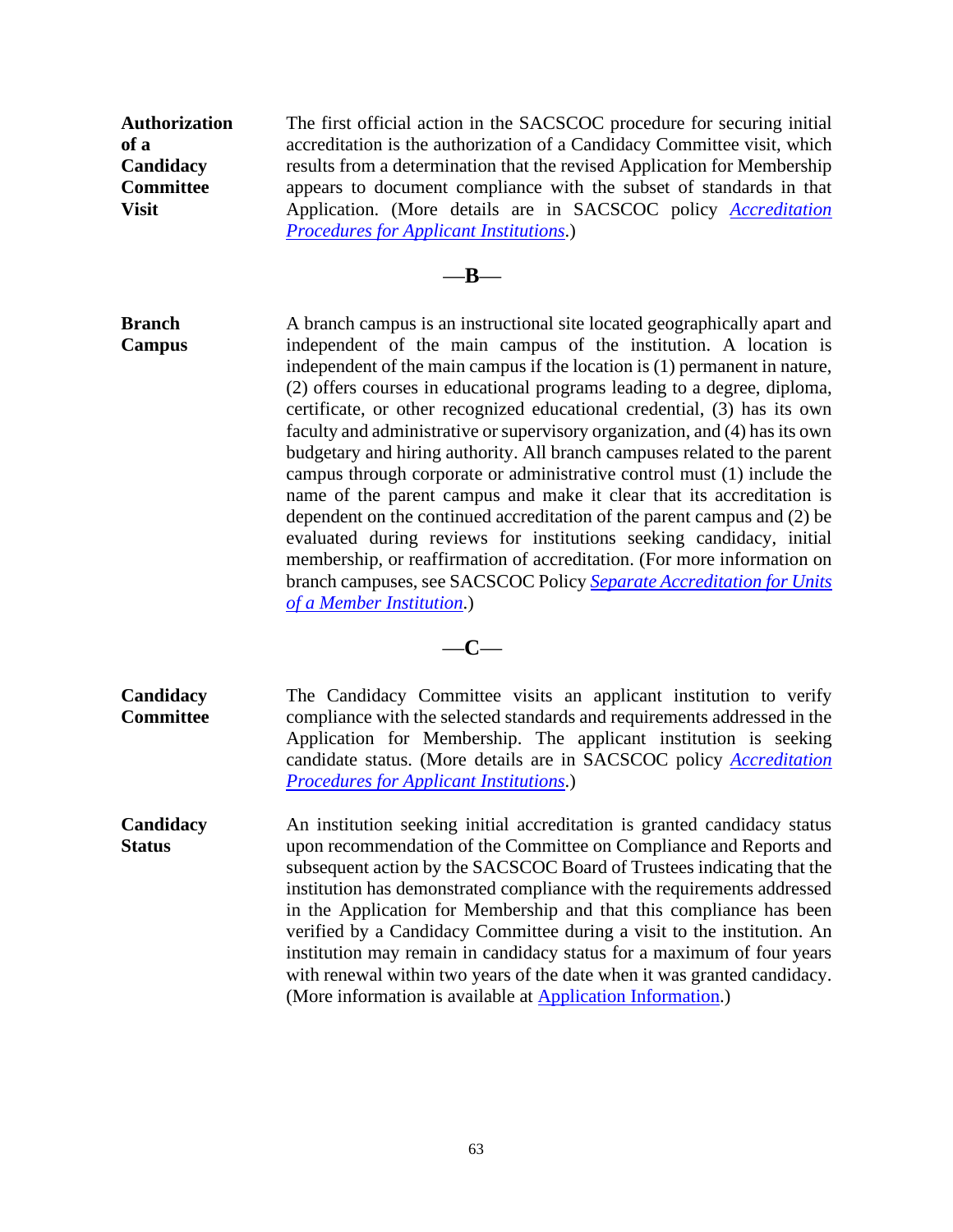**Change of legal status, governance, control, or form** For the purpose of accreditation and in accord with the SACSCOC policy on substantive change, an institution must seek prior approval of any of the following: a change of corporate form, governance structure, or conversion, including, but not limited to, change from Limited Partnership to Corporation, from Limited Liability Corporation to Corporation, from a Not-for Profit Corporation to a For-Profit Corporation, a Private to a Public, a Not-for Profit Corporation controlled by members to one controlled by its Board of Directors, or a significant change in the size of the institution's governing board. (Further information on consolidations is available in SACSCOC policy *[Mergers,](http://sacscoc.org/app/uploads/2019/08/Mergers.pdf)  [Consolidations, Change of Ownership, Acquisitions, and Change of](http://sacscoc.org/app/uploads/2019/08/Mergers.pdf)  [Governance, Control, Form, or Legal Status](http://sacscoc.org/app/uploads/2019/08/Mergers.pdf)*.)

- **Change of ownership** For the purpose of accreditation and in accord with SACSCOC policy on substantive change, an institution must seek prior approval for the sale or transfer to, or acquisition by, a new owner of all, or a substantial portion, of the institution's assets, or the assets of a branch campus or site. (Further information on consolidations is available in SACSCOC policy *[Mergers,](http://sacscoc.org/app/uploads/2019/08/Mergers.pdf)  [Consolidations, Change of Ownership, Acquisitions, and Change of](http://sacscoc.org/app/uploads/2019/08/Mergers.pdf)  [Governance, Control, Form, or Legal Status](http://sacscoc.org/app/uploads/2019/08/Mergers.pdf)*.)
- **Coherent Evidence** Coherent evidence of an institution's level of compliance with SACSCOC standards is orderly and logical and consistent with other patterns of evidence presented. (See Part II of this *Handbook* for information on documenting compliance.)

**College Delegate Assembly** Comprised of one voting representative from each member institution, the College Delegate Assembly elects the SACSCOC Board of Trustees, the Appeals Committee, and representatives to the SACS Board, and approves revisions to the accrediting standards and the dues schedule. (See Appendix E of the *[Resource Manual](http://sacscoc.org/app/uploads/2019/08/2018-POA-Resource-Manual.pdf)*. Further information on the authority of the College Delegate Assembly is available in SACSCOC policy *[Standing Rules: SACSCOC Board of Trustees, Executive Council,](http://sacscoc.org/app/uploads/2019/07/standingrules.pdf)  [and the College Delegate Assembly](http://sacscoc.org/app/uploads/2019/07/standingrules.pdf)*.)

**Combination Degree** A combination degree is a situation where the same institution awards more than one degree from an overlapping course of study. Combination degrees often allow a shorter time for completion due to the "doublecounting" of some coursework. Where this occurs, institutions have an obligation to explain how the quality and integrity of each degree involved is maintained. See Standard 9.2 (Program Length) (Core Requirement) in the *[Resource Manual](http://sacscoc.org/app/uploads/2019/08/2018-POA-Resource-Manual.pdf)* for more detail.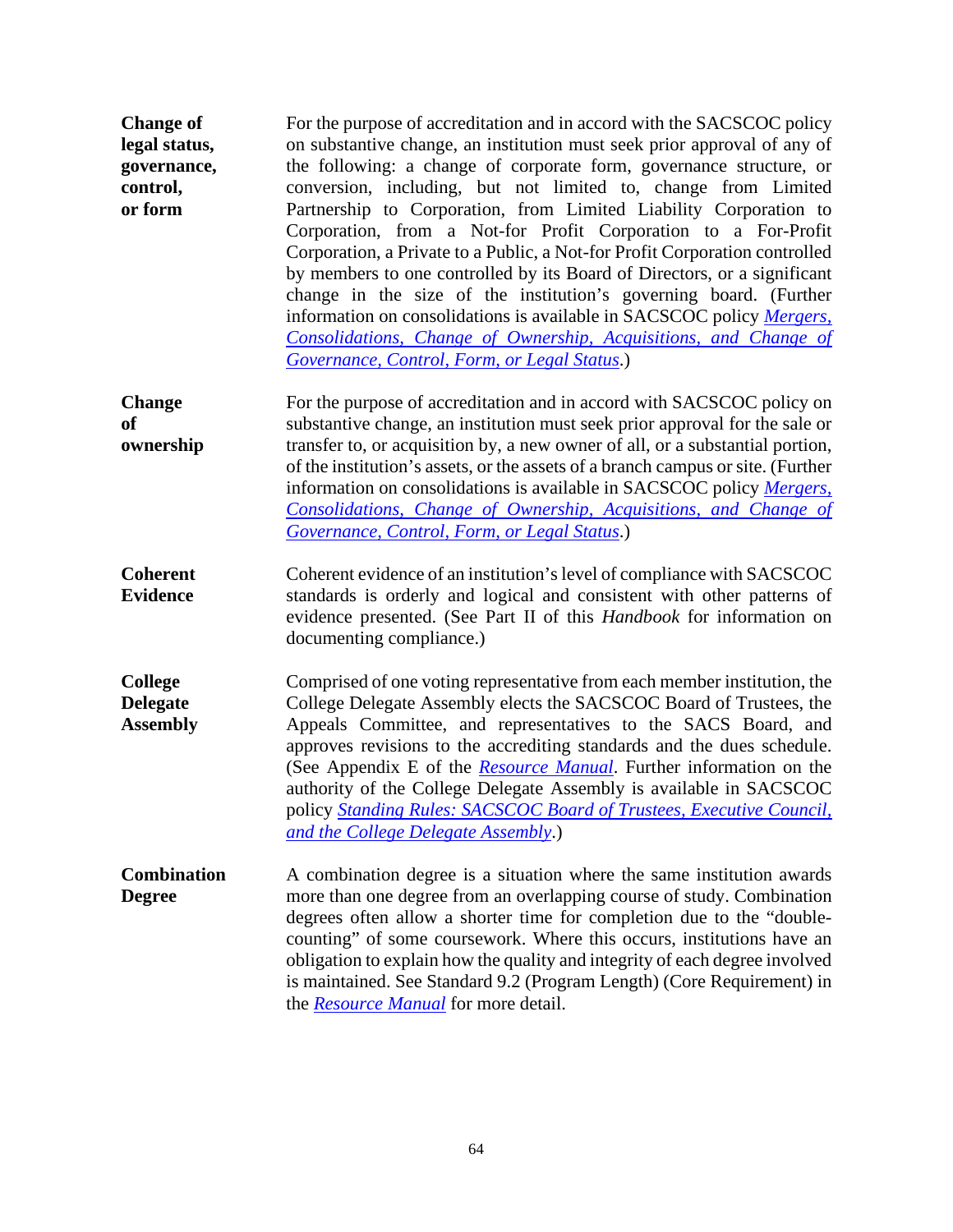**Committees on Compliance and Reports (C&R Committees)** Standing committees of the SACSCOC Board of Trustees, the Committees on Compliance and Reports review Applications for Membership, reports prepared by visiting committees, and the institutional responses to those reports and recommend action on those accreditation issues to the Executive Council. (See Appendix E of the *[Resource Manual](http://sacscoc.org/app/uploads/2019/08/2018-POA-Resource-Manual.pdf)*. Further information on the composition and duties of C&R Committees is available in SACSCOC policy *[Standing Rules:](http://sacscoc.org/app/uploads/2019/07/standingrules.pdf)  [SACSCOC Board of Trustees, Executive Council, and the College](http://sacscoc.org/app/uploads/2019/07/standingrules.pdf)  [Delegate Assembly](http://sacscoc.org/app/uploads/2019/07/standingrules.pdf)*.)

**Complaint against the Commission** A formal written document submitted by a student, employee, or others against a Commission staff member, agency representative, the President of SACSCOC, SACSCOC, or a member of its Board of Trustees, alleging failure to follow Commission policy, evidence of existing bias against an institution, evidence of a conflict of interest, failure to attend to allegations of unfair treatment by a staff member against an institution, etc. (Further information on complaints is available in SACSCOC policy *[Complaint](http://sacscoc.org/app/uploads/2020/01/ComplaintPolicy-1.pdf)  [Procedures Against SACSCOC or Its Accredited Institutions](http://sacscoc.org/app/uploads/2020/01/ComplaintPolicy-1.pdf)*.)

- **Complaint against an Institution** A formal written document submitted by a student, employee, or others against a member or candidate institution alleging possible noncompliance with a standard of the *Principles of Accreditation*. (Further information on complaints is available in SACSCOC policy *[Complaint](http://sacscoc.org/app/uploads/2020/01/ComplaintPolicy-1.pdf)  [Procedures Against SACSCOC or Its Accredited Institutions](http://sacscoc.org/app/uploads/2020/01/ComplaintPolicy-1.pdf)*.)
- **Compliance** A finding of compliance in a report resulting from committee review indicates that an institution has documented that it meets the expectations set forth in a standard or requirement in the *Principles of Accreditation*. Reports written by committees require judgments about the compliance or non-compliance of the institution with all of the standards relevant to the review; each judgment is summarized in a short narrative that details how the institution meets or fails to meet the standard or requirement. (See Parts III and V of this *Handbook*.)

**Compliance Certification** The primary document prepared by candidate institutions for Accreditation Committees (when seeking initial accreditation) and Off-Site Reaffirmation Committees (when member institutions are seeking reaffirmation of Accreditation), the Compliance Certification presents narrative arguments and appropriate documentation supporting those narratives for compliance with all standards of the *Principles of Accreditation* except Standard 7.2 (*Quality Enhancement Plan*), which is submitted separately as part of a Reaffirmation review. (The template for the [Compliance Certification](http://sacscoc.org/app/uploads/2019/07/Compliance-Certifcation-2018.docx) is available at [www.sacscoc.org](http://www.sacscoc.org/) under [Institutional Resources](http://sacscoc.org/accrediting-standards/institution-resources/the-fifth-year-interim-report/) and also under [Application Information.](http://sacscoc.org/accrediting-standards/application-process/))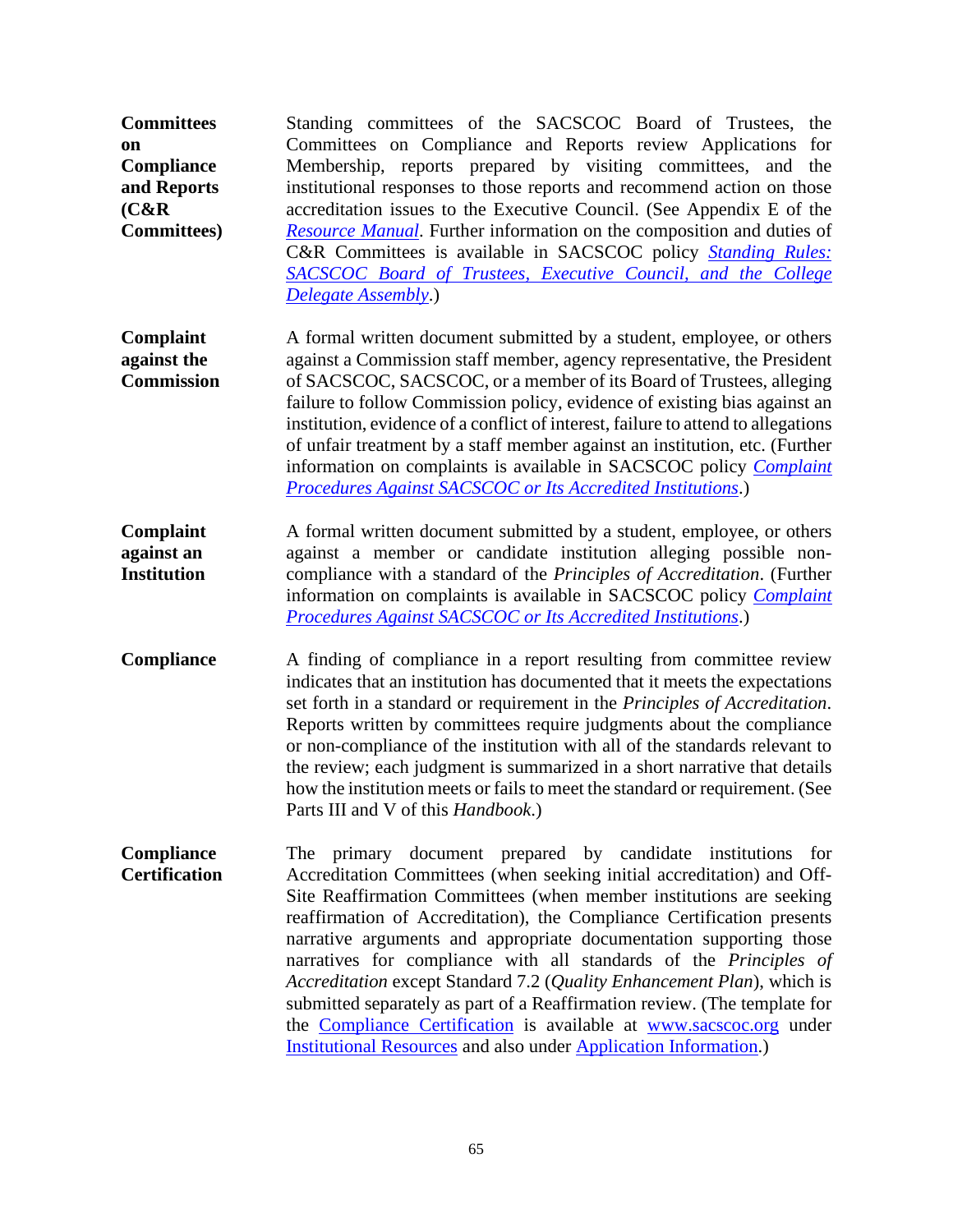- **Compliance Components** Embedded in the wording of the standards of the *Principles of Accreditation*, the compliance components are the multiple discrete issues that must be addressed for each standard. These components are frequently signaled by alphanumeric letter, numbers, commas, and the use of compound modifiers. When writing a narrative for a standard, all compliance components should be addressed
- **Comprehensive Standards** Prior to the 2018 edition of the *Principles of Accreditation*, some standards were identified as Comprehensive Standards. This distinction was removed in the 2018 edition.
- **Consolidation** For the purpose of accreditation and in accord with SACSCOC policy, a consolidation is the combination or transfer of the assets of at least two distinct institutions (corporations) to that of a newly-formed institution (corporation). An example includes two colleges consolidating to form a new institution. For purposes of accreditation, when an institution consolidates with another, SACSCOC uses the same review process as that with a change of ownership, acquisitions, and merger. (Further information on consolidations is available in SACSCOC policy *[Mergers,](http://sacscoc.org/app/uploads/2019/08/Mergers.pdf)  [Consolidations, Change of Ownership, Acquisitions, and Change of](http://sacscoc.org/app/uploads/2019/08/Mergers.pdf)  [Governance, Control, Form, or Legal Status](http://sacscoc.org/app/uploads/2019/08/Mergers.pdf)*.)
- **Consortial Relationship** A consortial relationship typically is a type of cooperative academic arrangement in which two or more institutions share in the responsibility of developing and delivering courses and programs that meet mutually agreed-upon standards of academic quality.
- **Continued Candidacy** An institution is continued in candidacy upon recommendation of the Committee on Compliance and Reports and subsequent action by the SACSCOC Board of Trustees that the institution (1) has failed to demonstrate adequate compliance with the applicable standards of the *Principles of Accreditation* and/or (2) has not been in operation through at least one complete degree program cycle and consequently has not graduated at least one class at the level of the highest degree offered by the institution. Furthermore, this failure to meet the requirements for initial accreditation has been verified by the first Accreditation Committee that visited the institution. (More details are in SACSCOC policy *[Accreditation Procedures for Applicant Institutions](http://sacscoc.org/app/uploads/2019/07/AccredProceduresApplicant.pdf)*.)
- **Contractual Agreement** A contractual agreement typically is a type of cooperative academic arrangement in which an institution enters an agreement with another institution or service provider for receipt or delivery of courses/programs or portions of courses or programs delivered by another institution or service provider.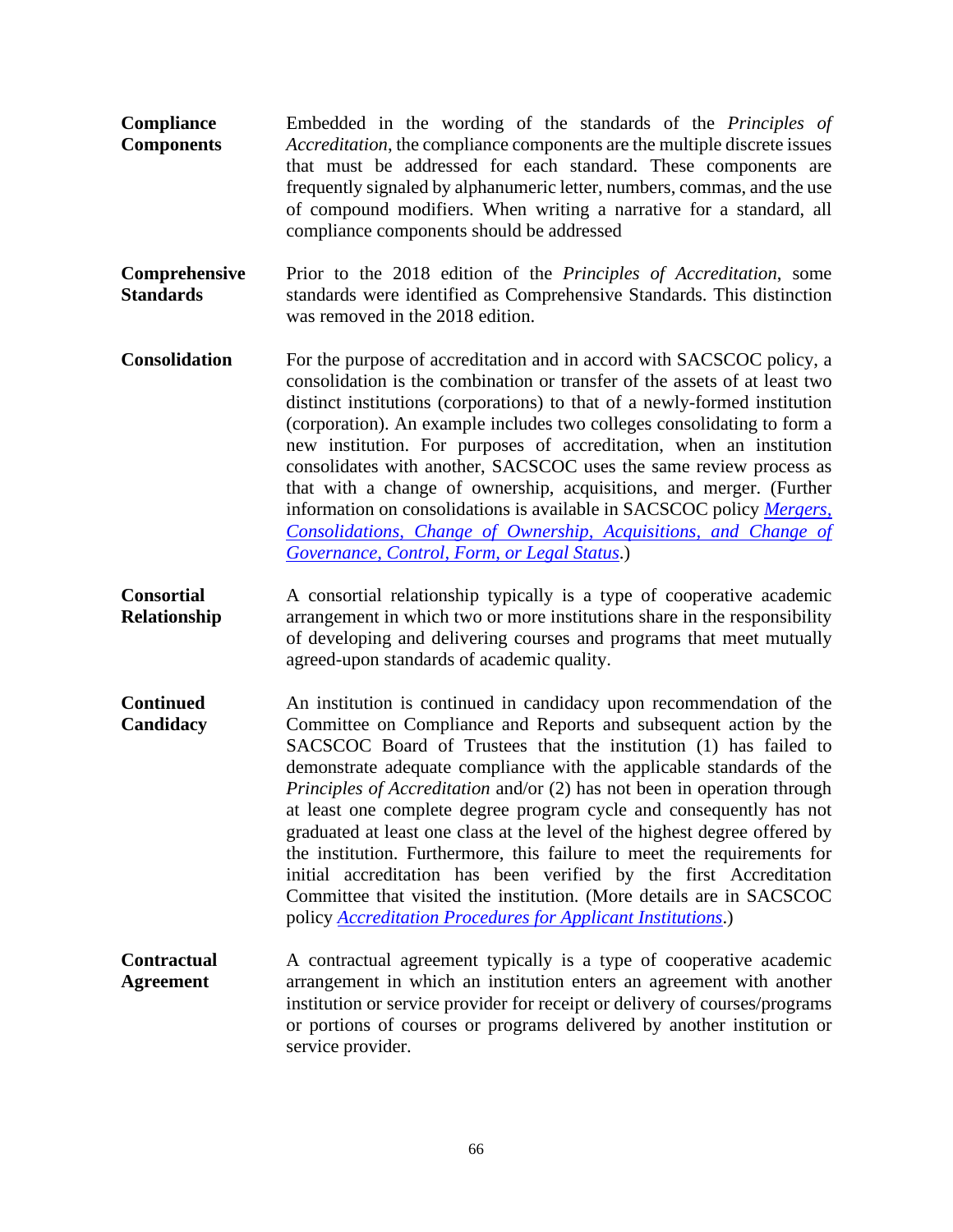- **Cooperative Academic Arrangements** Cooperative academic arrangements are agreements by institutions accredited by SACSCOC and other parties where the SACSCOCaccredited institution records credits on its transcript as its own without delivering all of the educational process for those credits. Cooperative academic arrangements require notification and a copy of the signed agreement be submitted prior to initiation. The SACSOC accredited institution has full responsibility for the quality and integrity of the courses and/or programs offered through such arrangements. These arrangements are covered by Standard 10.9 (Cooperative academic arrangements) of the *Principles of Accreditation*.
- **Core Requirements** Basic, broad-based, foundational requirements, the Core Requirements establish a threshold of development required of all institutions seeking initial accreditation or reaffirmation. Core Requirements are designated with a "(CR)" designation following the standard, and are also listed in Appendix A of the *[Resource Manual](http://sacscoc.org/app/uploads/2019/08/2018-POA-Resource-Manual.pdf)*.
- **Correspondence Education** Correspondence education is a formal educational process under which the institution provides instructional materials, by mail or electronic transmission, including examinations on the materials, to students who are separated from the instructor. Interaction between the instructor and the student is limited, is not regular and substantive, and is primarily initiated by the student; courses are typically self-paced. (See SACSCOC policy *[Distance and Correspondence Education](http://sacscoc.org/app/uploads/2019/07/DistanceCorrespondenceEducation.pdf)*.)
- **Credit Hour** For the purpose of accreditation and in accord with federal regulations, a credit hour is an amount of work represented in intended learning outcomes and verified by evidence of student achievement that is an institutionally established equivalency that reasonably approximates (1) not less than one hour of classroom or direct faculty instruction and a minimum of two hours out of class student work each week for approximately fifteen weeks for one semester or trimester hour of credit, or ten to twelve weeks for one quarter hour of credit, or the equivalent amount of work over a different amount of time or (2) at least an equivalent amount of work as required outlined in item 1 above for other academic activities as established by the institution including laboratory work, internships, practica, studio work, and other academic work leading to the award of credit hours. (Further information on the definition of credit hour is available in SACSCOC policy *[Credit Hours](http://sacscoc.org/app/uploads/2019/08/Credit-Hours.pdf)*.)
- **Current Evidence** Information that supports an assessment of the institution as it exists now is current evidence of an institution's level of compliance with SACSCOC standards and requirements. (See Part II of this *Handbook* for information on documenting compliance.)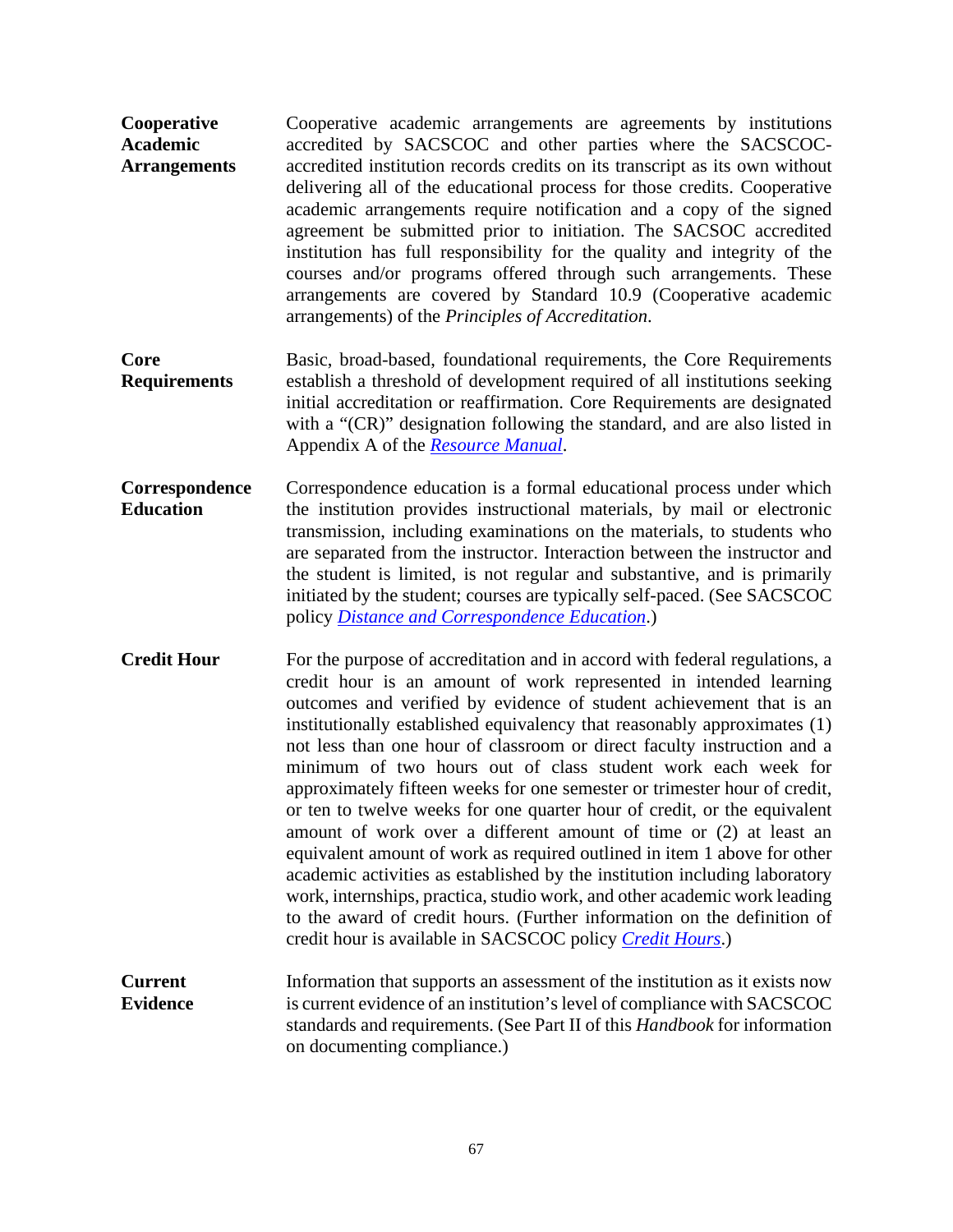| <b>Degree</b><br>completion<br>program                                                            | Typically, a degree completion program is one designed for a non-<br>traditional undergraduate population such as working adults who have<br>completed some college-level course work but have not achieved a<br>baccalaureate degree. Students in such programs may transfer in credit<br>from courses taken previously and may receive credit for experiential<br>learning. Courses in degree completion programs are often offered in an<br>accelerated format or meet during evening and weekend hours, or may be<br>offered via distance learning technologies. An institution's initial degree<br>completion program is considered to be a substantive change.                                                                                                                                                                                                                                  |
|---------------------------------------------------------------------------------------------------|-------------------------------------------------------------------------------------------------------------------------------------------------------------------------------------------------------------------------------------------------------------------------------------------------------------------------------------------------------------------------------------------------------------------------------------------------------------------------------------------------------------------------------------------------------------------------------------------------------------------------------------------------------------------------------------------------------------------------------------------------------------------------------------------------------------------------------------------------------------------------------------------------------|
| <b>Degree Level</b>                                                                               | See "Level."                                                                                                                                                                                                                                                                                                                                                                                                                                                                                                                                                                                                                                                                                                                                                                                                                                                                                          |
| <b>Degree</b><br><b>Programs</b>                                                                  | See "Educational Program."                                                                                                                                                                                                                                                                                                                                                                                                                                                                                                                                                                                                                                                                                                                                                                                                                                                                            |
| <b>Denial of</b><br><b>Authorization</b><br>of a<br>Candidacy<br><b>Committee</b><br><b>Visit</b> | An institution is denied authorization of a Candidacy Committee visit<br>upon recommendation of the Committee on Compliance and Reports and<br>subsequent action by the SACSCOC Board of Trustees indicating that the<br>institution has failed to demonstrate compliance with the requirements of<br>the Application for Membership. (More details are in SACSCOC policy<br><b>Accreditation Procedures for Applicant Institutions.)</b>                                                                                                                                                                                                                                                                                                                                                                                                                                                             |
| <b>Denial of</b><br>Candidacy<br><b>Status</b>                                                    | An institution is denied candidacy status upon recommendation of the<br>Committee on Compliance and Reports and subsequent action by the<br>SACSCOC Board of Trustees indicating that the institution has failed to<br>demonstrate compliance with the requirements of the Application for<br>Membership and that this lack of compliance has been verified by a<br>Candidacy Committee during a visit to the institution. Denial of<br>candidacy status is an appealable action. (More details are in SACSCOC<br>policy <b>Accreditation Procedures for Applicant Institutions</b> .)                                                                                                                                                                                                                                                                                                                |
| <b>Denial</b><br>of Initial<br><b>Accreditation</b>                                               | An institution is denied initial accreditation upon recommendation of the<br>Committee on Compliance and Reports and subsequent action by the<br>SACSCOC Board of Trustees that the institution (1) has failed to<br>demonstrate adequate compliance with the applicable standards of the<br><i>Principles of Accreditation</i> and/or (2) has not been in operation through<br>at least one complete degree program cycle and consequently has not<br>graduated at least one class at the level of the highest degree offered by<br>the institution. Furthermore, this failure to meet the requirements for<br>initial accreditation has been verified by the second Accreditation<br>Committee that visited the institution. Denial of initial accreditation is an<br>appealable action. (More details are in SACSCOC policy <b>Accreditation</b><br><b>Procedures for Applicant Institutions.)</b> |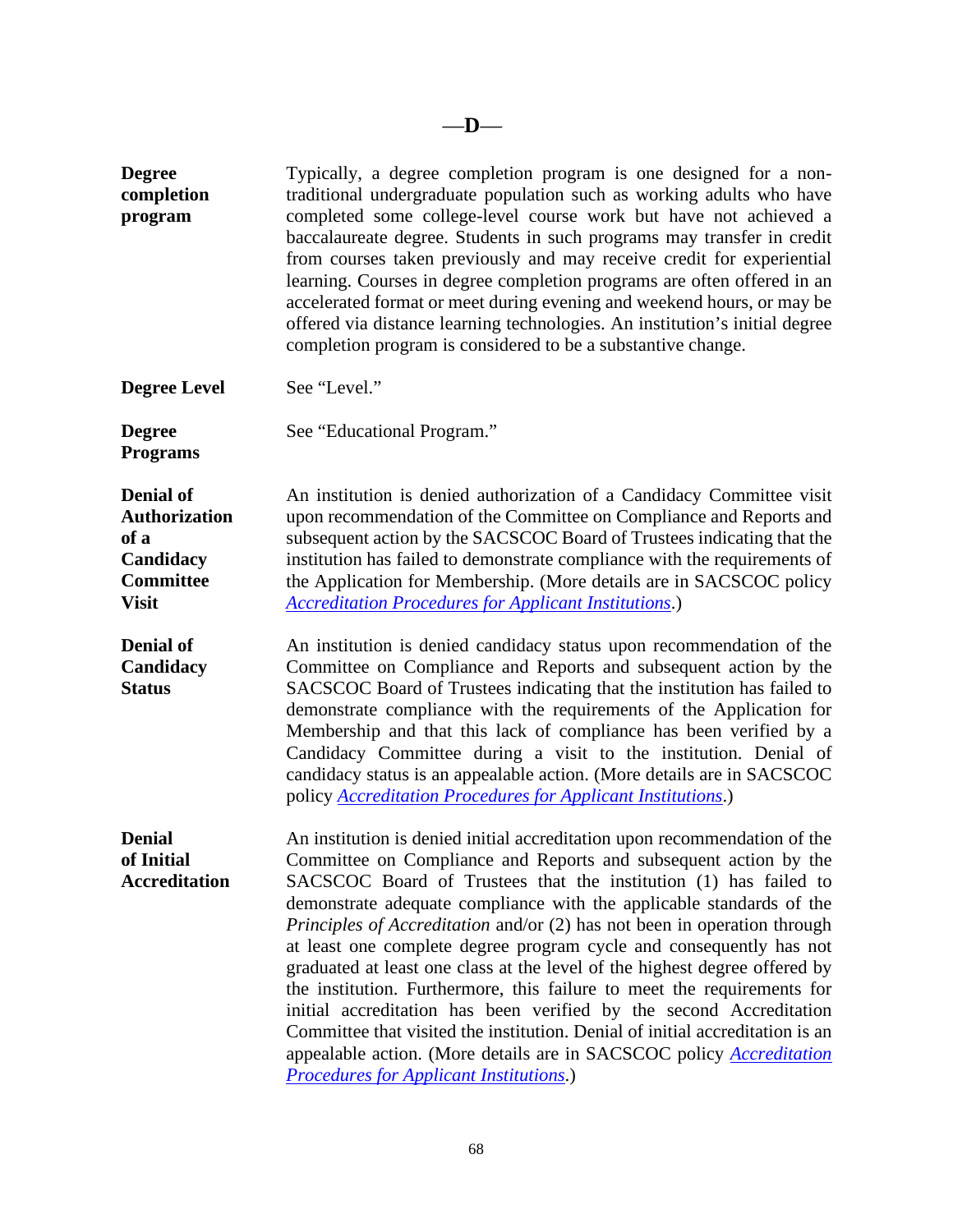**Denial of Reaffirmation** An institution is denied reaffirmation upon recommendation of the Committee on Compliance and Reports and subsequent action by the SACSCOC Board of Trustees that, during its decennial review, the institution (1) has failed to comply with any of the Core Requirements, (2) demonstrates significant non-compliance with other standards of the *Principles*, or (3) does not comply with SACSCOC policies. Denial of reaffirmation is accompanied by a sanction. Denial of reaffirmation is not an appealable action. (Further information is available in SACSCOC policy *[Sanctions, Denial of Reaffirmation, and Removal from](http://sacscoc.org/app/uploads/2019/07/sanctionpolicy.pdf)  [Membership](http://sacscoc.org/app/uploads/2019/07/sanctionpolicy.pdf)*.)

**Distance Education** In conjunction with the federal definition, SACSCOC defines distance education as a formal educational process in which the majority of the instruction (interaction between students and instructors and among students) in a course occurs when students and instructors are not in the same place. Instruction may be synchronous or asynchronous. A distance education course may use the internet; one-way and two-way transmissions through open broadcast, closed circuit, cable, microwave, broadband lines, fiber optics, satellite, or wireless communications devices; audio conferencing; or video cassettes, DVDs, and CD-ROMs if used as part of the distance learning course or program. (See SACSCOC policy *[Distance and Correspondence Education](http://sacscoc.org/app/uploads/2019/07/DistanceCorrespondenceEducation.pdf)*.)

**Dual Degree Program** A dual degree (or a dual academic award) is one whereby students study at two or more institutions, and each institution awards a separate program completion credential bearing only its own name, seal and signature. (See SACSCOC policy *[Agreements Involving Joint and Dual Academic](http://sacscoc.org/app/uploads/2019/08/JointDualAwards.pdf)  [Awards](http://sacscoc.org/app/uploads/2019/08/JointDualAwards.pdf)*.)

**Dual-Enrollment Program** A dual-enrollment program (or dual credit program) is one where a high school student earns college credit for courses that also satisfy high school requirements. Higher education institutions awarding college credit to high school students are fully responsible for the quality and integrity of that credit. (See SACSCOC Policy *[Dual Enrollment](http://sacscoc.org/app/uploads/2019/08/Dual-Enrollment.pdf)*.)

**Dues** Member and candidate institutions pay annual dues to SACSCOC based on a fixed cost set by the Executive Council, plus a percentage of the institution's full-time equivalent enrollment, plus a percentage of the E  $\&$ G expenses of an institution, if the E  $\&$  G expenses exceed four million dollars. Institutions are billed in April for receipt by June 30 of that same year. (See SACSCOC policy *[Dues, Fees and Expenses](http://sacscoc.org/app/uploads/2019/08/Dues.pdf)*.)

—**E**—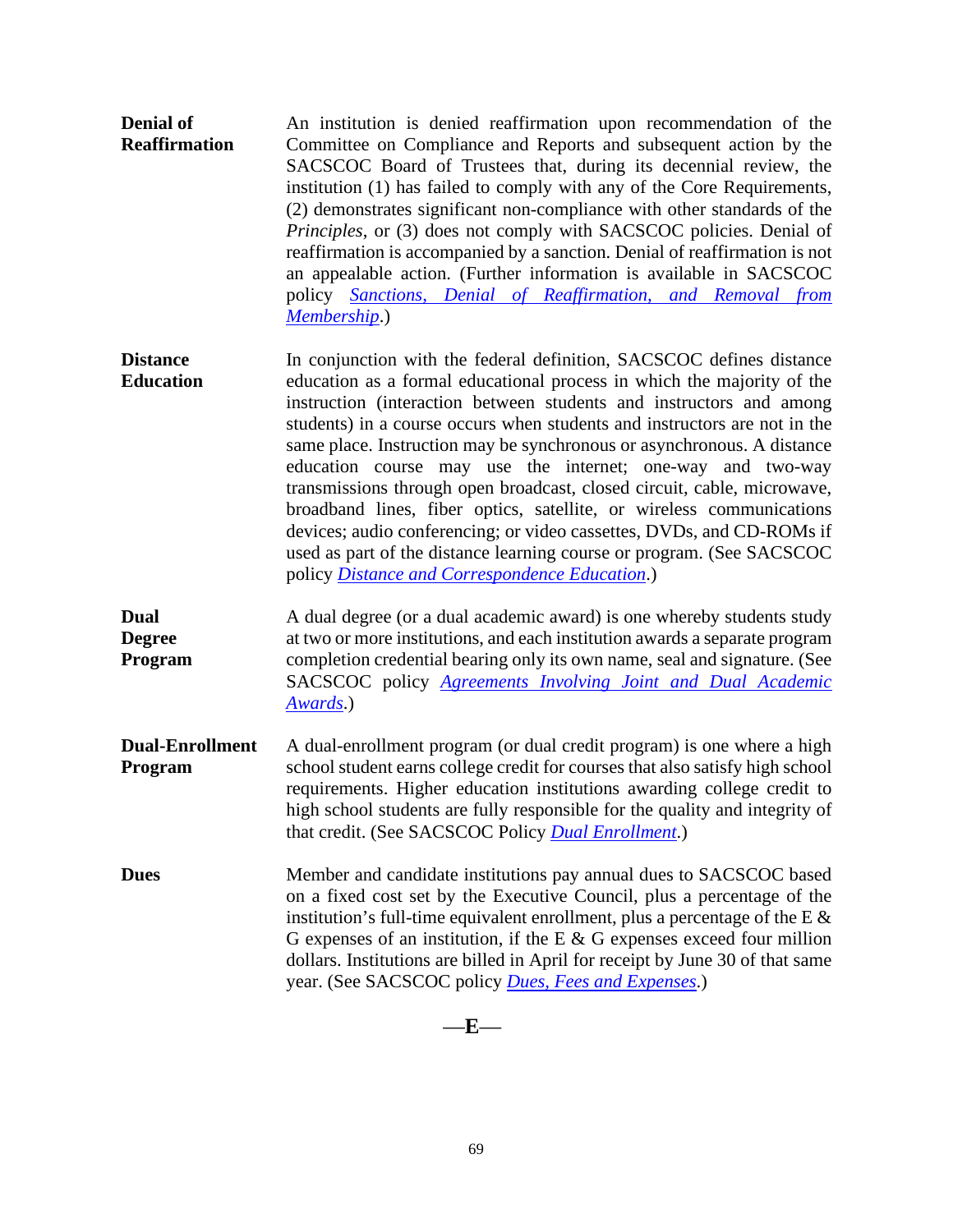- **Educational Program** An educational program is a coherent set of courses leading to a credential (degree, diploma, or certificate) awarded by the institution. **Executive Council** Comprised of 13 members, the Executive Council is the executive arm of the SACSCOC Board of Trustees and functions on behalf of the Board
- and the College Delegate Assembly between meetings. (See Part I in this *Handbook*. Further information on the composition and selection of the Executive Council and its duties is available in SACSCOC policy *[Standing Rules: SACSCOC Board of Trustees, Executive Council, and the](http://sacscoc.org/app/uploads/2019/07/standingrules.pdf)  [College Delegate Assembly](http://sacscoc.org/app/uploads/2019/07/standingrules.pdf)*.)
- **Exit Conference** Committee visits end with a brief meeting between the Committee and the institution's leadership, the Exit Conference, at which time the Committee orally presents an overview of its draft report with particular emphasis on its findings of compliance/non-compliance. (See Part V of this *Handbook*.)

—**F**—

- **Faculty Qualifications** Standard 6.2.a (Faculty qualifications) of the *Principles of Accreditation* requires that the institution justifies and documents the qualifications of its faculty members.
- **Federal Requirements** Prior to the 2018 Edition revision of the *Principles of Accreditation*, some standards were identified as Federal Requirements. This distinction was removed in the 2018 revision. However, Table 3 in Part IV of this *Handbook* identifies standards of the *Principles* that must be reviewed onsite as part of SACSOC's obligations as an accreditor recognized by the U.S. Department of Education.
- **Fees** SACSCOC assesses fees to institutions for a variety of activities: application, reaffirmation of accreditation, substantive change, special reviews, and advisory visits. As part of the reaffirmation process, member institutions pay a set fee for the Off-Site Review, as well as the actual expenses incurred by members of the On-Site Reaffirmation Committee. (See SACSCOC policy *[Dues, Fees and Expenses](http://sacscoc.org/app/uploads/2019/08/Dues.pdf)*.)
- **Fifth-Year Follow-up** Submitted approximately five years prior to an institution's reaffirmation review, a Fifth-Year Follow-up Report, also called an Additional Report to the Fifth-Year Interim Report, addresses accreditation issues identified for verification of continued compliance during a prior meeting of the Committee on Compliance and Reports.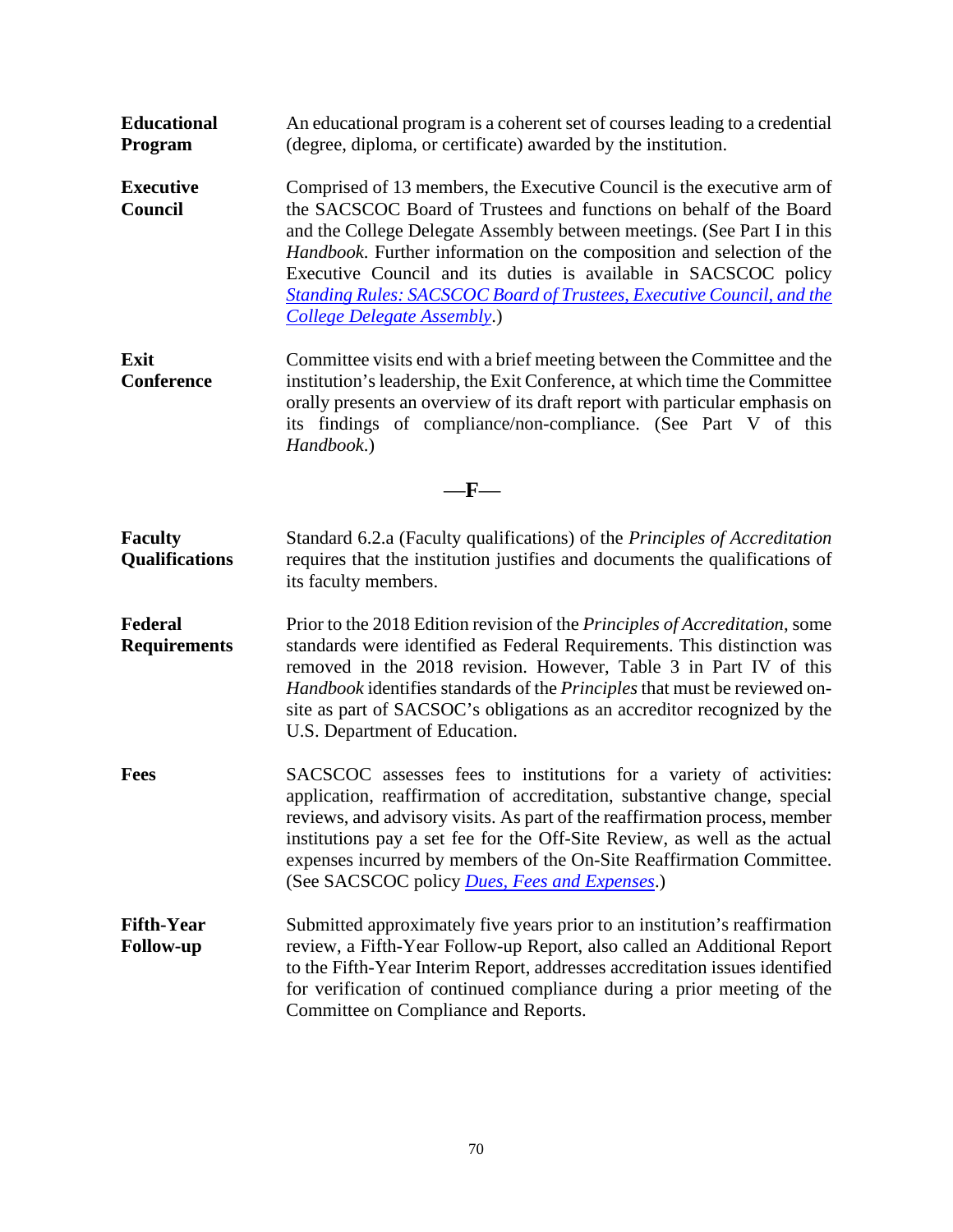| <b>Fifth-Year</b> | Submitted approximately five years prior to an institution's reaffirmation       |
|-------------------|----------------------------------------------------------------------------------|
| <b>Interim</b>    | review, a Fifth-Year Interim Report includes (1) a modified Compliance           |
| <b>Report</b>     | Certification that addresses only those federal expectations that are            |
|                   | integrated in the various requirements and standards of the <i>Principles of</i> |
|                   | <i>Accreditation</i> , (2) an Impact Report on the Quality Enhancement Plan, (3) |
|                   | an Institutional Summary Form Prepared for SACSCOC Reviews, and,                 |
|                   | where applicable, (4) a report on off-campus sites initiated since the           |
|                   | institution's last reaffirmation but not reviewed, and (5) a report on issues    |
|                   | identified for verification of continued compliance during the last              |
|                   | reaffirmation review. (See Fifth-Year Interim Review.)                           |

**Focused Report** A component of the process for reaffirmation of Accreditation, a Focused Report addresses the findings of the Off-Site Review Committee. (Further information about the Focused Report is available in Part IV of this *Handbook*.)

—**G**—

- **General Education** Courses in general education introduce undergraduate students to the basic content and methodology of the principal areas of knowledge – humanities and the fine arts, the social and behavioral sciences, and the natural sciences and mathematics.
- **Geographically Separate** A geographically separate site is an instructional site or branch campus that is located physically apart from the main campus of the institution. This definition is used in the application of provisions of the SACSCOC policy *[Substantive Change for SACSCOC Accredited Institutions](http://sacscoc.org/app/uploads/2019/08/SubstantiveChange.pdf)*.
- **Good Cause** If a member institution has not remedied deficiencies at the conclusion of its two-year monitoring period, the SACSCOC Board of Trustees must either remove the institution from membership or continue accreditation for Good Cause; an institution may be continued for Good Cause only if it has met all of the following three conditions: it has (1) demonstrated significant recent accomplishments in addressing non-compliance; (2) documented that it has the "potential" to remedy all deficiencies within the extended period; and (3) provided assurance to the Board that it is not aware of any other reasons why the institution could not be continued in accreditation. Good Cause must be accompanied with Probation. (For further information, see SACSCOC policy *[Sanctions, Denial of](http://sacscoc.org/app/uploads/2019/07/sanctionpolicy.pdf)  [Reaffirmation, and Removal from Membership](http://sacscoc.org/app/uploads/2019/07/sanctionpolicy.pdf)*.)
- **Good Practices** A SACSCOC good practice is a commonly-accepted practice within the higher education community designed to enhance institutional quality. Good practices are posted on the [Documents](http://sacscoc.org/documents/) page.)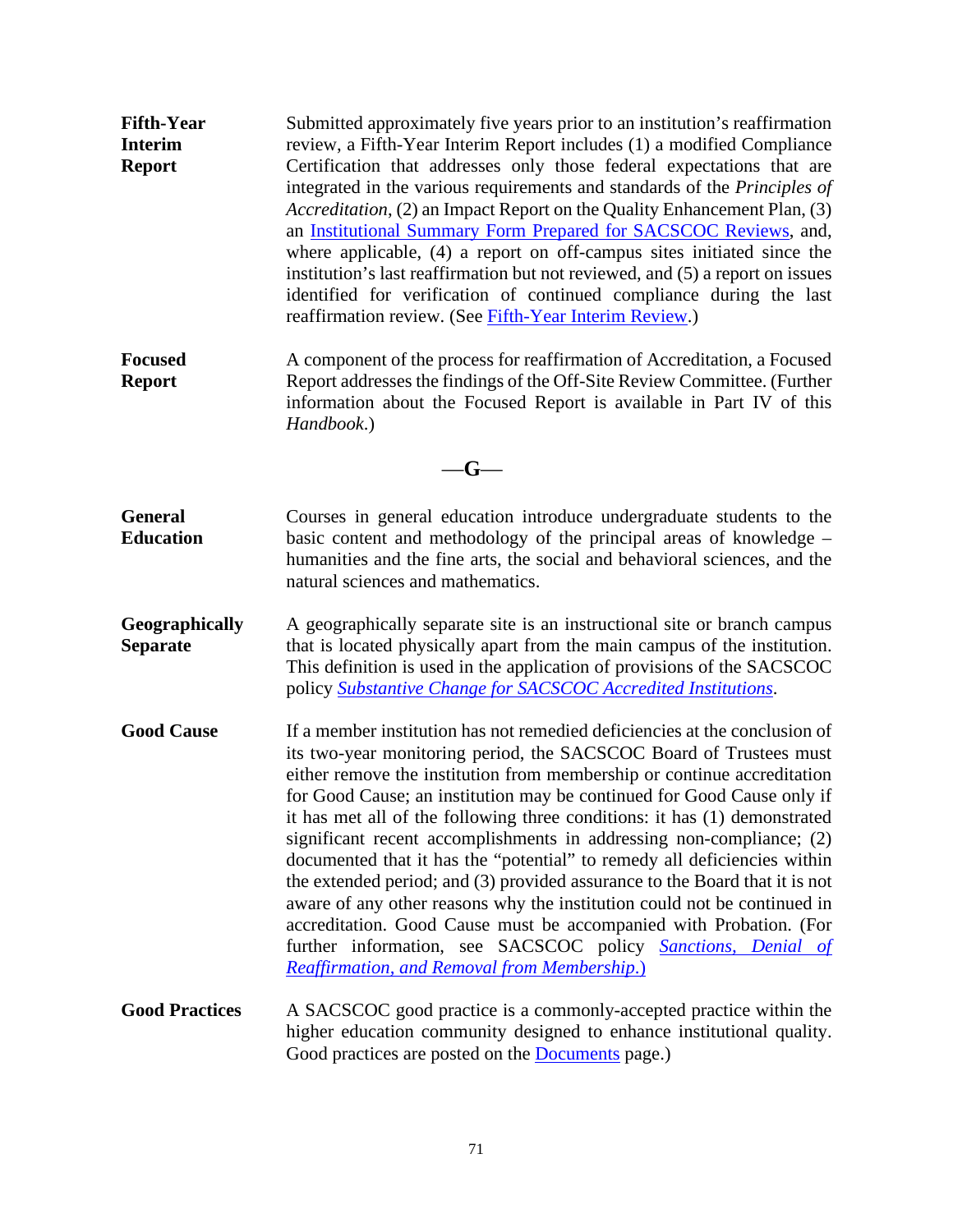**Governance** When SACSCOC refers to the governance of an institution, it means one of three types of control: (1) public, (2) private, not-for-profit, and (3) private, for-profit. (See also Types of Institutions.)

Guidelines A SACSCOC guideline is an advisory statement designed to assist institutions in fulfilling accreditation requirements. Guidelines are posted on the [Documents](http://sacscoc.org/documents/) page.)

—**I**—

**Impact Report for the Quality Enhancement Plan (QEP)**  Submitted as part of the Fifth-Year Interim Report five years prior to an institution's reaffirmation review, the Impact Report demonstrates the extent to which the QEP has affected outcomes related to student learning and/or student success

- **Initial Accreditation** An institution is awarded initial accreditation upon recommendation of the Committee on Compliance and Reports and subsequent action by the SACSCOC Board of Trustees that the institution has demonstrated compliance with the applicable standards of the *Principles of Accreditation* and this compliance has been verified by an Accreditation Committee during a visit to the institution, that it has been in operation through at least one complete degree program cycle, and that it has graduated at least one class at the level of the highest degree offered by the institution. The date of initial accreditation is the time of action by the Board of Trustees. (More details are in SACSCOC policy *[Accreditation](http://sacscoc.org/app/uploads/2019/07/AccredProceduresApplicant.pdf)  [Procedures for Applicant Institutions](http://sacscoc.org/app/uploads/2019/07/AccredProceduresApplicant.pdf)*.)
- **Initial Application for Membership** The initial Application for Membership (addressing Institutional Characteristics in Part A and documenting compliance with the relevant standards in Part B) is the first document submitted by the applicant institution after participation in a Pre-Applicant Workshop. (More information is available at [Application Information.](http://sacscoc.org/accrediting-standards/application-process/))
- **Institute on Quality Enhancement and Accreditation** Each summer, SACSCOC offers a three-day Institute on Quality Enhancement and Accreditation to address issues related to the assessment of student learning and the development of a QEP. (Programs for the upcoming institute and highlights of recent institutes are available on the [Institute on Quality Enhancement and Accreditation](http://sacscoc.org/institute-on-quality-enhancement-and-accreditation/) page.)

**Institutional Effectiveness** Institutional effectiveness is the systematic, explicit, and documented process of measuring performance against mission in all aspects of an institution.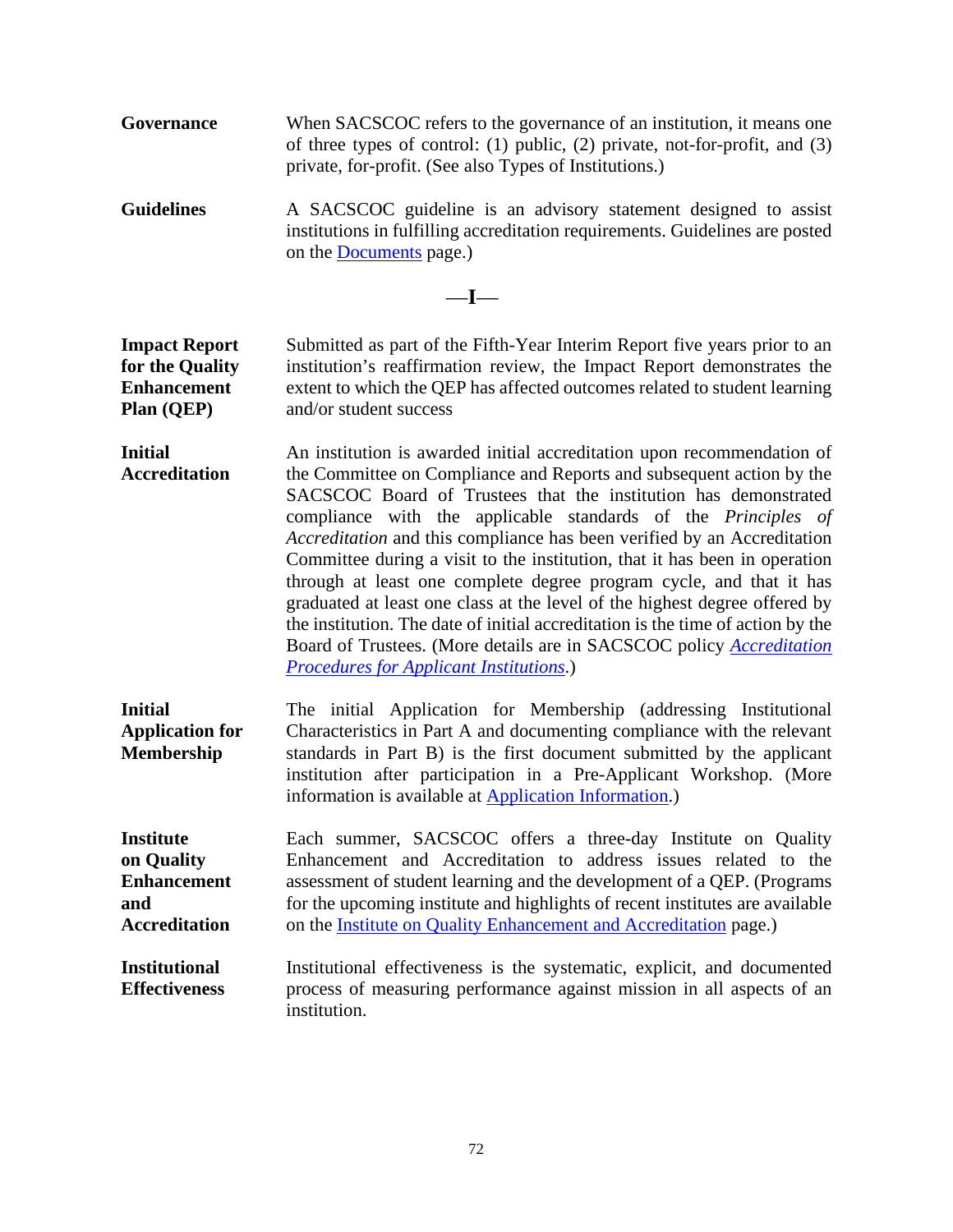| <b>Institutional</b><br><b>Effectiveness</b><br><b>Workshop for</b><br><b>Pre-Applicants</b> | All attendees at the Workshop for Pre-Applicants are invited to attend a<br>one-day Institutional Effectiveness Workshop for Pre-Applicants, which<br>is designed to illustrate how to write adequate narratives and appropriately<br>document compliance with the SACSCOC requirements and standards<br>that have historically proven most difficult for applicants to address –<br>Section 7 (Institutional Planning and Effectiveness) and Section 8<br>(Student Achievement). |
|----------------------------------------------------------------------------------------------|-----------------------------------------------------------------------------------------------------------------------------------------------------------------------------------------------------------------------------------------------------------------------------------------------------------------------------------------------------------------------------------------------------------------------------------------------------------------------------------|
| <b>Institutional</b><br><b>Profile</b>                                                       | Each year, the SACSCOC office collects information about candidate and<br>member institutions. The Institutional Profile requesting information<br>about finances is due in July; the Institutional Profile requesting<br>information about enrollment is due in January.                                                                                                                                                                                                         |
| <b>Institutional</b><br><b>Publication</b>                                                   | The term "institutional publication" refers to formal print materials of the<br>institution, such as catalogs and faculty handbooks, as well as electronic<br>materials, such as web sites.                                                                                                                                                                                                                                                                                       |
| Integrity                                                                                    | The honesty, sincerity, and sound moral principle embedded in the<br>concept of integrity serve as the foundation of the relationship between<br>the SACSCOC and its member, candidate, and applicant institutions. (See<br>Section 1 in the <b>Resource Manual</b> or in the Principles of Accreditation.)                                                                                                                                                                       |
|                                                                                              |                                                                                                                                                                                                                                                                                                                                                                                                                                                                                   |

**Joint Degree Program** A joint degree program (or joint academic award) is one whereby students study at two or more institutions and are awarded a single program completion credential bearing the names, seals and signatures of each of the participating institutions. (See SACSCOC policy *[Agreements](http://sacscoc.org/app/uploads/2019/08/JointDualAwards.pdf)  [Involving Joint and Dual Academic Awards](http://sacscoc.org/app/uploads/2019/08/JointDualAwards.pdf)*.)

—**L**—

| Last<br><b>Reaffirmation</b> | The date of an institution's last reaffirmation identifies the year that the<br>most recent comprehensive review of the institution's compliance with<br>SACSCOC standards was acted upon by the SACSCOC Board of<br>Trustees.                                                                                         |
|------------------------------|------------------------------------------------------------------------------------------------------------------------------------------------------------------------------------------------------------------------------------------------------------------------------------------------------------------------|
| Leadership<br><b>Team</b>    | The Leadership Team is the small group at the institution that coordinates<br>and manages the internal process for developing appropriate documents<br>and overseeing preparations for the reviews that are required for initial<br>accreditation or reaffirmation of Accreditation. (See Part I of this<br>Handbook.) |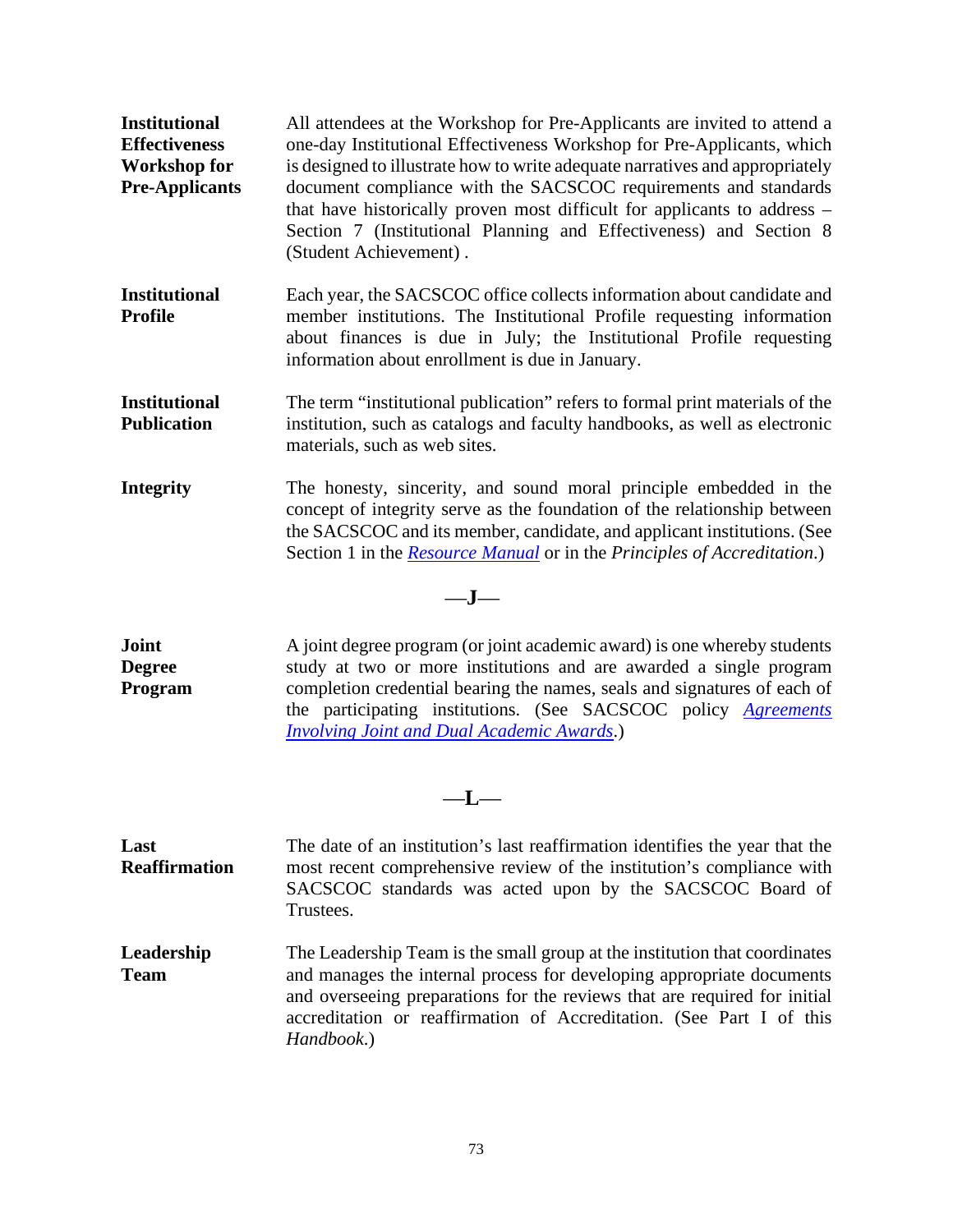| <b>Level</b>                    | Classified by SACSCOC according to the highest degree offered, member<br>institutions are designated as operating at one of the following six levels:<br>Level $I -$ Associate<br>Level II - Baccalaureate<br>Level III - Masters<br>Level IV - Education Specialist<br>Level $V - Doctorate$ (3 or fewer)<br>Level $VI$ – Doctorate (4 or more)                                                                                                                                                                                                                                                                                                                                                 |
|---------------------------------|--------------------------------------------------------------------------------------------------------------------------------------------------------------------------------------------------------------------------------------------------------------------------------------------------------------------------------------------------------------------------------------------------------------------------------------------------------------------------------------------------------------------------------------------------------------------------------------------------------------------------------------------------------------------------------------------------|
| Loss of<br><b>Membership</b>    | See "Removal from Membership."<br>$-M-$                                                                                                                                                                                                                                                                                                                                                                                                                                                                                                                                                                                                                                                          |
| <b>Main Campus</b>              | An institution's main campus is the street address used for the institution<br>as a whole. The main campus is typically the campus where the central<br>administrative offices are located.                                                                                                                                                                                                                                                                                                                                                                                                                                                                                                      |
| <b>Meeting</b><br>on the Record | Committees on Compliance and Reports meet with representatives of<br>institutions in a meeting on the record, which is an interview with a<br>recorded transcript, when there is a significant possibility that<br>Commission action could include appealable actions (denial of candidacy<br>for initial accreditation, removal from candidacy for initial accreditation,<br>denial of initial membership, and removal from membership), or when<br>such a meeting is needed to provide more information on a complex case.<br>(Further information is available in SACSCOC policy <i>Administrative</i><br><b>Procedures for the Meetings of the Committees on Compliance and</b><br>Reports.) |
| <b>Merger</b>                   | "Merger" means the acquisition by one institution of another institution's<br>assets. An example includes an institution accredited by SACSCOC<br>acquiring the assets of a non-accredited institution. For purposes of<br>accreditation, when an institution merges with another, SACSCOC uses<br>the same review process as that with a change of ownership, acquisitions,<br>and consolidation. (Further information on mergers is available in<br>SACSCOC policy Mergers, Consolidations, Change of Ownership,<br>Acquisitions, and Change of Governance, Control, Form, or Legal<br>Status.)                                                                                                |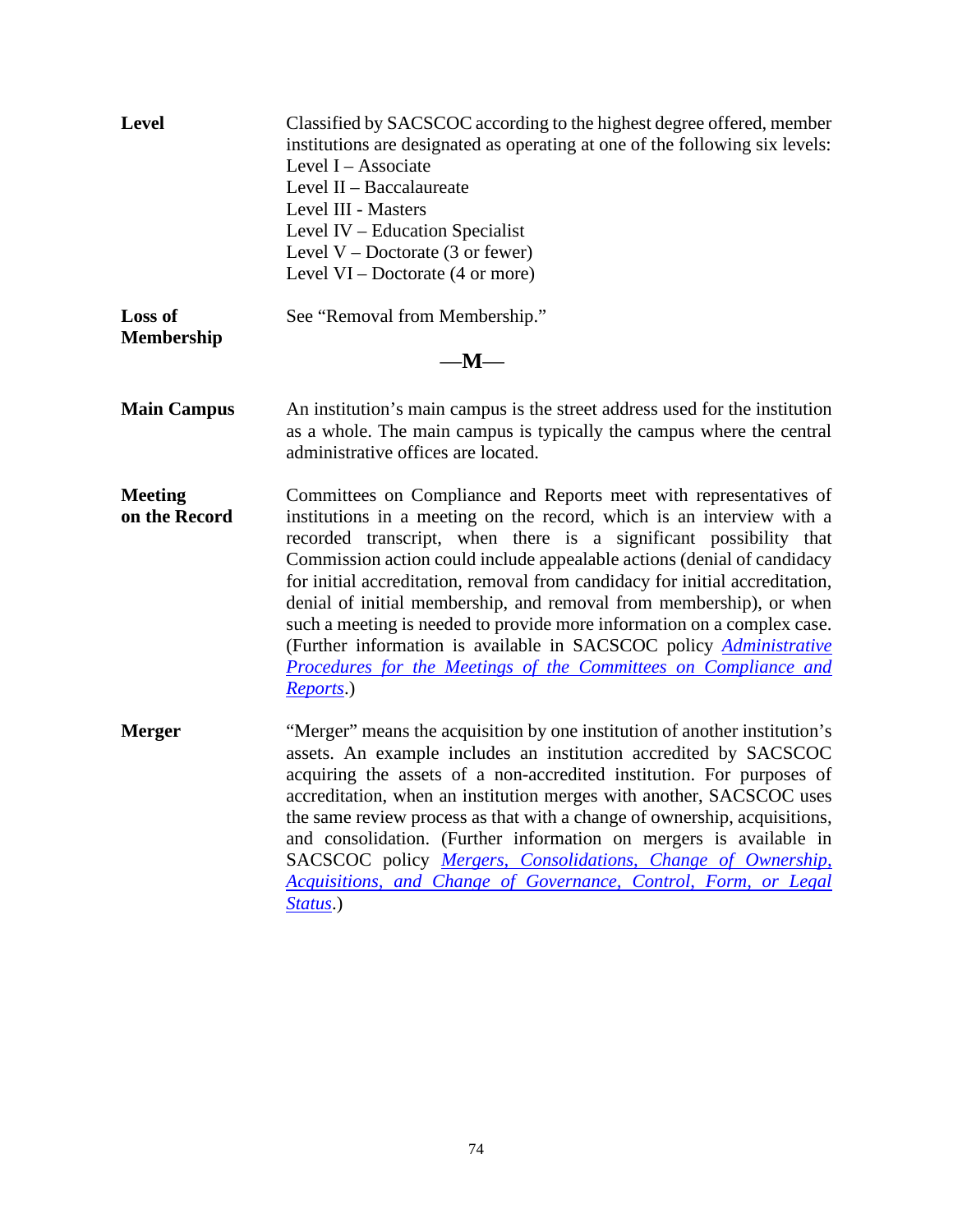- **Mission statement** The mission statement is a comprehensive statement addressing all aspects of institutional function. It is important that the institutional mission statement be formally adopted, published, implemented, and made available to all the constituencies of the institution and to the general public. Because the mission statement describes what the institution does, it is the foundation for planning and effectiveness processes. These processes validate that the institution does what it claims and evaluates how well it fulfills its mission statement. The mission statement thus provides the basis and context for evaluating institutional effectiveness. SACSCOC uses the term "mission" throughout its standards to be consistent in representing other terminology which may mean the same, such as purpose or vision.
- **Modified prospectus** A modified prospectus can be submitted in lieu of a full prospectus for certain designated substantive changes. When a modified prospectus is acceptable, SACSCOC specifies requested information from the institution. (For more information see SACSCOC policy *[Substantive](http://sacscoc.org/app/uploads/2019/08/SubstantiveChange.pdf)  [Change for SACSCOC Accredited Institutions](http://sacscoc.org/app/uploads/2019/08/SubstantiveChange.pdf)*.)
- **Monitoring Report** A Monitoring Report provides additional documentation of compliance for those standards of the *Principles of Accreditation* identified by the Committee on Compliance and Reports following review of a committee's findings as issues for which full compliance has not yet been documented. (Additional information is available in SACSCOC policy *[Reports Submitted for SACSCOC](http://sacscoc.org/app/uploads/2020/01/Reports-submitted-for-COC-review-1.pdf) Review*.)
- **Multi-campus Institution** A multi-campus institution is accredited as one unit with all campuses included in that accreditation. Such campuses are permanent and usually have a core faculty and substantive administrative and academic support systems. A multi-campus institution may have a central administrative unit—a unit that administers the entire institution—with all instruction taking place on the individual campuses.

**Multiple Level Governing Structure** The governing board of an institution typically has legal authority and responsibility for the institution's mission, its financial stability, and institutional policies. When the governing board does not retain sole legal authority and operating control, the institution has a multiple level governing structure, and needs to clearly outline the active control of these functions by other entities and how the multiple levels of governance relate to the governing board's responsibilities pertaining to institutional mission, financial operations, and/or institutional policies. See Standard 4.3 (Multiple level governing structure) in the *[Resource Manual](http://sacscoc.org/app/uploads/2019/08/2018-POA-Resource-Manual.pdf)*.

—**N**—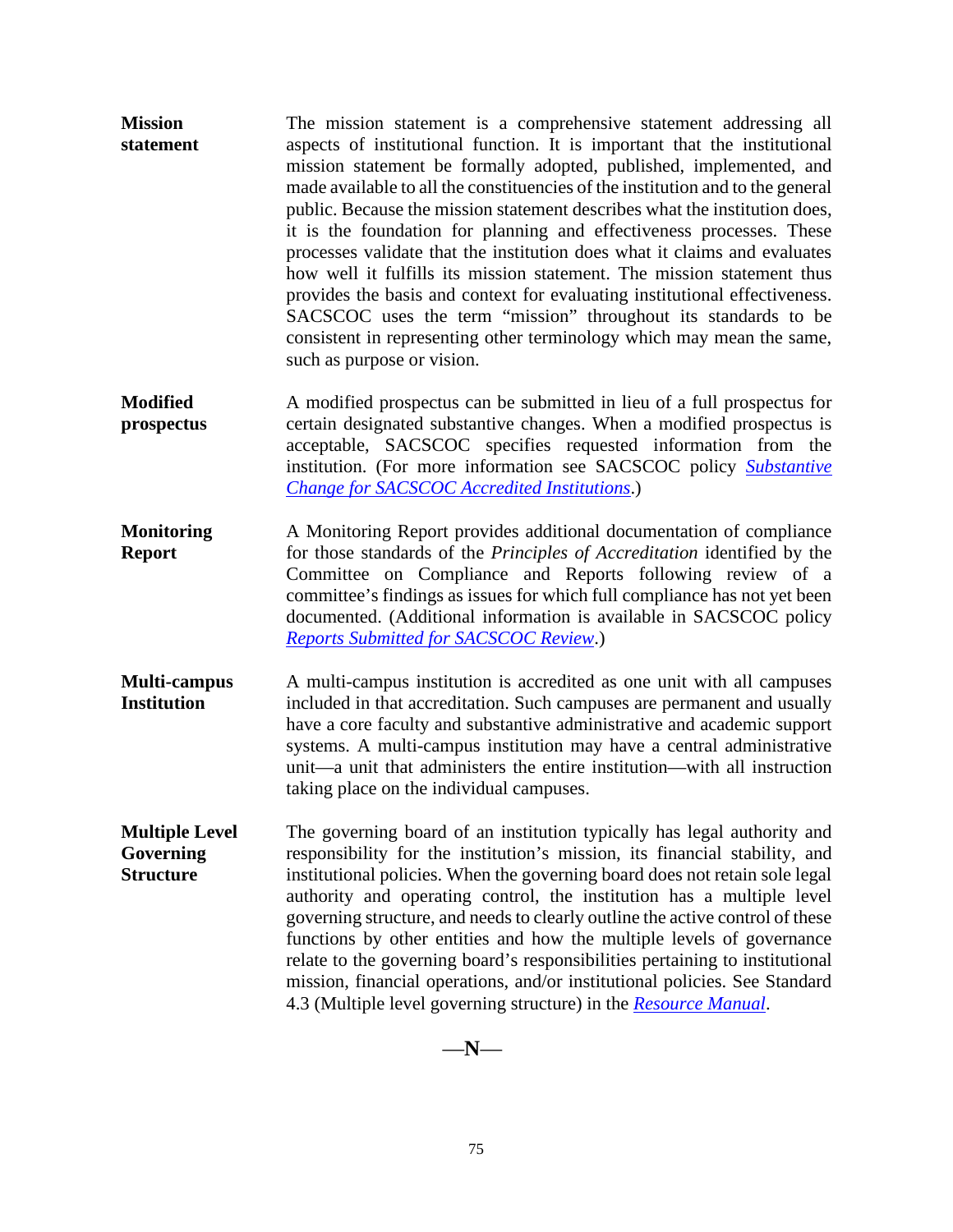- **National Accrediting Agencies** National accrediting agencies (such as the Rabbinical and Talmudic Schools Accreditation Commission and the Accrediting Bureau of Health Education Schools) focus on specific types of institutions wherever they are located. Normally, these are single purpose institutions (e.g. career education, religious education). (See Appendix E of the *[Resource](http://sacscoc.org/app/uploads/2019/08/2018-POA-Resource-Manual.pdf)  [Manual](http://sacscoc.org/app/uploads/2019/08/2018-POA-Resource-Manual.pdf)*.)
- **Negative Actions** SACSCOC defines negative actions taken by SACSCOC Board of Trustees as the following: (1) Place or continue on warning; (2) Place or continue on probation; and (3) Continue accreditation for good cause and place or continue on probation.

**Next Reaffirmation** The date of the next reaffirmation of a member institution is the year in which the SACSCOC Board of Trustees will act on the results of the next comprehensive review of the institution's compliance with the *Principles of Accreditation*. Between reaffirmations, other committees (such as Substantive Change Committees) may visit the campus to review the institution's compliance with a portion of the SACSCOC standards.

- **Non-Compliance** A finding of Non-Compliance in a report written by a visiting committee indicates that an institution has failed to document that it meets a standard in the *Principles of Accreditation*. Reports written by both Off-Site Reaffirmation Committees and On-Site (all types) Committees require judgments about the compliance or non-compliance of the institution with all of the standards relevant to the review; each judgment is summarized in a short narrative that details how the institution meets or fails to meet the standard or requirement. In reports written by visiting committees, narratives that detail findings of non-compliance include recommendations, which formally cite the lack of compliance with a standard or requirement. (See Parts III and V of this *Handbook*.)
- **Notification of substantive change** For some types of substantive changes, prior to initiation of the change, the institution must first submit a letter from its CEO, or his/her designated representative, to the SACSCOC President summarizing the proposed change and providing the intended implementation date. Some types of changes also require prior approval. The policy and procedures for reporting and review of institutional substantive change are outlined in the SACSCOC policy *[Substantive Change for SACSCOC Accredited](http://sacscoc.org/app/uploads/2019/08/SubstantiveChange.pdf)  [Institutions](http://sacscoc.org/app/uploads/2019/08/SubstantiveChange.pdf)*.

—**O**—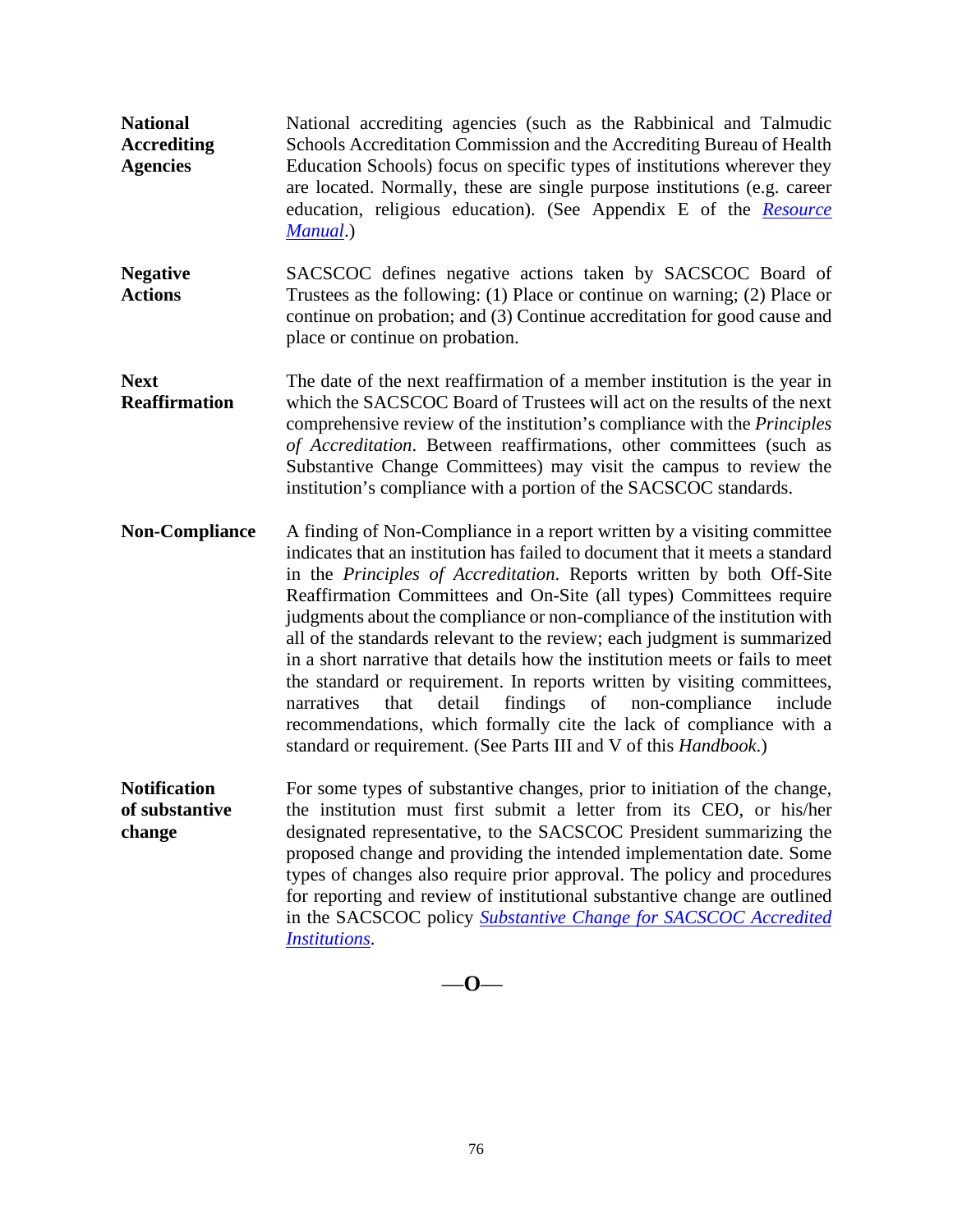- **Objective Evidence** Objective evidence of the institution's level of compliance with SACSCOC standards and requirements is based on observable data and information. (See Part II of this *Handbook* for information on documenting compliance.)
- **Off-Campus Instructional Site** An off-campus instructional site is a teaching site located geographically apart from the main campus. A site at which an institution provides electronic delivery and where students go to access the support services needed is also considered an off-campus instructional site. The site is not independent of the institution's main campus.
- **Off-Site Reaffirmation Committee** Composed of a chair and evaluators for finance, institutional effectiveness, governance and administration, academic and student support services, library and learning support services, and two or more evaluators for educational programs, the Off-Site Reaffirmation Committee completes the first review of the Compliance Certification developed by a member institution seeking reaffirmation of Accreditation. (See Part III of this *Handbook*.)
- **On-Site Reaffirmation Committee** Composed of a minimum of seven members (the chair and evaluators in the areas of organization/governance, faculty, educational programs, student support services, institutional effectiveness, and the Quality Enhancement Plan), the On-Site Reaffirmation Committee visits a member institution seeking reaffirmation of Accreditation to complete the review of the standards begun by the Off-Site Review Committee and to review the QEP and Focused Report. (See Part V this *Handbook*.)

# —**P**—

- **Policy** A SACSCOC policy is a required course of action to be followed by SACSCOC's Board of Trustees or its member or candidate institutions. Policies are posted on the [Documents](http://sacscoc.org/documents/) page of the SACSCOC [website.](http://www.sacscoc.org/)
- **Position Statement** A SACSCOC position statement examines an issue facing SACSCOC's membership, describes appropriate approaches, and states SACSCOC's stance on the issue. Position statements are posted on the [Documents](http://sacscoc.org/documents/) page of the SACSCOC [website.](http://www.sacscoc.org/)

**The** *Principles of Accreditation: Foundations For Quality Enhancement* The accreditation requirements of SACSCOC that must be met by all applicant, candidate, and member institutions (private for-profit, private not-for-profit, and public) are published in the *Principles of Accreditation*. These requirements apply to all institutional programs and services, wherever located or however delivered.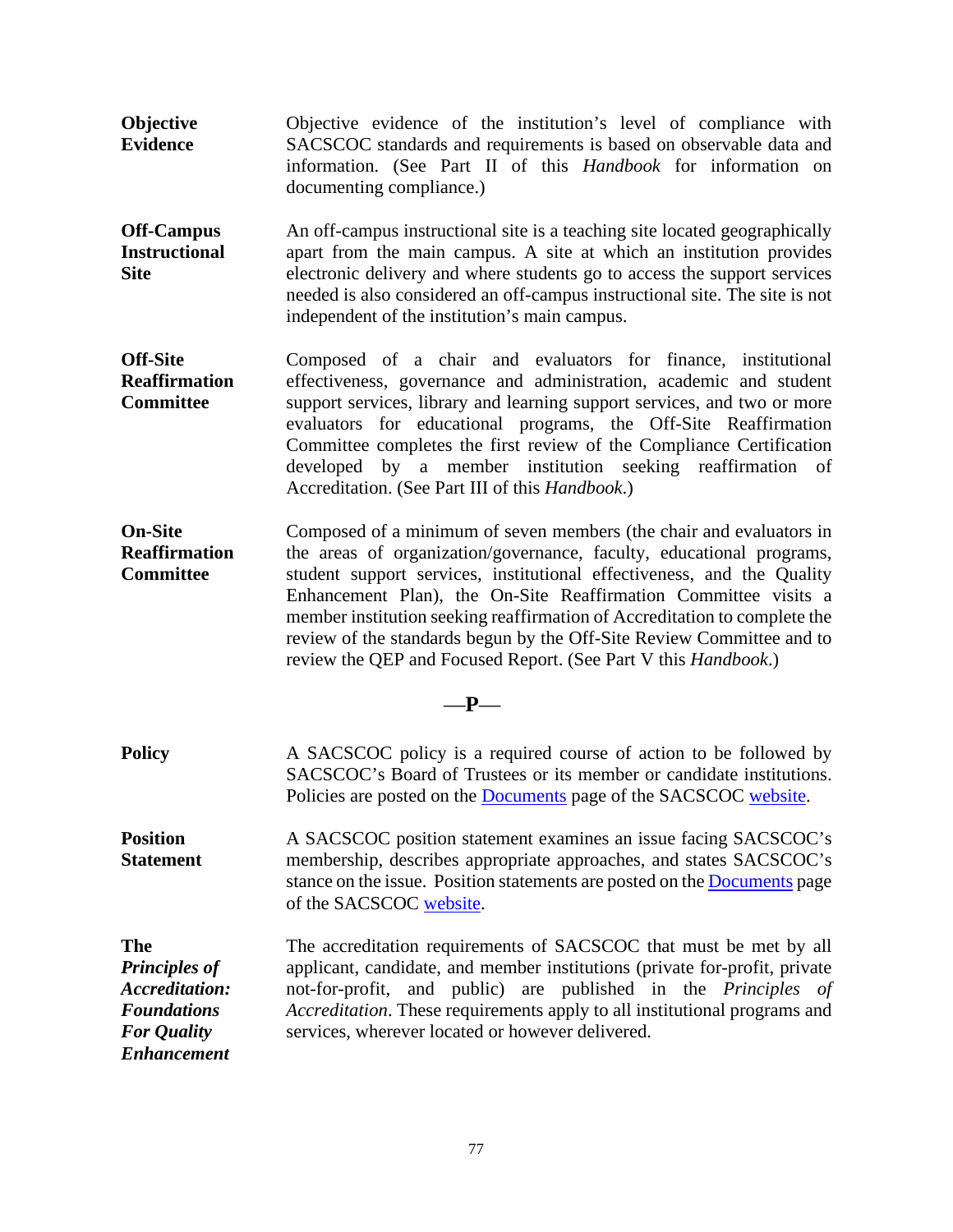- **Principle of Integrity** The Principle of Integrity (Standard 1.1 in the *Principles of Accreditation*) embodies SACSCOC's expectations that integrity govern the operation of all institutions and that institutions make decisions consistent with the spirit of integrity. Failure to adhere to the integrity principle may result in a loss of accreditation or loss of candidacy.
- **Probation** The more serious of two SACSCOC-imposed sanctions, probation is usually, but not necessarily, invoked by SACSCOC as the last step before an institution is removed from membership. The reasons for the imposition of probation can be found under "Sanctions." The maximum consecutive time that an institution may be on Probation is two years. (See SACSCOC policy *[Sanctions, Denial of Reaffirmation, and Removal from](http://sacscoc.org/app/uploads/2019/07/sanctionpolicy.pdf)  [Membership](http://sacscoc.org/app/uploads/2019/07/sanctionpolicy.pdf)*.)
- **Procedure One** Procedure One of the substantive change policy is followed by member institutions prior to implementing substantive changes requiring approval and includes the development of a prospectus or application. Procedure One applies to changes such as the following: (1) curriculum: initiating programs at a lower level, expanding at the institution's current degree level if the new programs constitute a significant departure from current programs, initiating degree completion programs, changing significantly the length of a program, entering into a teach-out agreement or closing an institution, and initiating a joint degree program with another institution not accredited by the SACSCOC; (2) location: initiating an additional offcampus site for site-based/classroom group instruction offering at least 50 percent of the credits toward an educational program, and initiating or relocating a branch campus; and (3) delivery system: initiating distance learning courses and programs by which students can earn at least 50 percent of a program's credits offered electronically. Substantive change is prohibited during the process for achieving initial accreditation. (A full list of substantive changes that require both notification and approval and directions for developing a prospectus can be found in SACSCOC policy *[Substantive Change for SACSCOC Accredited Institutions](http://sacscoc.org/app/uploads/2019/08/SubstantiveChange.pdf)*.)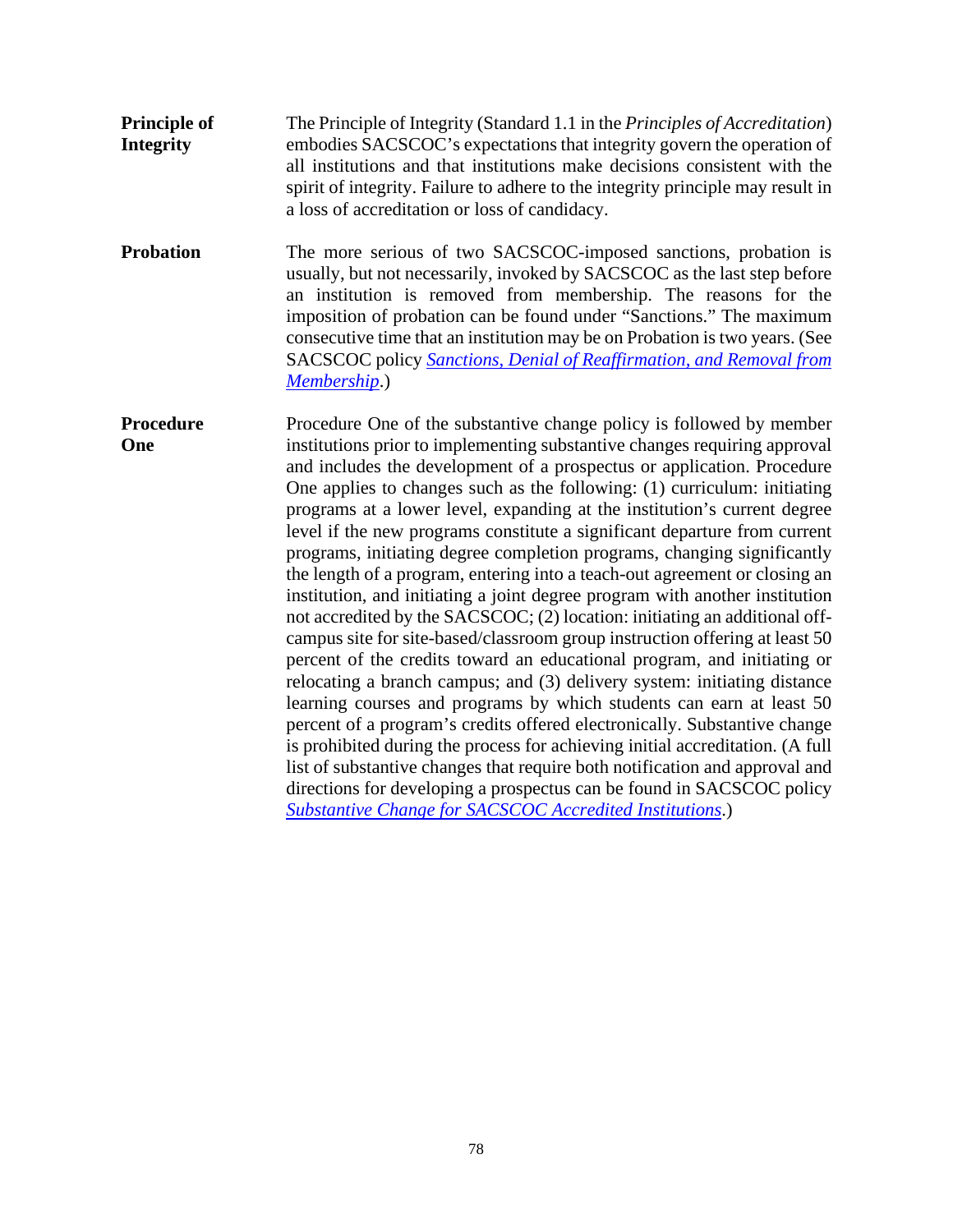- **Procedure Two** Procedure Two of the substantive change policy is followed by member institutions prior to implementing substantive changes requiring only notification. Procedure Two applies to changes such as the following: (1) curriculum: repackaging of an existing approved curriculum to create a new lower degree level; (2) location: initiating an additional off-campus site for site-based/classroom group instruction offering at least 25-49 percent of the credits toward an educational program or relocating an approved off-campus site, and (3) delivery system: initiating distance learning courses and programs by which students can earn 25-49 percent of a program's credits offered electronically, or initiating programs/courses delivered through contractual agreement or consortium. Substantive change is prohibited during the process for achieving initial accreditation. (A full list of substantive changes that require both notification and approval and directions for developing a prospectus can be found in SACSCOC policy *[Substantive Change for SACSCOC](http://sacscoc.org/app/uploads/2019/08/SubstantiveChange.pdf)  [Accredited Institutions](http://sacscoc.org/app/uploads/2019/08/SubstantiveChange.pdf)*.)
- **Procedure Three** Procedure Three of the substantive change policy is followed by member institutions prior to closing of the institution, an off-campus instructional site or branch campus, or a program at the institution. Procedure Three outlines the requirements for approval of a teach-out plan and development of teach-out agreements. (See SACSCOC policy *[Substantive Change for SACSCOC Accredited Institutions](http://sacscoc.org/app/uploads/2019/08/SubstantiveChange.pdf)*.)
- **Programmatic Accrediting Agencies** Programmatic Accrediting Agencies (such as those for dentistry and for dance) are also called Specialized Accrediting Agencies. They focus on discipline-specific educational programs and are not geographically restricted. (See Appendix E of the *[Resource Manual](http://sacscoc.org/app/uploads/2019/08/2018-POA-Resource-Manual.pdf)*.)

$$
-\mathbf{Q} -
$$

**Quality Enhancement Plan (QEP)** Required of all member institutions undergoing reaffirmation of Accreditation, the Quality Enhancement Plan is a carefully designed and focused course of action derived from the institution's existing planning and evaluation processes that addresses a well-defined issue directly related to enhancing specific student learning outcomes and/or student success. Applicant and candidate institutions do not prepare a Quality Enhancement Plan during the process for initial accreditation. (See Standard 7.2 [Quality Enhancement Plan] of the *[Resource Manual](http://sacscoc.org/app/uploads/2019/08/2018-POA-Resource-Manual.pdf)* and Part IV of this *Handbook.*)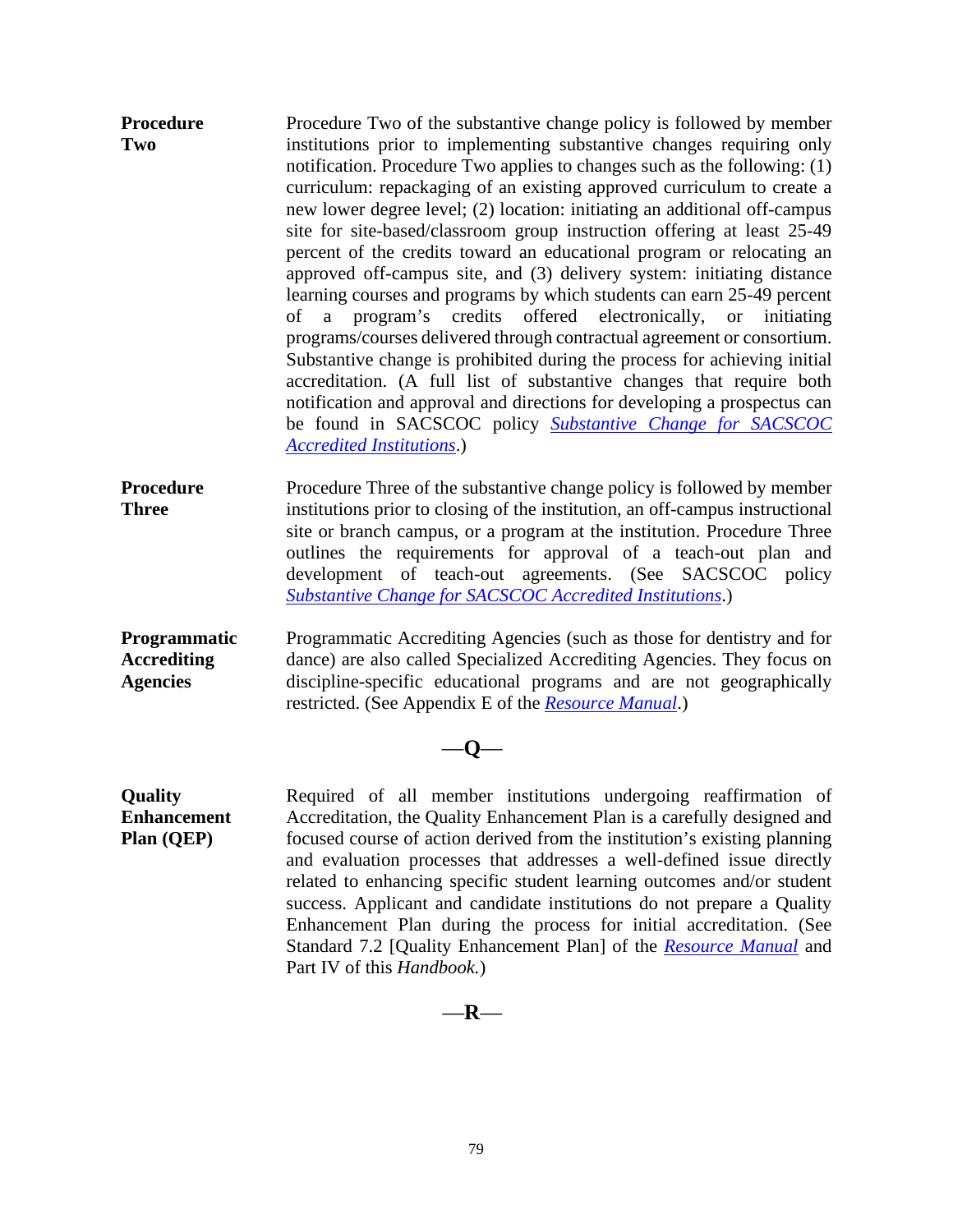- **Reaffirmation of Accreditation** A process that involves a collective analysis and judgment by the institution's internal constituencies, an informed review by peers external to the institution, and a reasoned decision by the elected members of the SACSCOC Board of Trustees, reaffirmation of accreditation is the process for ensuring that member institutions maintain continuing compliance with Commission policies and with the *Principles of Accreditation*. An institution must be reaffirmed five years after it gains initial accreditation and every ten years thereafter.
- **Recommendation** A recommendation is a formal statement written by an evaluation committee of SACSCOC indicating an institution's lack of compliance with a standard in the *Principles of Accreditation*. The Candidacy Committee and the Off-Site Reaffirmation Committee are the only SACSCOC committees that do not write recommendations (if appropriate).
- **Referral Report** A Referral Report provides additional documentation of compliance for those standards identified by the Committee on Fifth-Year Interim Reports following submission of an institution's Fifth-Year Interim Report and Quality Enhancement Plan Impact Report as issues for which full compliance has not yet been documented. The Referral Report is forwarded to the Committees on Compliance and Reports for action. (Additional information is available in SACSCOC policy *[Reports](http://sacscoc.org/app/uploads/2020/01/Reports-submitted-for-COC-review-1.pdf)  [Submitted for SACSCOC](http://sacscoc.org/app/uploads/2020/01/Reports-submitted-for-COC-review-1.pdf) Review*.)

**Regional Accrediting Agencies** The seven regional accrediting agencies within the six geographic regions of the U.S. review the entire organization, not just the education programs, for institutions within their geographic service area. (See Appendix E of the *[Resource Manual](http://sacscoc.org/app/uploads/2019/08/2018-POA-Resource-Manual.pdf)*).

**Relevant Evidence** When the evidence directly addresses the standard and provides the basis for the institution's argument for compliance, it is relevant evidence of an institution's level of compliance with SACSCOC standards. (See Part II of this *Handbook* for information on documenting compliance.)

**Reliable Evidence** Evidence that can be consistently interpreted is reliable evidence of an institution's level of compliance with SACSCOC standards. (See Part II of this *Handbook* for information on documenting compliance.)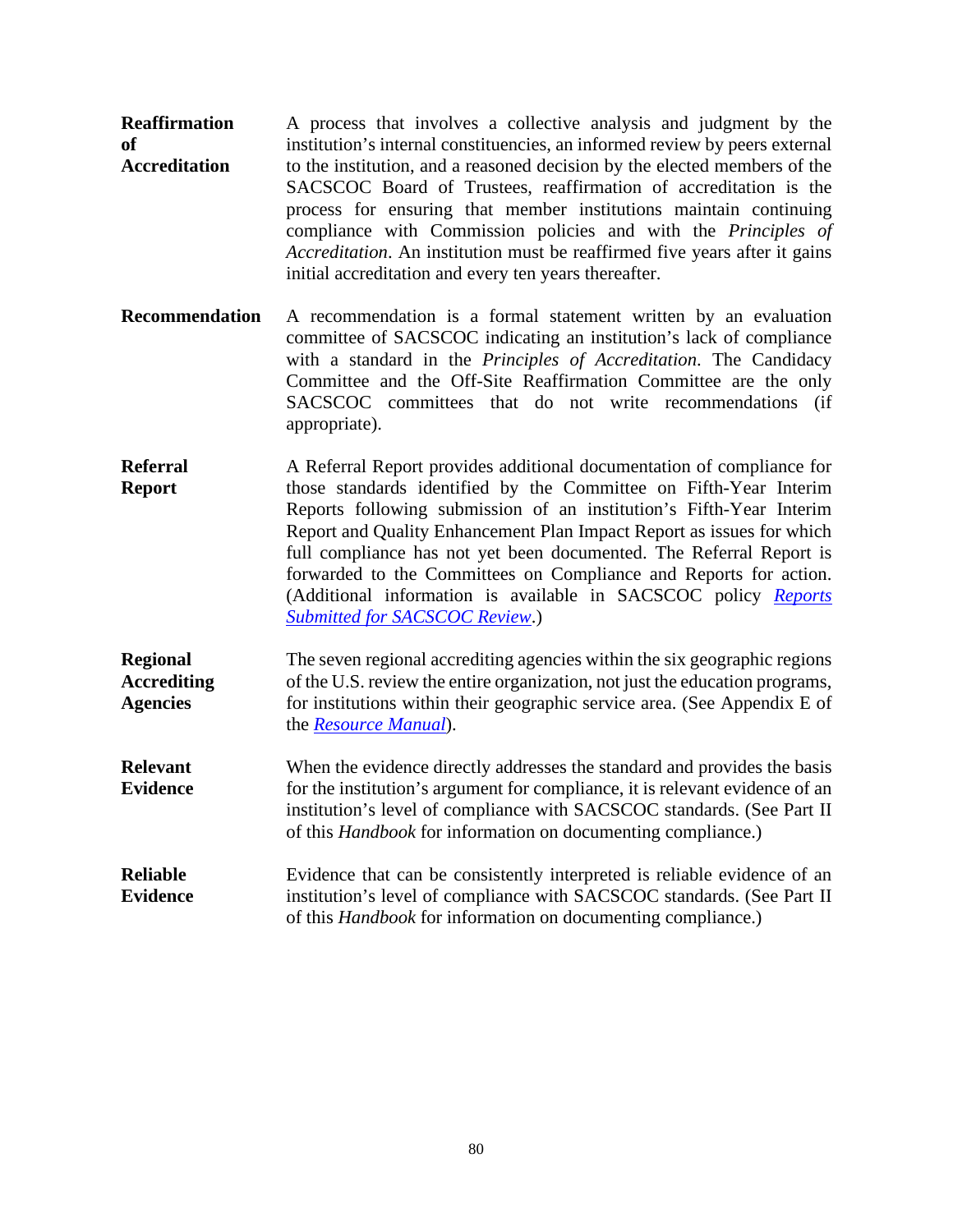- **Removal from Candidacy** An institution is removed from candidacy upon recommendation of the Committee on Compliance and Reports and subsequent action by the SACSCOC Board of Trustees that the institution has failed to demonstrate compliance with the Core Requirements and/or has failed to provide strong evidence that it is making adequate progress towards complying with the other standards in the *Principles of Accreditation*. Removal from candidacy is an appealable action. (More details are in SACSCOC policy *[Accreditation Procedures for Applicant Institutions](http://sacscoc.org/app/uploads/2019/07/AccredProceduresApplicant.pdf)*.)
- **Removal from Membership** An institution is removed from membership upon recommendation of the Committee on Compliance and Reports and subsequent action by the SACSCOC Board of Trustees that the institution has failed to demonstrate compliance with the Core Requirements (including the Principle of Integrity), other standards in the *Principles of Accreditation*, or has failed to comply with SACSCOC policy. Removal from membership is an appealable action. (See SACSCOC policy *[Sanctions, Denial of](http://sacscoc.org/app/uploads/2019/07/sanctionpolicy.pdf)  [Reaffirmation, and Removal from Membership](http://sacscoc.org/app/uploads/2019/07/sanctionpolicy.pdf)*.)
- **Report of the Accreditation Committee** Prepared by the Accreditation Committee to record their on-site findings of compliance and non-compliance with the applicable standards of the *Principles of Accreditation*, th[e Report of the Accreditation Committee](http://sacscoc.org/app/uploads/2019/07/Accreditation_Committee_Report_Form.2018.docx) is considered by the Committee on Compliance and Reports when it determines whether to recommend initial accreditation for a candidate institution. (The template for this report is available at [Evaluator](http://sacscoc.org/accrediting-standards/evaluator-resources/)  [Resources.](http://sacscoc.org/accrediting-standards/evaluator-resources/))
- **Report of the Candidacy Committee** Prepared by the Candidacy Committee to record their on-site findings of compliance and non-compliance with all Core Requirements and several additional standards, the [Report of the Candidacy Committee](http://sacscoc.org/app/uploads/2019/07/Candidacy_Committee_Report_Form.2018.docx) is considered by the Committee on Compliance and Reports when it determines whether to recommend the granting of candidacy status to an applicant institution. (The template for this report is available at [Evaluator](http://sacscoc.org/accrediting-standards/evaluator-resources/)  [Resources.\)](http://sacscoc.org/accrediting-standards/evaluator-resources/)
- **Report of the Reaffirmation Committee** Begun by the Off-Site Reaffirmation Committee and completed by the On-Site Reaffirmation Committee to record findings of compliance and non-compliance with all requirements and standards in the *Principles of Accreditation*, the [Report of the Reaffirmation Committee](http://sacscoc.org/app/uploads/2019/10/Reaffirmation_Committee_Report_Form.2018.docx) is reviewed by the Committee on Compliance and Reports when it determines whether to recommend reaffirmation of accreditation for a member institution. (The template for this report is available under [Evaluator Resources.](http://sacscoc.org/accrediting-standards/evaluator-resources/))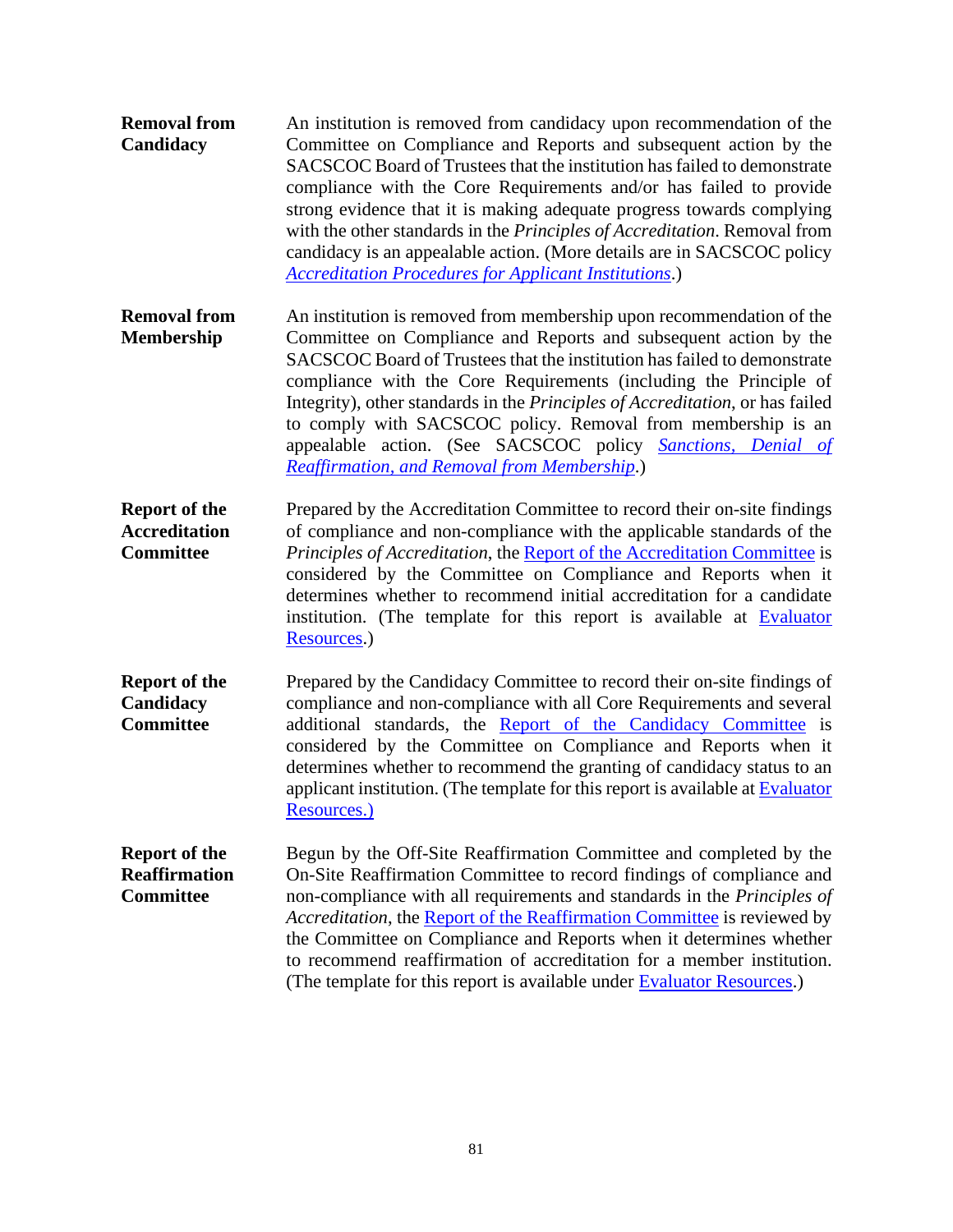- **Report of the Special Committee** Prepared by the Special Committee to record on-site findings of compliance and non-compliance with the applicable standards, the [Report](http://sacscoc.org/app/uploads/2019/10/Special-Committee-Report-Form.2018.docx)  [of the Special Committee](http://sacscoc.org/app/uploads/2019/10/Special-Committee-Report-Form.2018.docx) is reviewed by the Committee on Compliance and Reports when it determines whether to recommend continuation of accreditation for a member institution. (The template for this report is available under **Evaluator Resources**, although it should be noted that this report template is almost always tailored to better match the issues under review by the Special Committee.)
- **Report of the Substantive Change Committee** Prepared by the Substantive Change Committee to record on-site findings of compliance and non-compliance with the applicable standards, the Report of the Substantive Change Committee is reviewed by the Committee on Compliance and Reports when it determines whether to recommend continuation of accreditation for a member institution. (The templates for various substantive change reports are available at [www.sacscoc.org](http://www.sacscoc.org/) under [Evaluator Resources.](http://sacscoc.org/accrediting-standards/evaluator-resources/))
- **Representative Evidence** Not indicative of an isolated case, representative evidence of an institution's level of compliance with SACSCOC standards reflects a larger body of knowledge. (See Part II of this *Handbook*.)

**Response to the Visiting Committee Report** A Response to the Visiting Committee Report addresses recommendations written by visiting committees by providing updated or additional documentation of compliance. (Additional information is available in SACSCOC policy *[Reports Submitted for Committee or](http://sacscoc.org/app/uploads/2020/01/Reports-submitted-for-COC-review-1.pdf)  [Commission Review](http://sacscoc.org/app/uploads/2020/01/Reports-submitted-for-COC-review-1.pdf)*.)

**Revised Application for Membership** After the leadership team from the applicant institution has met with SACSCOC staff to discuss the staff analysis of the initial Application for Membership, the institution is invited to re-work weak standards of the original document and submit a revised Application for Membership. The decision whether to authorize a Candidacy Committee visit will be based on this revised document. (More information is available under [Application Information.](http://sacscoc.org/accrediting-standards/application-process/))

# —**S**—

**SACS** A private, nonprofit, voluntary organization, SACS (the Southern Association of Colleges and Schools) comprises two separatelyincorporated accrediting entities: [SACSCOC,](http://www.sacscoc.org/) which accredits higher education degree-granting institutions, and SACS CASI (a division of a larger group known as [Cognia\)](https://www.cognia.org/) which accredits elementary, middle, and secondary schools. SACS itself now has no accreditation function. (See Appendix E of the *[Resource Manual](http://sacscoc.org/app/uploads/2019/08/2018-POA-Resource-Manual.pdf)*.)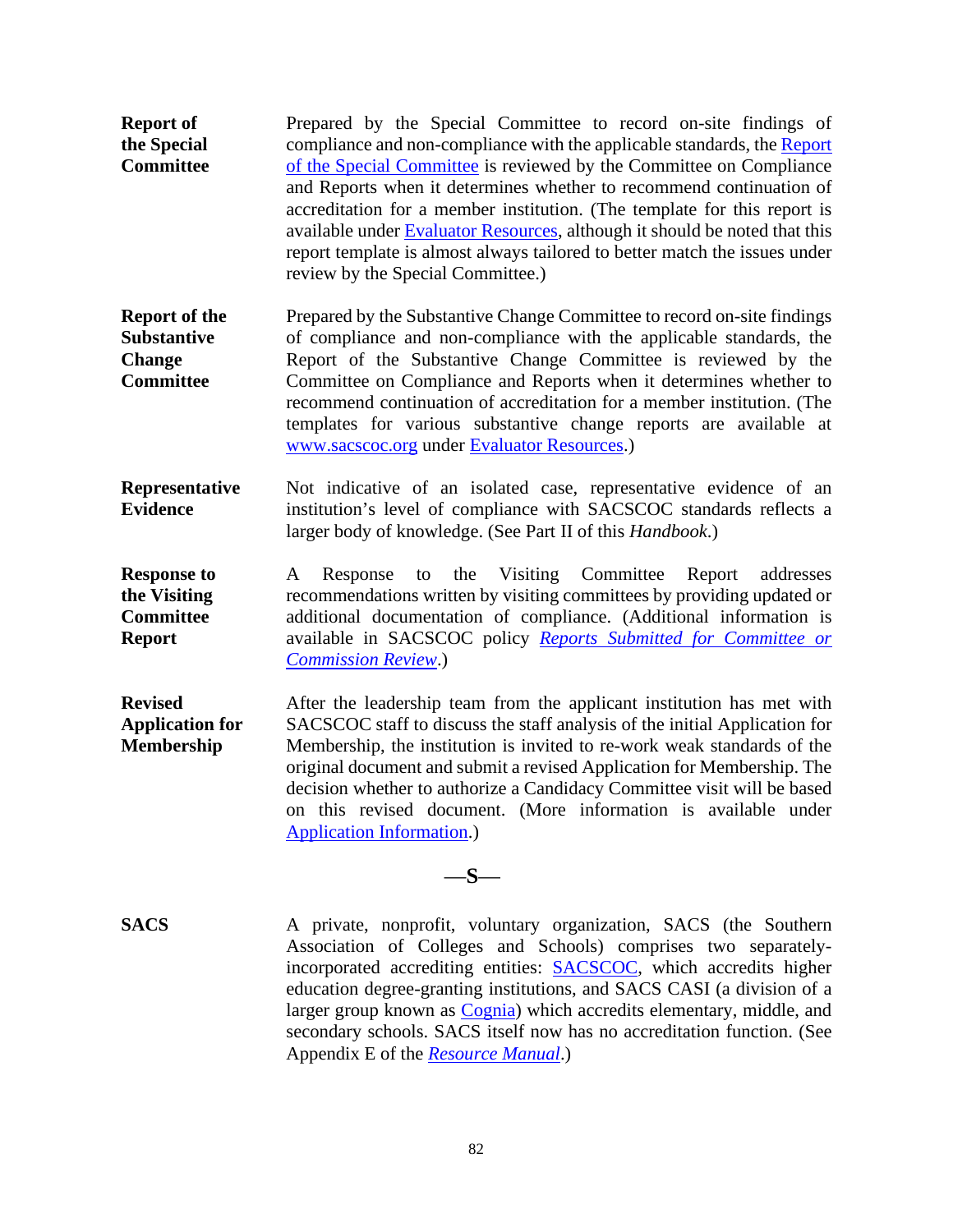- **SACSCOC** One of two separately incorporated entities of the Southern Association of Colleges and Schools, the SACSCOC (Southern Association of Colleges and Schools SACS Commission on College) is the regional body for the accreditation of degree-granting institutions of higher education in the eleven Southern states – Alabama, Florida, Georgia, Kentucky, Louisiana, Mississippi, North Carolina, South Carolina, Tennessee, Texas, and Virginia; SACSCOC also accredits international institutions of higher education. (See Appendix E of the *[Resource Manual](http://sacscoc.org/app/uploads/2019/08/2018-POA-Resource-Manual.pdf)*.)
- **SACSCOC Board of Trustees** Comprised of 77 elected members, the SACSCOC Board of Trustees recommends changes to the accrediting standards, authorizes special visits, takes final action on the accreditation status of institutions, nominates individuals to serve on the SACSCOC Board, elects the Executive Council, appoints ad hoc study committees, and approves policies and procedures. (See Appendix E of the *[Resource Manual](http://sacscoc.org/app/uploads/2019/08/2018-POA-Resource-Manual.pdf)*. Further information on the selection of trustees and their duties is available in SACSCOC policy *[Standing Rules: SACSCOC Board of](http://sacscoc.org/app/uploads/2019/07/standingrules.pdf)  [Trustees, Executive Council, and the College Delegate Assembly](http://sacscoc.org/app/uploads/2019/07/standingrules.pdf)*.)
- **SACSCOC Staff Representative** Various members of SACSCOC staff are designated contacts for applicant, candidate, and member institutions as they move through various phases of the accreditation process. (See Part I of this *Handbook* and SACSCOC policy *[Standing Rules: SACSCOC Board of Trustees,](http://sacscoc.org/app/uploads/2019/07/standingrules.pdf)  [Executive Council, and the College Delegate Assembly](http://sacscoc.org/app/uploads/2019/07/standingrules.pdf)*.)
- **Sampling** There is a clear expectation that an institution is required to be able to demonstrate institutional effectiveness for all its educational programs. This includes certificate and degree programs. To this end, an institution may provide a sampling of the effectiveness of its programs within its Compliance Certification submitted at the time of its comprehensive review. Sampling, for the purpose of accreditation, includes the following three elements: (1) a representation of the institution's mission, (2) a valid cross-section of programs from every school or division, and (3) a compelling case as to why the sampling and assessment findings are an appropriate representation of the institution's educational programs. Sampling does not preclude the institution from having effectiveness data/analysis available on all programs. It is the prerogative of a SACSCOC committee member to conduct a more in-depth review of an institution's data/findings/analysis on the effectiveness of all its educational programs.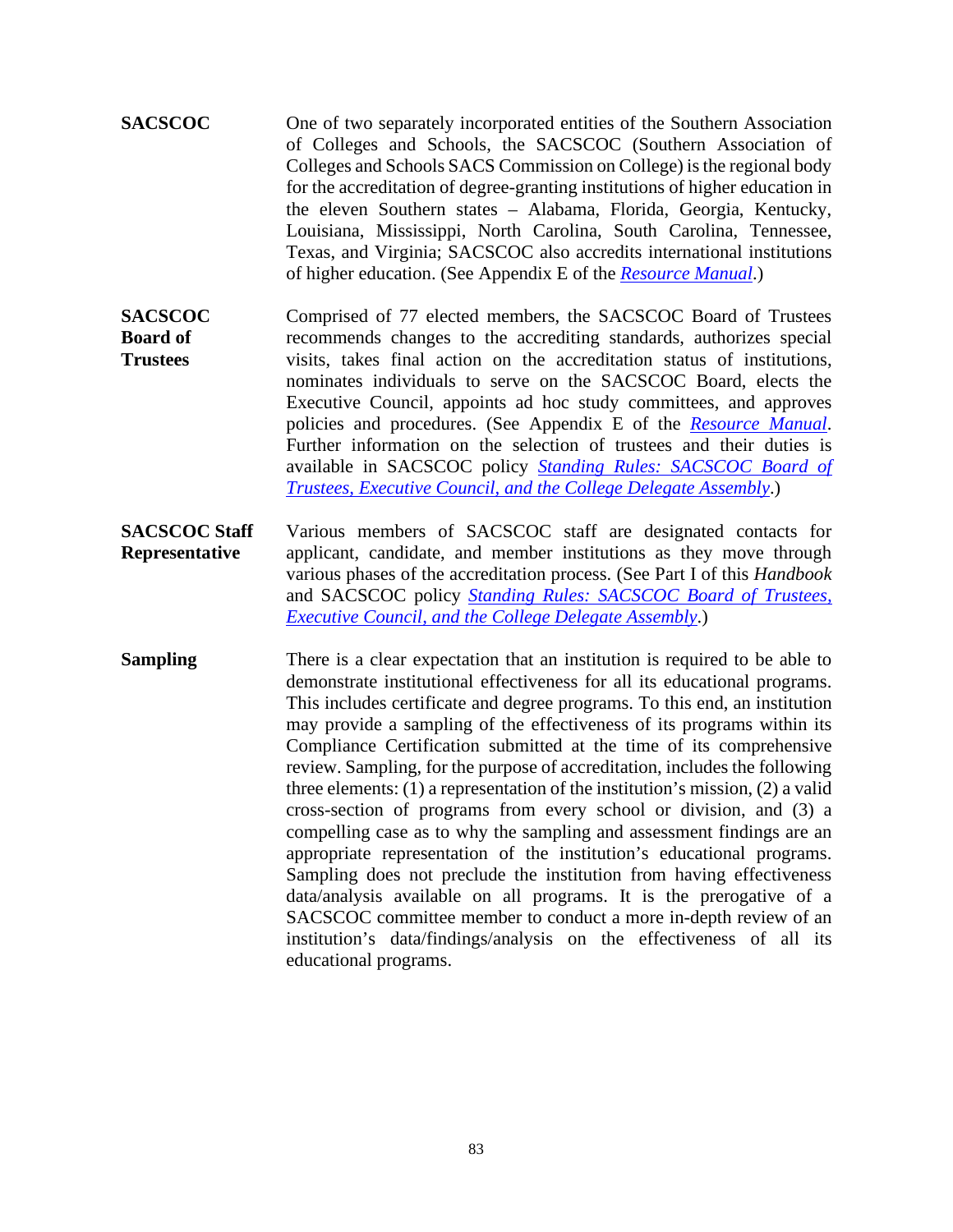| <b>Sanctions</b>                                                                                                             | An institution that fails to comply with any of the Core Requirements,<br>demonstrates significant non-compliance with other standards of the<br>Principles of Accreditation, fails to make significant progress towards<br>correcting deficiencies within the time allotted, or does not comply with<br>SACSCOC policies may be placed on one of two sanctions: warning or<br>probation. (See SACSCOC policy <b>Sanctions</b> , <i>Denial of Reaffirmation</i> ,<br>and Removal from Membership.)                                                                                                                                                                                                                                                                                                                                            |
|------------------------------------------------------------------------------------------------------------------------------|-----------------------------------------------------------------------------------------------------------------------------------------------------------------------------------------------------------------------------------------------------------------------------------------------------------------------------------------------------------------------------------------------------------------------------------------------------------------------------------------------------------------------------------------------------------------------------------------------------------------------------------------------------------------------------------------------------------------------------------------------------------------------------------------------------------------------------------------------|
| <b>Separate</b><br><b>Accreditation</b>                                                                                      | Separate accreditation is the process by which an extended unit of a<br>SACSCOC-accredited institution may seek or be directed to seek separate<br>accreditation because of its degree of autonomy from the main campus.<br>(See SACSCOC Policy Separate Accreditation for Units of a Member<br><i>Institution.</i> )                                                                                                                                                                                                                                                                                                                                                                                                                                                                                                                         |
| <b>Significant</b><br>departure                                                                                              | A new program planned by an institution is a significant departure from<br>current programs offered if the new program is not closely related to<br>previously approved programs at the institution. To determine whether a<br>new program is a "significant departure," it is helpful to consider the<br>following questions:<br>What previously approved programs does the institution offer that<br>are closely related to the new program and how are they related?<br>Will significant additional equipment or facilities be needed?<br>$\bullet$<br>Will significant additional financial resources be needed?<br>$\bullet$<br>Will a significant number of new courses be required?<br>$\bullet$<br>Will a significant number of new faculty members be required?<br>Will significant additional library/learning resources be needed? |
| <b>Site visits</b>                                                                                                           | Committees of evaluators are sent to applicant, candidate, and member<br>institutions to verify the documentation of compliance previously<br>submitted to SACSCOC in such documents as Applications for<br>Membership, Compliance Certifications, and prospectuses for substantive<br>change. Site visits typically involve both the main campus and off-campus<br>instructional sites.                                                                                                                                                                                                                                                                                                                                                                                                                                                      |
| <b>Southern</b><br><b>Association of</b><br><b>Colleges and</b><br><b>Schools</b>                                            | See "SACS."                                                                                                                                                                                                                                                                                                                                                                                                                                                                                                                                                                                                                                                                                                                                                                                                                                   |
| <b>Southern</b><br><b>Association of</b><br><b>Colleges and</b><br><b>Schools</b><br><b>Commission on</b><br><b>Colleges</b> | See "SACSCOC"                                                                                                                                                                                                                                                                                                                                                                                                                                                                                                                                                                                                                                                                                                                                                                                                                                 |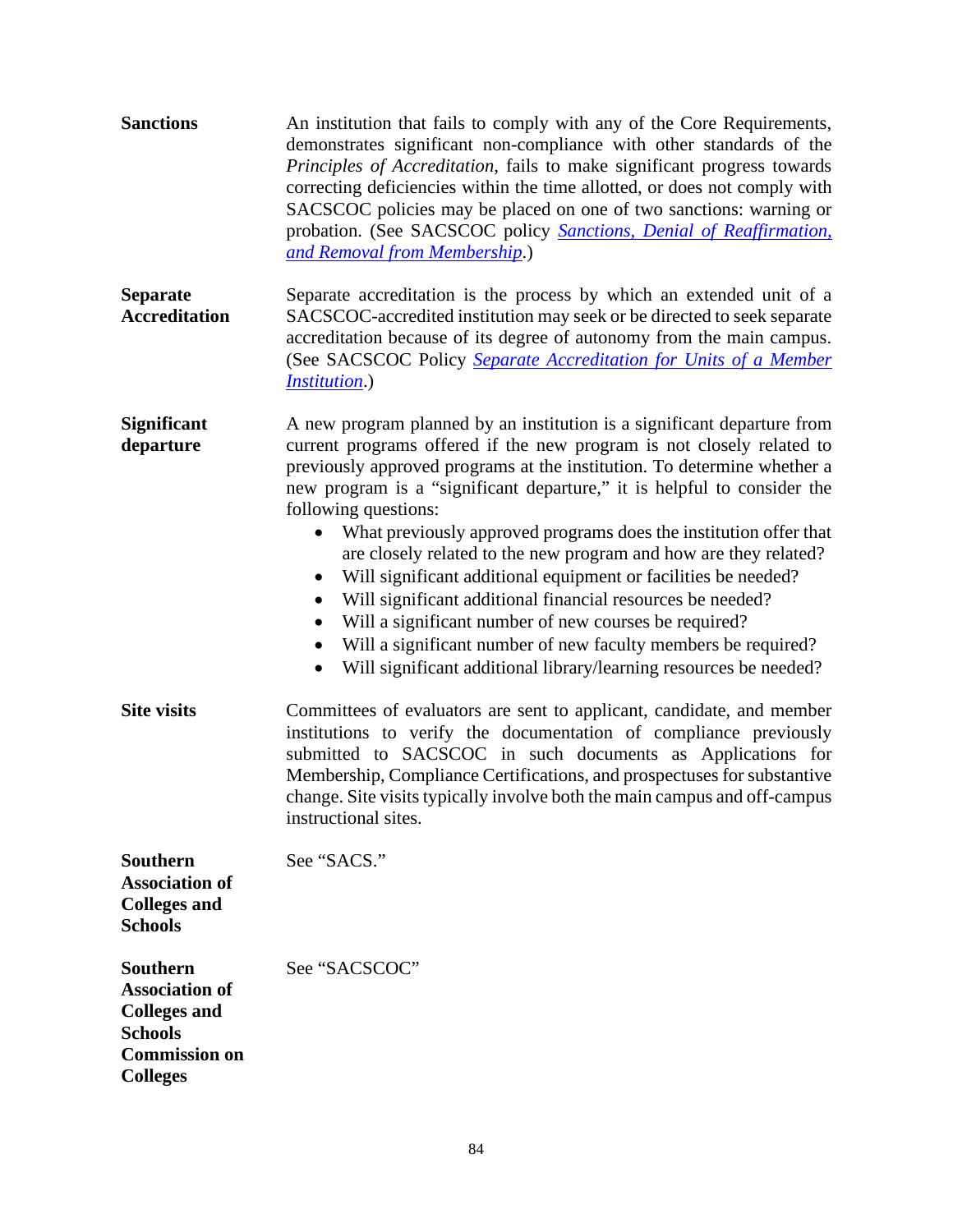- **Special Committee** Special Committees are authorized by the SACSCOC Board of Trustees or by the SACSCOC President to evaluate institutional circumstances determined to be indicative of a lack of compliance with SACSCOC standards, regulations, or policies. (Further information is available in SACSCOC policy *[Special Committee Procedures and Team Report](http://sacscoc.org/app/uploads/2019/08/specialcommitteesrevised.pdf)*.)
- **Staff Advisory Visit** After the Orientation Meeting for the institution's Leadership Team for Reaffirmation, an institution may schedule an optional staff advisory visit to the institution to address preparation of the Compliance Certification. Advisory visits are sometimes conducted virtually. (See Part I of this *Handbook*.)
- **Substantive Change** Substantive change is a significant modification or expansion of the nature and scope of an accredited institution. Under federal regulations, substantive change includes institutional activities such as (1) changing the established institutional mission or objectives, (2) changing the institution's legal status, form of control, or ownership, (3) adding courses/programs that represent a significant departure in content or in method of delivery, (4) adding courses/programs at a degree or credential level above the institution's current accreditation, (5) changing from clock hours to credit hours, (6) substantially increasing the number of clock or credit hours for completion of a program, (7) adding an off-campus location at which the institution offers at least 50 percent of an educational program, or (8) establishing a branch campus. (See Standard 14.2 (Substantive change) of the *[Resource Manual](http://sacscoc.org/app/uploads/2019/08/2018-POA-Resource-Manual.pdf)* for more details. Further information about reporting and approval procedures for substantive change can be found in SACSCOC policy *[Substantive Change for](http://sacscoc.org/app/uploads/2019/08/SubstantiveChange.pdf)  [SACSCOC Accredited Institutions](http://sacscoc.org/app/uploads/2019/08/SubstantiveChange.pdf)*.)
- **Substantive Change Committee** Composed of a chair and a number of evaluators whose expertise is appropriate for the significant departure or expansion under review, the Substantive Change Committee visits the institution to confirm whether the institution has maintained compliance with selected standards of the *Principles of Accreditation*.

—**T**—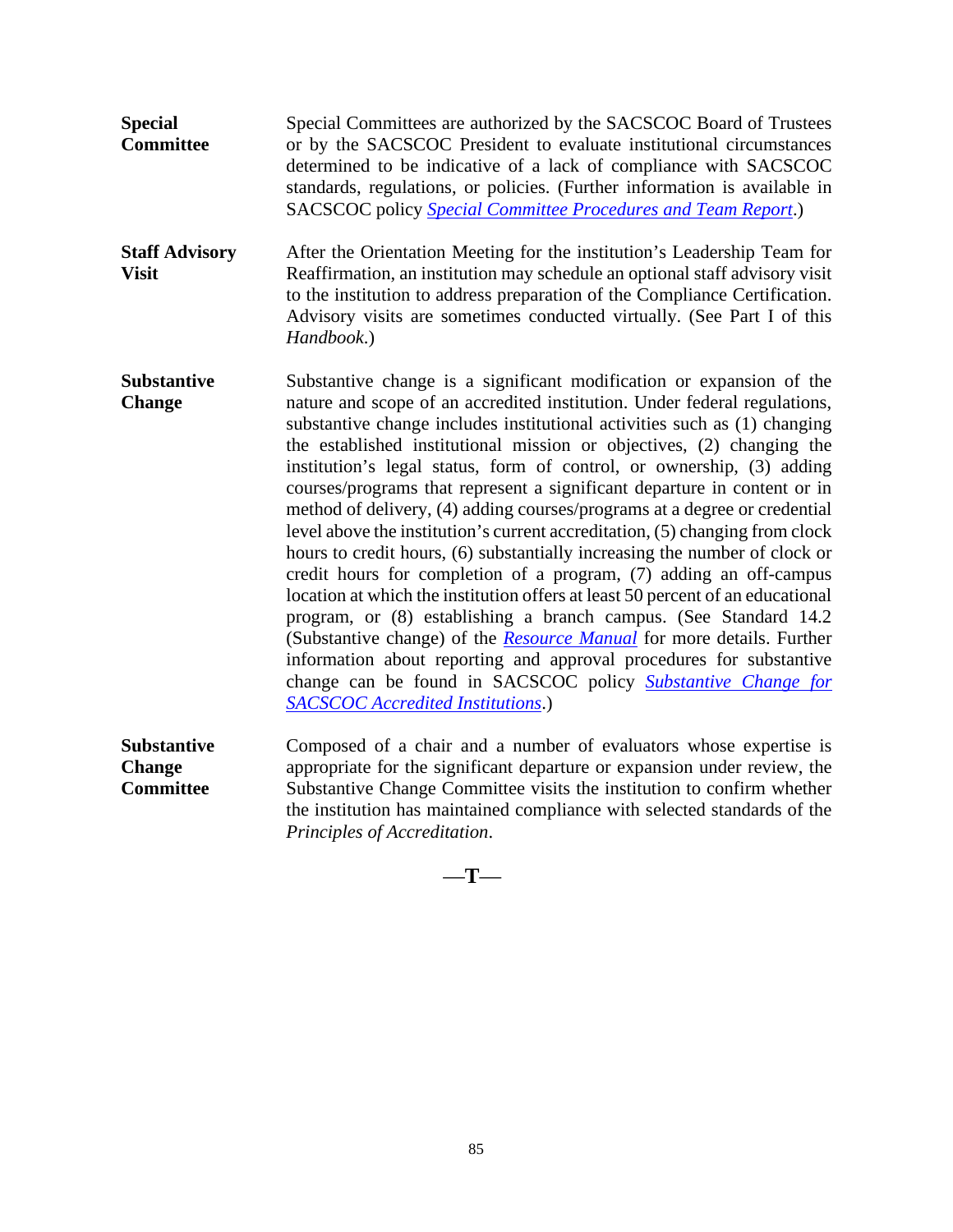- **Teach-out Agreement** A teach-out agreement is a written agreement between institutions that provides for the equitable treatment of students and a reasonable opportunity for students to complete their program of study if an institution, an educational program at an institution, or an institutional location that provides fifty percent or more of at least one program offered ceases to operate before all enrolled students have completed their program of study. Such a teach-out agreement requires SACSCOC approval in advance of implementation. (Requirements for approval of teach-out agreements can be found in SACSCOC policy *[Substantive Change for SACSCOC](http://sacscoc.org/app/uploads/2019/08/SubstantiveChange.pdf)  [Accredited Institutions](http://sacscoc.org/app/uploads/2019/08/SubstantiveChange.pdf)*.) See especially Procedure Three in that policy.)
- **Teach-out Plan** A teach-out plan is a written plan developed by an institution that provides for the equitable treatment of students if an institution, an educational program at an institution, or an institutional location that provides fifty percent or more of at least one program, ceases to operate before all students have completed their program of study, and may include, if required by the institution's accrediting agency, a teach-out agreement between institutions. Teach-out plans must be approved by SACSCOC in advance of implementation. (Requirements for approval of teach-out agreements can be found in SACSCOC policy *[Substantive Change for SACSCOC](http://sacscoc.org/app/uploads/2019/08/SubstantiveChange.pdf)  [Accredited Institutions](http://sacscoc.org/app/uploads/2019/08/SubstantiveChange.pdf)*.) See especially Procedure Three in that policy.)
- **Third-Party Comments** In recognition of the value of information provided by the public in determining whether an institution's performance at the time of formal committee evaluation for candidacy, initial accreditation, or reaffirmation of accreditation meets all requirements at the time of the relevant committee's review, SACSCOC invites the public to submit third-party comments. For the purpose of this policy, the public is defined as individuals external to the college or university, excluding students. Therefore, this policy will not apply to comments forwarded to the SACSCOC by the current administration, faculty, and staff. SACSCOC's "Complaint Policy" is the vehicle for comments filed by institutional personnel. (Further information can be found in SACSCOC policy *[Third-](http://sacscoc.org/app/uploads/2019/08/Third-Party-Comment-by-the-Public-Final.pdf)[Party Comment by the Public](http://sacscoc.org/app/uploads/2019/08/Third-Party-Comment-by-the-Public-Final.pdf)*.)
- **Track A Institution** A Track A institution is a SACSCOC-accredited institution that offers undergraduate degrees only. The term is used to classify institutions during the reaffirmation process and affects the timing of the review.

**Track B Institution** A Track B institution is a SACSCOC-accredited institution that offers undergraduate and graduate degrees or graduate degrees only. The term is used to classify institutions during the reaffirmation process and affects the timing of the review.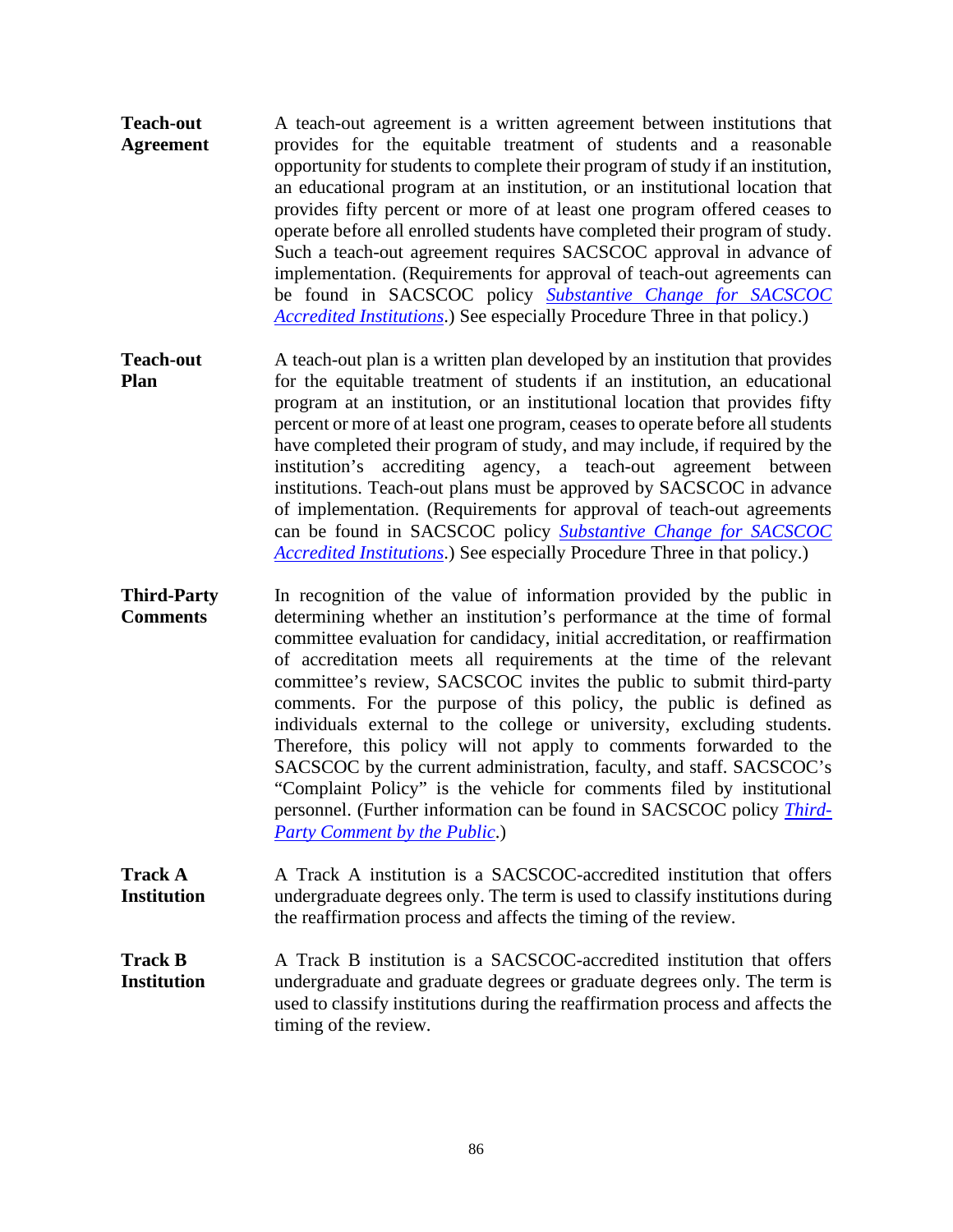**Type of Institution** On the basis of their governance systems, member institutions are classified as one of two primary types of institutions – public or private. Private institutions are further classified as not-for-profit and for-profit.

### —**U**—

**Unsolicited Information** Significant accreditation-related information revealed about a candidate or member institution (1) during off-site or on-site committee reviews, (2) between periods of scheduled review, and/or (3) during a meeting on the record with the Committees on Compliance and Reports constitutes unsolicited information that may become the basis for a request for further documentation of compliance with a SACSCOC standard or policy. (Further information can be found in SACSCOC policy *[Unsolicited](http://sacscoc.org/app/uploads/2019/08/UnsolicitedInformation.pdf)  [Information](http://sacscoc.org/app/uploads/2019/08/UnsolicitedInformation.pdf)*.)

#### —**V**—

- **Verifiable Evidence** Evidence that can be replicated and corroborated is verifiable evidence of an institution's level of compliance with SACSCOC standards and requirements. (See Part II of this *Handbook* for information on documenting compliance.)
- **Visiting Committees** Composed of evaluators from similar institutions outside of the home state of the host institution, visiting committees conduct site visits to main campuses and/or off-campus instructional sites and write reports of their findings for consideration by the Committee on Compliance and Reports as it addresses institutional accreditation issues. Visiting committees are most often referred to by their formal titles (such as On-Site Reaffirmation Committee or Substantive Change Committee) that reflect the nature of the accreditation issue under consideration. (See Parts V of this *Handbook*. Further information is available in SACSCOC policy *[Ethical Obligations](http://sacscoc.org/app/uploads/2020/01/Ethical-Obligations-Evaluators-1.pdf)  [of Evaluators](http://sacscoc.org/app/uploads/2020/01/Ethical-Obligations-Evaluators-1.pdf)*.)

# —**W**—

**Warning** The less serious of two SACSCOC-imposed sanctions, warning is usually, but not necessarily, levied in the earlier stages of institutional review and often, but not necessarily, precedes probation. It cannot, however, succeed probation. The reasons for the imposition of warning can be found under "Sanctions." The maximum consecutive time that an institution may be on warning is two years. Sanctions do not apply to applicant and candidate institutions. (See SACSCOC policy *[Sanctions, Denial of Reaffirmation,](http://sacscoc.org/app/uploads/2019/08/SubstantiveChange.pdf)  [and Removal from Membership](http://sacscoc.org/app/uploads/2019/08/SubstantiveChange.pdf)*.)